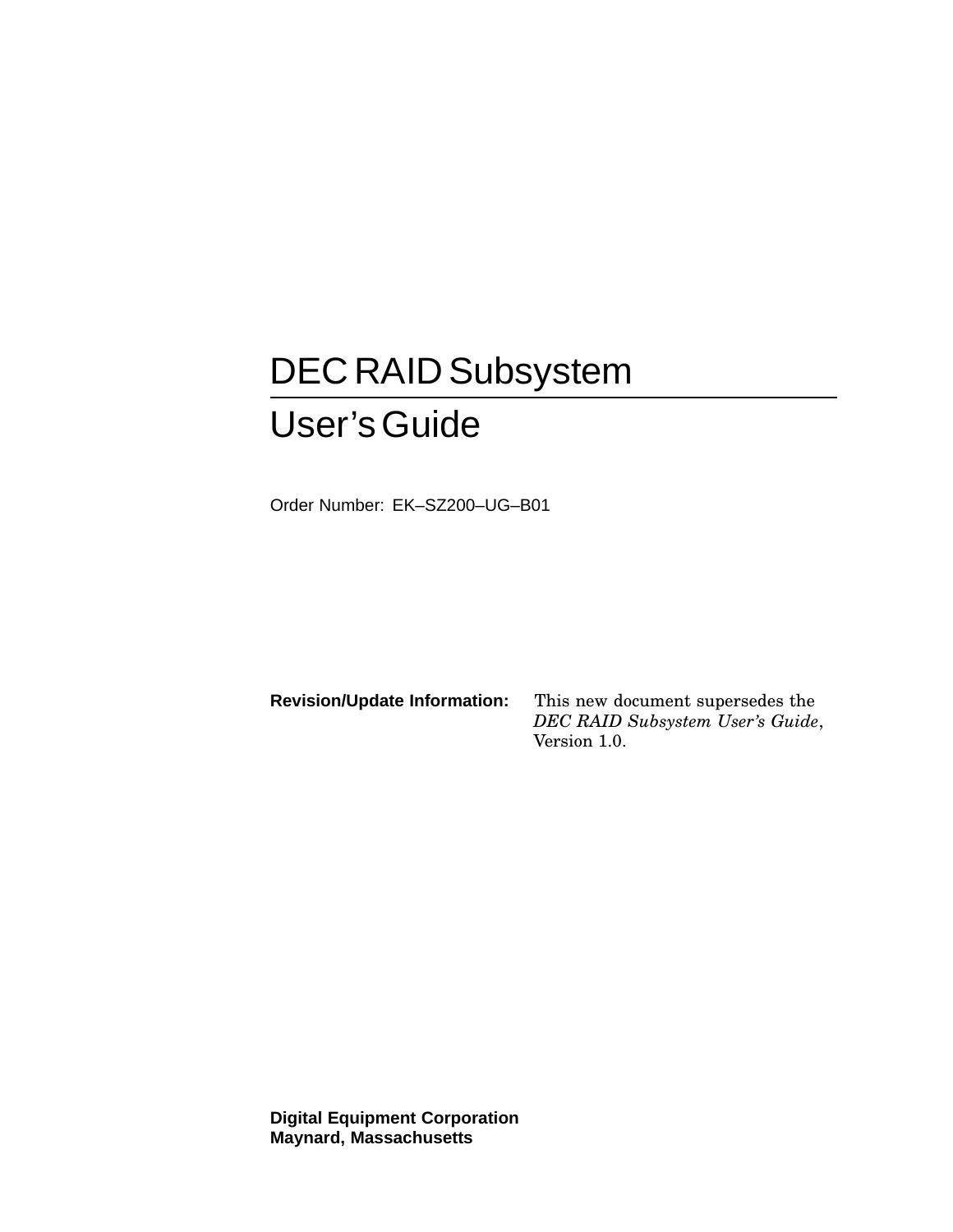#### **May 1993**

#### **First Printing, November 1992**

The information is this document is subject to change without notice and should not be construed as a commitment by Digital Equipment Corporation. Digital Equipment Corporation assumes no responsibility for any errors that may appear in this document.

Restricted Rights: Use, duplication, or disclosure by the U.S. Government is subject to restrictions as set forth in subparagraph (c)(1)(ii) of DFARS 252.227-7013, or in FAR 52.227-19 or FAR 52.227-14, Alt. III, as applicable.

© Digital Equipment Corporation 1993.

All Rights Reserved. Printed in the U.S.A.

The equipment described in this manual generates, uses, and may emit radio frequency energy. The equipment has been type tested and found to comply with the limits for a class A computing device pursuant to Part 15 of FCC Rules, which are designed to provide reasonable protection against such radio frequency interference when operated in a commercial environment. Operation of this equipment in a residential area may cause interference, in which case the user at his own expense may be required to take measures to correct the interference.

The postpaid READER'S COMMENTS form on the last page of this document requests the user's critical evaluation to assist in preparing future documentation.

The following are trademarks of Digital Equipment Corporation:

BA350, DEC, DECnet, DECnet–DOS, DECserver, DECstation, DECwindows, OpenVMS, StorageWorks, VAX, VAXcluster, VAX DOCUMENT, VAXstation, VMS, VT, and the DIGITAL logo.

The following are third-party trademarks:

ASPI is a registered trademark of Adaptec, Inc. DPT, SmartCache, and SmartROM are registered trademarks of Distributed Processing Technology. Intel is a registered trademark of Intel Corporation. MS–DOS and Microsoft are registered trademarks of Microsoft Corporation. Novell and NetWare are registered trademarks of Novell, Inc. RAID Manager is a trademark of NCR Corporation. SCO is a registered trademark of The Santa Cruz Operation, Inc. UNIX is a registered trademark of AT&T. Windows is a trademark of Microsoft Corporation. X Window System is a trademark of the Massachusetts Institute of Technology.

All other trademarks and registered trademarks are the property of their respective holders.

This document was prepared using VAX DOCUMENT, Version 2.1.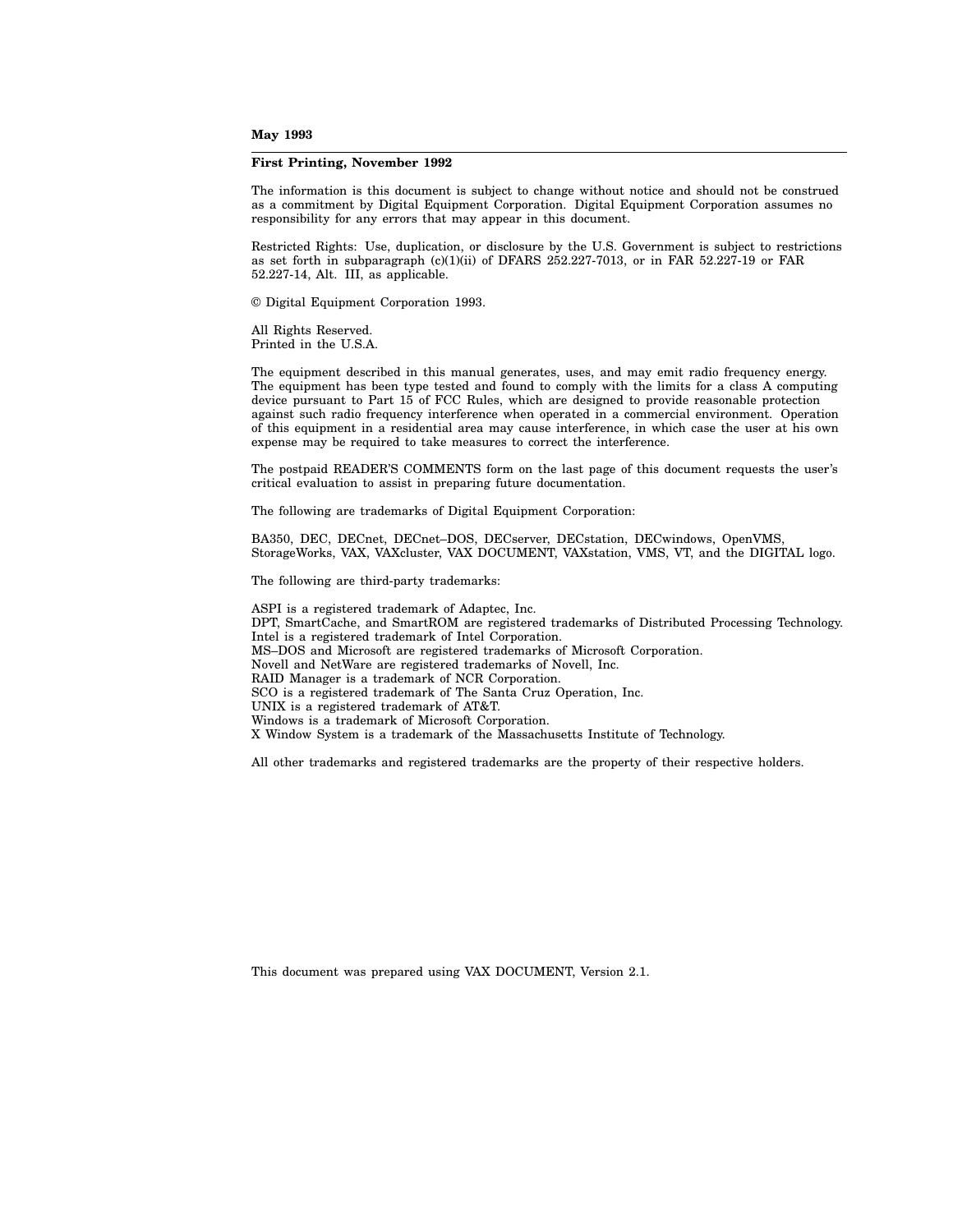# **Contents**

|       | 1 Product Description |
|-------|-----------------------|
| 1.1   |                       |
| 1.2   |                       |
| 121   |                       |
| 1.2.2 |                       |
| 1.3   |                       |
| 1.3.1 |                       |
| 1.3.2 |                       |
| 1.3.3 |                       |
| 1.3.4 |                       |
| 1.3.5 |                       |
| 1.4   |                       |

## **2 DEC RAID Subsystem Component Descriptions**

| 2.1     |                                                                                                       | $2 - 1$ |
|---------|-------------------------------------------------------------------------------------------------------|---------|
| 2.1.1   | BA35X-VA Vertical Mounting Kit                                                                        | $2 - 1$ |
| 2.1.2   |                                                                                                       | $2 - 2$ |
| 2.1.3   | HSZ10-AA Controller (Disk Array Controller)                                                           | $2 - 2$ |
| 2.1.3.1 |                                                                                                       | $2 - 3$ |
| 2.1.3.2 |                                                                                                       | $2 - 4$ |
| 2.1.3.3 | $Software \ldots \ldots \ldots \ldots \ldots \ldots \ldots \ldots \ldots \ldots \ldots \ldots \ldots$ | $2 - 4$ |
| 2.1.4   | System Building Blocks (SBBs)                                                                         | $2 - 4$ |
| 22      |                                                                                                       | $2 - 5$ |
| 2.3     |                                                                                                       | $2 - 5$ |
| 2.4     |                                                                                                       | $2 - 5$ |
| 2.5     |                                                                                                       | $2 - 5$ |

## **3 RAID Overview**

| 3.1   | $3 - 1$ |
|-------|---------|
| 3.1.1 | $3 - 2$ |
| 3.1.2 | $3 - 3$ |
| 3.1.3 | $3 - 4$ |
| 3.1.4 | $3 - 5$ |
| 3.2   | $3 - 6$ |
| 3.2.1 | $3 - 6$ |
| 3.2.2 | $-6$    |
| 3.2.3 | $3 - 7$ |
| 3.2.4 | $3 - 7$ |
| 3.2.5 | $3 - 7$ |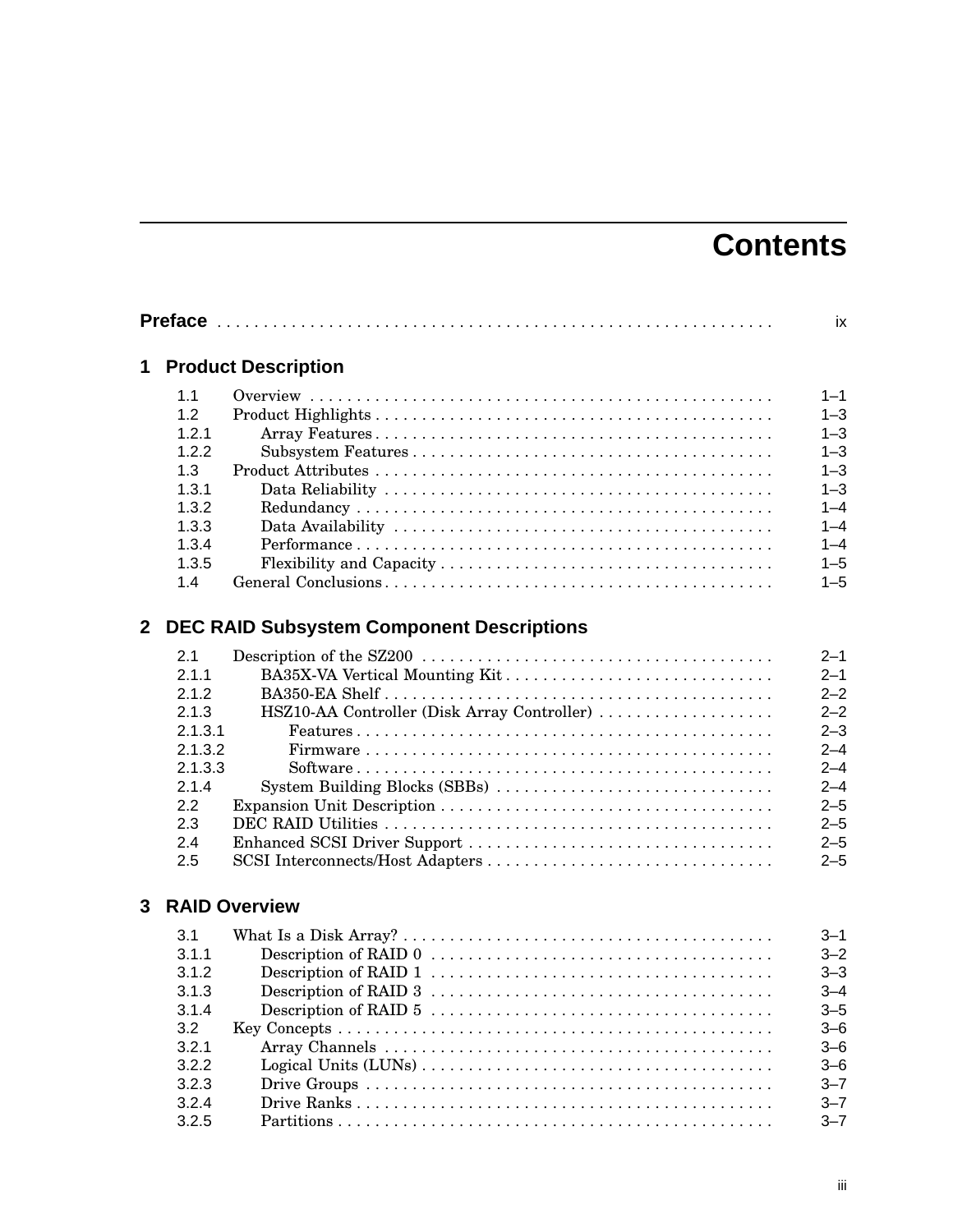| 3.2.6 | $\textbf{Reconstruction} \dots \dots \dots \dots \dots \dots \dots \dots \dots \dots \dots \dots \dots \dots \dots$ | $3 - 8$ |
|-------|---------------------------------------------------------------------------------------------------------------------|---------|
| 3.2.7 |                                                                                                                     | $3 - 8$ |

## **4 SZ200 Base Configuration**

|     |                                               | $4 - 1$ |
|-----|-----------------------------------------------|---------|
| 4.2 | HSZ10-AA Controller Location and SCSI Address | 4–3     |
|     |                                               | $4 - 4$ |
| 4.4 |                                               | $4 - 4$ |
|     |                                               | $4 - 4$ |

## **5 Basic Configuration Installation**

| 5.1   |                                                  | $5 - 1$ |
|-------|--------------------------------------------------|---------|
| 5.1.1 |                                                  | $5 - 1$ |
| 5.1.2 | Connecting to a 16-Bit Differential Host/Adapter | $5 - 2$ |
| 5.1.3 | Connecting to an 8-Bit Differential Host/Adapter | $5 - 2$ |
| 5.1.4 | Connecting to an 8-Bit Single-Ended Host/Adapter | $5 - 3$ |
| 5.1.5 |                                                  | $5 - 4$ |
| 5.2   |                                                  | $5 - 5$ |
| 5.3   |                                                  | $5 - 6$ |
| 5.4   |                                                  | $5 - 6$ |

## **6 Operations**

| 6.1     | DEC RAID Subsystem Monitoring Features             | $6 - 1$  |
|---------|----------------------------------------------------|----------|
| 6.1.1   | Monitoring Through the HSZ10-AA Controller         | $6 - 1$  |
| 6.1.1.1 |                                                    | $6 - 1$  |
| 6.1.1.2 |                                                    | $6 - 3$  |
| 6.1.2   | Monitoring Through the StorageWorks Shelf          | $6 - 4$  |
| 6.2     |                                                    | $6 - 4$  |
| 6.2.1   | Monitoring Operation Using the DEC RAID Utilities  | $6 - 4$  |
| 6.2.2   | Monitoring Operation Using LED Indicators          | $6 - 5$  |
| 6221    | HSZ10-AA Controller LED Indicators                 | $6 - 5$  |
| 6.2.2.2 |                                                    | $6 - 7$  |
| 6.2.2.3 |                                                    | $6 - 8$  |
| 6.3     | When and How to Replace a Drive                    | $6 - 10$ |
| 6.4     | When and How to Replace Power Supplies and Blowers | $6 - 11$ |
| 6.4.1   | Replacing a Shelf Power Supply                     | $6 - 11$ |
| 6.4.2   |                                                    | $6 - 12$ |
| 6.5     |                                                    | $6 - 13$ |
| 6.6     |                                                    | $6 - 14$ |
| 6.7     |                                                    | $6 - 15$ |
|         |                                                    |          |

## **7 Advanced Configurations**

| 7.1   | $7 - 1$ |
|-------|---------|
| 7.2   | $7 - 2$ |
| 7.3   | $7 - 2$ |
| 7.3.1 | 7–3     |
| 7.4   | 7–4     |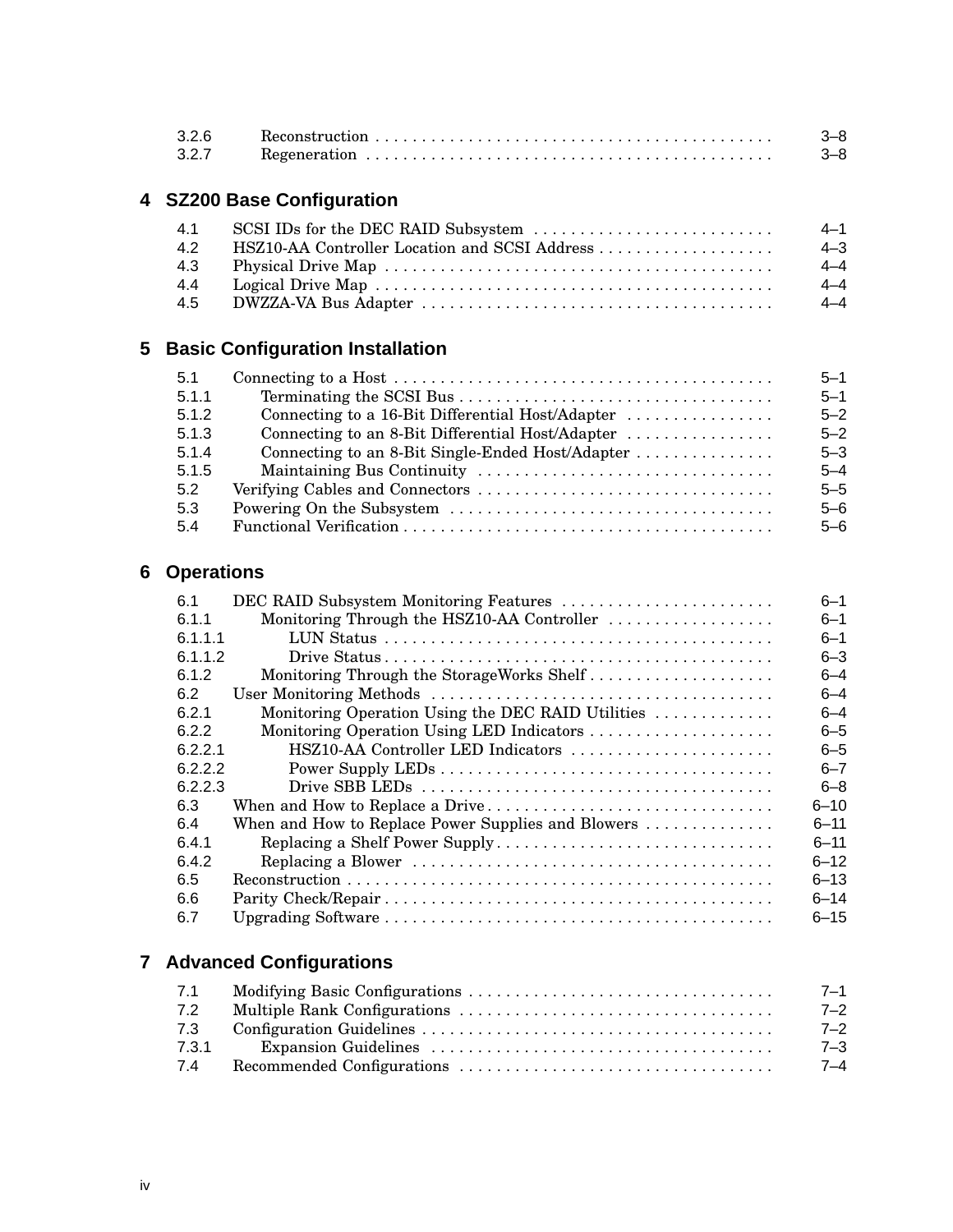| 7.4.1   | Expansion from a Single BA350-EA to a Single BA350-EA/Dual |          |
|---------|------------------------------------------------------------|----------|
|         |                                                            | $7 - 5$  |
| 7.4.1.1 |                                                            | $7 - 5$  |
| 7.4.1.2 |                                                            | $7 - 6$  |
| 7.4.1.3 |                                                            | $7 - 10$ |
| 7.4.2   | Expansion from a Single BA350-EA to a Single BA350-EA/Quad |          |
|         |                                                            | $7 - 11$ |
| 7.4.2.1 |                                                            | $7 - 11$ |
| 7.4.2.2 |                                                            | $7 - 12$ |
| 7.4.2.3 |                                                            | $7 - 16$ |
| 7.4.3   | Expansion from a Single BA350-EA/Dual BA350-SA to a Single |          |
|         | BA350-EA/Quad BA350-SA Configuration                       | $7 - 17$ |
| 7.4.3.1 |                                                            | $7 - 17$ |
| 7.4.3.2 |                                                            | $7 - 18$ |
| 7.4.3.3 |                                                            | $7 - 22$ |
| 7.5     |                                                            | $7 - 22$ |

## **8 Error Handling/Troubleshooting**

| 8.1 |                                              | $8 - 1$ |
|-----|----------------------------------------------|---------|
| 8.2 |                                              | $8 - 1$ |
| 8.3 | If You Have Expanded Your DEC RAID Subsystem | $8 - 3$ |

## **A Physical Specifications**

|  | - A-1 |
|--|-------|
|  | - A-1 |
|  | $A-2$ |
|  | $A-3$ |

## **B Supported Options**

## **C Operating System Support**

## **D System Connections**

## **Glossary**

## **Index**

## **Figures**

| $1 - 1$ |                                              | $1 - 1$ |
|---------|----------------------------------------------|---------|
| $1 - 2$ | Logical View of the DEC RAID Subsystem       | $1 - 2$ |
| $2 - 1$ |                                              | $2 - 2$ |
| $2 - 2$ |                                              | $2 - 3$ |
| $3 - 1$ | Conceptual Diagram of the DEC RAID Subsystem | $3 - 1$ |
| $3 - 2$ |                                              | $3 - 2$ |
| $3 - 3$ |                                              | $3 - 3$ |
| $3 - 4$ |                                              | $3 - 4$ |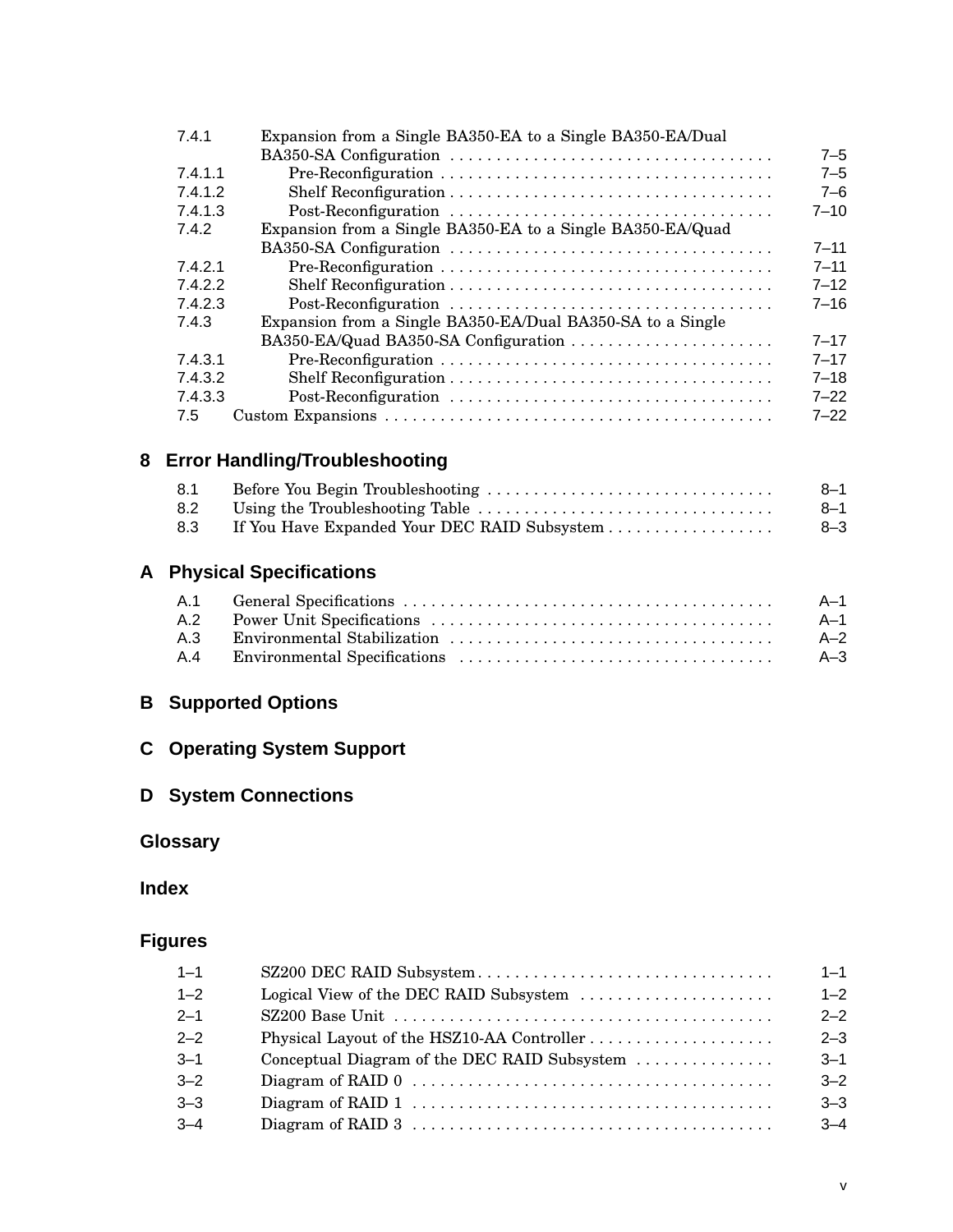| $3 - 5$  |                                                             | $3 - 5$  |
|----------|-------------------------------------------------------------|----------|
| $3 - 6$  |                                                             | $3 - 6$  |
| $3 - 7$  |                                                             | $3 - 8$  |
| $4 - 1$  | DEC RAID Subsystem SCSI IDs                                 | $4 - 2$  |
| $4 - 2$  |                                                             | $4 - 3$  |
| $5 - 1$  |                                                             | $5 - 2$  |
| $5 - 2$  | BA350-EA and BA350-SA Combination Storage Array             | $5 - 3$  |
| $5 - 3$  | Trilink Connector Midbus Connection                         | $5 - 4$  |
| $5 - 4$  | Trilink Connector End-Bus Connection                        | $5 - 5$  |
| $6 - 1$  |                                                             | $6 - 2$  |
| $6 - 2$  |                                                             | $6 - 5$  |
| $6 - 3$  | Power Supply Status LEDs                                    | $6 - 7$  |
| $6 - 4$  |                                                             | $6 - 9$  |
| $6 - 5$  |                                                             | $6 - 10$ |
| $6 - 6$  | Replacing BA35X-MA Blowers                                  | $6 - 13$ |
| $7 - 1$  |                                                             | $7 - 6$  |
| $7 - 2$  | Single BA350-EA to Single BA350-EA/Dual BA350-SA Shelf      |          |
|          |                                                             | $7 - 7$  |
| $7 - 3$  | Single BA350-EA to Single BA350-EA/Dual BA350-SA Drive      |          |
|          |                                                             | $7 - 8$  |
| $7 - 4$  | BA350-EA and BA350-SA Combination Storage Array             | $7 - 9$  |
| $7 - 5$  |                                                             | $7 - 12$ |
| $7 - 6$  | Single BA350-EA to Single BA350-EA/Quad BA350-SA Shelf      |          |
|          |                                                             | $7 - 13$ |
| $7 - 7$  | Single BA350-EA to Single BA350-EA/Quad BA350-SA Drive      | $7 - 14$ |
| $7 - 8$  |                                                             | $7 - 18$ |
| $7 - 9$  | Single BA350-EA/Dual BA350-SA Shelf to Single BA350-EA/Quad |          |
|          | BA350-SA Shelf Reconfiguration                              | $7 - 19$ |
| $7 - 10$ | Single BA350-EA/Dual BA350-SA Shelf Configuration to Single |          |
|          | BA350-EA/Quad BA350-SA Drive Reconfiguration                | $7 - 20$ |
|          |                                                             |          |

## **Tables**

|         |                                          | $\boldsymbol{\mathsf{x}}$ |
|---------|------------------------------------------|---------------------------|
| $5 - 1$ |                                          | $5 - 4$                   |
| $5 - 2$ |                                          | $5 - 5$                   |
| $6 - 1$ |                                          | $6 - 2$                   |
| $6 - 2$ |                                          | $6 - 3$                   |
| $6 - 3$ | Summary of HSZ10-AA Controller LED Codes | $6 - 6$                   |
| $6 - 4$ |                                          | $6 - 8$                   |
| $6 - 5$ | Shelf and Dual Power Supply Status LEDs  | $6 - 8$                   |
| $6 - 6$ |                                          | $6 - 9$                   |
| $6 - 7$ |                                          | $6 - 13$                  |
| $7 - 1$ |                                          | $7 - 4$                   |
| $8 - 1$ | Troubleshooting Systems Problems         | $8 - 2$                   |
| $A-1$   |                                          | $A-1$                     |
| $A-2$   |                                          | $A - 2$                   |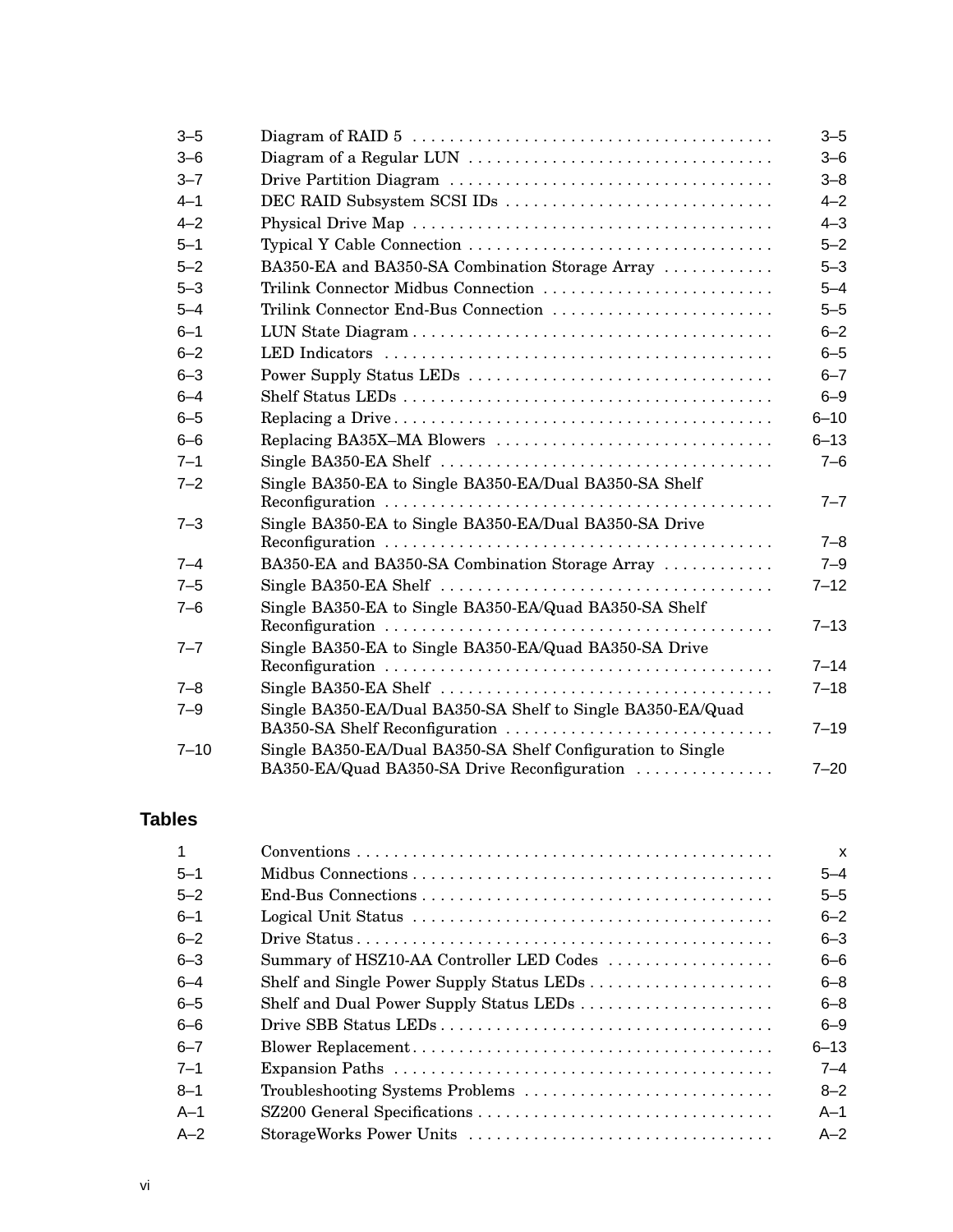| $A-3$   | $A-2$ |
|---------|-------|
| $A - 4$ | $A-3$ |
| $B-1$   | $B-1$ |
| $B-2$   | $B-1$ |
| $C-1$   | $C-1$ |
| $D-1$   | $D-1$ |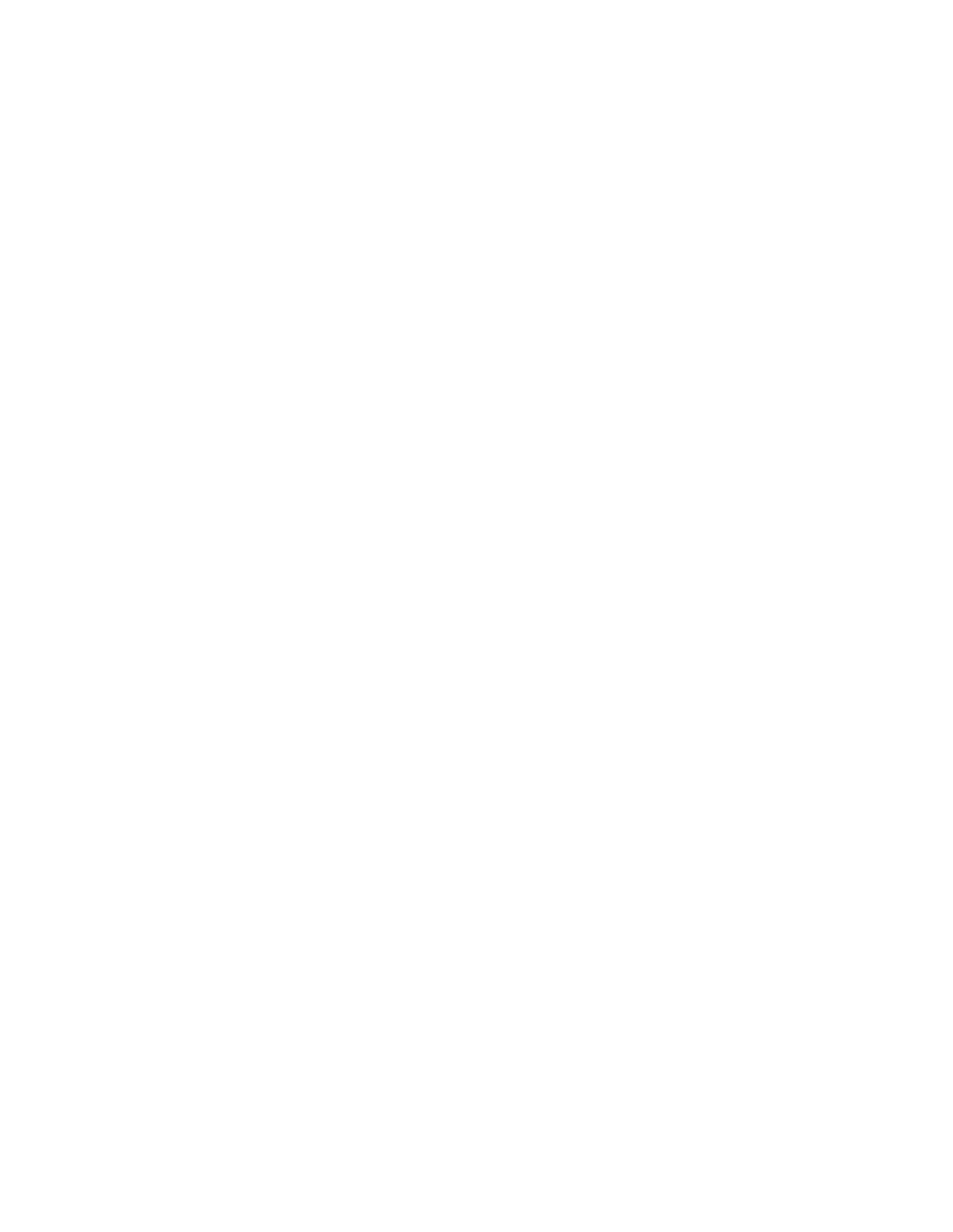## **Preface**

#### **Purpose**

This guide introduces the DEC RAID Subsystem storage solution. It describes available RAID features, packaging options, and configuration and operating instructions. This guide serves as complementary documentation to the StorageWorks™ documentation set.

#### **Intended Audience**

This guide is intended for customers of Digital Equipment Corporation, systems administrators, and Digital Service Engineers responsible for installing and maintaining the DEC RAID Subsystem products.

#### **Structure**

This guide is organized as follows:

*Chapter 1, Product Description,* provides an overview of the DEC RAID Subsystem features and options.

*Chapter 2, DEC RAID Subsystem Component Descriptions,* describes the DEC RAID Subsystem components including the base unit, expansion units, utilities, driver support, interconnect, and host adapters.

*Chapter 3, RAID Overview,* presents background information on disk array levels and components.

*Chapter 4, SZ200 Base Configuration,* describes the SZ200 base unit and its physical/logical mappings.

*Chapter 5, Basic Configuration Installation,* provides installation instructions including the StorageWorks documentation references, host connections, and functional verification.

*Chapter 6, Operations,* describes modes of operation and methods of monitoring the DEC RAID Subsystem.

*Chapter 7, Advanced Configurations,* discusses advanced configurations and expansion of the base unit.

*Chapter 8, Error Handling/Troubleshooting,* provides error handling and troubleshooting guidelines.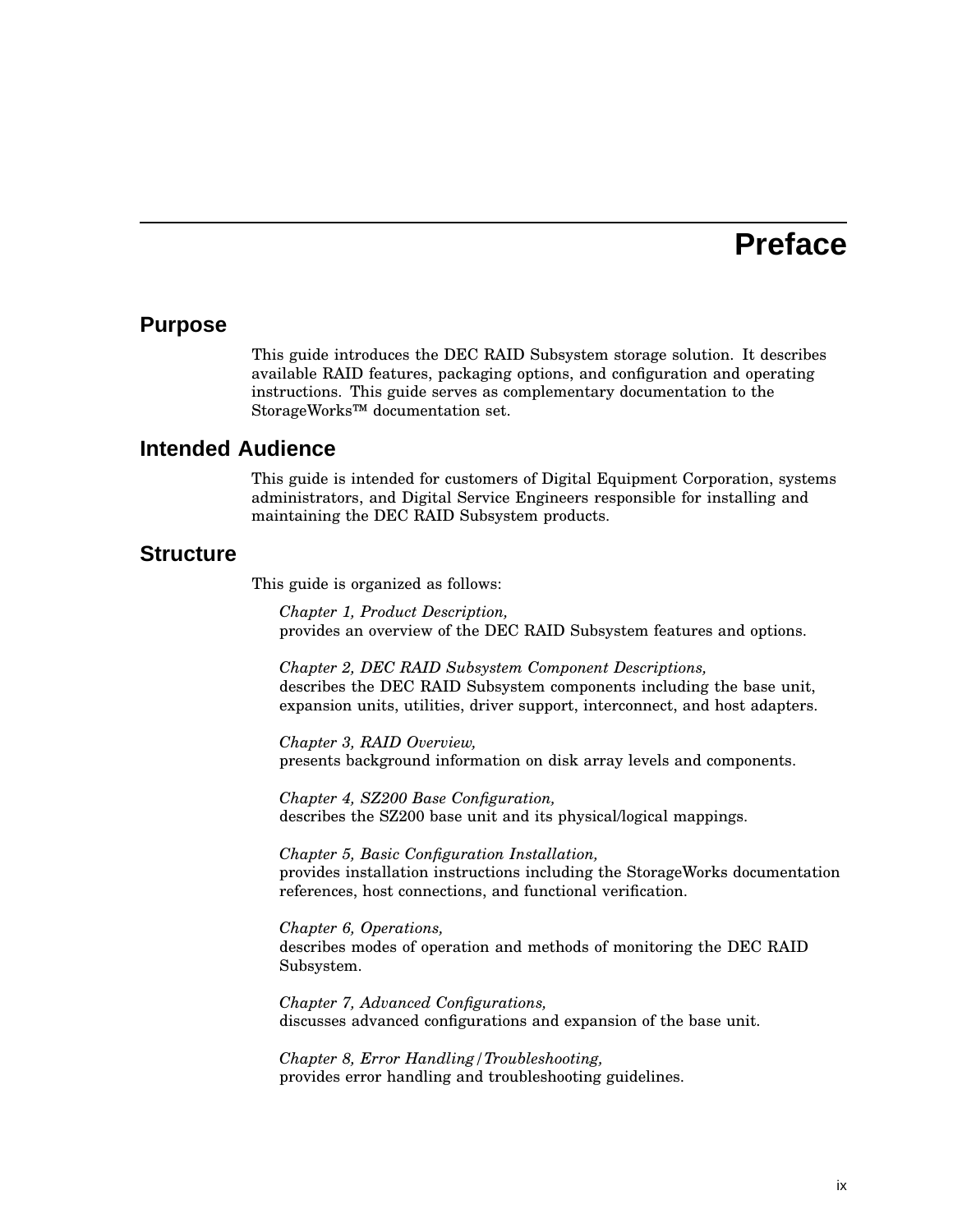*Appendix A, Physical Specifications,*

describes the physical, environmental, and performance specifications for the DEC RAID Subsystem product.

*Appendix B, Supported Options,* includes information regarding the disk drives and adapters supported by the DEC RAID Subsystem.

*Appendix C, Operating System Support,* contains information regarding the operating systems supported by the DEC RAID Subsystem.

*Appendix D, System Connections,* describes the type of connectivity for various systems to help you determine cabling requirements for the systems.

*Glossary,*

defines terms associated with RAID and SCSI technologies that are used throughout this guide and other related documentation.

## **Related Documents**

The following is a list of documents that contain information related to this product:

| <b>Document Title</b>                                                                                | <b>Order Number</b> |
|------------------------------------------------------------------------------------------------------|---------------------|
| DEC RAID Utilities User's Guide                                                                      | EK-DECRA-UG         |
| DEC RAID OpenVMS VAX Utility User's Guide                                                            | AA-PYZLA-TE         |
| DEC RAID OpenVMS VAX Utility Release Notes and Installation<br>Guide                                 | AA-PYZUA-TE         |
| DEC SCSI Tagged Command Queuing (TCQ) Driver for OpenVMS<br>VAX Release Notes and Installation Guide | AA-PXKGA-TE         |
| <b>HSZ10-AA Controller Site Preparation Guide</b>                                                    | EK-HSZ10-IN         |
| BA35X-VA Vertical Mounting Kit User's Guide                                                          | EK-BA350SV-UG       |
| StorageWorks Shelf Building Block Subsystem Configuration<br>Guide                                   | $EK-BA350-CG$       |
| BA350–EA Modular Storage Shelf User's Guide                                                          | $EK-350EA-UG$       |
| BA350–SA Modular Storage Shelf User's Guide                                                          | $EK-350SA-UG$       |

## **Documentation Conventions**

The following is a list of the conventions used in this manual.

#### **Table 1 Conventions**

| boldface type      | Indicates the first instance of terms being defined in text. |
|--------------------|--------------------------------------------------------------|
| <i>italic</i> type | Indicates emphasis and complete manual titles.               |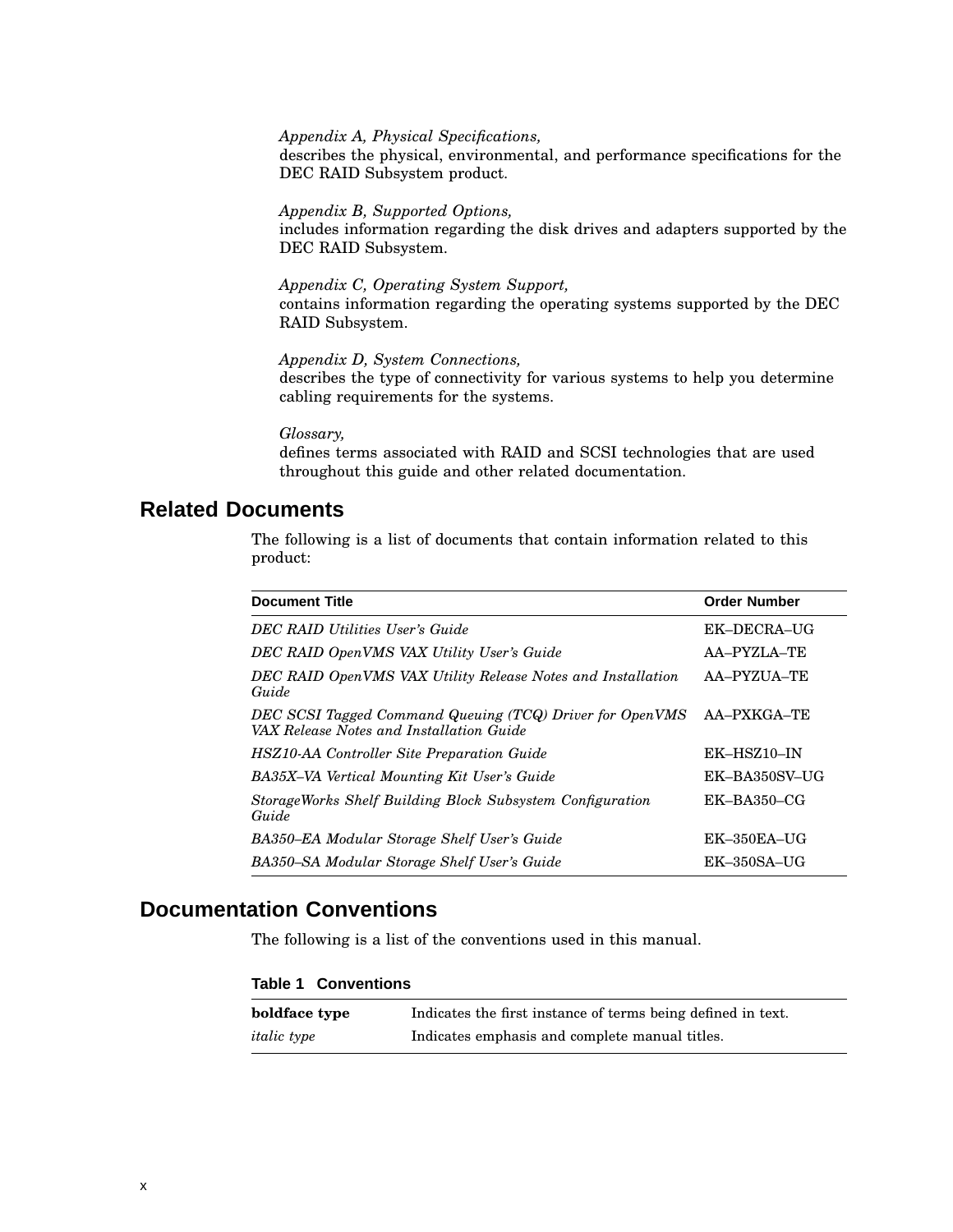# **1 Product Description**

This chapter contains the following information:

- Overview
- Product highlights
- Product attributes
- General conclusions

## **1.1 Overview**

The DEC RAID Subsystem is a modular, integrated, end-user **RAID** (Redundant Array of Inexpensive Disks) solution based on the HSZ10-AA controller (disk array controller). Figure 1–1 shows the SZ200 DEC RAID Subsystem.





SHR-XR3000-VIF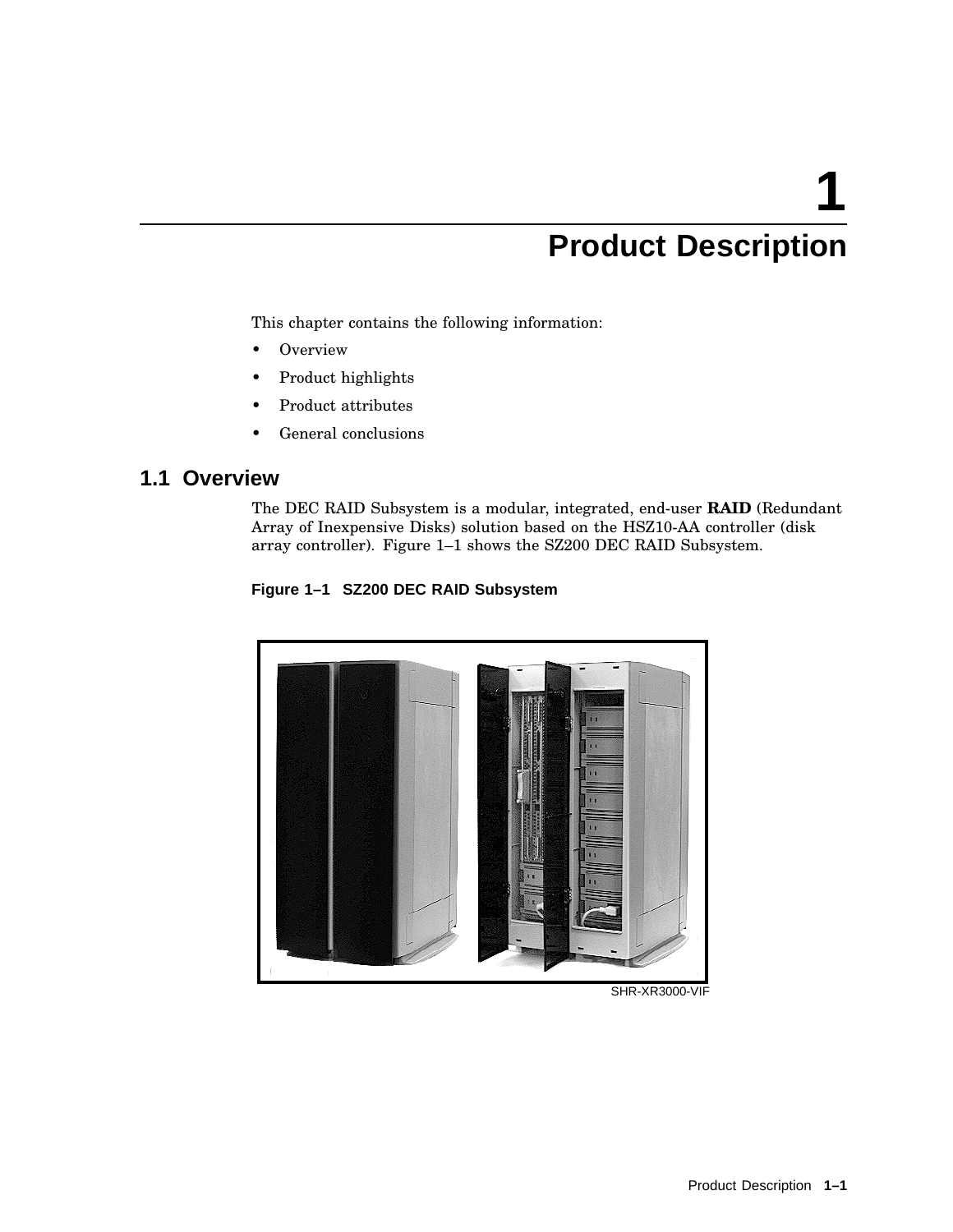The DEC RAID Subsystem provides you with a highly available and integrated storage solution through the use of RAID technology, optional redundancy of key components, value-added software utilities, and SCSI interconnect components. Flexibility and performance result from your ability to select a RAID level that best meets your application needs.

Logically, the subsystem looks like a large disk drive or multiple disk drives. All RAID functionality is provided by a controller and associated firmware and software. RAID management utilities are provided to allow you to configure and control the subsystem as illustrated in Figure 1–2.



**Figure 1–2 Logical View of the DEC RAID Subsystem**

SHR−XR3002−GRA

Physically, the DEC RAID Subsystem is based on the StorageWorks™ family of products. The StorageWorks modular products provide configuration flexibility by offering various shelf options, cabinet kits, and system building blocks (SBBs). In addition, features such as **hot swapping** (meaning that the system does not have to be powered down to perform swapping) of disks and power options are achieved by means of carriers that interface directly with a rigid backplane.

This interface, along with optional redundant components, allows the removal and replacement of key subsystem components without having to render the system inoperable—a key attribute for systems that cannot tolerate down time.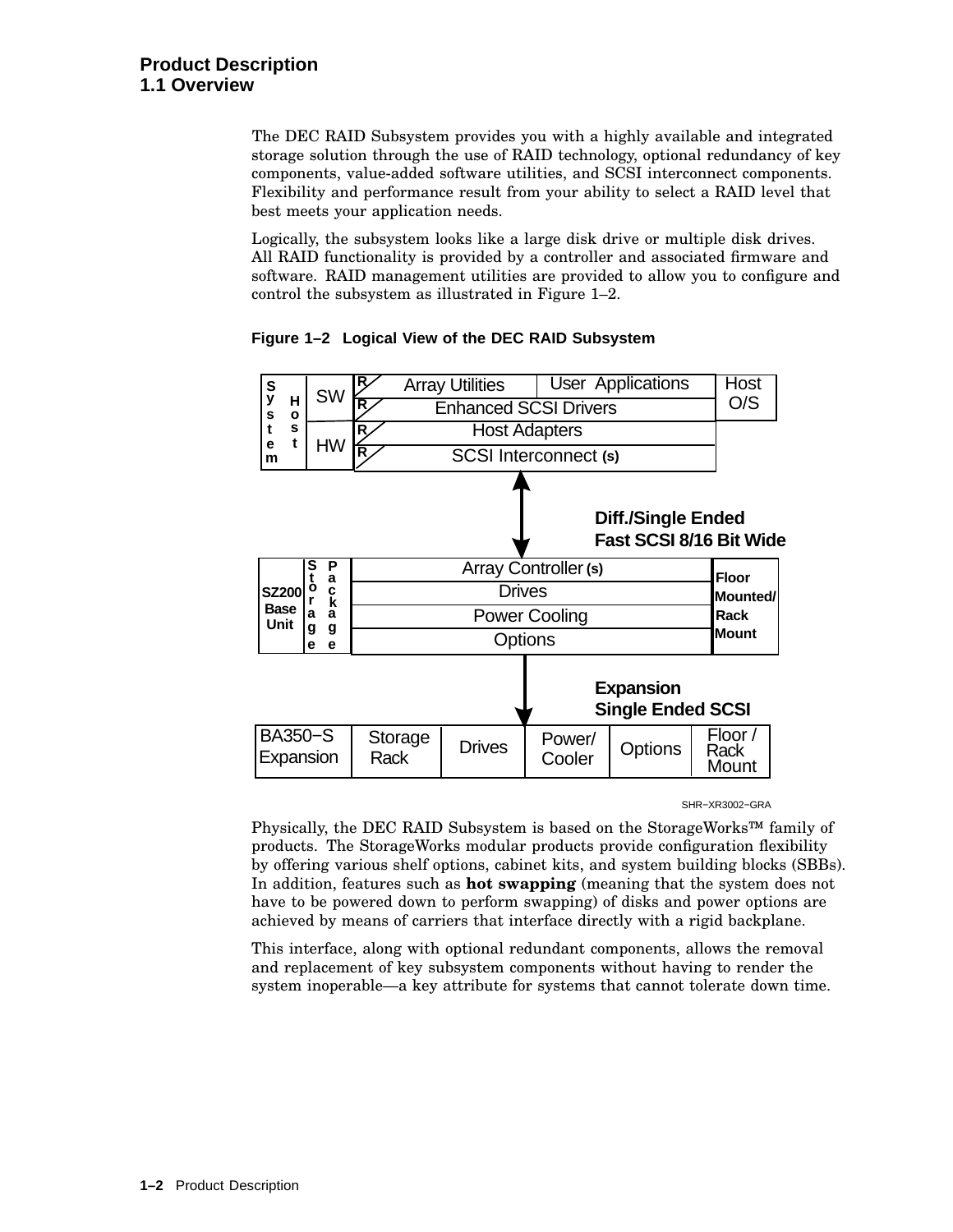## **1.2 Product Highlights**

This section includes the following information:

- Array features
- Subsystem features

#### **1.2.1 Array Features**

The following is a list of array features:

- RAID levels 0, 1, 3, and 5
- Five drive channels
- Host array interface: differential 8/16-bit, 10/20 Mbyte per second, SCSI-2
- Array channel interface: single-ended 8-bit, 5 Mbyte per second, SCSI-2
- Array parity generation/checking and recovery with hardware assist
- Array parity/data reconstruction with hardware assist

#### **1.2.2 Subsystem Features**

The following is a list of subsystem features:

- Hot swapping drives and controller
- Drive fault light indicators
- Power supply and blower monitoring and indicators
- Support for up to 35 disk drives
- Redundant components
- Modular configuration and upgrade paths

#### **1.3 Product Attributes**

This section includes information on the following attributes:

- Data reliability
- Redundancy
- Data availability
- Performance
- Flexibility
- Capacity

#### **1.3.1 Data Reliability**

Unlike a single SCSI disk drive solution, the DEC RAID Subsystem provides dependable data reliability in the event of a disk failure. With a SCSI disk drive solution, the user must replace the product and reconstruct the data through backup media. This mechanism results in some user data loss since backup of data is typically done at scheduled or infrequent intervals. Any activity that has occurred since that last user data backup is not saved.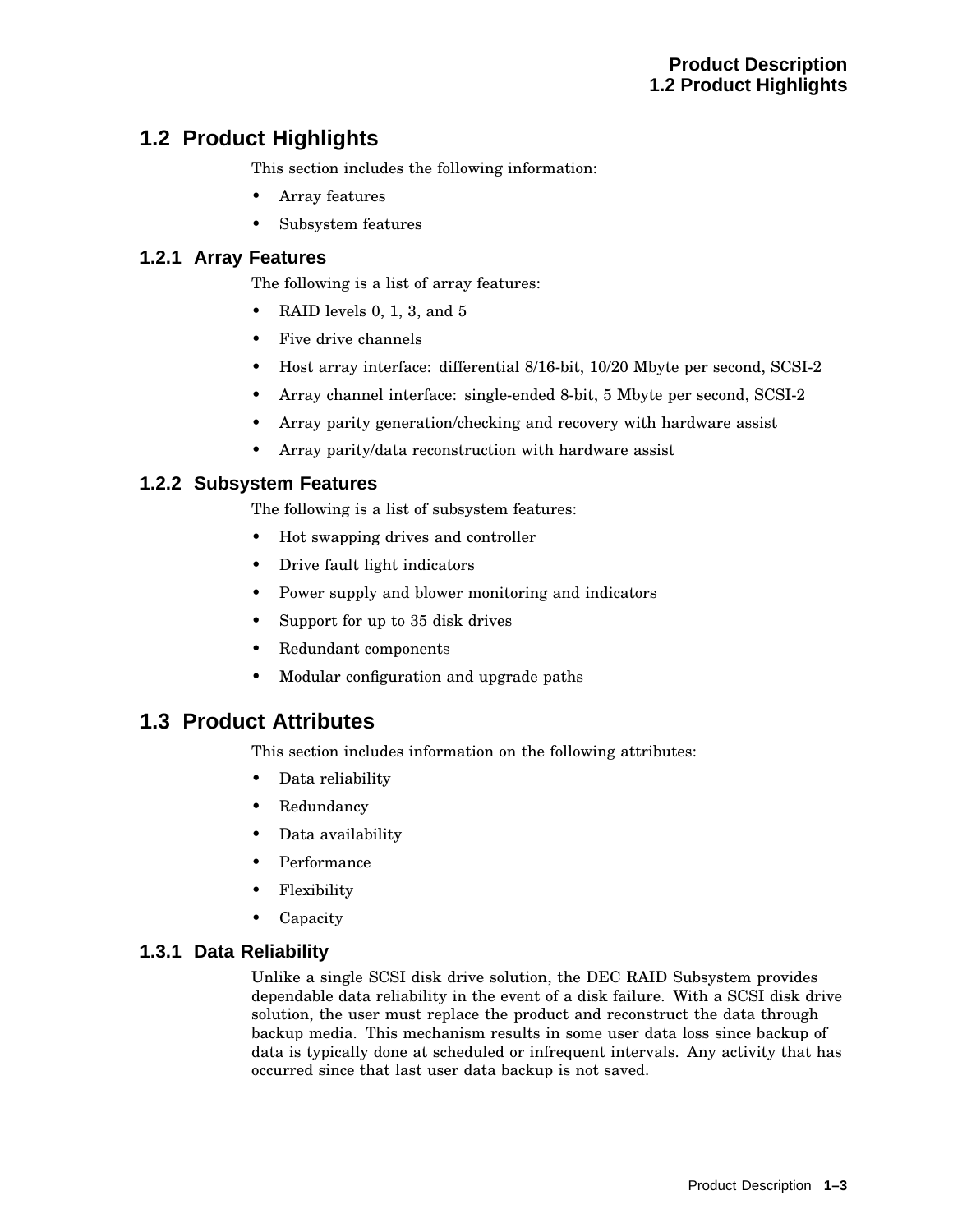In a DEC RAID Subsystem solution, there is no loss of data since redundant elements provide the capability of continuing I/O activity despite the loss of a drive and reconstruction of data back on the replaced drive. This means that data is updated up to the second of failure and throughout the reconstruction process.

#### **1.3.2 Redundancy**

Most RAID products provide the feature of disk drive redundancy. However, what is often neglected in a RAID solution is the redundancy of other key components.

This DEC RAID Subsystem provides optional redundancy of the following components:

- Power supplies
- RAID disk array controllers (HSZ10-AA controllers)
- Blowers

All components listed are removable and replaceable without needing to power down the subsystem. These features contribute to making the subsystem fully redundant.

#### **1.3.3 Data Availability**

One of the key attributes of the DEC RAID Subsystem is data availability. The different RAID levels offer data protection at the drive level. In addition, the redundancy designed into the StorageWorks packaging allows you to access data even through other component failures.

For users whose livelihood depends upon minimal down time, these features are critical.

#### **1.3.4 Performance**

The performance of a disk array depends on the environment and the I/O workload. The following are general comments regarding array performance:

- An array of smaller capacity drives can perform better than a single, largecapacity drive. This is due to the availability of multiple actuators, which allow execution of I/Os simultaneously.
- RAID 0 performs slightly better than a group of drives since it tends to achieve load balancing across the drives.
- The RAID 1 read performance is better than a group of drives since requests can be served by either drive in a **mirrored** pair of disks. However, the RAID 1 write performance is slightly less due to the need to write to both drives.
- RAID 3 is most appropriate in environments with large, sequential transfers. It performs significantly better (four times better) than all the other alternatives.
- Like RAID 1, RAID 5 performs slightly better than a group of drives with read requests. However, write performance is slightly impacted due to the need to write parity information.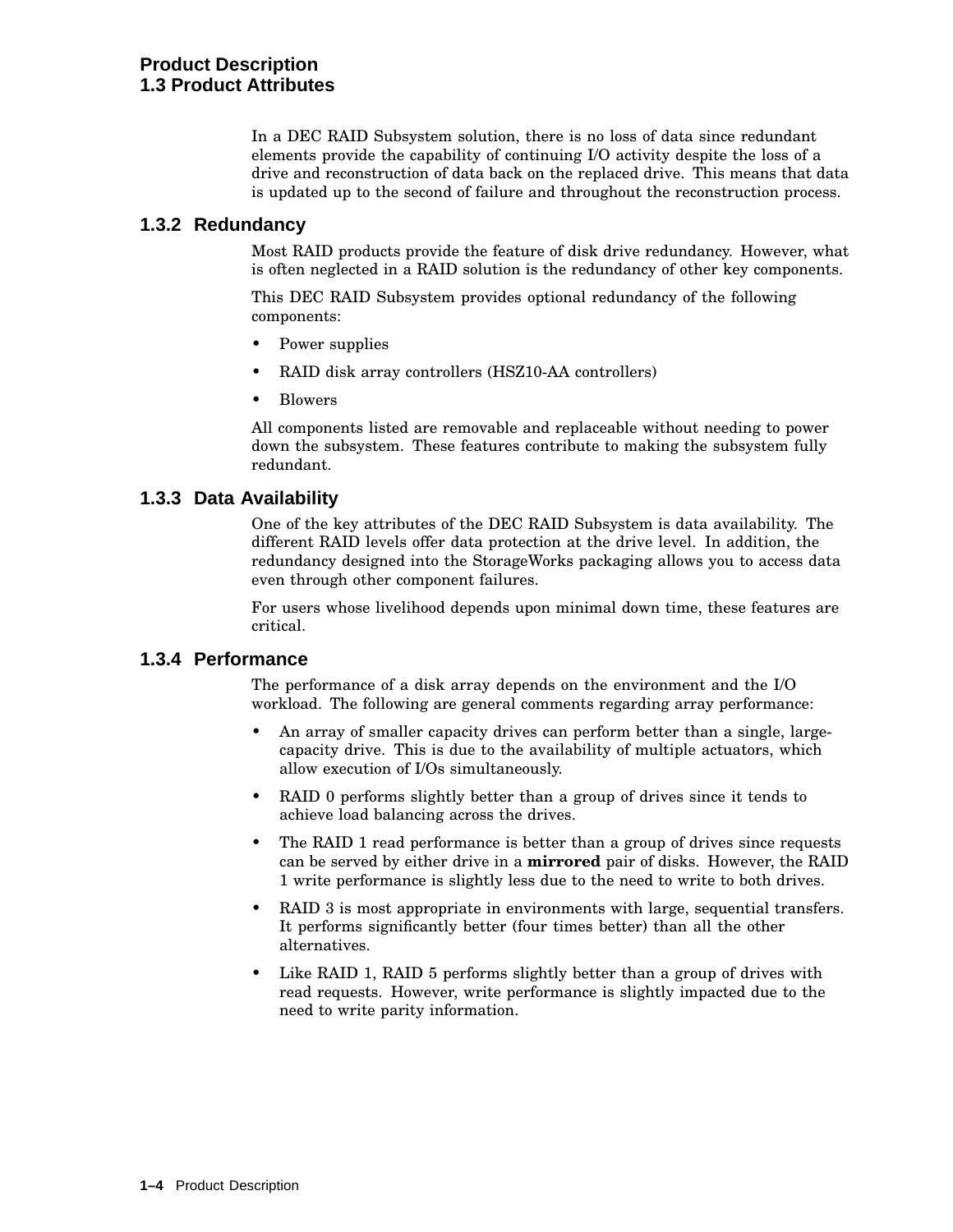#### **1.3.5 Flexibility and Capacity**

The disk array controller provides more capacity on a single-host adapter than other data storage alternatives. The array controller acts as a multiplexer and allows more SCSI disk drives to be connected to a single host connection.

The disk array controller has the flexibility to support different RAID levels and classes of drives within the same array. This flexibility is important to meet the various price, performance, and capacity options needed for different business environments.

The combination of a modular packaging strategy along with an assortment of cabinet and mounting options provides for a flexible, highly available storage solution.

## **1.4 General Conclusions**

The DEC RAID Subsystem provides a set of options from which users can choose. The options vary the following features:

- Data availability
- Performance
- Capacity

The flexibility in choosing various options to satisfy these requirements allows you to meet your cost goals.

If your business cannot tolerate data loss or down time due to drive failures, then you need the protection that disk arrays (RAID 1, 3, or 5) can provide.

Unlike multiple disks or RAID 0, the chance of losing data in a RAID 1, 3, or 5 is extremely small even with a large number of drives.

In many businesses, the initial price of disk arrays versus multiple disks is offset by the cost that would be incurred by a single-drive failure. This failure results in the loss of data and a disruption of business operations.

For the same supported capacity, RAID 3 and 5 provide reliable storage at a fraction of the drive price of RAID 1.

Disk arrays are the most cost-effective choice to meet the requirements of data reliability, availability, performance, and capacity demanded in most business environments.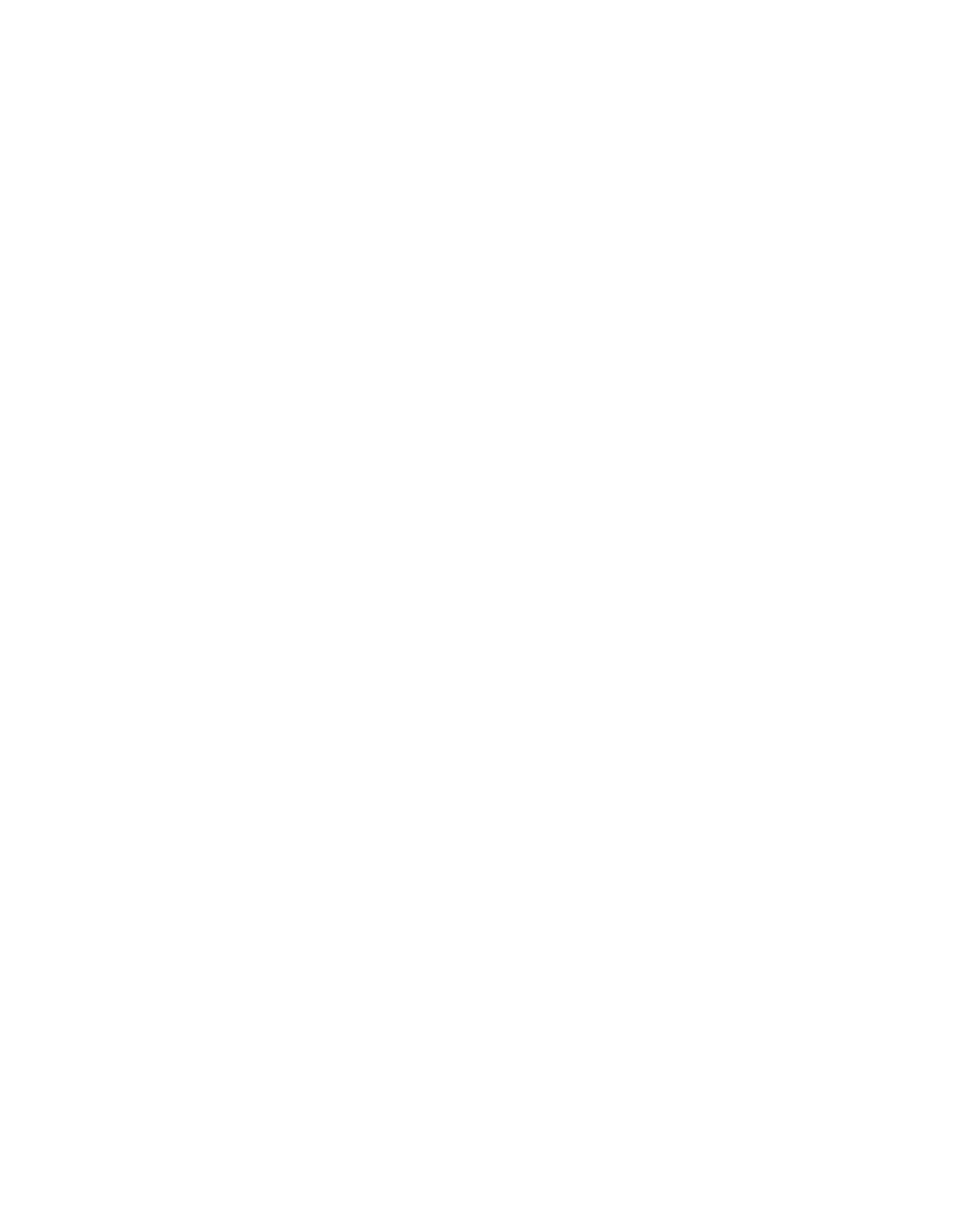# **DEC RAID Subsystem Component Descriptions**

This chapter contains a description of the DEC RAID Subsystem components as follows:

- SZ200 base unit
- Expansion units
- DEC RAID utilities
- Enhanced SCSI driver support
- SCSI Interconnects/Host adapters

### **2.1 Description of the SZ200**

The SZ200 base unit is the basic building block for the DEC RAID Subsystem (and part of the StorageWorks family of products). The SZ200 base unit includes the following components:

- BA35X-VA vertical mounting kit
- BA350-EA shelf
- HSZ10-AA controller (disk array controller)
- System building blocks (SBBs)
	- Power
	- Disk drives
	- Adapters

For SZ200 physical specifications, refer to Appendix A. Figure 2–1 shows the SZ200 base unit and identifies its components.

#### **2.1.1 BA35X-VA Vertical Mounting Kit**

The BA35X-VA vertical mounting kit is part of the StorageWorks family of cabinet options. For the SZ200 base product, two BA35X-VA vertical mounting kits are used to house the BA350-EA shelf. Each BA35X-VA kit has an ac power controller that provides switch-controlled input voltages to the shelf power supplies. Refer to the *BA35X-VA Verticle Mounting Kit User's Guide* for more detailed information.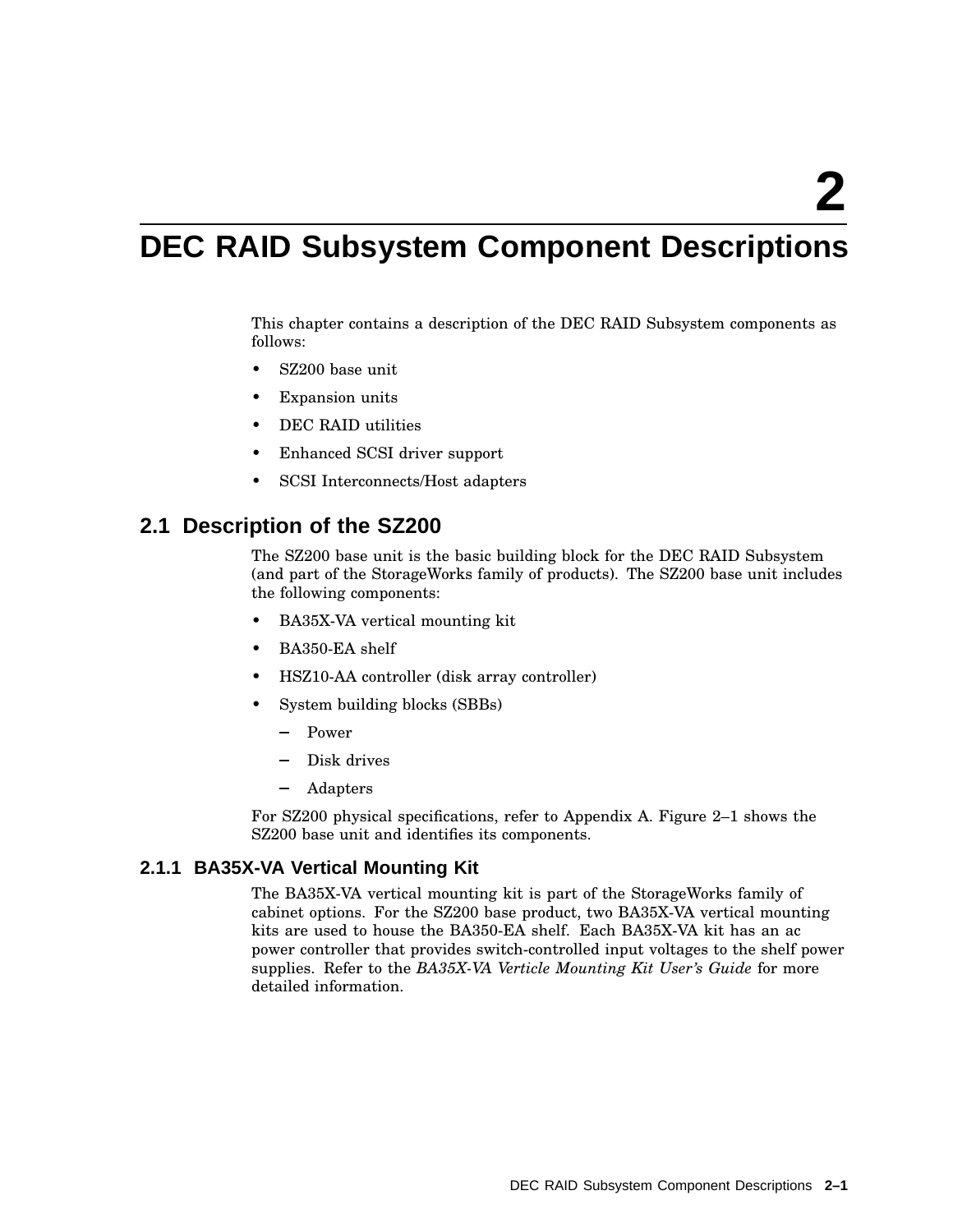#### **DEC RAID Subsystem Component Descriptions 2.1 Description of the SZ200**

**Figure 2–1 SZ200 Base Unit**



#### **2.1.2 BA350-EA Shelf**

The BA350-EA shelf is a double-width StorageWorks storage shelf option. The BA350-EA shelf houses the HSZ10-AA controller and system building blocks (power, drive, and adapter options). All components are plugged into a common backplane.

The shelf provides six single-ended SCSI connectors. Five connectors are used for RAID storage expansion from the HSZ10-AA controller to the BA350-SA shelves. The sixth connector can be used for host interconnect adapters or storage devices.

Procedures for configuring and installing the BA350-EA shelf are discussed in the *BA350-EA Modular Storage Shelf User's Guide*.

#### **2.1.3 HSZ10-AA Controller (Disk Array Controller)**

The HSZ10-AA controller is an intelligent SCSI disk array controller based on the Motorola MC68EC020 microprocessor running at 25 MHz. The HSZ10-AA controller supports RAID levels 0, 1, 3, and 5. It supports expansion up to 35 devices (seven ranks).

The host SCSI channel is a synchronous/asynchronous/fast, 8/16-bit differential. It supports SCSI-2 protocol. The host connection is made through a 68-pin, high-density connector  $(J1)$  as shown in Figure 2–2. A second connector  $(J2)$  is provided for daisy-chaining. SCSI term power is provided.

There are five array SCSI channels or interfaces that are made through connectors J3, J4, and J5 as shown in Figure 2–2. Each interface is 8-bit, single-ended synchronous/asynchronous SCSI-2. Active SCSI termination and SCSI termination power are provided on the controller.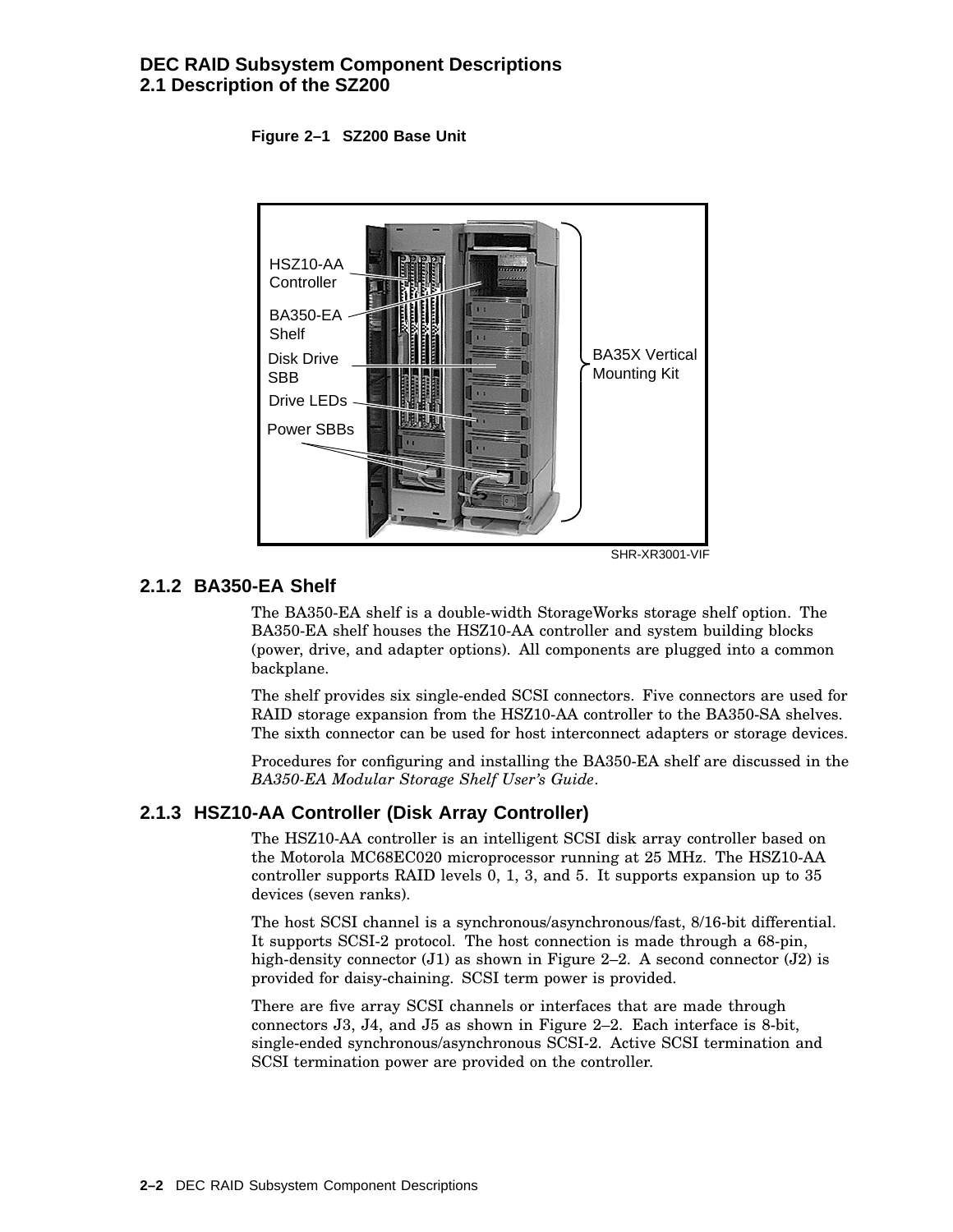

**Figure 2–2 Physical Layout of the HSZ10-AA Controller**

|                |                       | Legend               |                                   |
|----------------|-----------------------|----------------------|-----------------------------------|
| J1             | 68 pin host connector | J7                   | drive fault signals (reserved)    |
| J <sub>2</sub> | 68 pin host connector | <b>J10</b>           | RS232 port (reserved)             |
| J3             | 2 array SCSI channels | <b>J11</b>           | diagnostic port (reserved)        |
| J4             | 2 array SCSI channels | J17                  | processor test port (reserved)    |
| J5             | 1 array SCSI channel  | J18                  | processor test port (reserved)    |
| J6             | subsystem signals     |                      |                                   |
|                | SW <sub>1</sub>       | <b>SCSI switches</b> |                                   |
|                | SW <sub>2</sub>       |                      | manufacturing switches (reserved) |

SHR−XR3003−GRA

#### **2.1.3.1 Features**

This section discusses the following features:

- Controller features
- Array features

#### **HSZ10-AA Controller Features**

- 68EC020 microprocessor running at 25 MHz
- DRAM, 1 Mbyte for program and structures
- EPROM, 256 Kbytes (expandable to 512 Kbytes) for diagnostics and start of day code
- EEPROM, 8 Kbytes for configuration and logging
- 68901 multifunction peripheral controller for timers, serial communications, and interrupt control
- Host SCSI target ID switch (4-bit)
- Status LEDs (8-bit)
- Self-test capability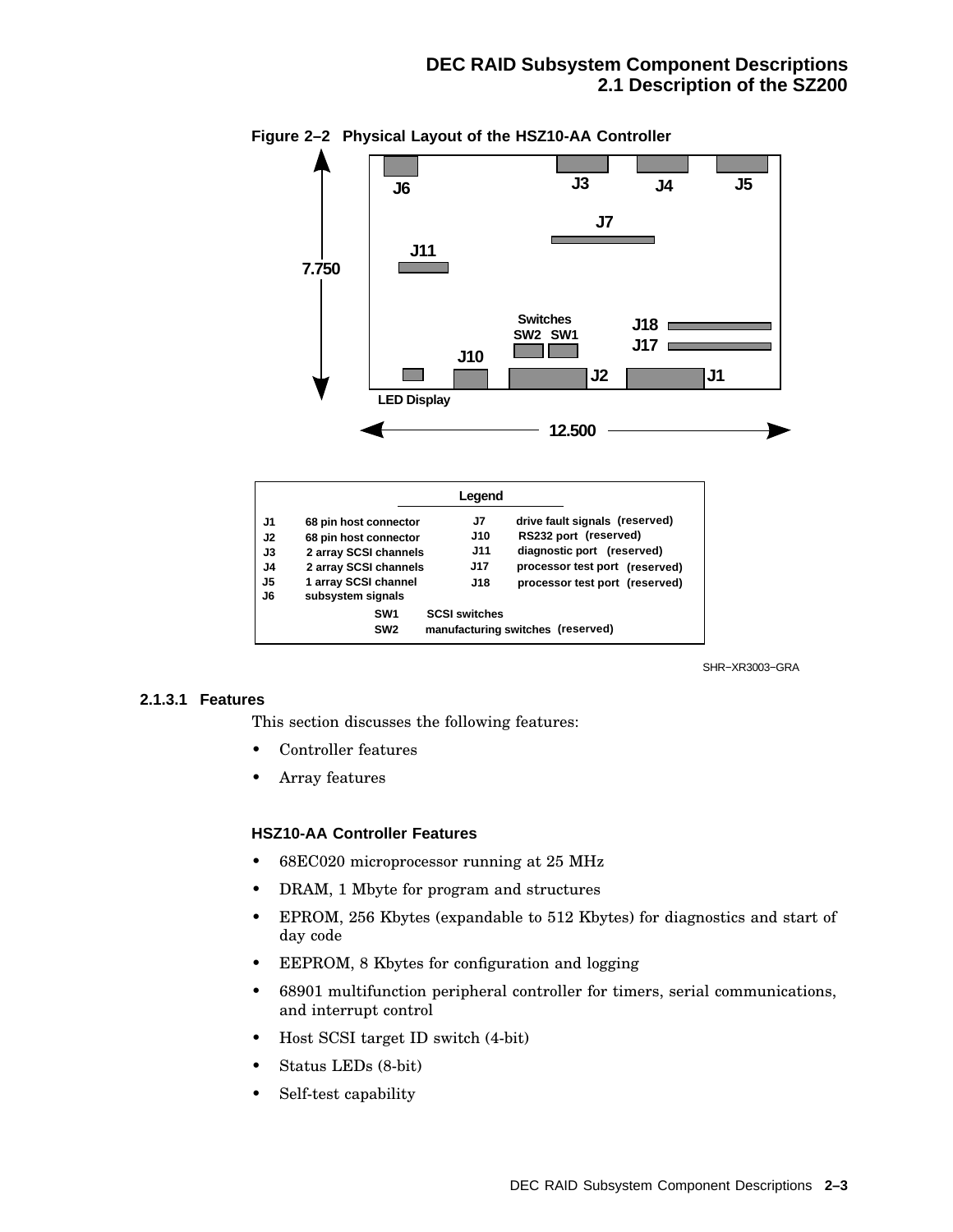#### **DEC RAID Subsystem Component Descriptions 2.1 Description of the SZ200**

#### **Array Features**

- SCSI host interface, 8/16-bit, synchronous, differential SCSI-2, 10/20 Mbytes per second
- SCSI array channels, 8-bit, synchronous, single-ended SCSI-2, 5 Mbytes per second, active termination
- Hot swapping controller and drive interfaces
- RAID level 0, 1, 3, and  $5$
- Hardware-assisted array parity generation/checking, recovery and reconstruction
- 64 Kbyte read/modify/write buffer
- Serial drive fault interface on each array channel
- Blower and power supply monitoring

#### **2.1.3.2 Firmware**

The HSZ10-AA controller firmware is the part of the code that resides with the controller's EPROM. This code is responsible for controller diagnostics, initialization, response to a limited set of SCSI commands, controller software downloading/uploading, and passing control to the HSZ10-AA controller software.

#### **2.1.3.3 Software**

The HSZ10-AA controller software is the part of the code that is stored on the array drives and must be uploaded into the controller's DRAM prior to operation. This code is responsible for all non-ROM operation of the board, including all RAID algorithms and configurations, read and write operations, and advanced SCSI functionality.

The software attempts to tolerate failures in the array that would cause loss of data access. By maintaining multiple copies of the array software on multiple drives, the controller software has as high availability as the user data. The software also maintains configuration information in both EEPROM and on the disk in order to tolerate the loss of one of these components.

#### **2.1.4 System Building Blocks (SBBs)**

All power, storage, and adapter options are mounted inside 3-1/2 inch modular carriers that plug into slots in the BA350-EA shelf. A key feature is that each SBB can be removed and replaced without removal of power to the system. In addition, each SBB has visual status indicators so that it is easy to determine whether devices are functioning properly.

#### **Power SBBs**

The SZ200 base unit uses two BA35X-HA universal ac input power supplies. Additional power supplies can be added for power redundancy.

For more information on the StorageWorks power options, refer to the *StorageWorks Subsystem Shelf Building Block Configuration Guide*.

#### **Disk SBBs**

The SZ200 base unit is configured with five 3-1/2 inch disk drives. For supported disk options, refer to Appendix B.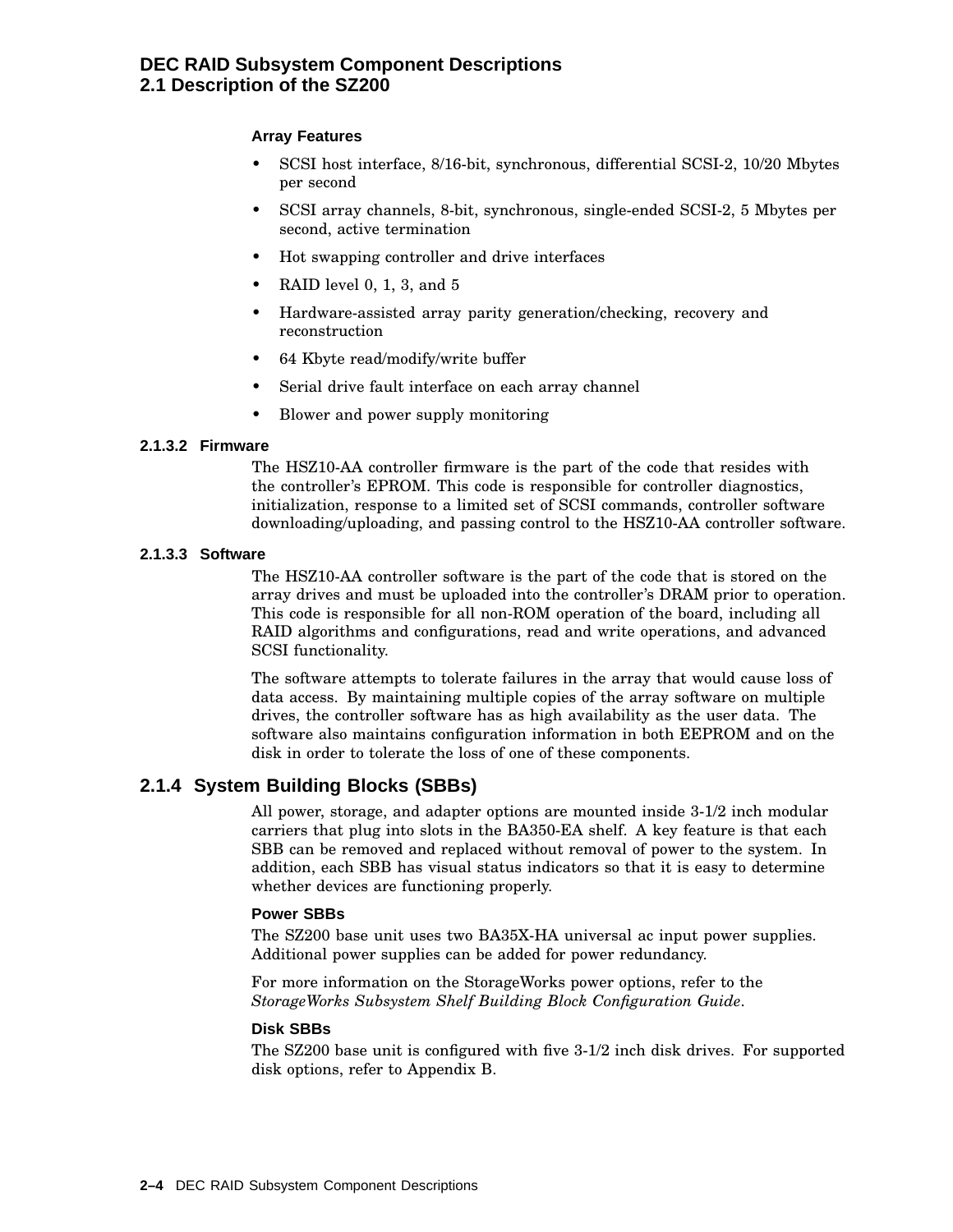#### **Adapter SBBs**

The SZ200 unit provides a slot for a bus adapter option for connection to different host types. For example, the DWZZA-VA bus adapter, which is a single-ended differential SCSI converter, fits into the SZ200 unit.

Refer to Appendix B for supported adapter options.

## **2.2 Expansion Unit Description**

Since the StorageWorks family of products is based on a building block concept, expansion of the SZ200 base unit can be customized to allow for expansion.

Expansion of the BA350-EA shelf is done by using the BA350-SA shelf. The BA350-SA shelf is a single-width storage module that holds up to seven 3-1/2 inch devices. The shelf can be configured as either one or two SCSI buses.

Depending on the needed expansion, additional cabinet options are available for installation of the shelf modules. For information on the available cabinet options, refer to the *StorageWorks Subsystem Shelf Building Block Configuration Guide*.

### **2.3 DEC RAID Utilities**

DEC RAID utilities are applications, stand-alone, or operating system-specific utilities that execute on the host system. These are used to configure, monitor, diagnose and maintain the array subsystem.

Details on these utilities are operating system-specific and are described in the *DEC RAID Utilities User's Guide*.

## **2.4 Enhanced SCSI Driver Support**

The enhanced SCSI drivers are part of the host adapter support. Enhanced SCSI features are available in the SCSI drivers to better utilize the disk array. These features include the following:

- SCSI-2 tagged command queuing support
- SCSI-2 logical unit support
- Enhanced SCSI error handling capability

## **2.5 SCSI Interconnects/Host Adapters**

The base unit can connect to a variety of qualified host adapters through various SCSI interconnect schemes in order to meet the needs of SCSI users. Host adapters currently supported are included in Appendix B.

The purpose of the SCSI interconnect is to provide fast/wide differential (FWD) SCSI as a standard connection. This provides a direct interconnect into the HSZ10-AA controller and uses the standard SCSI-3 P cable interconnect.

Other cable options provide resolution for the following:

- Connections to single-ended devices
- Connections to 8-bit devices initiator/targets with correct bus termination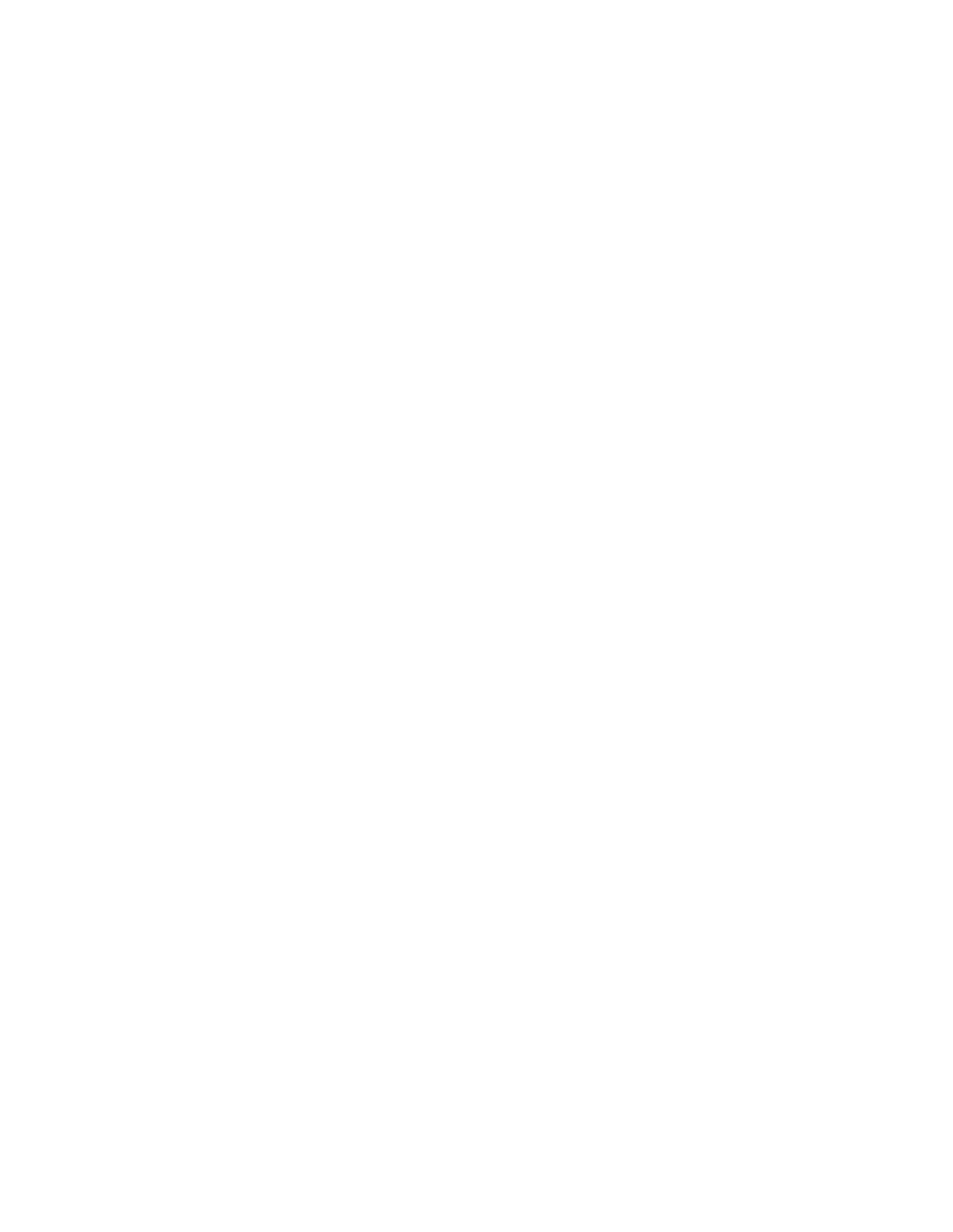# **3 RAID Overview**

This chapter contains information on RAID (Redundant Array of Inexpensive Disks) levels, including the following:

- What is an array?
- Description of RAID 0
- Description of RAID 1
- Description of RAID 3
- Description of RAID 5

## **3.1 What Is a Disk Array?**

This section gives a brief definition of disk arrays and a description of the four RAID levels currently supported by the DEC RAID Subsystem.

An **array** is a set of multiple disk drives and a specialized controller (an array controller), which keeps track of how the data is distributed across the disk drives.

Figure 3–1 shows a conceptual model of the DEC RAID Subsystem.





SHR−XR3004−GRA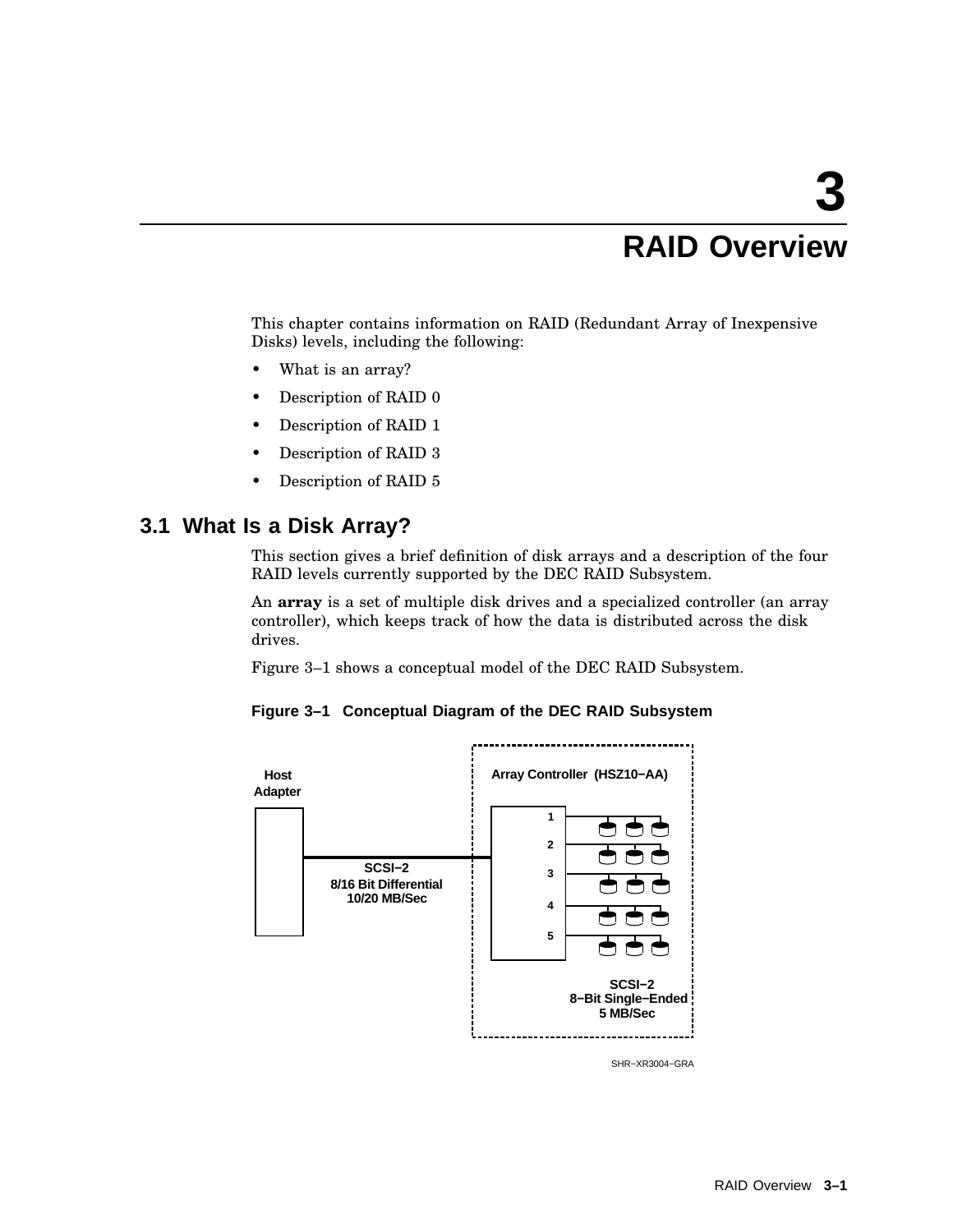Data for a given file is segmented by dividing the data into segments and storing it to the different drives in the array, rather than the data being written to a single drive. A **segment** is a group of blocks that is continuous data which can be stored on a disk drive. By using multiple drives, the array can provide higher data transfer rates and higher I/O rates when compared to a single large drive.

Arrays can also provide data redundancy, so that no data is lost if a single drive in the array fails. Depending on the RAID level, data is either **mirrored** or **striped**. The RAID levels currently supported are RAID 0, 1, 3, and 5. RAID 1, 3, and 5 offer data redundancy.

Arrays are contained within an array subsystem or within an integrated array. Depending on the model and on how you configure it, an array subsystem can contain one or more arrays (referred to as **logical units (LUNs)** – see the following sections for a description of arrays and logical units). Each logical unit has its own characteristics (RAID level, logical block size, logical unit size, and so on).

#### **3.1.1 Description of RAID 0**

RAID 0 stores data across the drives in the array one segment at a time, as shown in Figure 3–2.



**Figure 3–2 Diagram of RAID 0**

#### SHR−XR3005−GRA

In Figure 3–2, a segment is defined as two blocks of 512 bytes each. Blocks 0 and 1 are written to drive 1, blocks 2 and 3 are written to drive 2, and so on until each drive contains a single segment. Then blocks 10 and 11 are written to drive 1, blocks 12 and 13 to drive 2, and so on. (Note that segment zero is 0 blocks in this figure, and therefore is not shown.)

The host system treats a RAID 0 array like a standard hard drive. RAID 0 errors are reported in the same way as normal drive errors, and the recovery procedures are the same as those used on a standard hard drive. For example, if a drive fails, the array controller returns the same errors that occur during a read or write retry failure.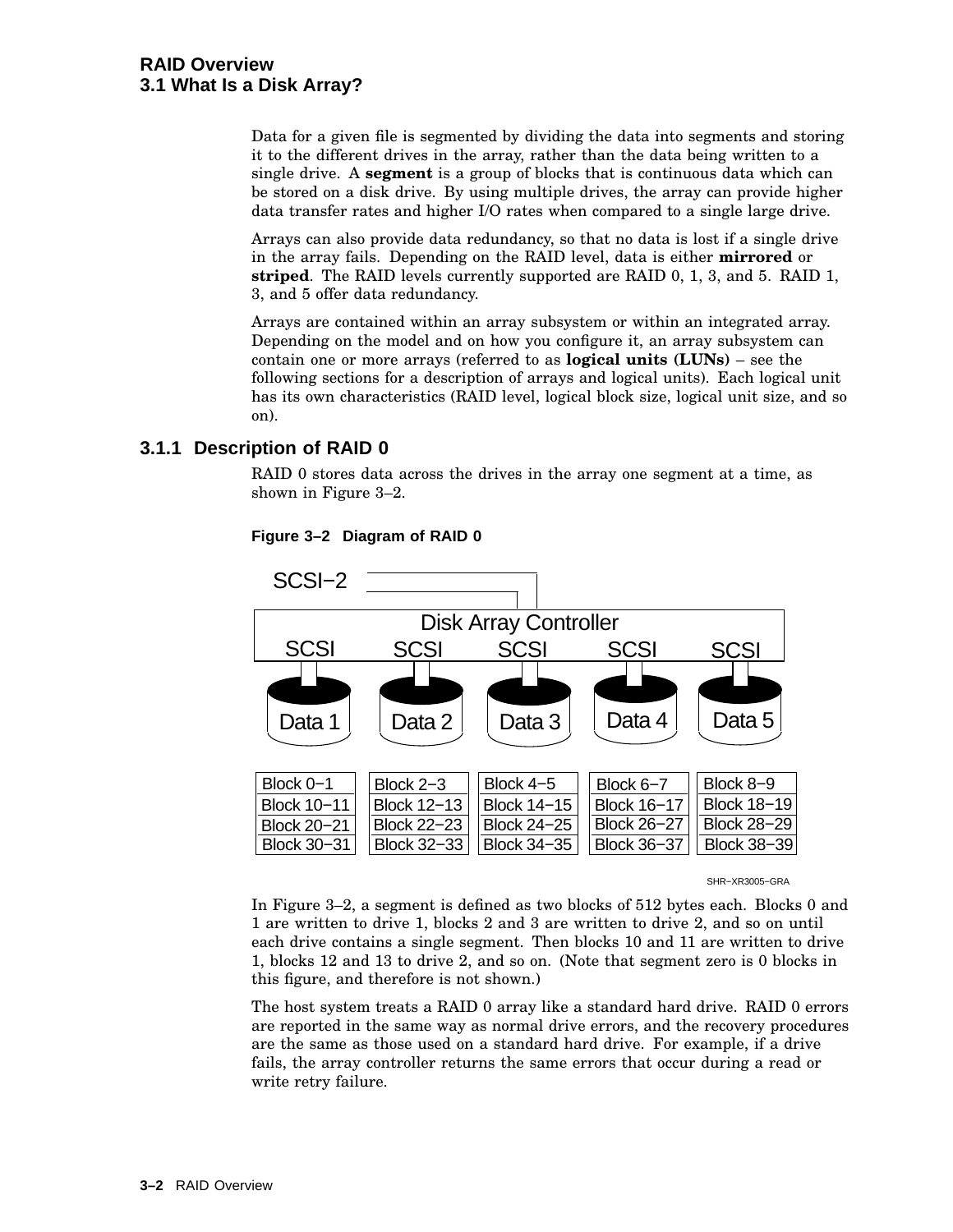RAID 0 offers a high I/O rate, but is a nonredundant configuration, meaning that there is no array parity information generated for reconstructing data in the event of a drive failure. Therefore, there is no error recovery over and above what is normally provided on a single drive. All data in the array must be backed up regularly to protect against data loss.

#### **3.1.2 Description of RAID 1**

RAID 1 transparently mirrors data by striping segments across data drives and mirrored data drives. Any time data is written to a drive, it is also written to a mirrored drive without the system directly controlling the location of the mirrored data as shown in Figure 3–3.

#### **Figure 3–3 Diagram of RAID 1**



## Transparent Mirroring

SHR−XR3006−GRA

Traditionally, RAID 1 has been used for critical fault-tolerant transaction processing. There is high reliability provided with the mirrored data and there is high I/O rate (with small block size). However, RAID 1 is a more costly RAID solution because it requires a mirrored data drive for every data drive in the array.

In Figure 3–3, a segment is defined as two blocks of 512 bytes. Blocks 0 and 1 are written to data drive 1, while the mirrored data blocks 0 and 1 are written to the mirrored data drive 1. Then data blocks 2 and 3 are written to data drive 2, while the mirrored data blocks 2 and 3 are written to the mirrored data drive 2, and so on.

If a drive fails in RAID 1 array, you can continue to use the array normally since data from its mirrored drive is retrieved.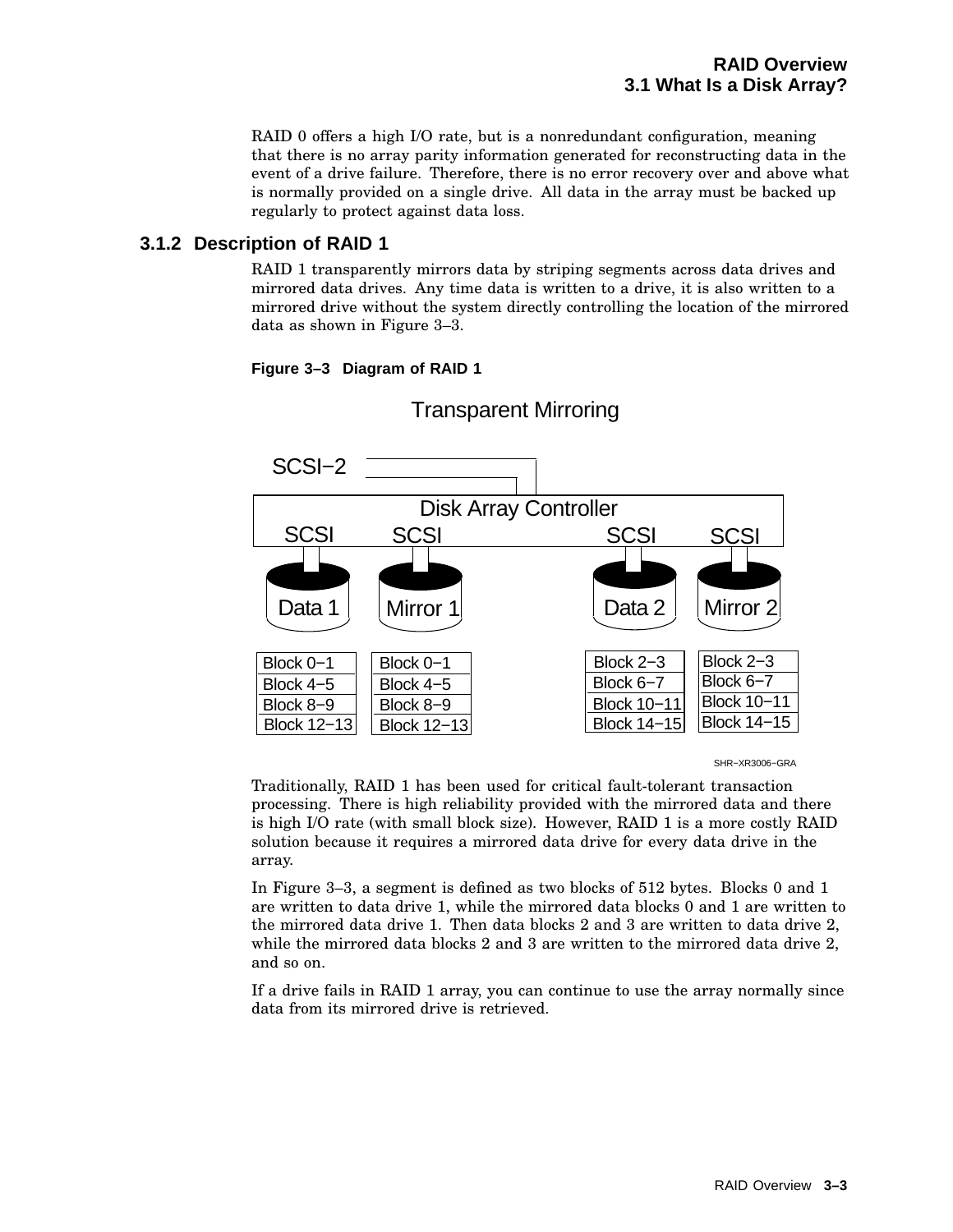A RAID 1 array is unique in that you can have more than one failed drive and still use the data as long as there is only one failed drive in each mirrored pair. For example, if you have a six-drive RAID 1 logical unit, you have three pairs. If there is a drive failure in each pair, you can still access your data. It is still recommended that you replace the failed drives as soon as possible because if a second drive fails in a pair, all data on the logical unit is lost.

#### **3.1.3 Description of RAID 3**

RAID 3 transfers data in parallel to data drives and to one parity drive. The result is an array that works best with large block transfers, but does not work well for transaction processing.

In Figure 3–4, the segment is defined as 1 byte of data. The host transfers the block of data, and the array controller stripes the data to the drives one byte at a time. Byte 00 is written to drive 1, byte 01 is written to drive 2, byte 02 is written to drive 3, byte 03 is written to drive 4, and the parity byte for bytes 00 through 03 is written to the parity drive.





The logical block size for a RAID 3 logical unit varies, and is determined by the operating system's I/O and the number of data drives in the logical unit. If the I/O block is 512 bytes, then the array controller can process two times (for a three-drive logical unit) or four times (for a five-drive logical unit) the I/O size of 512 bytes at a time. Remember that a RAID 3 logical unit has only two data drives in a three-drive logical unit, and four data drives in a five-drive logical unit. This means that the logical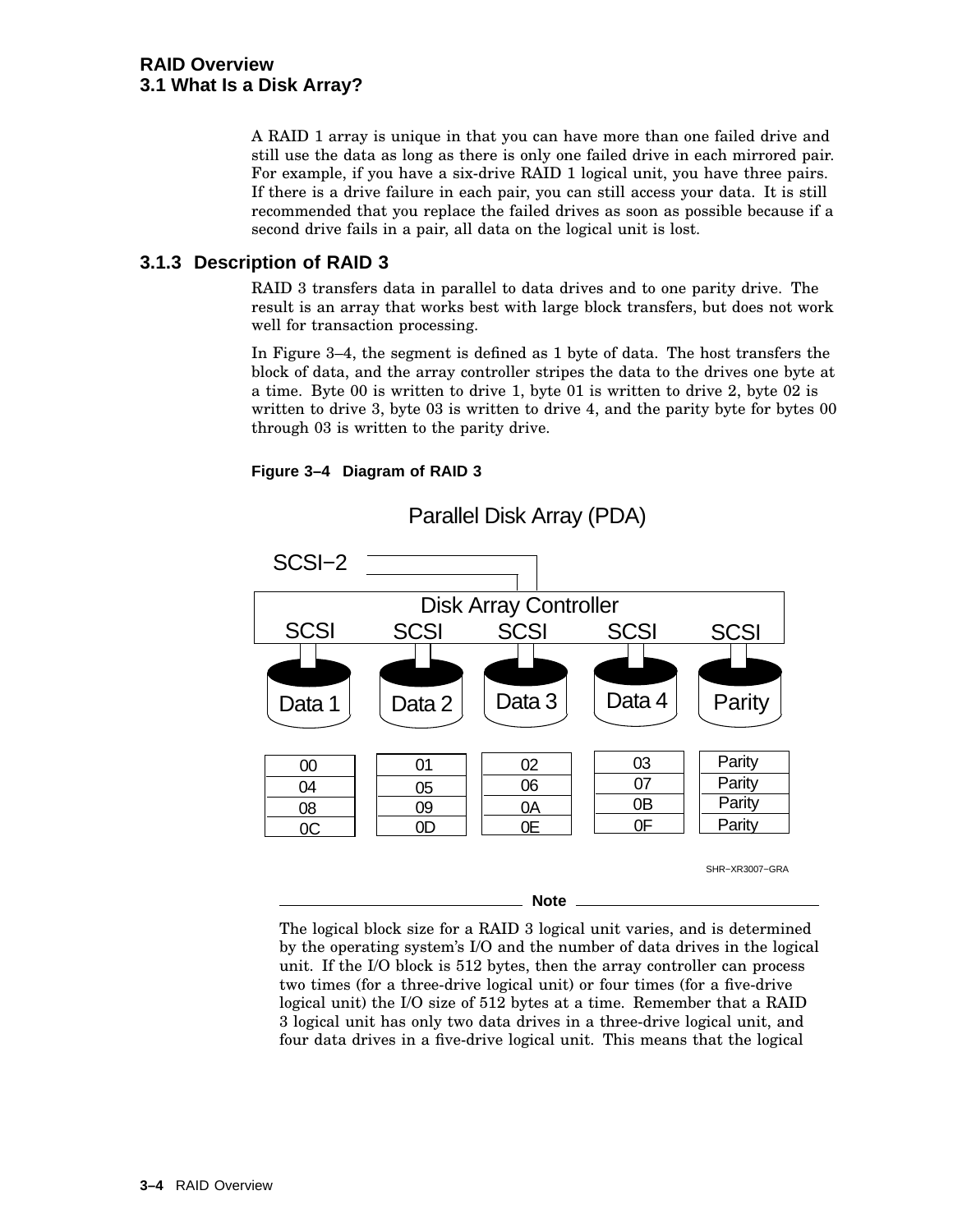block size of a three-drive logical unit is 1024 bytes, and 2048 bytes for a five-drive logical unit.

If a drive fails in RAID 3 array, you can continue to use the array normally since the array controller recalculates the data and parity blocks from the data and parity on the operational drives.

For example, if drive 1 in Figure 3–4 fails, the array controller retrieves the data by using the parity information for that segment and the data from drives 2, 3, and 4 to reconstruct the data for drive 1. This process is repeated to reconstruct each segment on a failed drive as needed, so you can continue to operate the RAID 3 array.

#### **3.1.4 Description of RAID 5**

RAID 5 stores data across the drives in the array one segment at a time (a segment can contain multiple blocks). It also writes array parity data, but the parity data is spread across all the drives. The result is a transfer rate equal to that of a single drive but with a high overall I/O rate as shown in Figure 3–5.



**Figure 3–5 Diagram of RAID 5**

SHR−XR3008−GRA

In Figure 3–5, a segment is defined as two blocks of 512 bytes. Blocks 0 and 1 are written in the first position on drive 2, blocks 2 and 3 are written on drive 3, blocks 4 and 5 are written on drive 4, blocks 6 and 7 are written on drive 5, and the parity data for the blocks in data segments 1, 2, 3, and 4 is written on drive 1, and so on.

If a drive fails in RAID 5 array, you can continue to use the array normally since the array controller recalculates the data on the failed drive using data and parity blocks on the operational drives.

For example, to recalculate data in data segment 4 in Figure 3–5 (the first position on drive 5), the array controller would use the parity information from drive 1 and the data from drives 2, 3, and 4 (data segments 1, 2, and 3) to reconstruct the data. This process is repeated to reconstruct each block of the failed drive as needed, so you can continue to operate the RAID 5 array.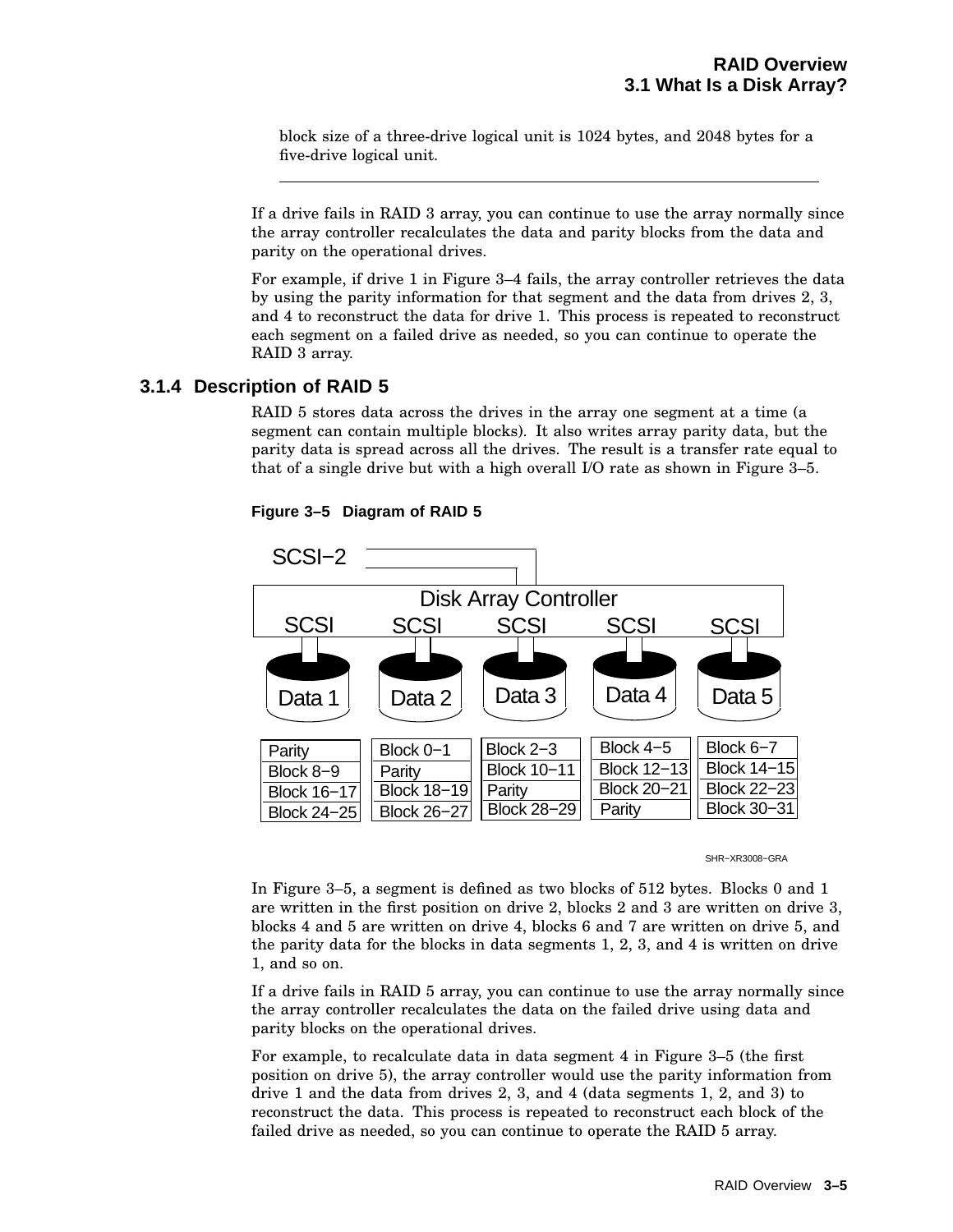## **3.2 Key Concepts**

The following sections define some of the terminology used to describe arrays.

#### **3.2.1 Array Channels**

**Array channels** are the SCSI-2 compliant buses on which the disk drives are located. Each array channel is an independent SCSI bus.

#### **3.2.2 Logical Units (LUNs)**

A logical unit (LUN) is a grouping of drives. A logical unit has its own device SCSI ID and LUN number. Each logical unit has its own array parameters (RAID level, segment size, and so on). For most purposes, a logical unit is equivalent to an array. See Figure 3–6.



#### **Figure 3–6 Diagram of a Regular LUN**

SHR−XR3009−GRA

A logical unit by most operating systems is treated as a single disk drive, so there are usually no special requirements. Depending on the operating system, you can create partitions or volumes in the same way you would treat an internal or external hard disk.

A logical unit can be in various modes of operation, depending upon the RAID level configuration.

Logical Unit modes of operation for nonredundant RAID level 0:

- Optimal (All drives in the logical unit are functional.)
- Dead (One or more drives in the logical unit are not functional.)

Logical Unit modes of operation for redundant RAID levels 1, 3, and 5:

- Optimal (All drives in the logical unit are functional.)
- Degraded (One drive in the logical unit is not functional.)
- Dead (Two or more drives in the logical unit are not functional.)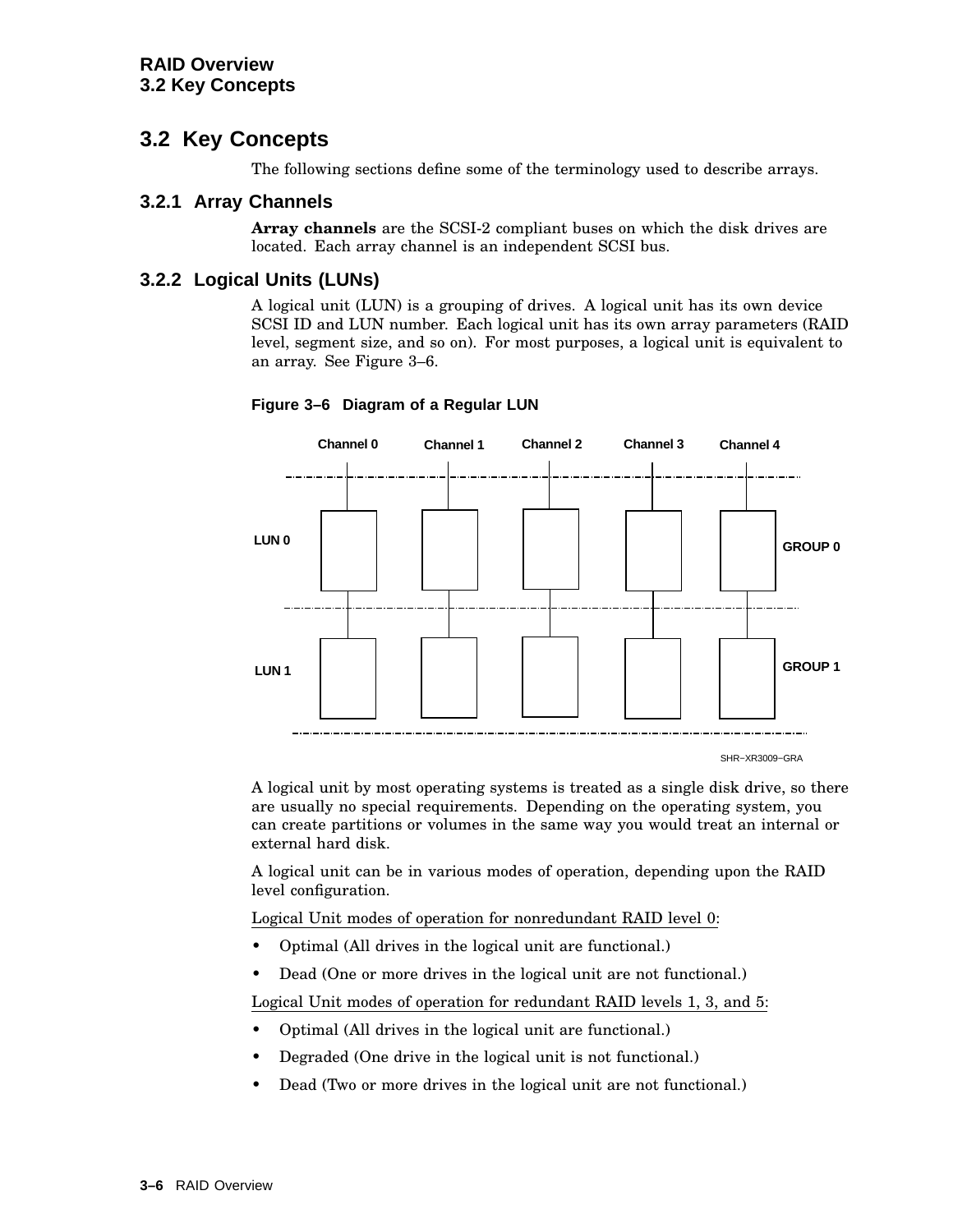#### **3.2.3 Drive Groups**

A **drive group** is a set of from 1 to 10 drives that have been configured into one or more logical units. A logical unit can be contained in only one drive group, and all the logical units in a drive group must have the same RAID level and drive type. Operating systems treat the logical unit (not the drive group) as a single disk drive, sending I/O to it and retrieving I/O from it.

Most of the time, you should create only one logical unit in a drive group, so the use of the terms *logical unit* and *drive group* are synonymous.

#### **3.2.4 Drive Ranks**

**Drive ranks** represent a numbering scheme providing information on the maximum number of drives on every array channel. A one-rank system indicates that there is a maximum of one drive per disk channel. A two-rank array indicates that there is a maximum of two drives per disk array channel. However, any array channel can have zero for its maximum number.

If you visualize the array channels as providing the user with a physical limitation on the vertical number of planes in the array, then ranks provide the limitation in a horizontal direction.

A rank is a physical grouping of drives that cannot be changed (unlike a drive group, which is an arbitrary grouping of drives that can be changed by reconfiguring). One rank of drives can contain up to five drives in the same horizontal plane (in the multirank array) or vertical plane (in the single-rank array). Drives in an array are identified by channel number and SCSI ID. Channel numbers go from 1 to 5 within a rank. All drives in a rank must be on different array channels. The drives are not required to have the same SCSI ID.

#### **3.2.5 Partitions**

A **partition** is a portion of each drive in a rank. The partition allows multiple logical units on one rank of drives. This is useful if the host has a capacity limit per logical unit.

Figure 3–7 is a conceptual diagram of the drive partition.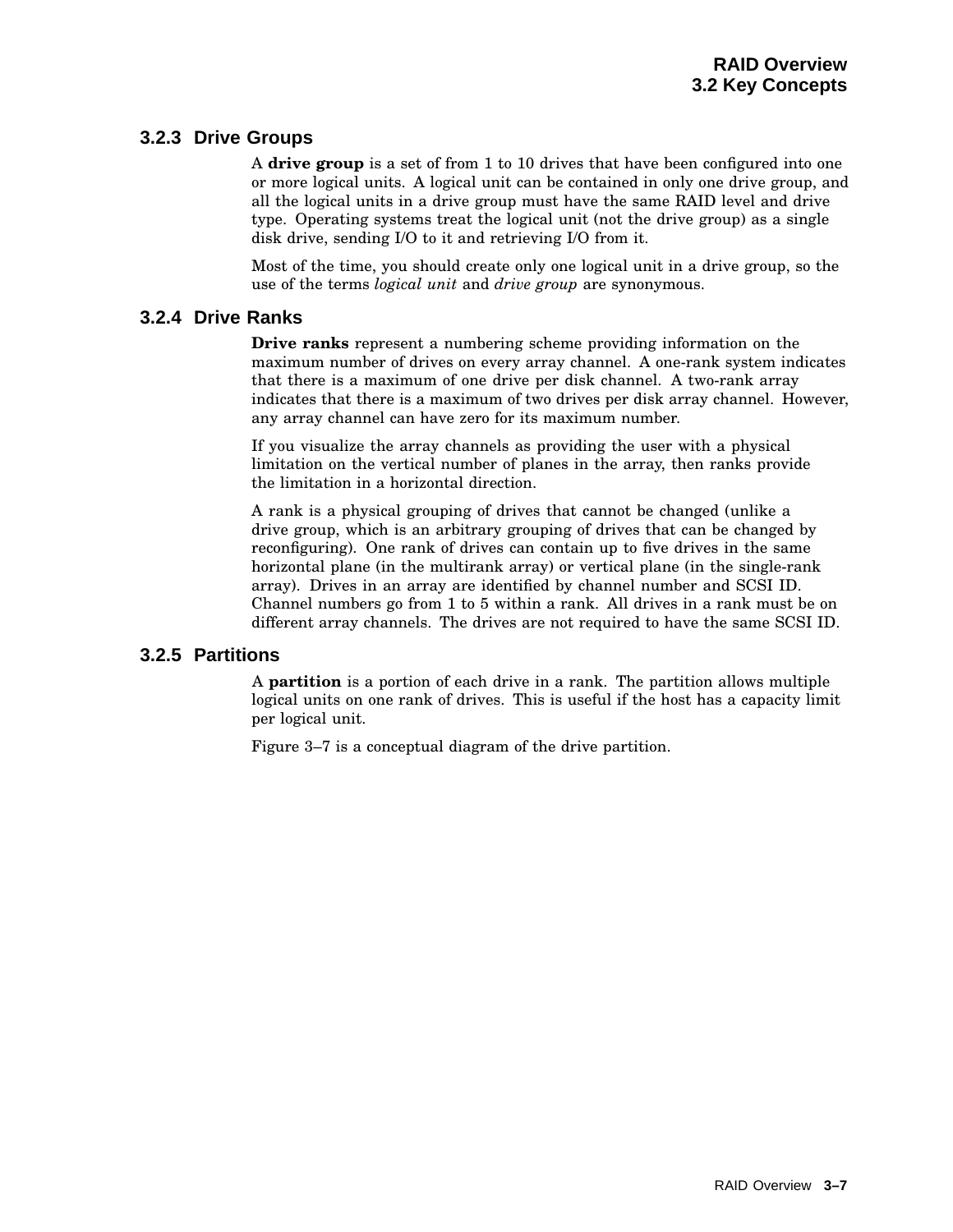



#### **3.2.6 Reconstruction**

Reconstruction is done after a failed drive has been replaced in a RAID level 1, 3, or 5 configuration. It is the process of rebuilding the data on the new drive using data and parity from the other drives or the mirrored drive.

#### **3.2.7 Regeneration**

Regeneration occurs when data cannot be accessed from a drive in a RAID level 1, 3, or 5 configuration. The inability to access data can be due to a drive error or failure. Regeneration of data is done from the mirrored pair or from a combination of the other drives and parity.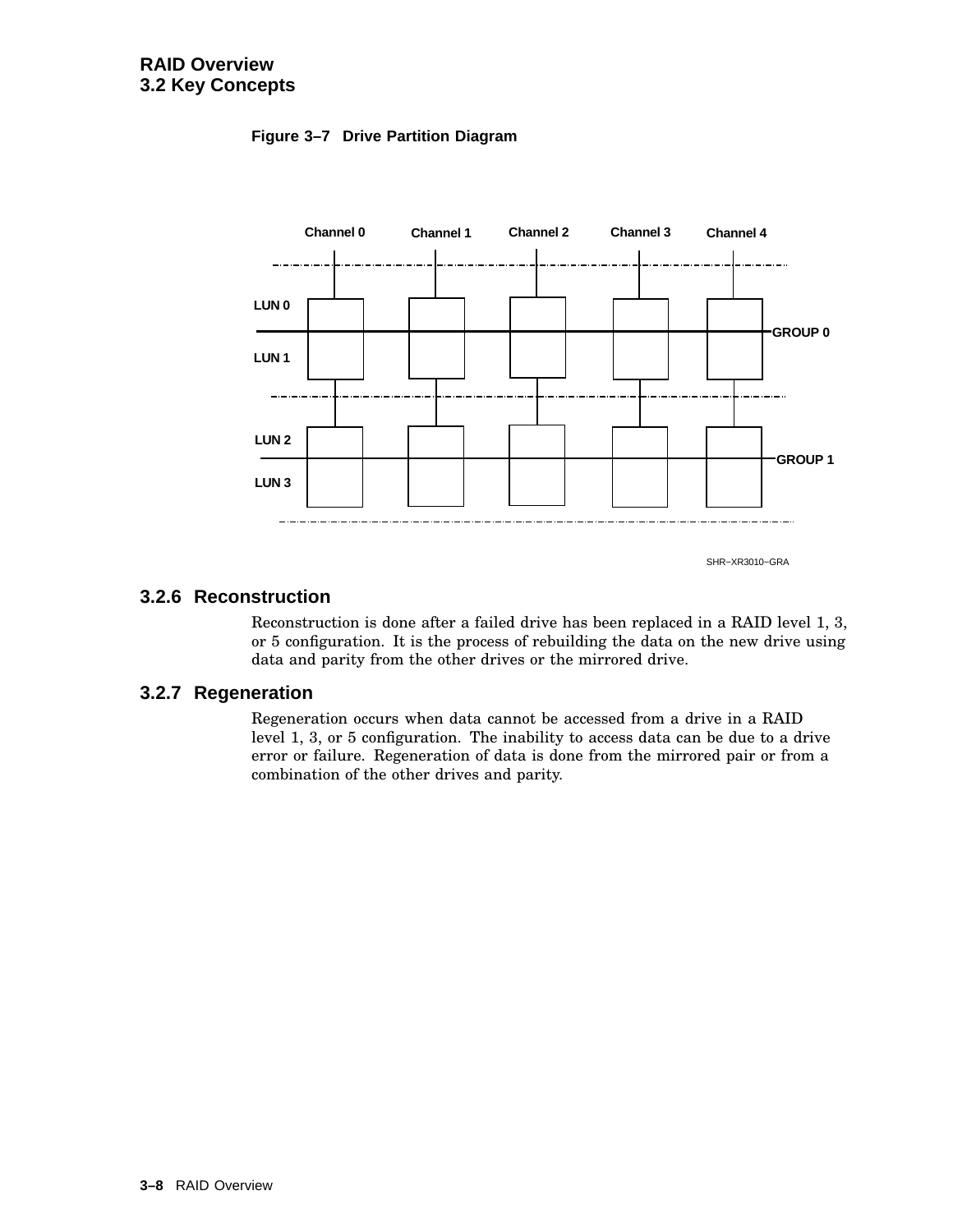# **SZ200 Base Configuration**

The SZ200 subsystem is preconfigured at the factory and ready for use. Preconfigured means that the disk array software has been installed, and default RAID level and settings have been configured. The five drives have been preconfigured to look as one logical unit.

The basic SZ200 configuration is as follows:

- One HSZ10-AA controller
- RAID level 5
- Five drives—one drive per array channel
- One logical unit
- Segment size of 512 blocks
- DWZZA-VA bus adapter (optional)

If this configuration does not meet your needs, it can be modified using the DEC RAID utilities. Refer to appropriate the *DEC RAID Utilities User's Guide* for your operating system. If you need to expand your configuration to include additional storage, refer to Chapter 7.

#### **4.1 SCSI IDs for the DEC RAID Subsystem**

Each device connected to the DEC RAID Subsystem is a SCSI device. A SCSI device is a host computer adapter, or a peripheral controller, or an intelligent peripheral that can be attached to the SCSI bus. Small computer interface (SCSI) IDs are based upon bit-significant representation of the SCSI address that refers to one of the signal lines (data buses) DB 7-0. In the DEC RAID Subsystem, the SCSI IDs are assigned on several different levels as shown in Figure 4–1.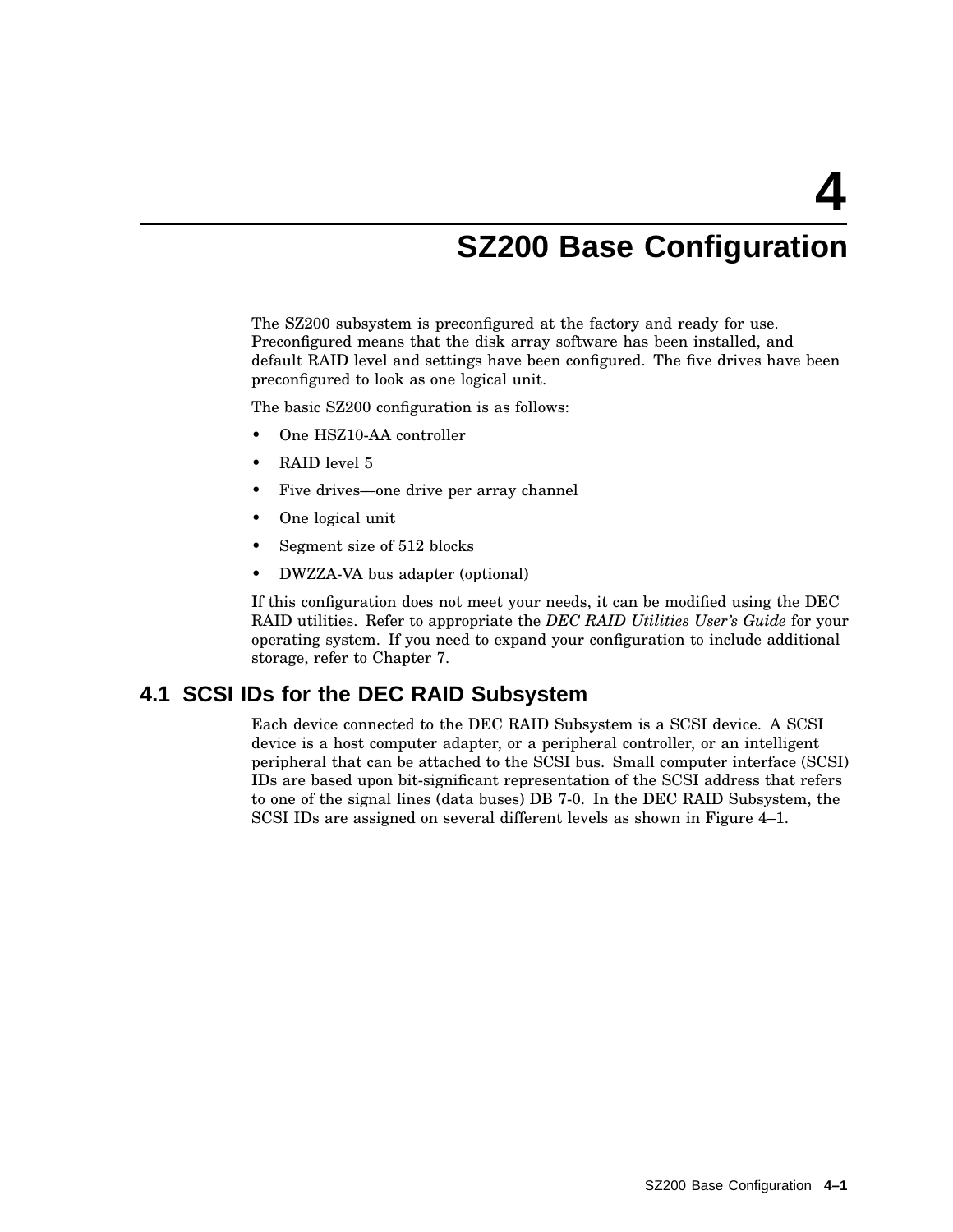

#### **Figure 4–1 DEC RAID Subsystem SCSI IDs**

**SHR−XR3030−GRA**

On the host adapter side of the configuration, two connectors provide the SCSI interconnect to the host system either for local termination or for daisy chaining to another host.

The HSZ10-AA controller has two switchpacks for setting the SCSI ID of the controller itself. The HSZ10-AA controller is preset in the factory to the SCSI ID 0 position. The *HSZ10-AA Controller Site Preparation Guide* describes setting SW1 to another SCSI ID.

Three connectors on the HSZ10-AA controller (J3, J4, and J5), shown in Figure 4–1, connect to the five channels of SCSI drive buses. The three connectors plug directly into the backplane of the shelf.

The position of the HSZ10-AA controller in its slot determines its SCSI ID on those buses, which can be either SCSI ID 7 or 6. If the controller is in the BA35X-VA vertical mounting kit, then the left position is SCSI ID 7 and the right (or middle) position is SCSI ID 6. Refer to Controller 1 and Controller 2 in Figure 4–2. Controller 1 has a SCSI ID of 7 and Controller 2 has a SCSI ID of 6.

The SCSI ID of the drives is determined by the backplane of the BA350-EA shelf, and is dependent upon its location in a slot. If the BA35X-EA shelf is in an upright position (as it is when it is contained in the BA35X-VA vertical mounting kit), then the bottom slot has a SCSI ID of 0. The top slot has a SCSI ID of 1. The two slots at the bottom are linked, and 5 and 0 share the connection in the backplane. Refer to Figure 4–2.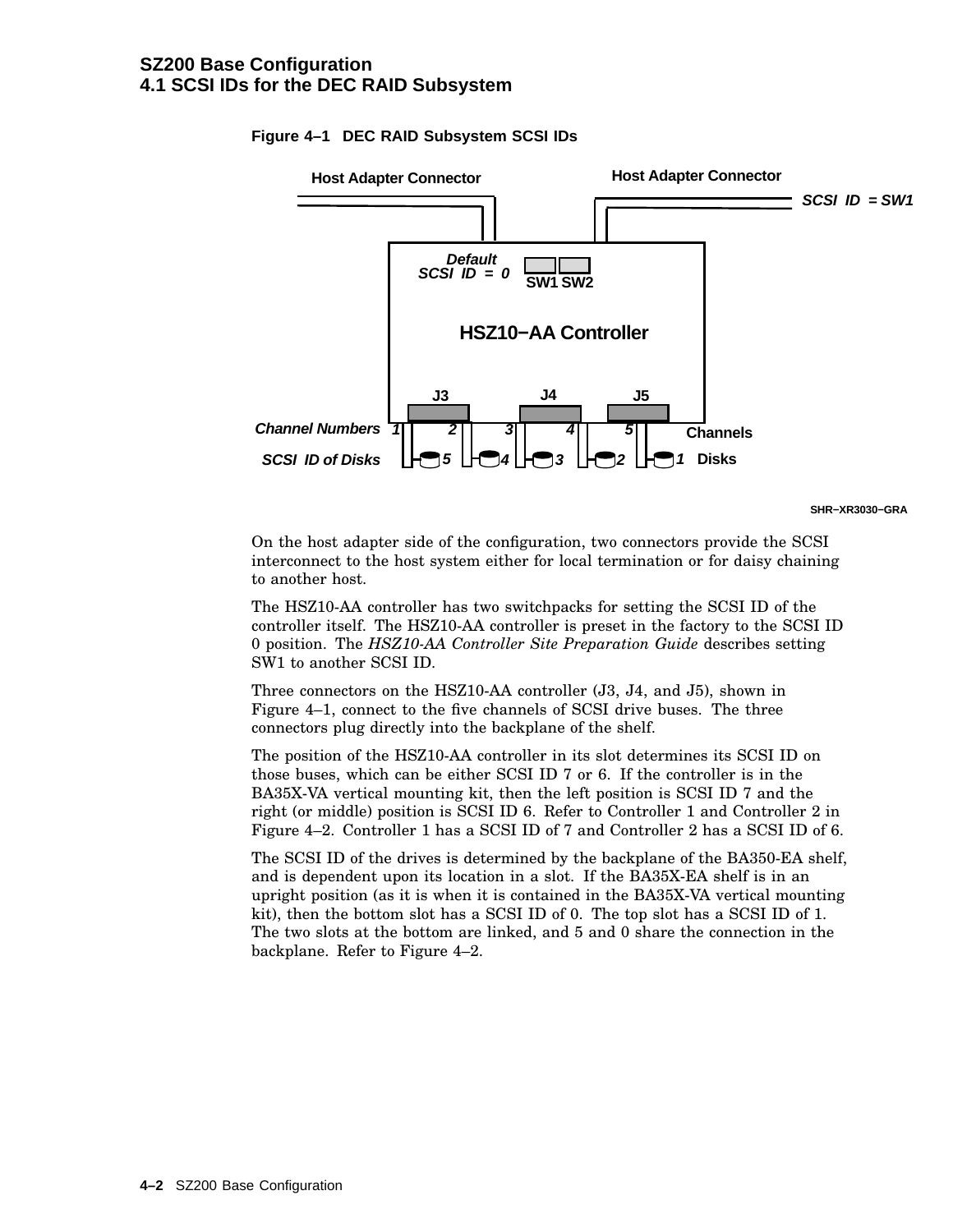## **4.2 HSZ10-AA Controller Location and SCSI Address**

The HSZ10-AA controller must be mounted in the slot marked "Controller 1" in Figure 4–2. The position of this controller is important since its SCSI ID on the array channels is set by the backplane. In the slot position, Controller 1, the controller is set to SCSI ID 7.

A second or redundant controller can be placed in the position marked ''Controller 2.''

**Note**

The redundant controller option can only be used by a host adapter/operating system environment that can accommodate a redundant controller configuration. Such a configuration is not currently supported.

#### **Figure 4–2 Physical Drive Map**



| LEGEND      |                       |
|-------------|-----------------------|
|             | BACKPI ANF CONNECTION |
| ד יבבבים    | <b>TERMINATOR</b>     |
| aaaa u      | <b>JUMPER</b>         |
|             | <b>SCSI CABLE</b>     |
| $(6)$ $(7)$ | <b>SLOT NUMBERS</b>   |
|             | <b>SCSI CHANNEL</b>   |

CXO-3589B-MC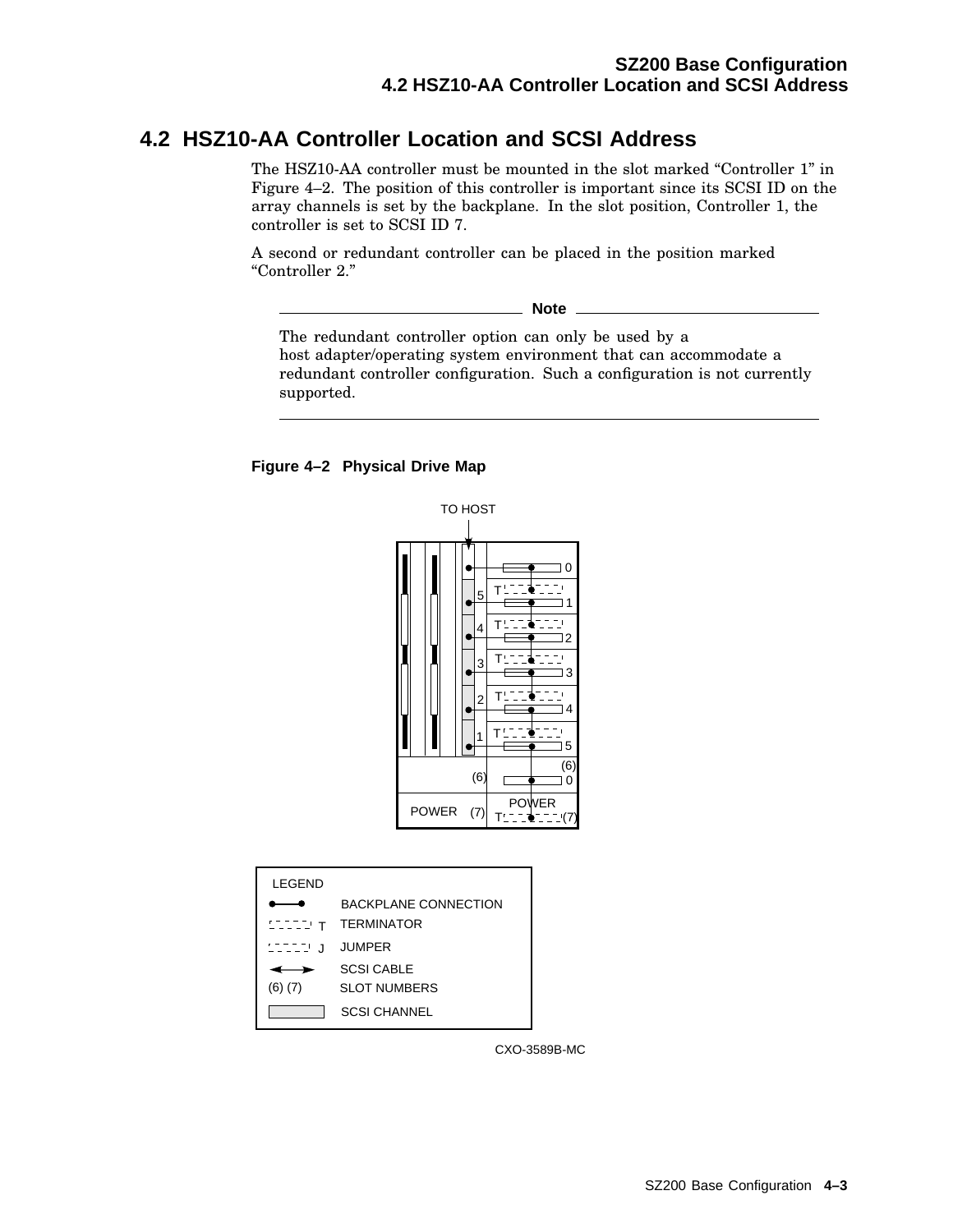## **4.3 Physical Drive Map**

The drive map defines the drives included in the logical unit. Individual drives are identified by the channel number and SCSI ID. The channel number and SCSI ID are determined by the physical location of the drive in the array subsystem. In the BA350-EA shelf, the slot number and SCSI ID are the same and are used interchangeably.

The following table shows the physical arrangement of the SZ200 base configuration:

| SLOT/SCSI ID CHANNEL                           |   | DRIVE                                                          |  |
|------------------------------------------------|---|----------------------------------------------------------------|--|
|                                                |   | $^\star$                                                       |  |
|                                                | 5 | Drive 1                                                        |  |
| 2                                              | 4 | Drive 2                                                        |  |
| 3                                              | 3 | Drive 3                                                        |  |
| 4                                              | 2 | Drive 4                                                        |  |
| 5                                              |   | Drive 5                                                        |  |
|                                                |   |                                                                |  |
|                                                |   | SLOT - Defines the slot position in the BA350-EA shelf         |  |
|                                                |   | CHANNEL - SCSI bus for the drives on the Array controller      |  |
| SCSI ID - Drive's SCSI ID on the Array channel |   |                                                                |  |
|                                                |   | * NOTE: Reserved for host adapters; for example, the DWZZA-VA. |  |

## **4.4 Logical Drive Map**

The logical mapping of the drives is not the same as the physical arrangement. The logical map is a grouping of drives. The default configuration is preconfigured for one logical unit and includes the following five drives:

| LOGICAL UNIT |  |  | (CHANNEL, SCSI ID)                      |  |
|--------------|--|--|-----------------------------------------|--|
|              |  |  | $(1.5)$ $(2.4)$ $(3.3)$ $(4.3)$ $(5.1)$ |  |

## **4.5 DWZZA-VA Bus Adapter**

An 8-bit differential SCSI system cannot be connected directly to a single-ended 8-bit SCSI system. However, with the proper adapter, a differential SCSI system operating in the 8-bit mode is compatible with a single-ended SCSI bus. The StorageWorks modular storage shelf subsystem uses the DWZZA-VA bus adapter for compatibility between these two SCSI bus types.

The major features of the DWZZA-VA bus adapter are as follows:

- No SCSI device modification is required.
- Supports data transfers at rates up to 10 MBytes per second.
- Does not use an SCSI device address.
- It converts two physical buses into one logical bus with a total of eight device addresses (0 through 7).
- It can terminate both buses in the end-bus configuration.
- It can terminate either bus in the midbus configuration.
- DWZZA-VA operation is transparent to both buses.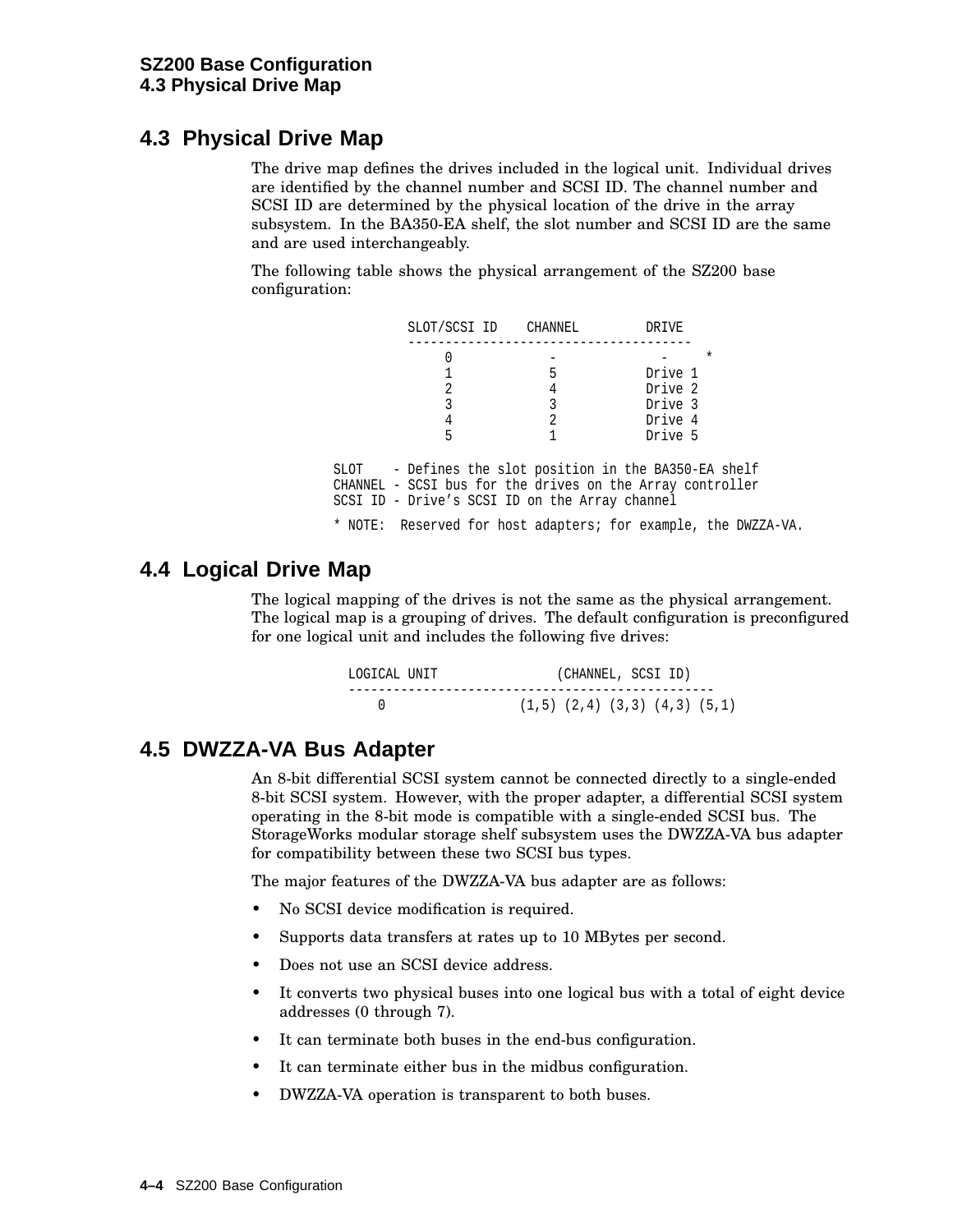## **Basic Configuration Installation**

This chapter discusses installation topics that are specific to the DEC RAID Subsystem. Since cabinet installation and service instructions are specific to the cabinet option selected, they are not discussed in this section but can be found in the StorageWorks documentation set.

For a detailed discussion of the various cable options, refer to Chapter 3 of the *StorageWorks Subsystem Shelf Building Block Configuration Guide*.

This chapter discusses the following:

- Connecting to a host
- Verifying cables and connectors
- Powering on the subsystem
- Functional verification

### **5.1 Connecting to a Host**

The HSZ10-AA controller has a fast, wide, differential host interface. This SCSI-3 interface on the controller is provided through two 68-pin, high-density female connectors. The specific cable required to connect to the HSZ10-AA controller (SCSI-3 "P" cable) depends on the type of host/adapter used. Refer to the sections below for a description of connecting to 16-bit differential, 8-bit differential, and 8-bit single-ended hosts.

#### **5.1.1 Terminating the SCSI Bus**

Every SCSI bus must be terminated at both ends to operate reliably. How bus termination is accomplished with an HSZ10-AA controller depends upon whether the controller is located at the middle of the bus or at the end of the bus. Refer to the following list of examples.

- If an HSZ10-AA controller is located at the end of the bus, terminate the bus by placing an H879–AA bus terminator (68-pin) on one of the two HSZ10-AA controller 68-pin connectors. Either connector can contain the terminator. Connect a SCSI-3 "P" cable to the other HSZ10-AA controller 68-pin connector.
- If an HSZ10-AA controller occupies a midbus position, attach a SCSI-3 "P" cable to both of the HSZ10-AA controller 68-pin connectors. The bus is then terminated on whatever device is at the end of the bus.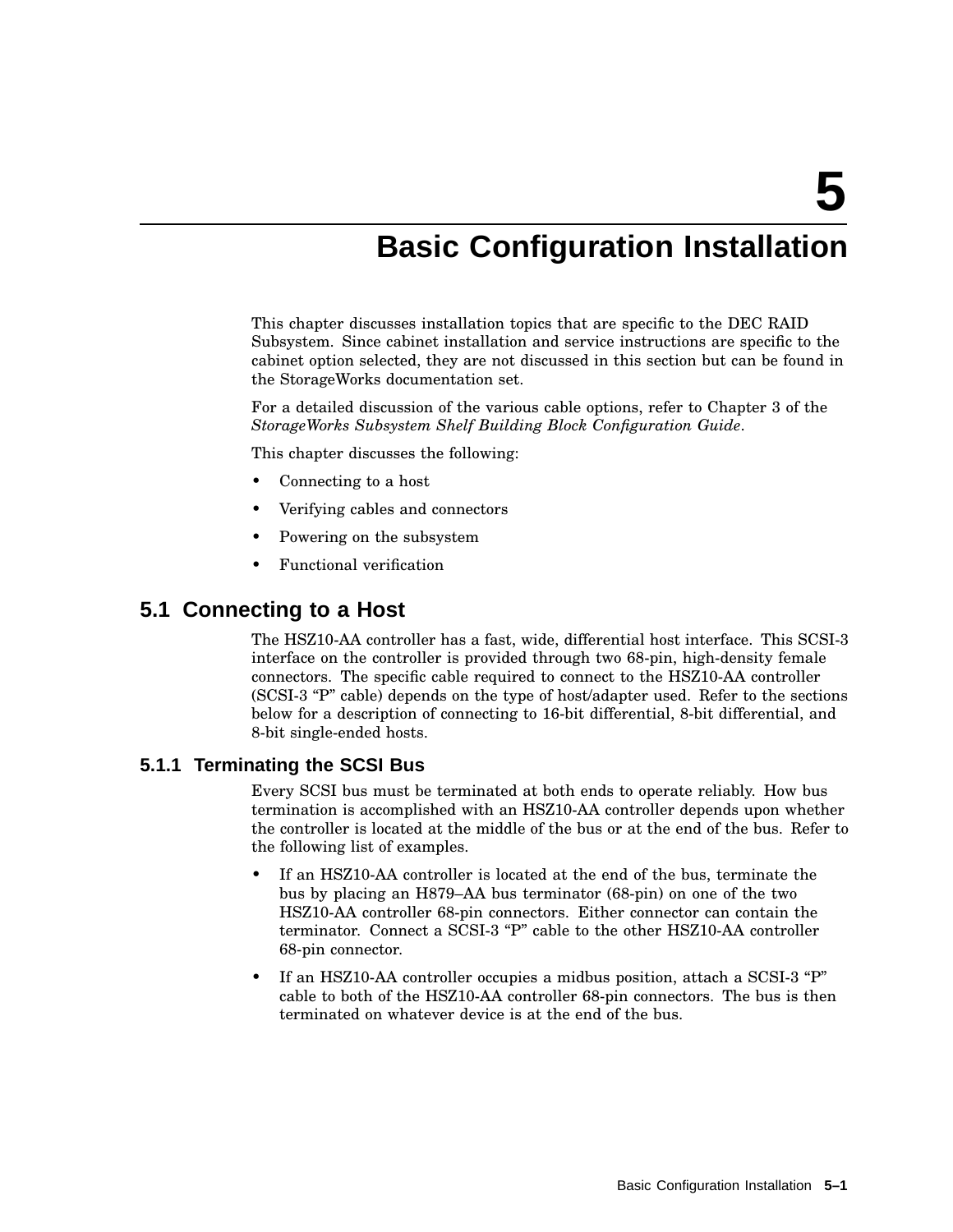#### **5.1.2 Connecting to a 16-Bit Differential Host/Adapter**

To connect directly to a 16-bit (wide) differential host, a  $SCSI-3$  "P" cable is needed. The BN21K series cable provides a male, 68-pin, high-density, rightangle connector to the HSZ10-AA controller, and a male, 68-pin, high-density straight connector to the host. If a right-angle, 68-pin, high-density connection is required on both ends, then the BN21L series cable should be used.

If the DEC RAID Subsystem is at the end of the bus, a H879-AA bus terminator is needed. If the DEC RAID Subsystem is in the middle of the bus, use another SCSI-3 "P" cable to daisy-chain to another device.

#### **5.1.3 Connecting to an 8-Bit Differential Host/Adapter**

Connecting to an 8-bit differential host or adapter will vary depending on the connector and termination on that host or adapter.

In all cases, the SCSI-3 "P" cable will be used on the HSZ10-AA controller. In the case where the host or adapter uses the SCSI-2 50-pin low-density connector, an additional ''Y'' transition cable will be required.

Specifically, connectivity to an EISA-based host system that uses the KZESA EISA-to-SCSI host adapter requires the following cables. The 68-pin, highdensity, right-angle connector on the BN21K or BN21L cable connects to the HSZ10-AA controller. The other connector on the HSZ10-AA controller contains the terminator (H879-AA). The other end of the cable connects to one of the 68 pin, female connectors on the the " $Y$ " transition cable (BN21P-0B). This " $Y$ " cable then connects to the KZESA with the male, 50-pin, low-density straight connector. An H879-AA terminator connects to the other female, 68-pin, high-density straight connector, correctly terminating the bus. See Figure 5–1.





CXO-3587B-MC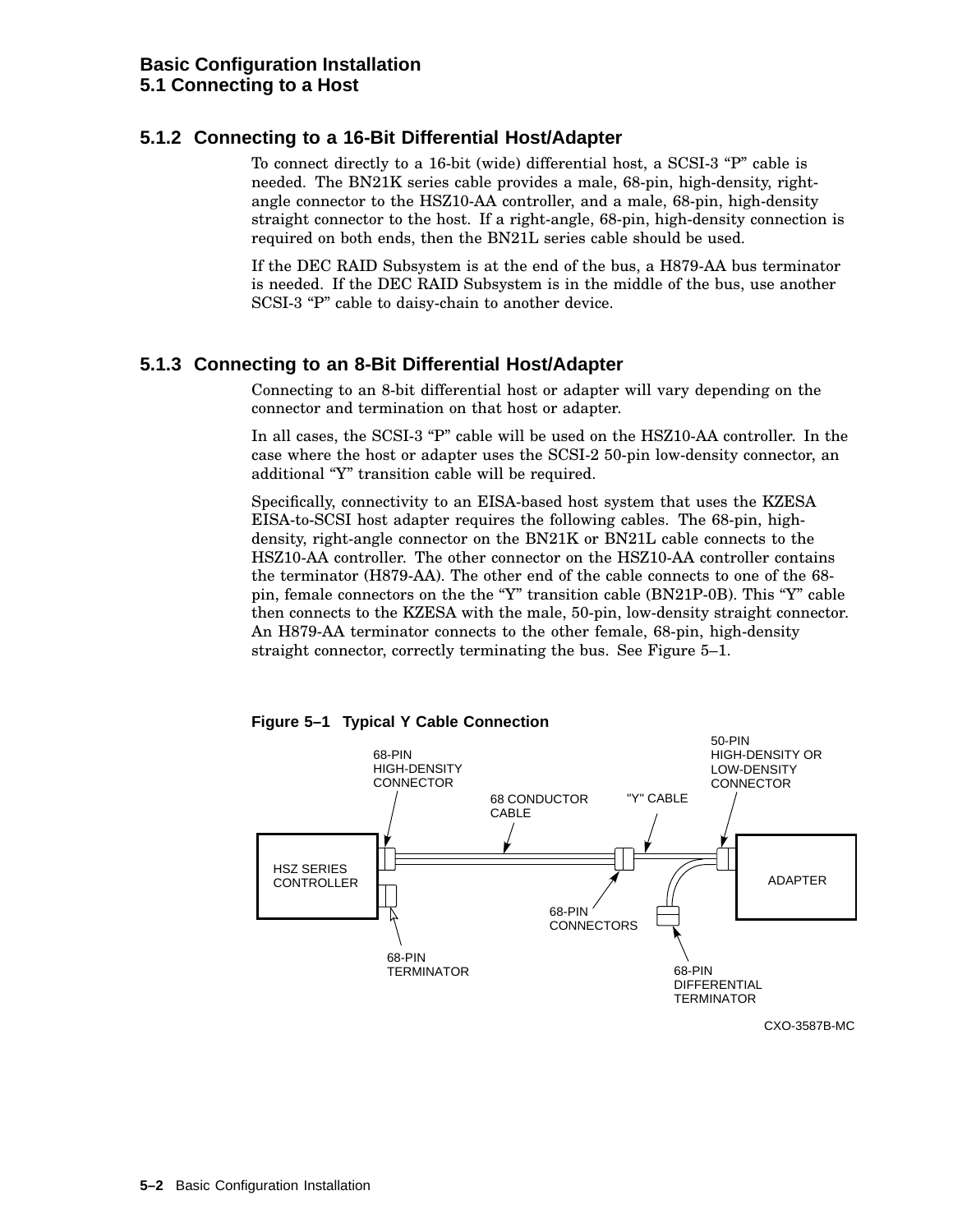## **5.1.4 Connecting to an 8-Bit Single-Ended Host/Adapter**

Connecting the HSZ10-AA controller to an 8-bit, single-ended host or adapter requires the use of the DWZZA-VA single-ended to differential converter. The DWZZA-VA is mounted in a standard 3-1/2 inch SBB located in slot 0 of the StorageWorks shelf.

The DWZZA-VA contains a 68-pin, female differential connector on the front of the SBB. The connection from the HSZ10-AA controller to the DWZZA-VA is accomplished using a BN21L cable, which contains a male, 68-pin, right-angle, high-density connector on each end. The HSZ10-AA must also be terminated using the H869-AA terminator in the second 68-pin, female connector on the controller.

The single-ended signals to the DWZZA-VA are provided using a BC09D cable. This cable has a 50-pin, low-density straight connector for the host connection, and a 50-pin, high-density straight connector for insertion into the backplane of the BA350-EA shelf. The section of the BA350-EA shelf that contains the HSZ10-AA controller also contains a column of 50-pin, high-density connectors on the right-hand side. The top connector is connected to the DWZZA-VA in slot 0 through the backplane. This is where the high-density connector of the BC09D cable is inserted. Refer to Figure 5–2.





**SHR−XR3029−GRA**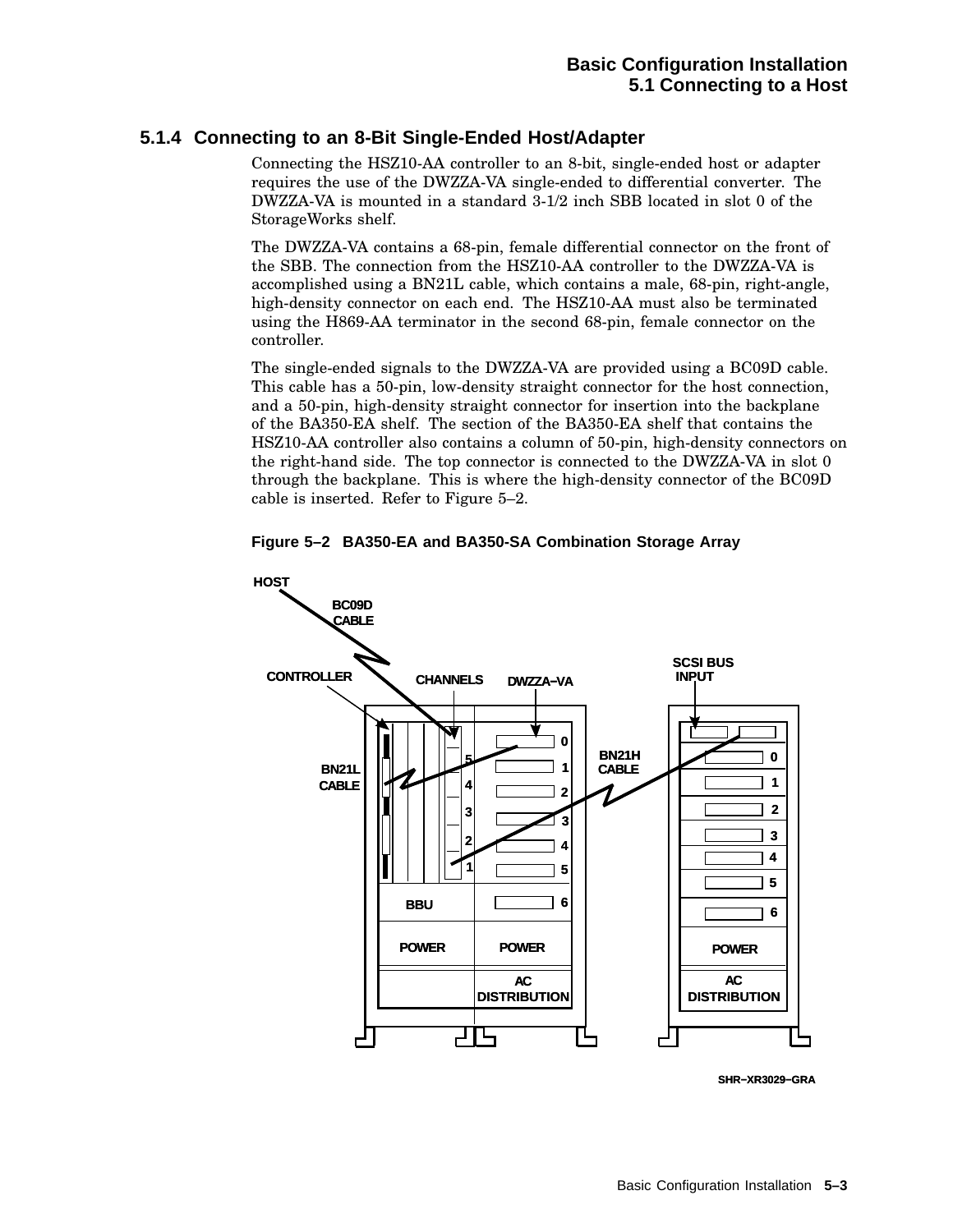## **5.1.5 Maintaining Bus Continuity**

A trilink connector block (H885-AA) is available which allows the removal of devices from the bus without breaking the continuity of the SCSI bus.

The trilink connector block (H885-AA) shown in Figure 5–3 is a small, metal block with two 68-pin, high-density, female connectors with 2-56 jack standoffs on one side and a single 68-pin, high-density, male connector with 2-56 jackscrews on the other side. Using the trilink connector, the HSZ10-AA controller can occupy either an end-bus or a midbus position, yet remain removable for service.

For midbus connections, follow the steps listed in Table 5–1 and refer to Figure 5–3.

**Table 5–1 Midbus Connections**

| Step | Procedure                                                                                                         |
|------|-------------------------------------------------------------------------------------------------------------------|
| - 1. | Leave one of the two HSZ10-AA controller connectors open.                                                         |
| 2.   | Connect the second HSZ10-AA controller connector to the male connector on the<br>H885–AA trilink connector block. |
| -3.  | Attach two BN21L cables to the other side of the trilink connector block.                                         |





For end-bus connections, follow the steps listed in Table 5–2 and refer to Figure 5–4.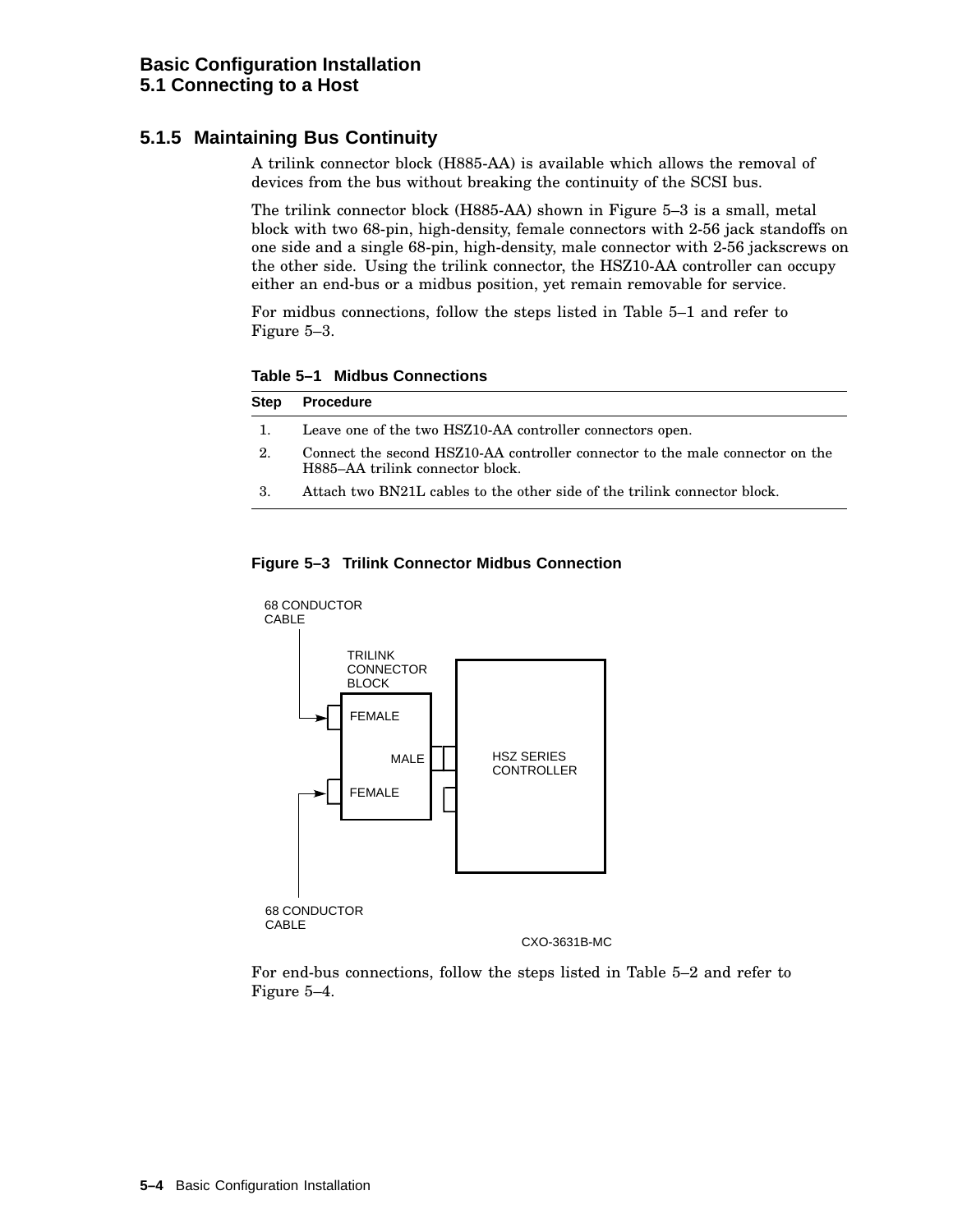## **Basic Configuration Installation 5.1 Connecting to a Host**

| <b>Step</b> | <b>Procedure</b>                                                                                          |  |  |  |  |
|-------------|-----------------------------------------------------------------------------------------------------------|--|--|--|--|
|             | Leave one of the two HSZ10-AA controller connectors open.                                                 |  |  |  |  |
| 2.          | Connect the second HSZ10-AA controller connector to the male connector on the<br>trilink connector block. |  |  |  |  |
| 3.          | Connect a BN21L cable to one of the female connectors on the trilink block.                               |  |  |  |  |
| 4.          | Attach the H879–AA terminator to the other female connector on the trilink block.                         |  |  |  |  |

**Table 5–2 End-Bus Connections**





CXO-3632B-MC

## **5.2 Verifying Cables and Connectors**

To verify the physical connections, do the following:

- Ensure that all the cables are securely fastened.
- Ensure that there are no SCSI ID conflicts with the other devices that are connected to the same SCSI bus.
- Ensure that the host SCSI bus is correctly terminated at both ends of the SCSI bus and is not doubly terminated by other SCSI devices. The bus should only be terminated at both ends.
- Ensure that the correct cable and termination scheme, which allows for different SCSI connection schemes, is followed based on the guidelines set forth above.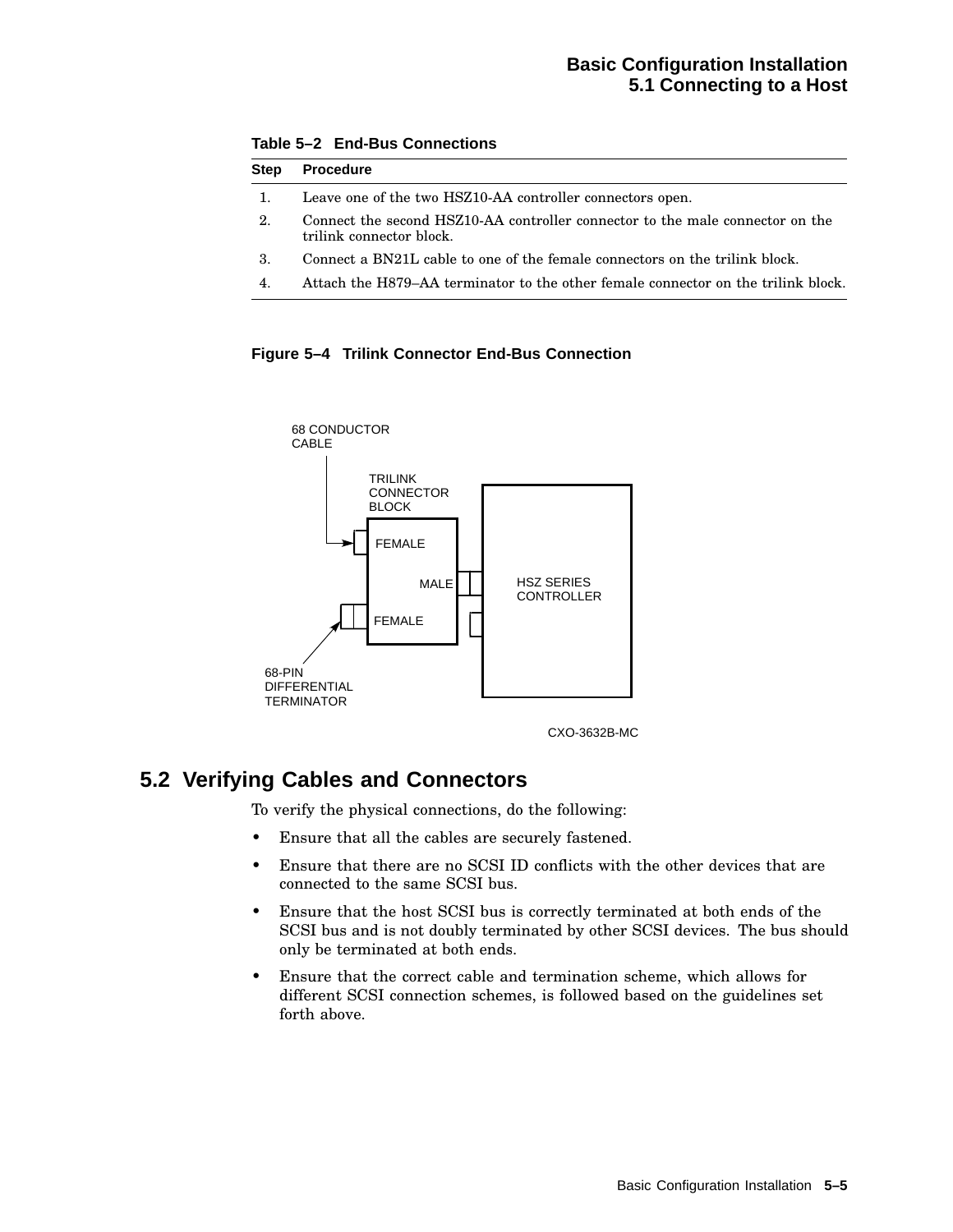## **5.3 Powering On the Subsystem**

To power on the subsystem do the following:

- 1. Verify that the ac power switch on the ac distribution unit is in the Off position.
- 2. Connect the ac input power cable to the ac distribution unit and to the wall receptacle.
- 3. Verify that the ac input power cables are inserted firmly into the power supply SBBs.
- 4. Turn on the ac power switch and perform functional verification.

## **5.4 Functional Verification**

After powering on the subsystem, you should verify that all the subsystem components are functioning properly. To do this, perform the following tasks:

- 1. Verify that both of the LED indicators on all of the power supply SBBs are lit.
- 2. Verify that all drive SBB activity LEDs initially flash and then go off.

**Note**

If the drive SBB fault light remains lit, this may not necessarily be a fault condition. It is important to wait until the unit has been given a start command from the host and has gone through its initialization process.

3. Verify that all the HSZ10-AA controller LEDs flash on initial power on and the controller moves to a wait state with binary code 5 and the *Heartbeat* LED is beating. For an illustration of the LED indicators, refer to the *HSZ10- AA Controller Site Preparation Guide*. See Section 6.2.2.1 for a description of the HSZ10-AA controller start-up procedures.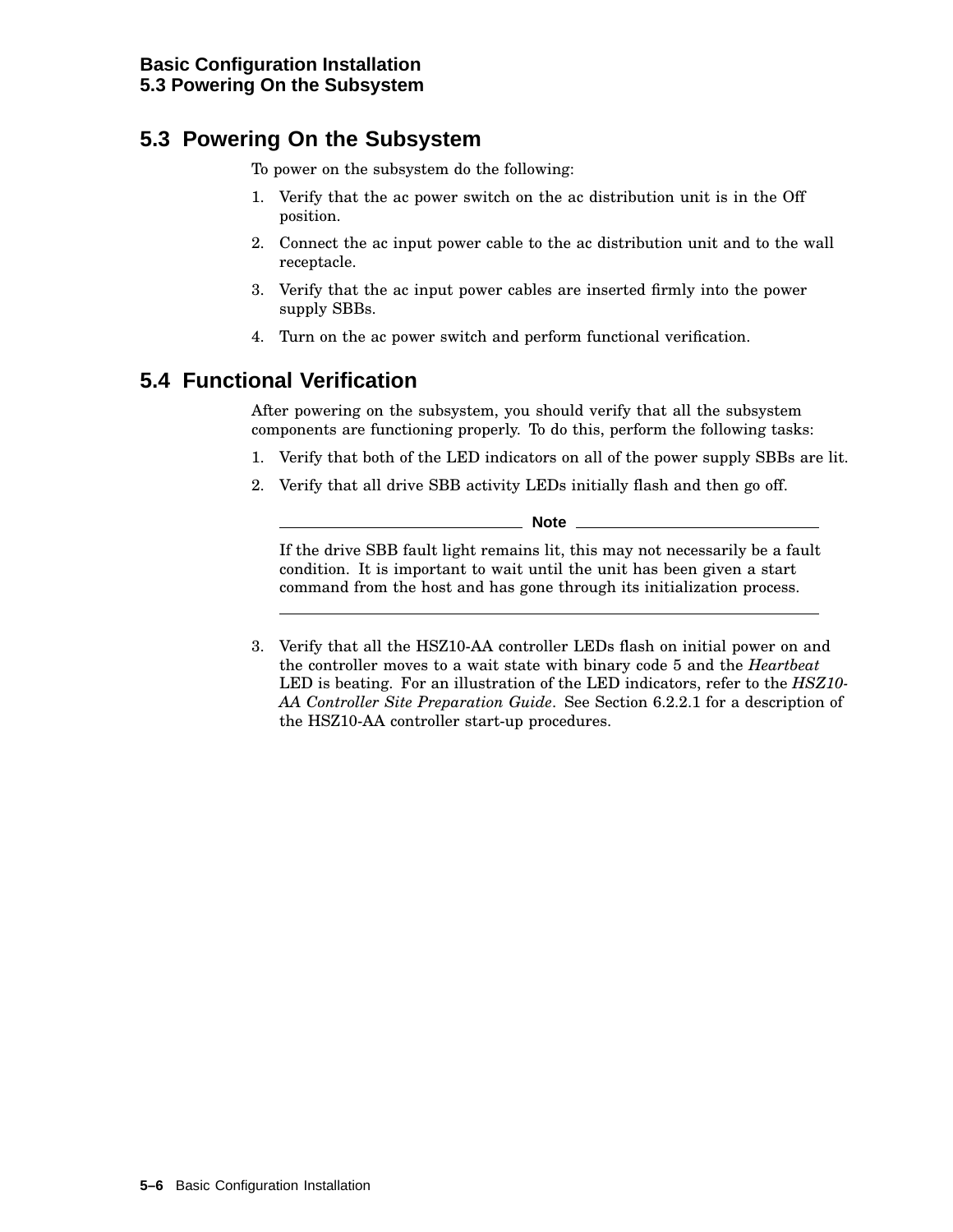## **6 Operations**

This chapter discusses the following:

- DEC RAID Subsystem monitoring features
- User monitoring methods
- When and how to replace a drive
- When and how to replace power supplies and blowers
- **Reconstruction**
- Parity/Check Repair

## **6.1 DEC RAID Subsystem Monitoring Features**

The SZ200, once installed and configured, runs with little user intervention. User intervention is required only if a disk drive fails, if the array configuration needs to be changed, or if any other subsystem component needs to be replaced.

The DEC RAID Subsystem provides self-monitoring through two components:

- HSZ10-AA controller
- StorageWorks shelves (the BA350-EA shelf and/or the BA350-SA shelf)

## **6.1.1 Monitoring Through the HSZ10-AA Controller**

The HSZ10-AA controller monitors drive operation and logical unit status. If certain errors occur on a drive, the controller changes the status of a drive or logical unit. A change in drive or logical unit status is a mechanism to alert the user to the current condition of the array or drives and that maintenance steps may need to be taken. LUN status is discussed in more detail in Section 6.1.1.1; drive status is discussed in more detail in Section 6.1.1.2.

In addition, the HSZ10-AA controller is responsible for setting the fault indicators on the disk drive SBBs. This is done when the controller determines a drive has failed or the user has actively failed a drive through the DEC RAID utilities.

For more information, refer to the *DEC RAID Utilities User's Guide* for the appropriate operating system.

#### **6.1.1.1 LUN Status**

The logical unit or grouping of the drives can be in different states. There are four possibilities for status, as shown in Figure 6–1.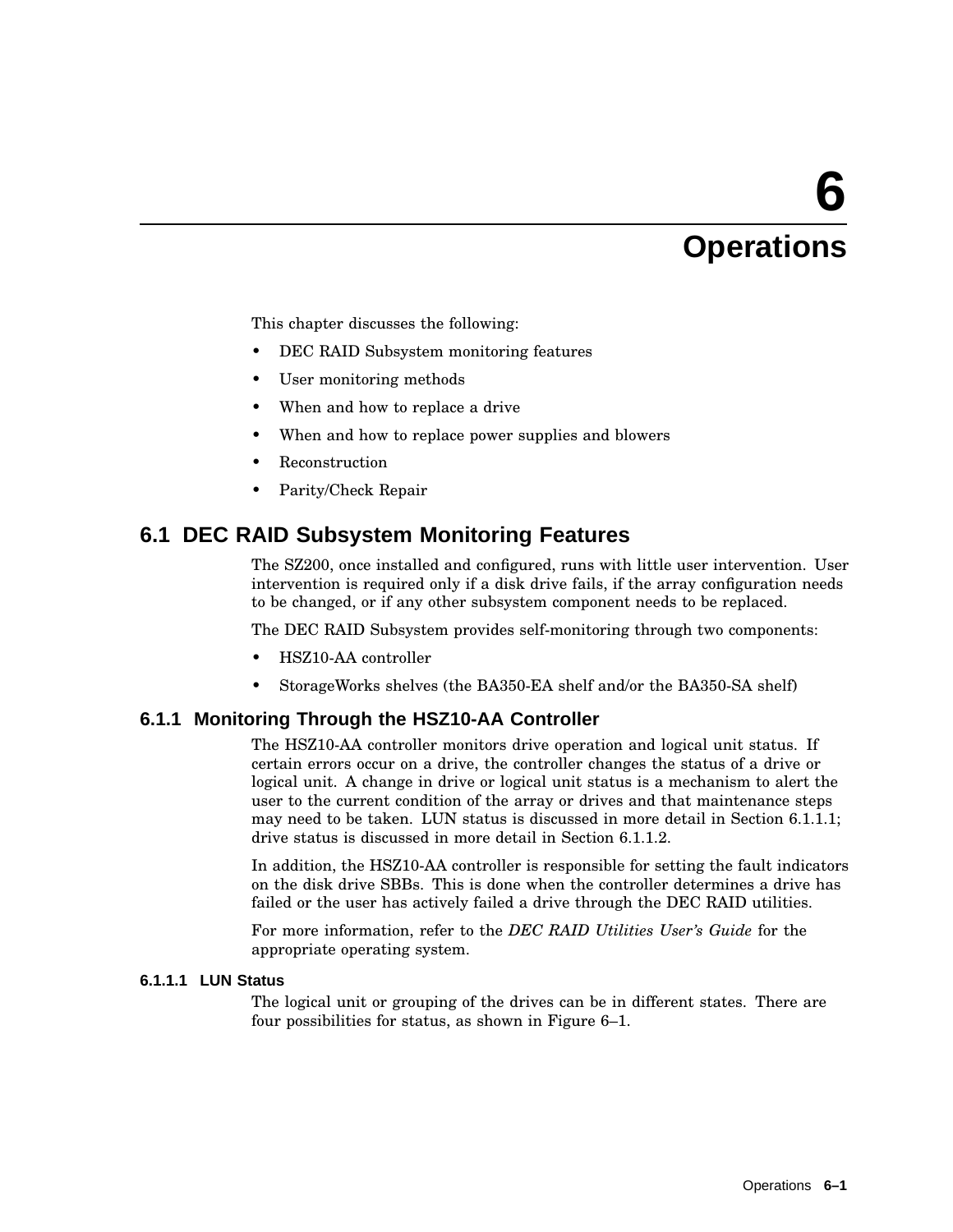**Figure 6–1 LUN State Diagram**



SHR−XR3015−GRA

Table 6–1 describes each logical unit status.

**Table 6–1 Logical Unit Status**

| <b>Status</b>  | <b>Description</b>                                                                                                                                                                                                                                                                                                     |
|----------------|------------------------------------------------------------------------------------------------------------------------------------------------------------------------------------------------------------------------------------------------------------------------------------------------------------------------|
| Optimal        | The array is operating at an optimal level. This is the condition during<br>normal operation.                                                                                                                                                                                                                          |
| Degraded       | The logical unit is operating in degraded mode. The array is still<br>functioning, but a single drive could have failed. This state is only<br>valid for RAID levels that provide redundancy (RAID levels 1, 3, and<br>5). In order to return the logical unit to optimal, reconstruction of the<br>data must be done. |
| Dead           | The logical unit is no longer functioning. This is typical when two or<br>more drives have failed.                                                                                                                                                                                                                     |
| Reconstructing | The array controller is currently reconstructing the logical unit using<br>good data and parity information. This state is valid only for RAID<br>levels 1, 3, and 5 which provide redundancy.                                                                                                                         |

As detailed in Table 6–1, an *optimal* status is the desired condition for normal operation.

If a drive failure does occur in a redundant configuration (RAID 1, 3, or 5) the DEC RAID Subsystem is operating in a *degraded* mode. When the array is in degraded mode, you can still continue to use the array.

In the RAID 1 case, the array controller retrieves the failed drive's data from its mirrored drive whenever you read or write to a logical unit in the degraded mode. In the RAID 3 and 5 case, the array controller determines if the I/O would be directed to the failed drive as data or parity. For the I/O that must be written to a data block on the failed drive, the array controller writes the new data to the operational drives in data blocks. For the I/O that must be written to a data block on the failed drive, the array controller writes the data to the drives that contain the data blocks for the I/O, and recalculates the parity for the parity block of the I/O.

Whenever you issue an I/O that requires the array controller to read from the failed drive, the array controller recalculates the data and parity blocks from the data and parity on the operational drives.

If a second drive failure occurs, the array is in a *dead* state. The data now is no longer valid. For this reason, it is crucial to replace a drive that has failed right away before a second drive failure occurs.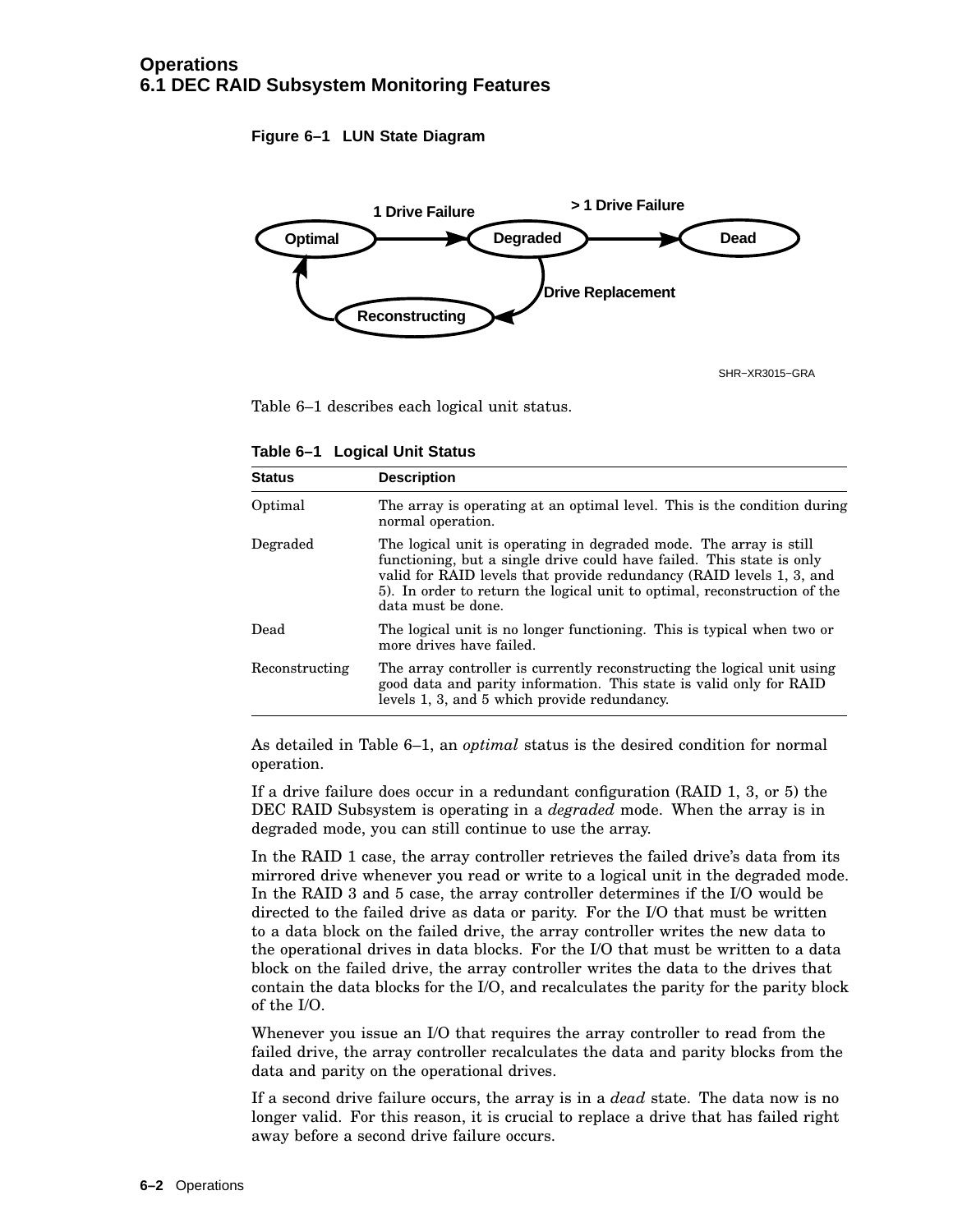The process of bringing a degraded LUN back to optimal condition is known as *reconstruction*. Reconstruction is a valid state only for redundant RAID configurations. Data is recreated on the replaced drive using data and parity from the other drives.

#### **6.1.1.2 Drive Status**

Similar to LUN status, drives states are also classified according to status.

Table 6–2 lists the status classifications for drives.

| <b>Status</b> | <b>Description</b>                                                                                                                                                                                                                                                                            |
|---------------|-----------------------------------------------------------------------------------------------------------------------------------------------------------------------------------------------------------------------------------------------------------------------------------------------|
| Optimal       | The drive is operating at optimal level.                                                                                                                                                                                                                                                      |
| Warning       | The drive has been put into a warning status by the controller as the<br>result of a read or write error. The severity of this status depends to<br>some extent on the RAID level of the logical unit. In all cases, the<br>drive is still usable but should be replaced as soon as possible. |
| Failed        | The drive was failed by the array controller or by using a DEC RAID<br>utility. The drive must be replaced.                                                                                                                                                                                   |
| Spare         | The drive is connected to an array but not configured into a logical<br>unit.                                                                                                                                                                                                                 |
| Mismatch      | The array controller sensed that the drive has different parameters or<br>configuration information than it expected. This is typical if the user<br>attempted to replace a drive of different capacity into a logical unit.                                                                  |

**Table 6–2 Drive Status**

An *optimal* drive state is the desired condition for normal array operation.

A drive is in a *warning* condition when an error occurs that may require drive replacement, but does not affect the reliability of the data on the drive. Conditions that cause the drive to be put into a warning state are as follows:

- Unrecoverable read errors
- Read failures due to the drive being powered-off or transient error

A drive in *warning* state is still used by the controller since it may prove to be available later. In the case of a read error, the data will be obtained using redundant information on the other drives. The *warning* condition provides an early warning to the user that drive degradation may be occurring. A drive in a warning state should be replaced with the same urgency as a drive failure.

A drive is marked as *failed* by the array controller when an error occurs that leaves the consistency of the user data and redundant information in a questionable state after using all available recovery actions. When the array determines that a drive has failed, it will not be used again. Conditions that can cause a drive to be marked as failed include the following:

- Unrecoverable errors during a write on a data or redundant information drive.
- An error restoring data to a drive after the automatic reallocation of a logical block.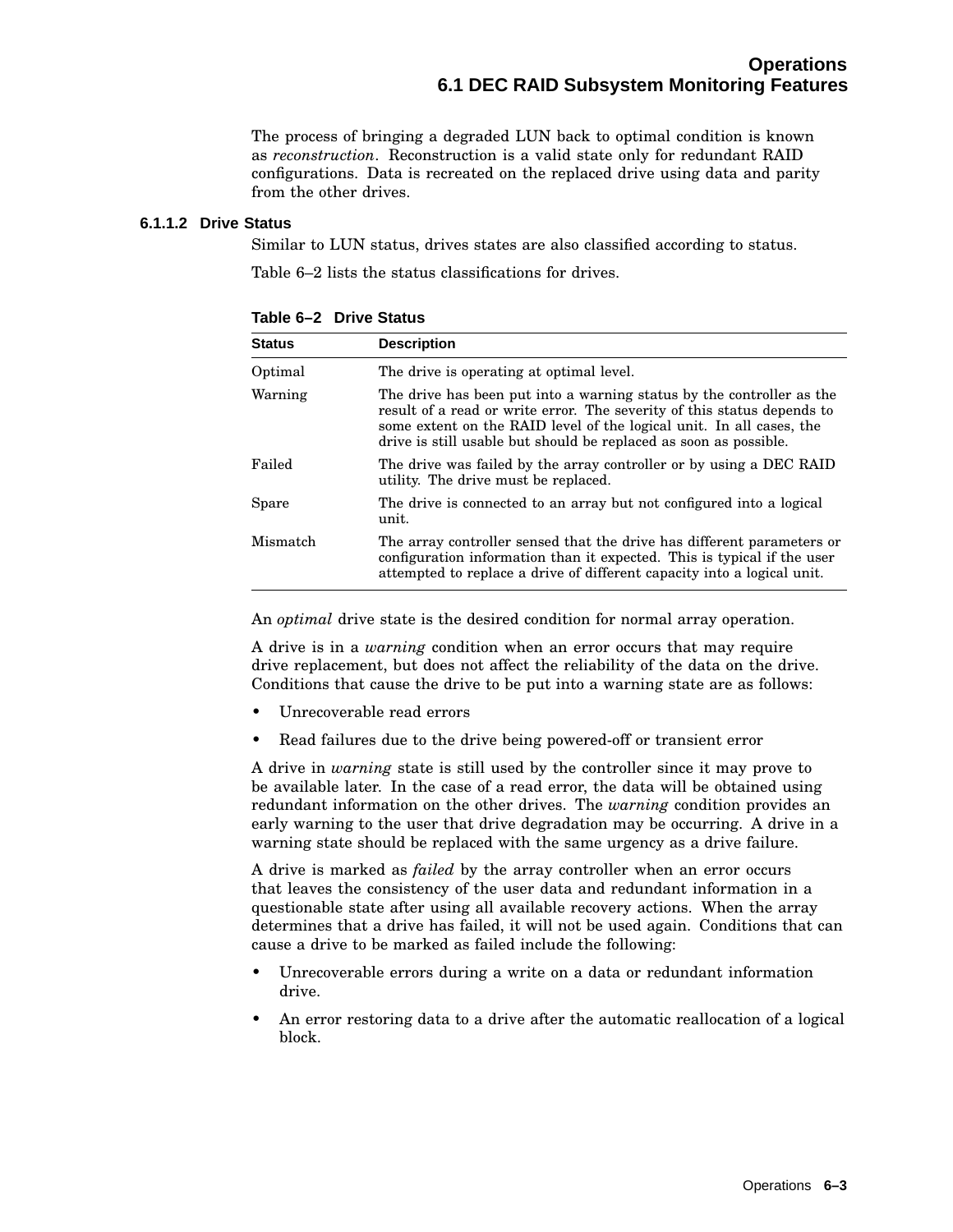- Unrecoverable errors during the read portion of a read/modify/write operation (RAID 5).
- The user marked a drive as failed using a SCSI command or DEC RAID utility.
- An error was reported during disk array format sequence.

## **6.1.2 Monitoring Through the StorageWorks Shelf**

The StorageWorks storage shelves monitor blowers and power. Monitoring is done by means of a signal in the backplane. Two LED indicators are available on the power SBBs for status. A fault condition indicates one or more of the following problems:

- Power supply failure
- Blower problem
- Input power problem

Refer to Section 6.4 for instructions in determining a power supply or blower fault condition.

## **6.2 User Monitoring Methods**

There are two methods for monitoring the operation of the DEC RAID Subsystem:

- DEC RAID utilities
- LED indicators

## **6.2.1 Monitoring Operation Using the DEC RAID Utilities**

The DEC RAID utilities are key tools to maintaining a disk array. They provide the user with the ability to monitor, configure, repair, and maintain the DEC RAID Subsystem. Specific utility functionality is dependent on each operating system since each environment has different needs or capabilities. However, there are some common concepts and functions that are needed across all environments. The following is a generic list of functionality available:

- Check LUN and drive status.
- Restore the logical unit (RAID levels 1, 3, and 5) after a drive failure.
- Check and repair array parity on logical units.
- Configure, reconfigure, and modify logical units.
- Change default array parameters.
- Change DEC RAID configuration parameters (scheduled parity time, parity file name, and so forth).
- Format a logical array.
- Download controller software.
- Check error logs.

A comprehensive description of the DEC RAID utilities is beyond the scope of this document; therefore, only an overview of operations is provided here. For more detailed information, refer to the *DEC RAID Utilities User's Guide* for the appropriate operating system.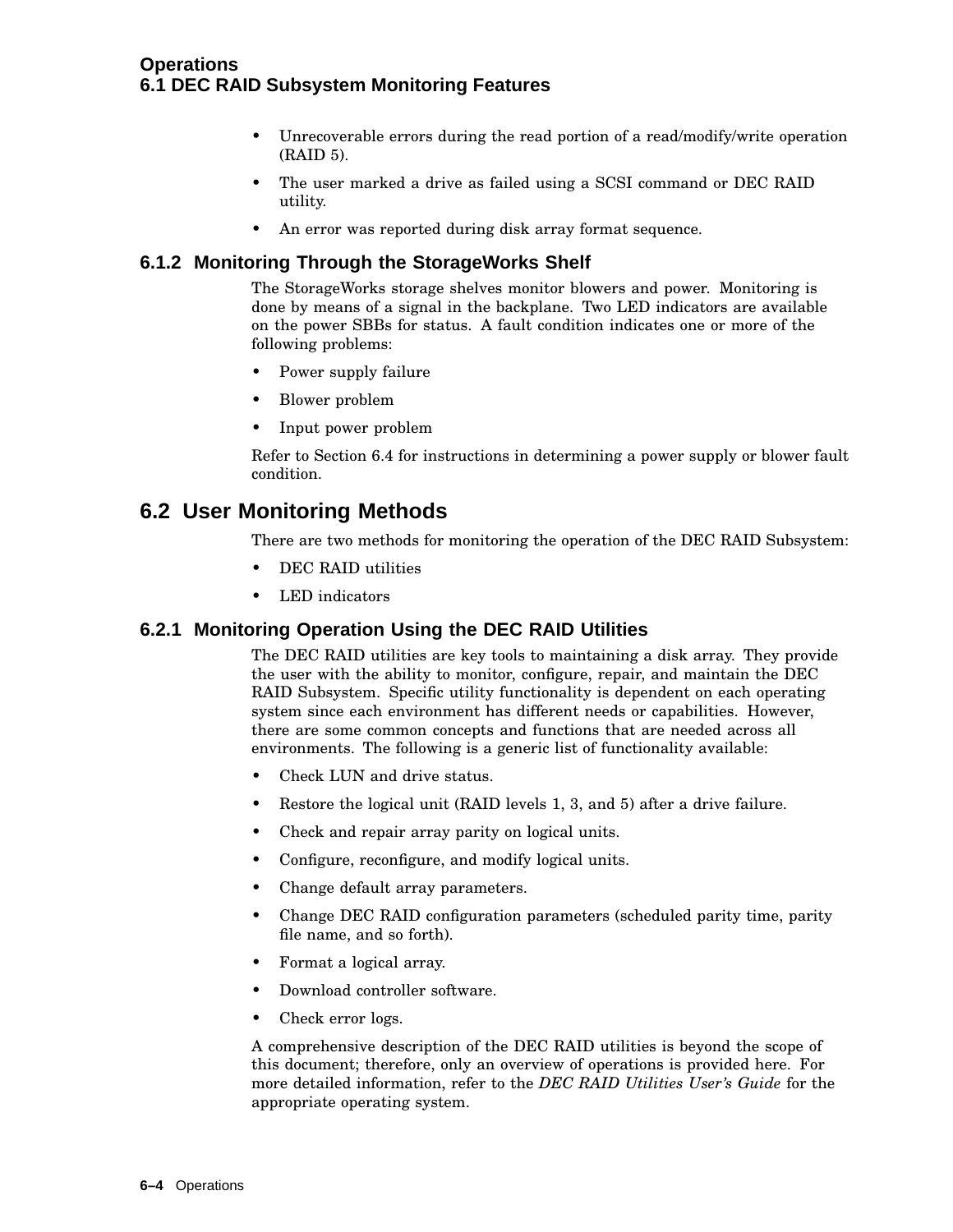## **6.2.2 Monitoring Operation Using LED Indicators**

The DEC RAID Subsystem also provides visual indicators for maintaining array operation. The HSZ10-AA controller, shelf, power supply, and disk status can be monitored using the LEDs.

There are three sets of LED indicators on the subsystem as follows:

- HSZ10-AA controller LEDs
- Power supply SBB LEDs
- Drive SBB LEDs

#### **6.2.2.1 HSZ10-AA Controller LED Indicators**

There is a single bank of eight LEDs on the HSZ10-AA controller. These LEDs convey status information about the boot phase and possible errors. See Figure 2–2 for the location of the LED display.

Once all the controller diagnostics have passed and the controller is ready to begin uploading array software from the disk, the **Heartbeat LED** begins beating. See Figure 6–2.

## **Figure 6–2 LED Indicators**



The Heartbeat LED, the bottommost LED, beats once per second. During the upload process, the upper-half of the LEDs displays a binary 5 while the Heartbeat LED beats rhythmically. After the array software has been uploaded and is running, the firmware clears the upper LEDs. Thus, as far as the firmware is concerned, the normal operating mode of any uploaded software has the Heartbeat LED beating and nothing else.

Table 6–3 shows the LEDs codes displayed by the HSZ10-AA controller. Solid codes indicate a boot phase and are considered normal conditions. Cyclic or flashing codes indicate an error condition.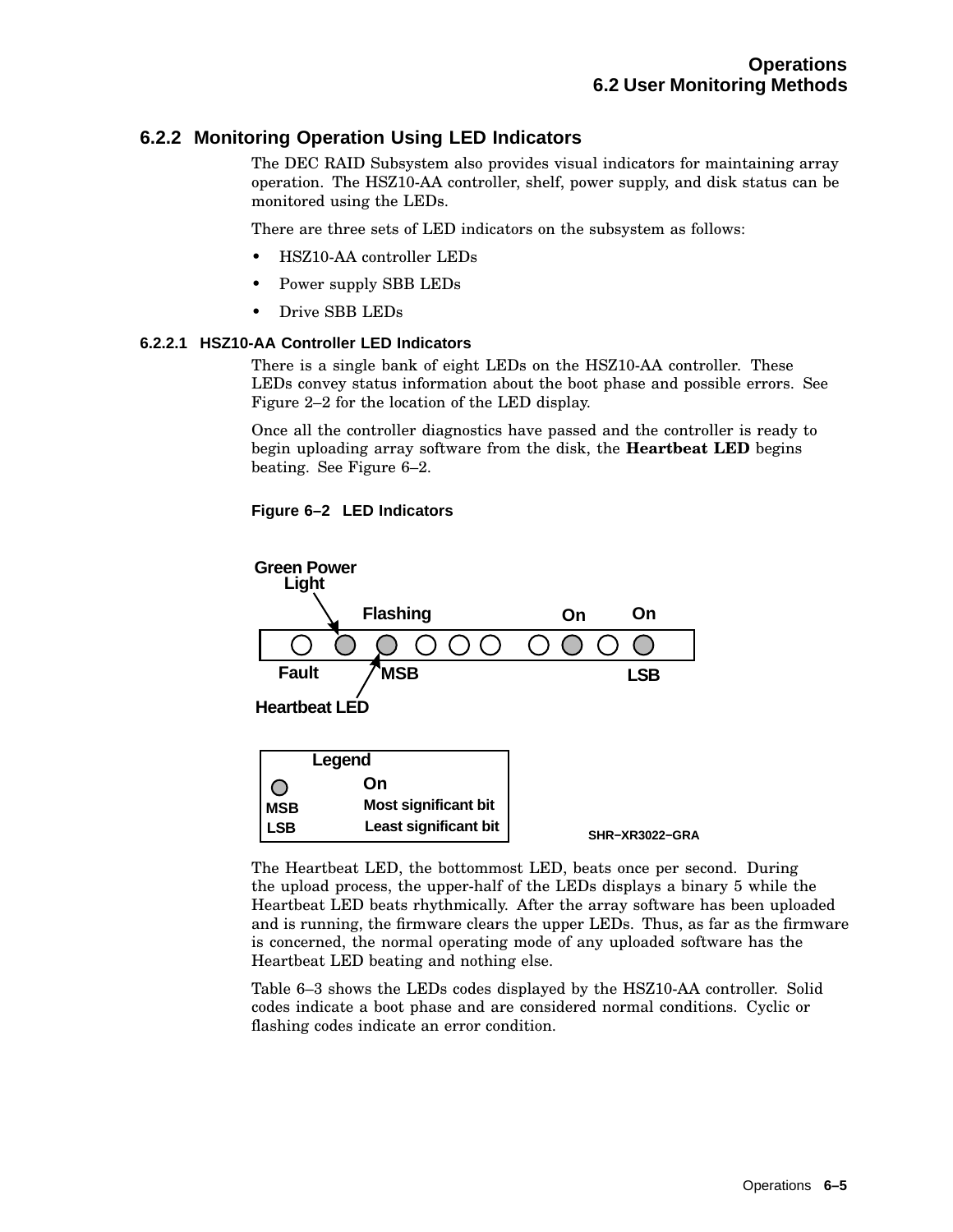| Code<br><b>MSB/LSB</b> | S/F/C    | State  | <b>Description</b>                                             |
|------------------------|----------|--------|----------------------------------------------------------------|
| 00                     | Solid    | None   | LEDs are all off, used to flash a value.                       |
| 01                     | Solid    | Normal | In between boot phases.                                        |
| 02                     | Solid    | Normal | Boot scratch pad memory is being tested.                       |
| 03                     | Solid    | Normal | ROM is being searched for partitions.                          |
| 04                     | Solid    | Normal | ROM partitions are being validated.                            |
| 05                     | Solid    | Normal | RAM is being searched for partitions.                          |
| 06                     | Solid    | Normal | ROM application partition has been called.                     |
| 0F                     | Solid    | Debug  | Debug mode has been entered.                                   |
| 22                     | Solid    | Normal | Microprocessor (68020) diagnostics in<br>progress.             |
| 22                     | Cyclic   | Error  | Microprocessor (68020) diagnostics failed.                     |
| 31                     | Solid    | Normal | EPROM diagnostics in progress.                                 |
| 31                     | Cyclic   | Error  | EPROM diagnostics failed.                                      |
| 33                     | Solid    | Normal | EEPROM (58C65) diagnostics in progress.                        |
| 33                     | Cyclic   | Error  | EEPROM (58C65) diagnostics failed.                             |
| 34                     | Solid    | Normal | Processor SRAM diagnostics in progress.                        |
| 34                     | Cyclic   | Error  | Processor SRAM diagnostics failed.                             |
| 36                     | Solid    | Normal | Processor DRAM diagnostics in progress.                        |
| 36                     | Cyclic   | Error  | Processor DRAM diagnostics failed.                             |
| 53                     | Solid    | Normal | Multi-Func Peripheral chip (68901)<br>diagnostics in progress. |
| 53                     | Cyclic   | Error  | Multi-Func Peripheral chip (68901)<br>diagnostics failed.      |
| 65                     | Solid    | Normal | Host SCSI channel (53C916) diagnostics in<br>progress.         |
| 65                     | Cyclic   | Error  | Host SCSI channel (53C916) diagnostics<br>failed.              |
| 68                     | Solid    | Normal | SCSI Data Path chip (53C920) diagnostics in<br>progress.       |
| 68                     | Cyclic   | Error  | SCSI Data Path chip (53C920) diagnostics<br>failed.            |
| 6A                     | Solid    | Normal | Drive SCSI channel (53C96) diagnostics in<br>progress.         |
| 6A 0X                  | Cyclic   | Error  | Drive SCSI channel (53C96) diagnostics<br>failed.              |
| 80                     | Flashing | Normal | Heartbeat LED.                                                 |
| 88                     | Solid    | Normal | SCSI channel data turnaround diagnostics in<br>progress.       |
| 88 XX                  | Cyclic   | Error  | SCSI channel data turnaround diagnostics<br>failed.            |

**Table 6–3 Summary of HSZ10-AA Controller LED Codes**

(continued on next page)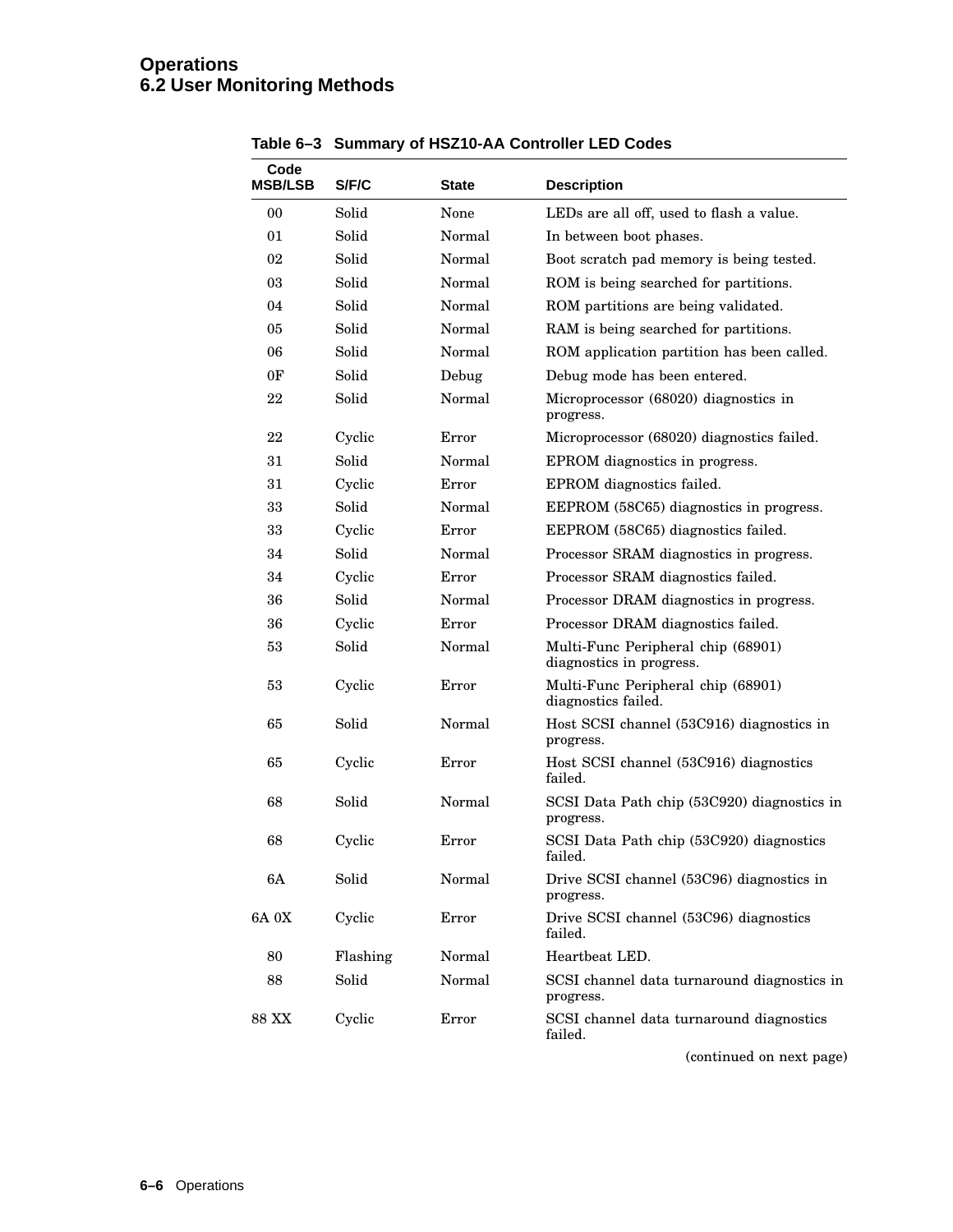| Code<br><b>MSB/LSB</b> | S/F/C  | <b>State</b> | <b>Description</b>                               |
|------------------------|--------|--------------|--------------------------------------------------|
| 89                     | Solid  | Normal       | Subsystem turnaround diagnostics in<br>progress. |
| 89                     | Cyclic | Error        | Subsystem turnaround diagnostics failed.         |
| A0 XX                  | Cyclic | Error        | General fatal error.                             |
| F8 XX                  | Cyclic | Error        | General exception error.                         |
| F9 XX                  | Cyclic | Error        | Address error.                                   |
| FA XX                  | Cyclic | Error        | Instruction error.                               |
| FB XX                  | Cyclic | Error        | Arithmetic error.                                |
| FC XX                  | Cyclic | Error        | Privilege error.                                 |
| FE                     | Solid  | Normal       | Board is in passive mode.                        |
| FF                     | Solid  | Normal       | Board is held in a hardware reset state failed.  |

**Table 6–3 (Cont.) Summary of HSZ10-AA Controller LED Codes**

## **6.2.2.2 Power Supply LEDs**

Shelf and power supply status are displayed on the power supply LEDs shown in Figure 6–3. The upper LED displays the status of the shelf and the lower LED displays the status of the supply.

**Figure 6–3 Power Supply Status LEDs**



CXO-3613B-PH

- When the upper LED is on, both the blowers and the power supplies are functioning properly.
- When the upper LED is off, one of these fault conditions exists.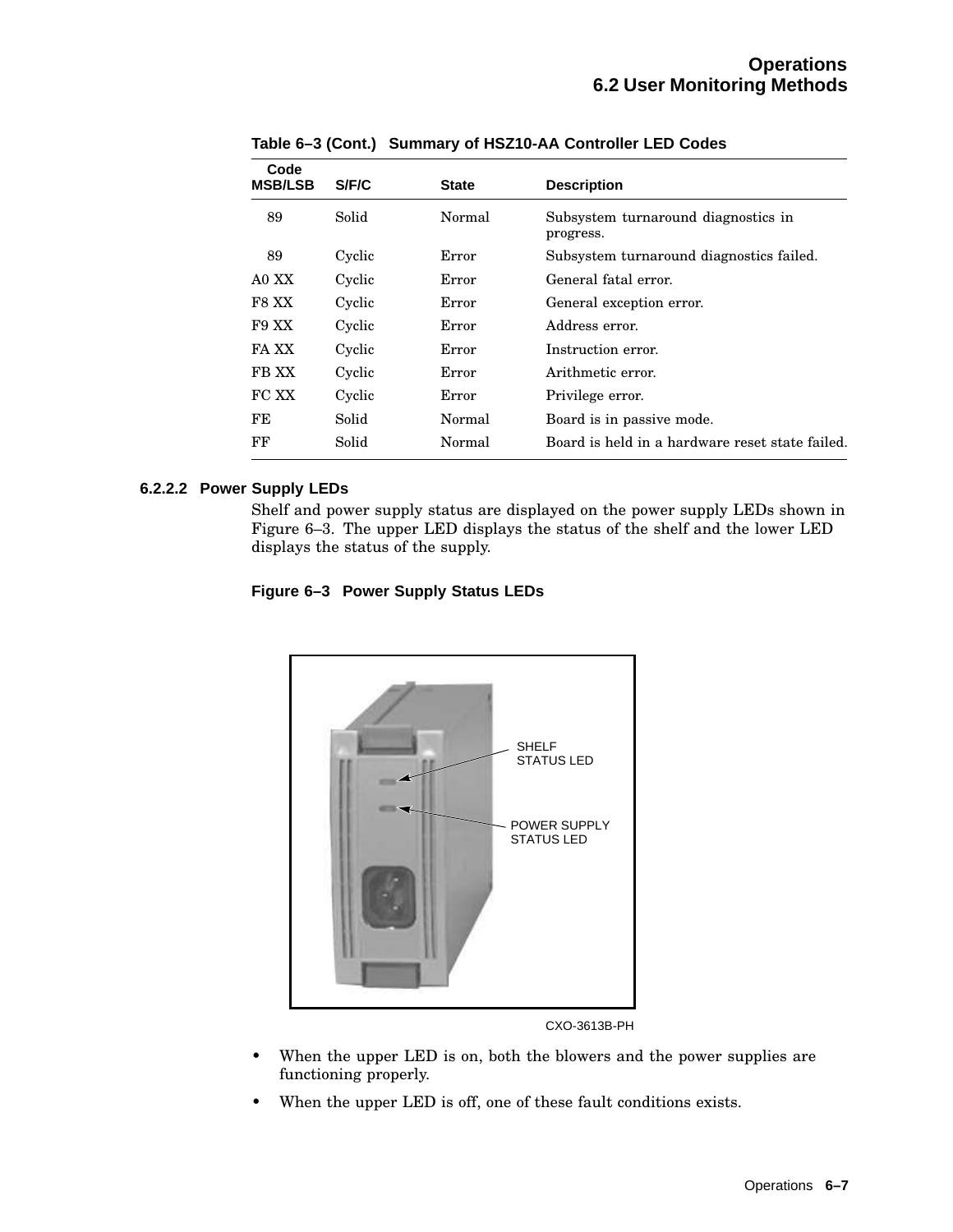## **Operations 6.2 User Monitoring Methods**

For a detailed explanation of the power supply LED codes, refer to Tables 6–4 and 6–5.

|  | Table 6–4 Shelf and Single Power Supply Status LEDs |  |  |
|--|-----------------------------------------------------|--|--|
|--|-----------------------------------------------------|--|--|

| <b>Status LED</b>                  | <b>Status</b>         | <b>Indication</b>                                                                                     |
|------------------------------------|-----------------------|-------------------------------------------------------------------------------------------------------|
| Shelf (upper)<br><b>PS</b> (lower) | On<br>O <sub>n</sub>  | <b>NORMAL Status</b><br>System is operating normally.<br>There are no shelf or power supply faults.   |
| Shelf (upper)<br><b>PS</b> (lower) | Off<br>O <sub>n</sub> | <b>FAULT Status</b><br>There is a shelf fault; there is no power supply fault.<br>Replace the blower. |
| Shelf (upper)<br><b>PS</b> (lower) | Off<br>Off            | <b>FAULT Status</b><br>Shelf and power supply fault. Refer to Section 6.4.                            |

**Table 6–5 Shelf and Dual Power Supply Status LEDs**

| <b>Status LED</b>                  | PS <sub>1</sub> | PS <sub>2</sub> | Indication                                                                                               |
|------------------------------------|-----------------|-----------------|----------------------------------------------------------------------------------------------------------|
| Shelf (upper)<br><b>PS</b> (lower) | On.<br>On.      | On.<br>On.      | <b>NORMAL Status</b><br>System is operating normally.<br>There are no shelf or power supply faults.      |
| Shelf (upper)<br><b>PS</b> (lower) | Off<br>On.      | Off<br>On.      | <b>FAULT Status</b><br>There is a shelf fault.<br>There is no power supply fault.<br>Replace the blower. |
| Shelf (upper)<br><b>PS</b> (lower) | Off<br>On.      | Off<br>Off      | <b>FAULT Status</b><br>PS1 operational.<br>Replace PS2.                                                  |
| <b>Shelf fault</b><br>PS (lower)   | Off<br>Off      | Off<br>On.      | <b>FAULT Status</b><br>PS2 operational.<br>Replace PS1.                                                  |
| Shelf (upper)<br><b>PS</b> (lower) | Off<br>Off      | Off<br>Off      | <b>FAULT Status</b><br>Possible PS1 and PS2 fault or possible input power<br>problem.                    |

## **6.2.2.3 Drive SBB LEDs**

Each drive SBB has two LED indicators, as shown in Figure 6–4, which display the SBB's status. These LEDs have three states as follows:

- On
- Off
- Flashing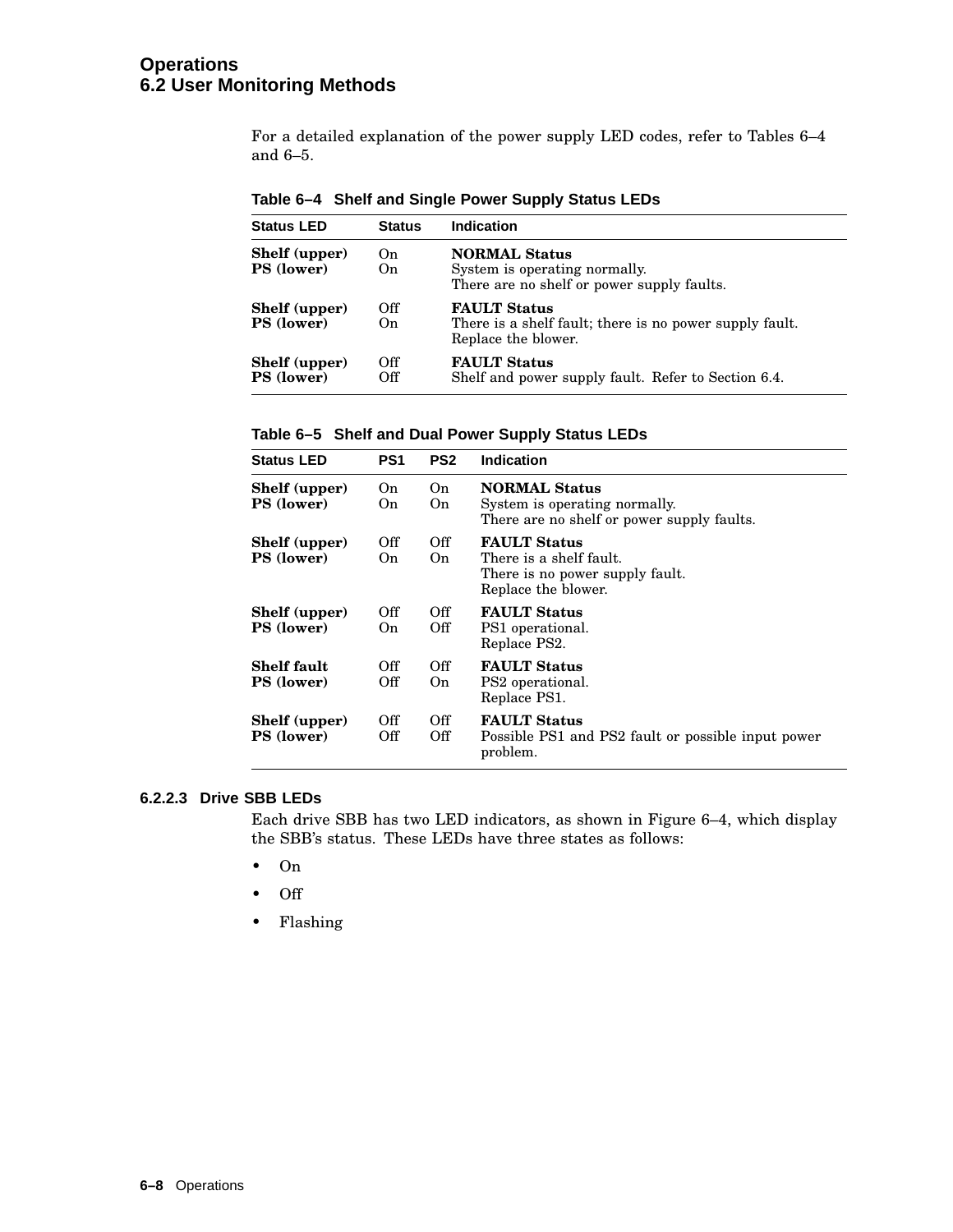**Figure 6–4 Shelf Status LEDs**



CXO-3614A-PH

- The top left LED (green) is the device activity LED and is on or flashing when the SBB is active.
- The bottom LED (amber) is the drive SBB fault LED and defines the error condition, as indicated by the state of the LED – either on or flashing.

**Note**

On initial power-on of the DEC RAID Subsystem, the bottom LED (amber) may be lit. This does not indicate a fault condition. A bus reset is required from the host to clear these lights.

| LED                       | <b>Status</b> | <b>Indication</b>                              |
|---------------------------|---------------|------------------------------------------------|
| SBB activity<br>SBB fault | On.<br>Off    | SBB is operating normally.                     |
| SBB activity              | On.           | Fault state. SBB is probably hung up. It is    |
| SBB fault                 | On.           | recommended that you replace the SBB.          |
| SBB activity              | Off           | Fault state. SBB is inactive and spun down. It |
| SBB fault                 | On.           | is recommended that you replace the SBB.       |
| SBB activity              | On            | Fault state. SBB is active and drive is being  |
| SBB fault                 | Flashing      | spun down because of fault.                    |

**Table 6–6 Drive SBB Status LEDs**

If a fault state exists, refer to Section 6.3 for instructions in replacing a drive SBB.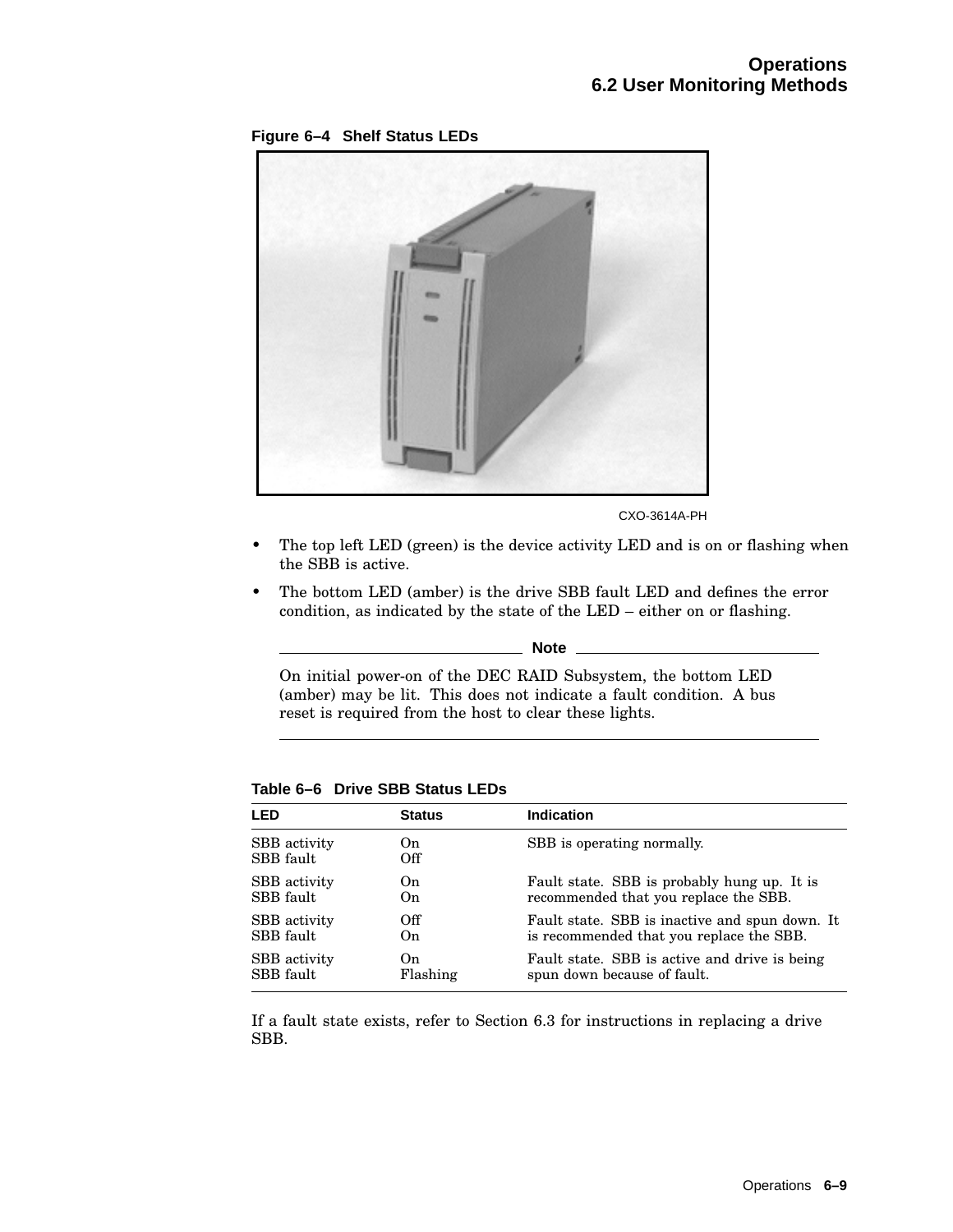## **6.3 When and How to Replace a Drive**

You need to replace a drive when the following occurs:

- DEC RAID utilities provide information stating that a drive is in a *warning* state.
- DEC RAID utilities provide information stating that a drive is in a *failed* state.
- Drive SBB fault indicator is on.

The HSZ10-AA controller and StorageWorks products allow for hot swapping a drive SBB. This means the user can remove and replace a drive SBB without interrupting host operation or removing power to the subsystem.

The following are steps you should take to replace a drive:

- 1. If the drive is not yet in a failed state, fail the drive using the DEC RAID utilities.
- 2. Wait until the right LED (amber) light is solid (the flashing has stopped).
- 3. Press the two mounting tabs to release the unit, and slide the unit out of the shelf, as shown in Figure 6–5.

## **Figure 6–5 Replacing a Drive**



CXO-3611B-PH

- 4. Wait 10 seconds before inserting a new drive SBB.
- 5. Insert the replacement drive unit into the guide slots and push it in until the tabs lock into place.
- 6. Wait for the HSZ10-AA controller to spin up the new drive.
- 7. Perform the reconstruction process, if needed. Refer to Section 6.5 for more detailed information.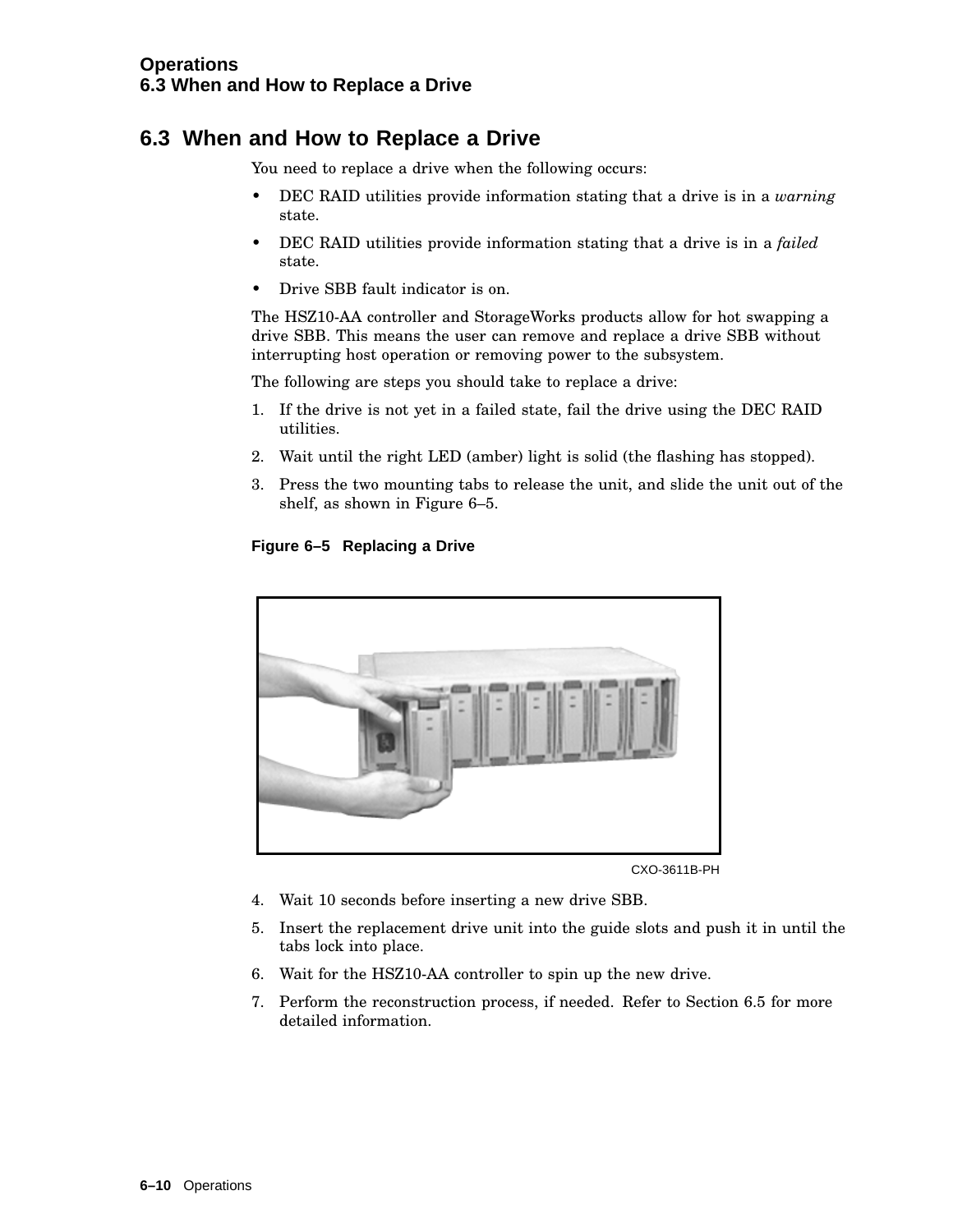**Note**

It is important that you wait at least 10 seconds before inserting a new drive SBB. The HSZ10-AA controller requires this period to scan the SCSI buses and to become informed of a drive removal.

## **6.4 When and How to Replace Power Supplies and Blowers**

You need to replace a power supply or blower when the LEDs indicate a fault condition as outlined in Section 6.2.2.2.

The input power for each ac power supply is controlled by a switch on the cabinet power controller. Turning this switch off removes power from *all* power supplies in the cabinet. To remove power from a single power supply, you simply disconnect the power cable from that power supply.

There are three swapping methods for replacing power supplies as follows:

- **Hot swapping**—The hot swapping method is used when there are two power supplies in a shelf. This method allows you to remove the defective power supply while the other power supply furnishes the power.
- **Warm swapping**—The warm swapping method is used when there is no operational power supply, but all the other shelf power supplies in a cabinet are functioning properly. In this case, none of the shelf devices are operational until the replacement power supply is installed.

**Note** \_\_\_\_\_\_\_

Whenever operational requirements permit, it is recommended that you use the warm swapping method.

• **Cold swapping**—The cold swapping method is used when the input power is removed from all shelves in a cabinet. This normally only occurs during initial installation. None of the shelves are operational until the input power is restored.

## **6.4.1 Replacing a Shelf Power Supply**

**Warning**

Always use both hands when removing or replacing an SBB, to fully support its weight.

To replace either a shelf primary or redundant power supply, complete the following procedure: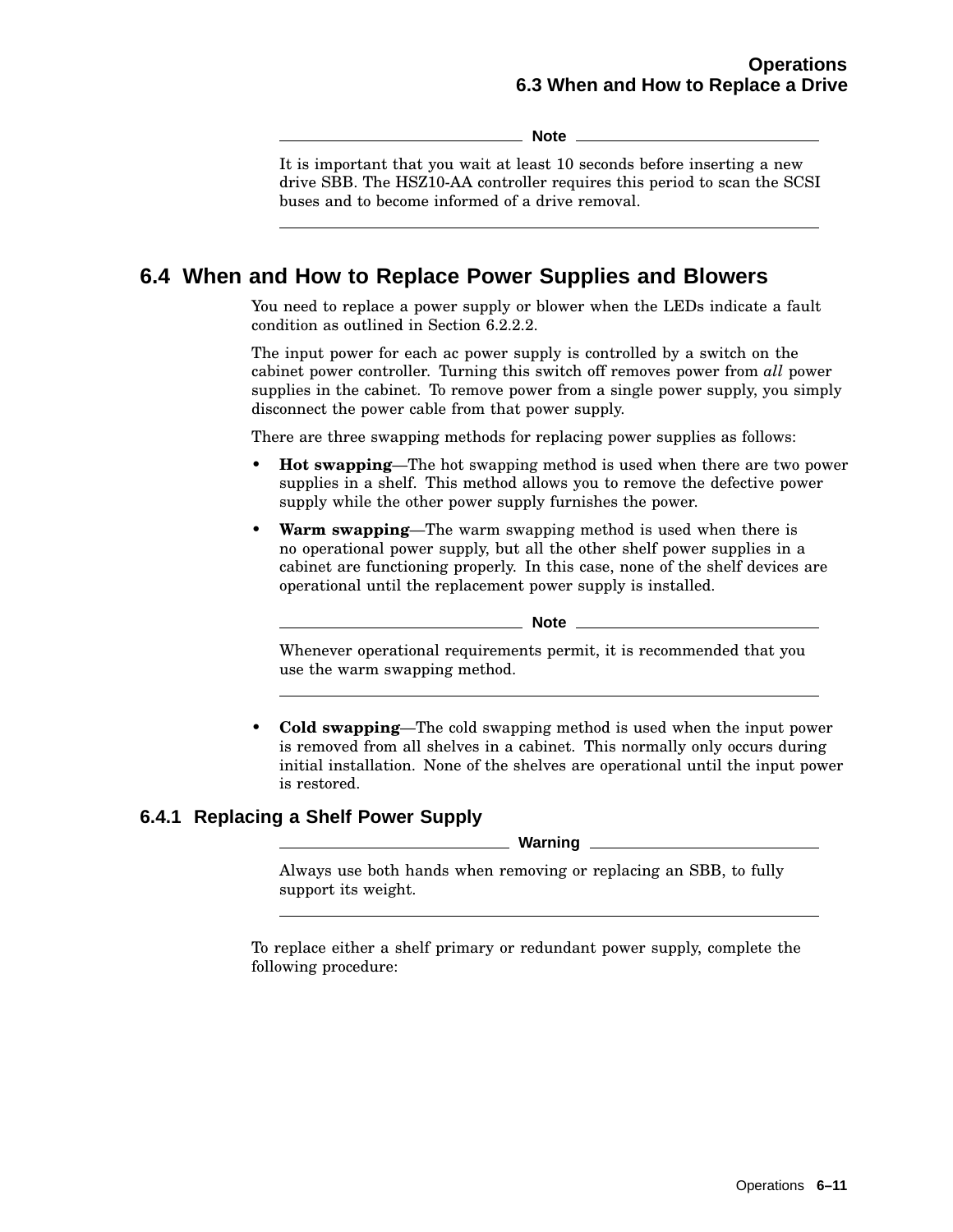#### **Step Procedure**

- 1. Remove the input power cable from the power supply.
- 2. Press the two mounting tabs to release the unit, and slide the unit out of the shelf. This is similar to replacing a drive as shown in Figure 6–5.
- 3. Insert the replacement unit into the guide slots and push it in until the tabs lock into place.
- 4. Connect the input power cord.
- 5. Observe the LEDs and ensure the power supply is functioning properly (refer to Table 6–4 or to Table 6–5).
- 6. **Note:** Use this step only when you have a single power supply. Sequentially place the storage devices online. Observe the LEDs on both the power supply and the storage device for normal operation indications.

## **6.4.2 Replacing a Blower**

Each shelf has two blowers mounted on the rear. Connectors on the backplane provide the +12 Vdc to operate the blowers. As long as one blower is operational on each shelf, there is sufficient airflow to prevent an overtemperature condition. When either blower fails, the upper (shelf status) LED on the power SBB turns on.

**Warning**

Service procedures described in this manual involving blower removal or access to the rear of the shelf must be performed only by qualified service personnel.

To reduce the risk of electrical energy hazard, disconnect the power cables from the shelf power SBBs before removing shelf blower assemblies or performing service in the backplane area, such as modifying the SCSI bus.

When a blower is removed, the change in the airflow pattern reduces the cooling to the point that the shelf can overheat within 60 seconds.

#### **Note**

Replacing a blower requires access to the rear of the shelf. When you cannot access the rear of the shelf you must turn off the power, remove the shelf from the cabinet, and perform steps 1 through 6 listed in Table 6–7.

Then replace the shelf in the cabinet and apply power.

To replace a blower, follow the steps in Table 6–7: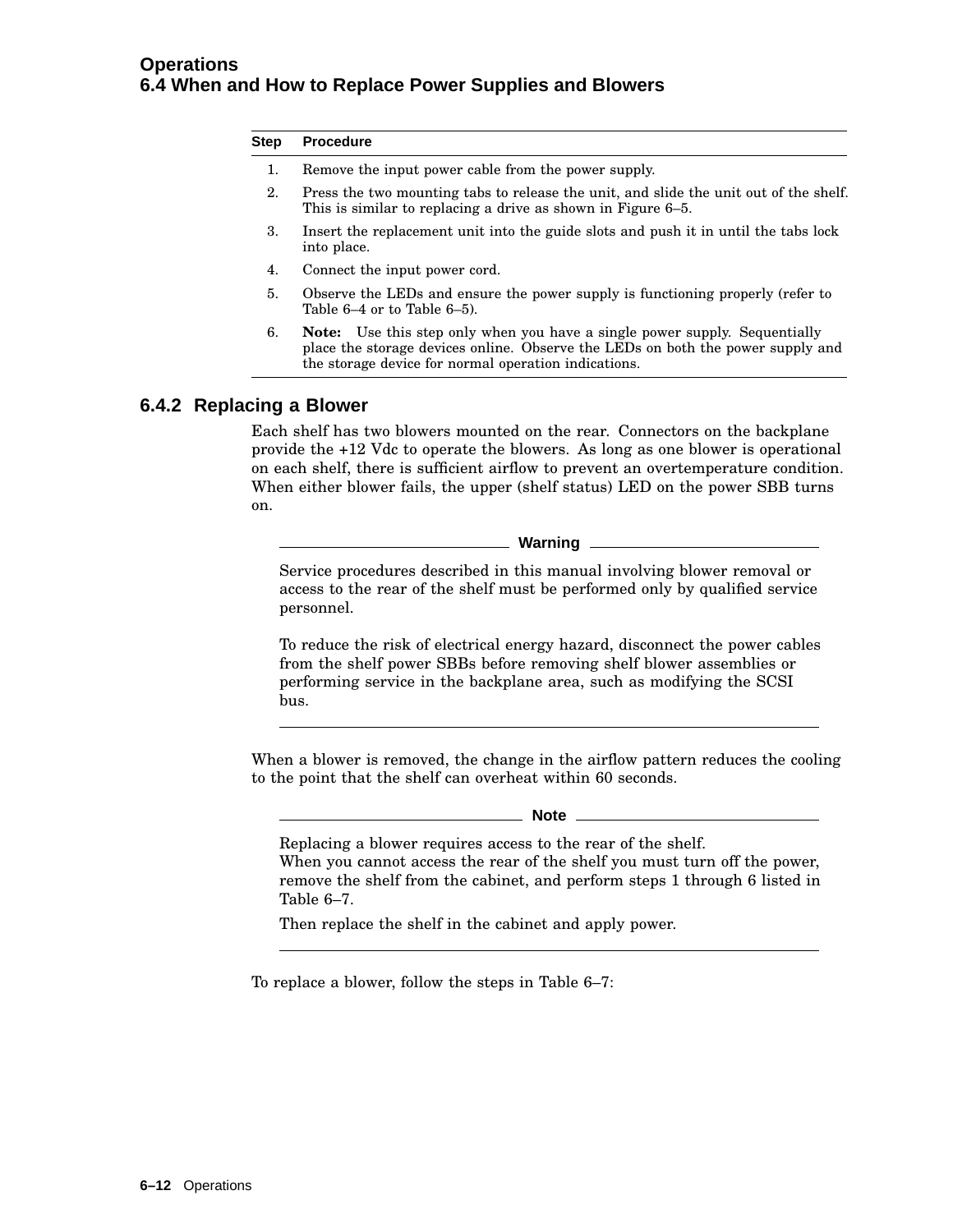| <b>Step</b> | <b>Procedure</b>                                                                                                                                  |
|-------------|---------------------------------------------------------------------------------------------------------------------------------------------------|
| 1.          | Disconnect all power cables to shelf power SBBs.                                                                                                  |
| 2.          | Use a Phillips screwdriver to remove the safety screw in the upper right corner of<br>the blower.                                                 |
| 3.          | As shown in Figure 6–6, press the upper and lower blower mounting tabs in to<br>release the blower.                                               |
| 4.          | Pull the blower straight out to disconnect it from the shelf power connector.                                                                     |
| 5.          | Align the replacement blower connector and insert the module, straight in, making<br>sure that both mounting tabs are firmly seated in the shelf. |
| 6.          | Replace the safety screw in the upper right corner of the blower.                                                                                 |
| 7.          | Connect the shelf power cables and verify that the shelf and all SBBs are operating                                                               |

**Table 6–7 Blower Replacement**

properly.

**Figure 6–6 Replacing BA35X–MA Blowers**



CXO-3515A-PH

## **6.5 Reconstruction**

By default, the HSZ10-AA controller automatically initiates the reconstruction process after you replace a drive in a degraded RAID 1 or 5 logical unit. Through the DEC RAID utilities, you may change the default configuration and schedule reconstruction or manually start reconstruction on the replaced drive.

Reconstruction is a process used to restore a degraded RAID 1 or 5 logical unit to its original state after a single drive has been replaced. During reconstruction, the HSZ10-AA controller recalculates the data on the drive that was replaced, using data and parity from the other drives in the logical unit. The controller then writes this data to the replaced drive. Note that although RAID level 1 does not have parity, the array controller can reconstruct data on a RAID 1 logical unit by copying data from the mirrored disk.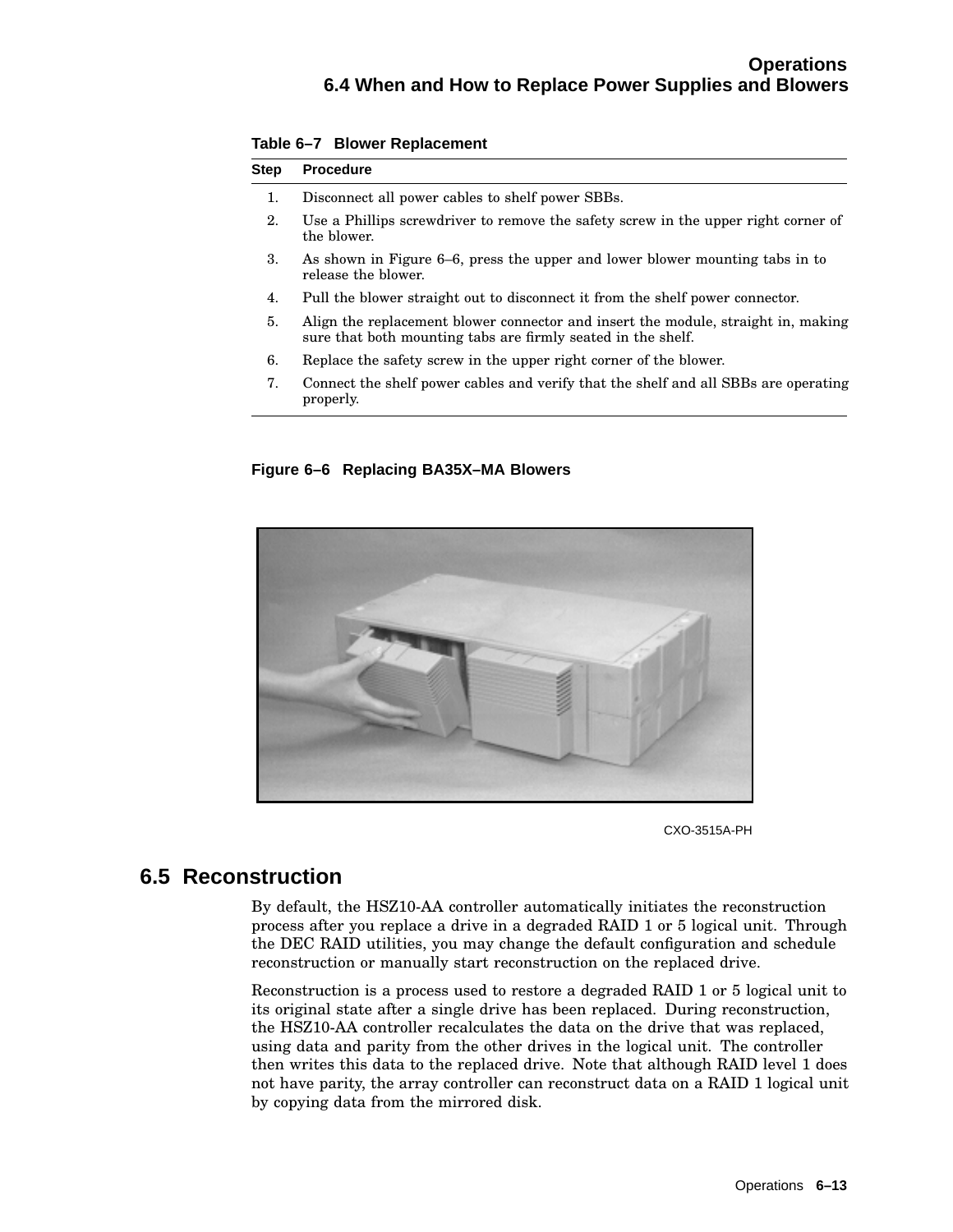**Note**

Reconstruction applies only to a degraded RAID 1 or 5 logical unit with a single-drive failure.

Once reconstruction is initiated (either by you or by the array controller), the HSZ10-AA controller completes the following actions:

- Formats the new drive (if the array controller determines it is necessary).
- Copies special array software files to the new drive.
- Recalculates the data and parity from the data and parity on the other logical unit drives.
- Writes the recalculated data and parity to the new drive.

Once reconstruction is started, it can take place while the logical unit is in use. You do not need to shut down the DEC RAID Subsystem. You can see the access to all the drives in the logical unit for a period of time. The length of time it takes for reconstruction to complete depends upon the drive capacity and the reconstruction settings.

**Important**

Do not remove a second drive during the reconstruction process. Doing so may result in data loss.

## **6.6 Parity Check/Repair**

It is important for the user to perform periodic parity checks on the redundant arrays, especially if there is a power failure or an abnormal shutdown.

Parity Check/Repair is the process of verifying and repairing parity information so that data can be maintained and reconstructed if there is a drive failure. Parity Check/Repair functionality is provided by the DEC RAID utilities.

#### **Note** 2008

Parity Check/Repair applies only to RAID 1 and 5. RAID 0 does not have array parity, and therefore cannot be checked and repaired. RAID 1 does not actually have *parity* either, but parity check compares data on the mirrored drives. Parity Check/Repair cannot be performed on a degraded logical unit.

Parity Check/Repair performs the following functions:

- Scans the logical unit and checks the array parity for each block in the logical unit. On a RAID 1 logical unit, Parity Check compares the data on each mirrored pair of disks, block by block.
- Repairs any array parity errors found during the parity check.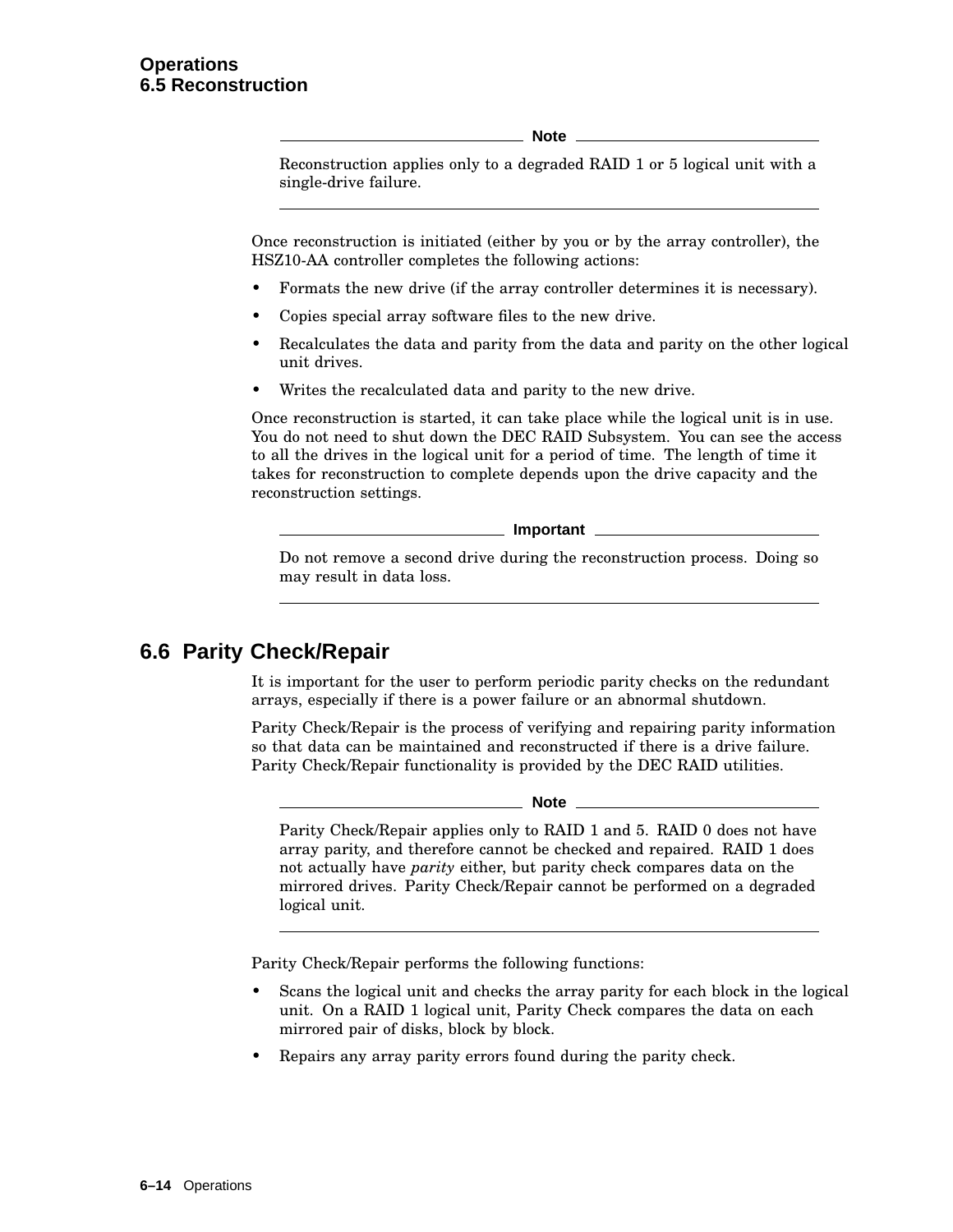Note that if the array parity errors resulted from corrupted data, the data is not repaired, only the array parity. Also, note that you may still lose some data as a result of the power failure or abnormal shutdown, especially if you do not have an uninterruptible power supply (UPS). Data cached in buffers will be lost and cannot be reconstructed if you do not have a UPS. This is one of the reasons you should always maintain backup files, even with a redundant array.

DEC RAID Parity Check/Repair utility can be run at the following times:

- Automatic parity check/repair will guarantee the data integrity of the logical unit so that you can reconstruct the data on the array if a drive fails. This procedure is either set at a time determined during the installation of the DEC RAID Utility, or it can be set up by means of a script that runs at a set time.
- Manually after an abnormal server or array shutdown. As the result of such a shutdown, required array parity may not have been updated, resulting in potential data corruption.

For more detailed information, refer to the *DEC RAID Utilities User's Guide* for the appropriate operating system

## **6.7 Upgrading Software**

The disk array software can be upgraded using a DEC RAID utility, which provides downloading capability. Upgrading the software does not affect the user data.

Refer to the *DEC RAID Utilities User's Guide* for instruction regarding upgrading the software.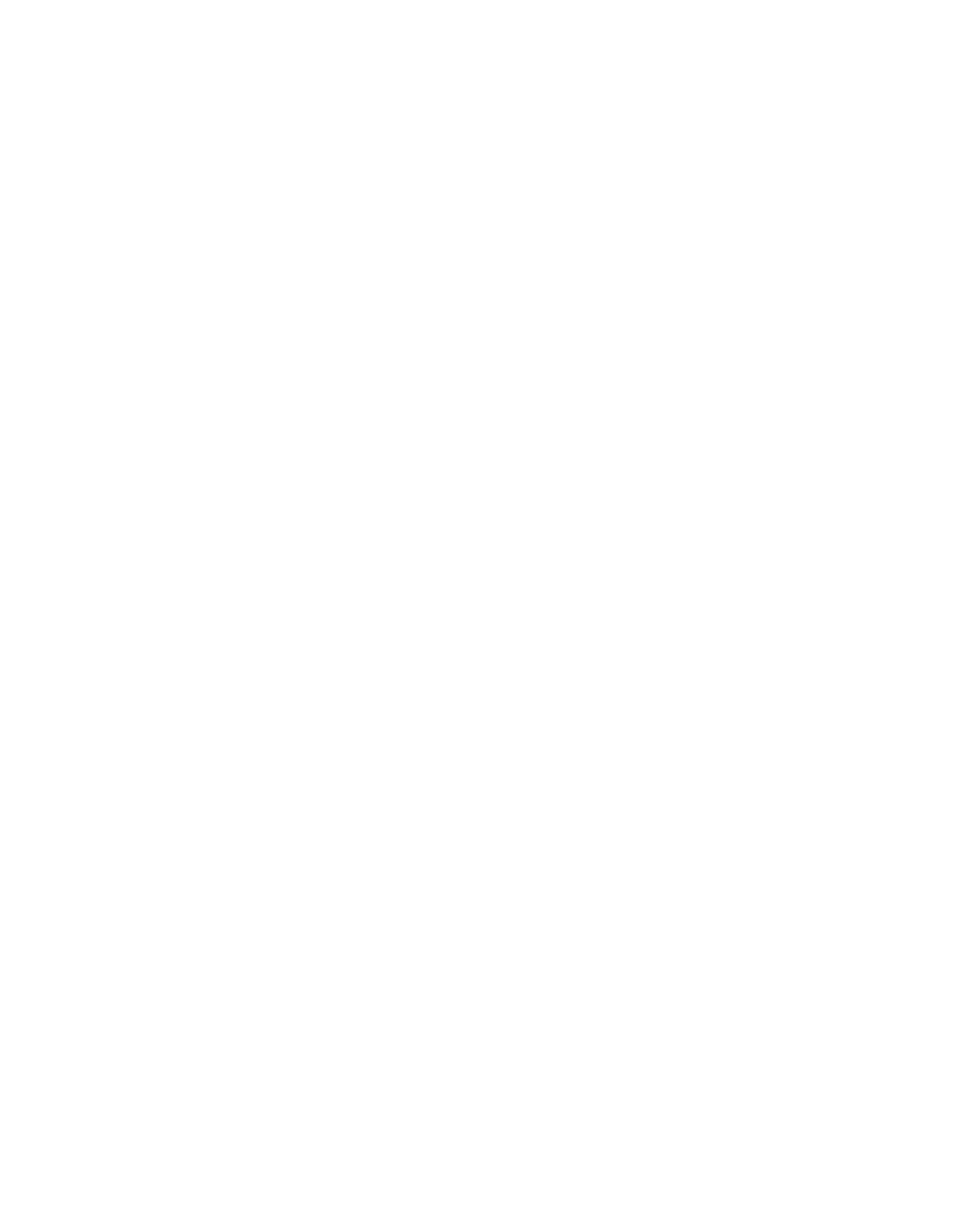# **7 Advanced Configurations**

To do advanced configurations, you need to use one of the RAID Manager utilities. The following sections outline the configuration limits and steps needed for reconfigurations. All information is given in a generic sense, and specific details are described in the *DEC RAID Utilities User's Guide* for the appropriate operating system.

This chapter discusses the following:

- Modifying basic configurations
- Multiple rank configurations
- Configuration guidelines
- Recommended configurations
- Custom expansions

## **7.1 Modifying Basic Configurations**

If the preconfigured base subsystem does not meet your needs, you can do one or more of the following:

- Modify the RAID level.
- Modify the Drive Mapping and Logical Unit configurations.
- Modify the parameter characteristics such as segment size and reconstruction frequency.

Some restrictions exist with drive selection on different RAID levels:

| <b>RAID Level</b> | <b>Drive Map Restrictions</b>                                                                                  |
|-------------------|----------------------------------------------------------------------------------------------------------------|
| 0                 | Number of drives allowed per logical unit $= 1$ to 5.                                                          |
| 1                 | Number of drives allowed per logical unit $= 2$ to 4.                                                          |
|                   | Must specify an even number of drives.                                                                         |
|                   | The mirrored pair is created by grouping the first and second drive you<br>enter, third and fourth, and so on. |
|                   | Drives on mirrored pair cannot be on the same channel.                                                         |
| 3                 | Supports 3 or 5 drives.                                                                                        |
| 5                 | Number of drives allowed per logical unit $=$ 3 to 5.                                                          |
|                   | Each drive must be on separate channel.                                                                        |
| ALL               | Drives within a RAID level must be of same vendor type and capacity.                                           |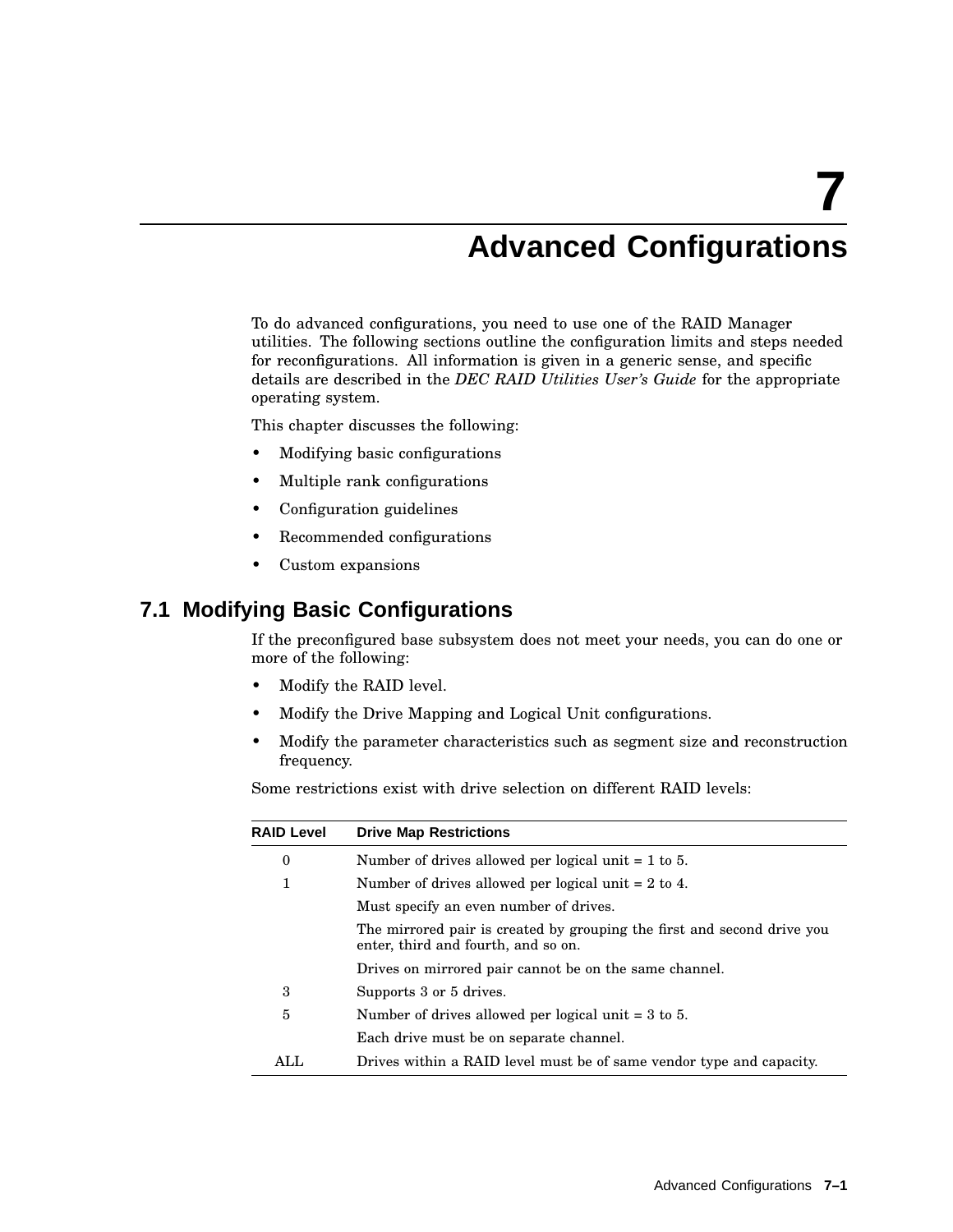**Note**

It is recommended that you use the maximum number of drives when you create a logical unit.

## **7.2 Multiple Rank Configurations**

The DEC RAID Subsystem can be expanded up to seven ranks. This means it can support up to 7 disks per channel or a total of 35 drives. Expansion is done by adding StorageWorks BA350-SA shelves to the base BA350-EA shelf. In addition, RAID level types can be mixed within a configuration. For example, a 4-rank configuration can be built in which two of the ranks are RAID level 5 configurations and the other two ranks are RAID level 0 configurations. Both the expansion and configuration flexibility allow the user to create new configurations that meet their growing business needs.

Certain expansion paths may require reconfiguration of your array and rebuilding of your data. This is because, with certain expansion paths, you cannot maintain the same array channel and SCSI ID for drives when you migrate from one shelf to multiple shelves. The array channel and SCSI ID information is critical for maintaining the integrity of your array.

Before planning to expand your configuration, review Section 7.3 to understand the RAID configuration and expansion path restrictions.

## **7.3 Configuration Guidelines**

A key feature of the DEC RAID Subsystem is that it provides the capability of mixing different RAID level types. However, there are some guidelines and restrictions you must follow when configuring multiple rank systems.

These restrictions are listed below:

| <b>RAID Level</b> | <b>Drive Map Restrictions</b>                                                                                  |
|-------------------|----------------------------------------------------------------------------------------------------------------|
| 0                 | Number of drives allowed per logical unit $= 1$ to 10.                                                         |
| 1                 | Number of drives allowed per logical unit $= 2$ to 10.                                                         |
|                   | Must specify an even number of drives.                                                                         |
|                   | The mirrored pair is created by grouping the first and second drive you<br>enter, third and fourth, and so on. |
|                   | Drives on mirrored pair cannot be on the same channel.                                                         |
| 5                 | Number of drives allowed per logical unit $=$ 3 to 5.                                                          |
|                   | Each drive must be on separate channel.                                                                        |
| ATJ <sub>1</sub>  | Drives within a RAID level must be of same vendor type and capacity.                                           |

#### **Recommendations**

It is recommended that you configure a logical unit with the maximum number of drives (for example, five drives) to prevent performance issues.

It is recommended, with multiple-rank configurations, that disk drives that support the SCSI-3 messages Target Transfer Disable (TTD) and Continue I/O Process (CIOP) are used. This gives the array controller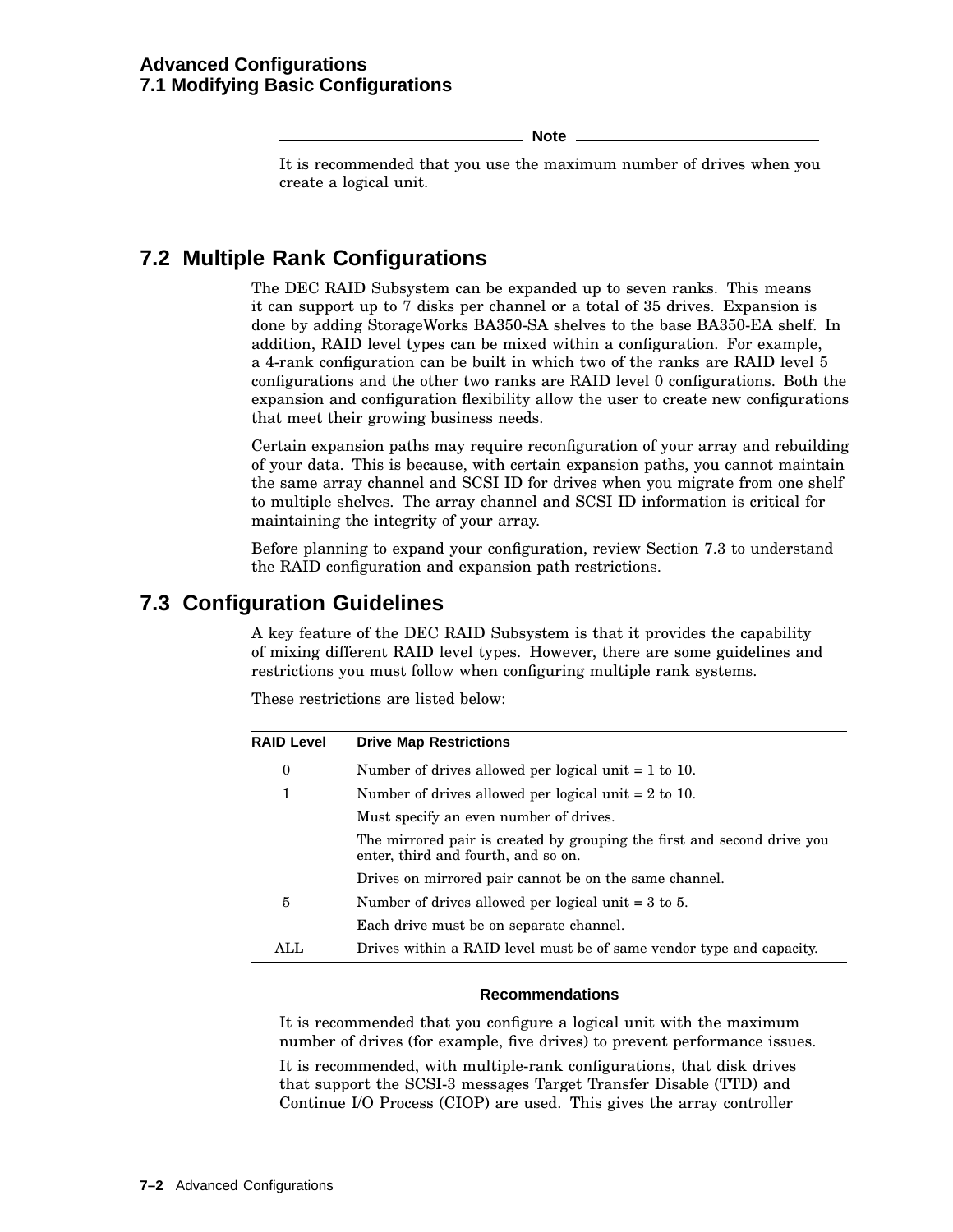the ability to sequence data transfers across a bus with multiple targets present.

The following are examples of legal and illegal configurations.

LEGAL: Since all LUNs are unique RAID levels.

|          | LOGICAL UNIT    | (CHANNEL, SCSI ID)                                                                                                                                               | RAID LEVEL |
|----------|-----------------|------------------------------------------------------------------------------------------------------------------------------------------------------------------|------------|
|          | 0<br>2<br>3     | $(1,1)$ $(2,1)$ $(3,1)$ $(4,1)$ $(5,1)$<br>$(1,2)$ $(2,2)$ $(3,2)$ $(4,2)$<br>$(1,3)$ $(2,3)$ $(3,3)$ $(4,3)$ $(5,2)$<br>$(1,4)$ $(2,4)$ $(3,4)$ $(4,4)$ $(5,4)$ | 5<br>5     |
| ILLEGAL: | logical unit 0. | Since attempting to mix RAID level 5 and 0 within                                                                                                                |            |
|          | LOGICAL UNIT    | (CHANNEL, SCSI ID)                                                                                                                                               | RAID LEVEL |
|          |                 | $(1,1)$ $(2,1)$ $(3,1)$ $(4,1)$ $(5,1)$<br>$(1,2)$ $(2,2)$ $(3,2)$ $(4,2)$<br>$(1,3)$ $(2,3)$ $(3,3)$ $(4,3)$ $(5,2)$<br>$(1,4)$ $(2,4)$ $(3,4)$ $(4,4)$ $(5,4)$ | 5,0<br>5   |

## **7.3.1 Expansion Guidelines**

There are three recommended packaging expansion paths as follows:

- Single BA350-EA to Single BA350-EA/Dual BA350-SA Allows expansion from 1 rank to a maximum of 3 ranks of drives.
- Single BA350-EA to Single BA350-EA/Quad BA350-SA Allows expansion from 1 rank to a maximum of 6 ranks of drives.
- Single BA350-EA/Dual BA350-SA to Single BA350-EA/Quad BA350-SA Allows expansion from 4 ranks to a maximum of 6 ranks of drives.

These paths are recommended because they do not require reconfiguration of your array. For each path, information is provided on the steps required for the expansion. Each of the sections provides the following:

- Shelf requirements
- **Instructions**
- A shelf reconfiguration diagram
- A drive reconfiguration diagram

The shelf reconfiguration diagram is to be used for cable, terminator, and jumper reconfiguration. The drive reconfiguration diagram is to be used for drive movement and recommended rank drive mapping.

**Recommendation**

It is strongly recommended that you select a path that does not require rebuilding of data.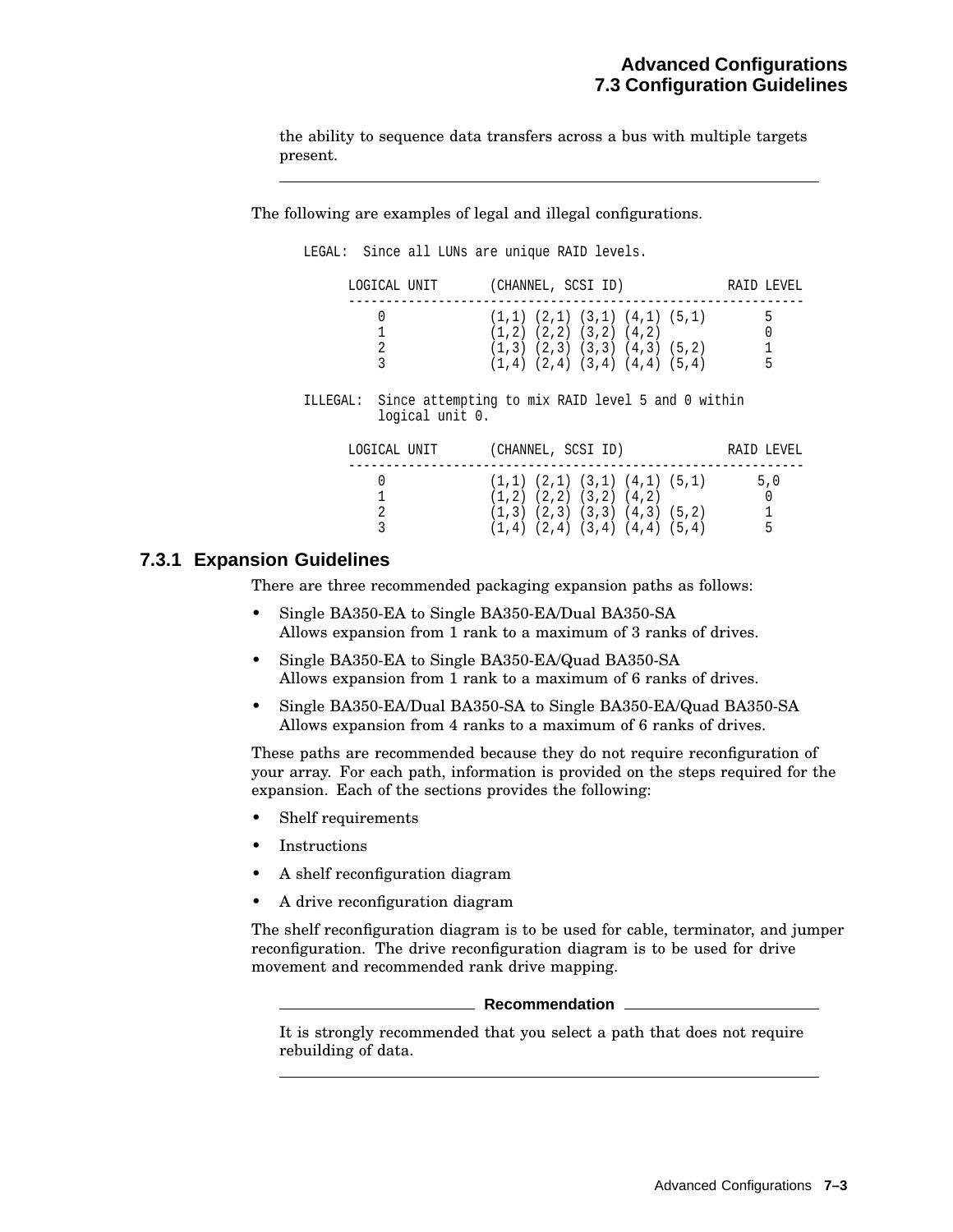## **Advanced Configurations 7.3 Configuration Guidelines**

Refer to Table 7–1 for a listing of the possible expansion paths available to you.

|                |               |                 |                 | Custom<br>Reconfiguration |               |
|----------------|---------------|-----------------|-----------------|---------------------------|---------------|
| <b>Present</b> | <b>Future</b> | <b>BA350-EA</b> | <b>BA350-SA</b> | <b>Needed</b>             | Refer to:     |
| 1 Rank         | 2 Ranks       | 1               | $\mathbf{1}$    | Yes                       | Section 7.5   |
| 1 Rank         | 2 Ranks       | 1               | $\overline{2}$  | $\rm No$                  | Section 7.4.1 |
| 1 Rank         | 3 Ranks       | $\mathbf{1}$    | $\mathbf{2}$    | $\rm No$                  | Section 7.4.1 |
| 1 Rank         | 4 Ranks       | $\mathbf{1}$    | 4               | $\rm No$                  | Section 7.4.2 |
| 1 Rank         | 5 Ranks       | $\mathbf{1}$    | 4               | $\rm No$                  | Section 7.4.2 |
| 1 Rank         | 6 Ranks       | $\mathbf{1}$    | 4               | $\rm No$                  | Section 7.4.2 |
| 2 Ranks        | 3 Ranks       | $\mathbf{1}$    | 3               | Yes                       | Section 7.5   |
| 2 Ranks        | 4 Ranks       | 1               | 4               | $\rm No$                  | Section 7.4.3 |
| 2 Ranks        | 5 Ranks       | 1               | 4               | $\rm No$                  | Section 7.4.3 |
| 2 Ranks        | 6 Ranks       | 1               | 4               | $\rm No$                  | Section 7.4.3 |
| 3 Ranks        | 4 Ranks       | 1               | 4               | $\rm No$                  | Section 7.4.3 |
| 3 Ranks        | 5 Ranks       | $\mathbf{1}$    | 4               | $\rm No$                  | Section 7.4.3 |
| 3 Ranks        | 6 Ranks       | 1               | 4               | No                        | Section 7.4.3 |
| 4 Ranks        | 5 Ranks       | 1               | 4               | $\rm No$                  | Section 7.4.3 |
| 4 Ranks        | 6 Ranks       | 1               | 4               | N <sub>0</sub>            | Section 7.4.3 |
| 5 Ranks        | 6 Ranks       | 1               | 4               | No                        | Section 7.4.3 |

**Table 7–1 Expansion Paths**

## **7.4 Recommended Configurations**

The following sections describe the recommended expansion paths. Each section describes the following:

- Shelf requirements
- Purpose of the expansion
- Pre-reconfiguration tasks
- Reconfiguration tasks
- Post-reconfiguration tasks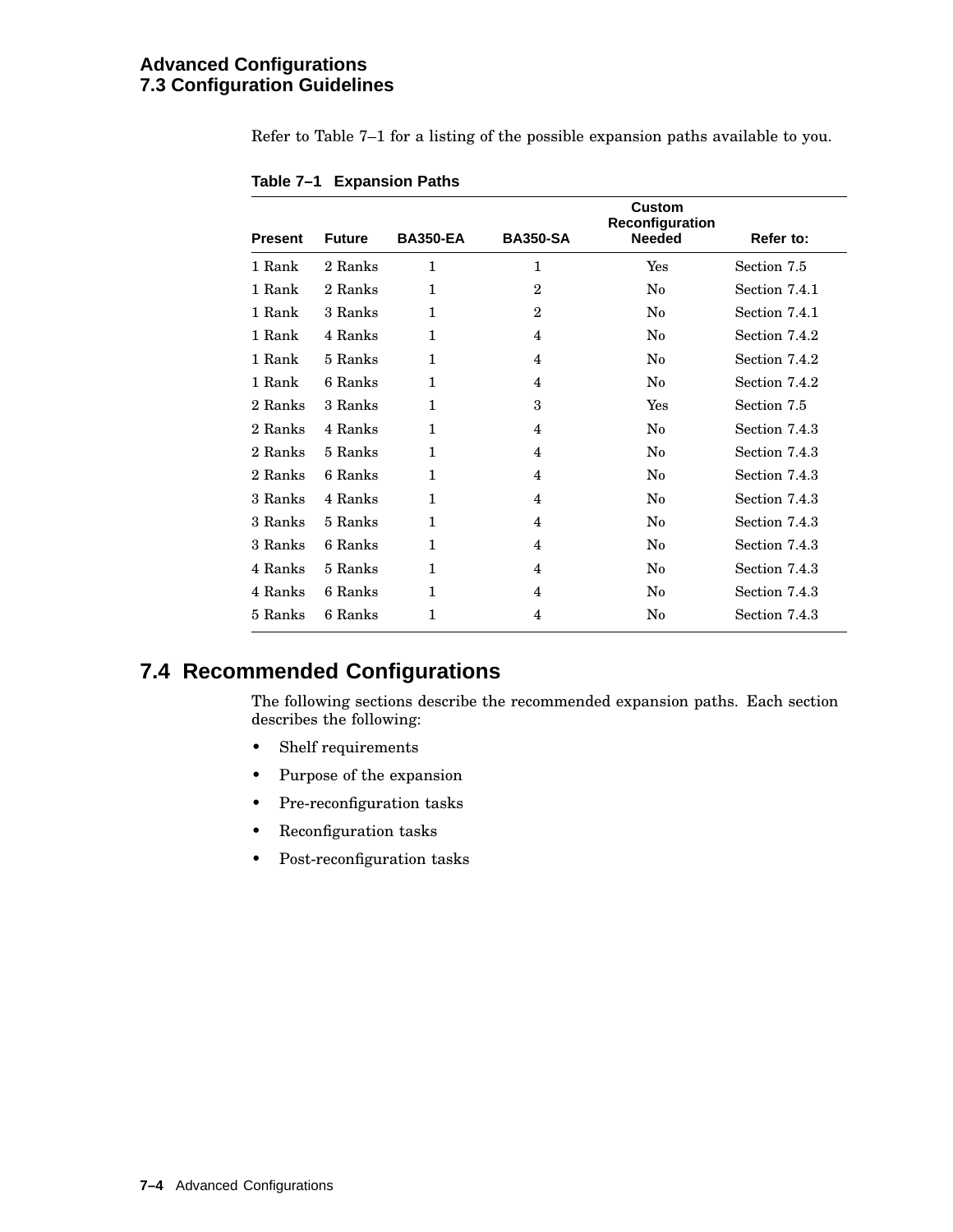## **7.4.1 Expansion from a Single BA350-EA to a Single BA350-EA/Dual BA350-SA Configuration**

This section describes how to expand your one BA350-EA shelf configuration with two BA350-SA shelves, expanding to a maximum of three ranks of drives. Each rank contains five drives.

#### **Shelf Requirements: One BA350-EA shelf, Two BA350-SA shelves**

This expansion allows you to expand to either two ranks of drives (10 drives) or three ranks of drives (15 drives).

## **Purpose**

The single BA350-EA configuration contains one rank of drives (5 drives, 1 per channel). In expanding to a second rank, an additional five drives are added to the configuration (ten drives, two drives per channel). In expanding to a third rank, an additional ten drives are added to the configuration (fifteen drives, three drives per channel). This expansion path requires cabling two additional BA350- SA shelves, and relocating the initial five drives into slots at the same channel and SCSI IDs as in the original configuration.

To expand your configuration, perform the following sets of tasks:

- Pre-reconfiguration
- Shelf reconfiguration
- Post-reconfiguration

#### **7.4.1.1 Pre-Reconfiguration**

Before you begin to expand your configuration, perform the following steps:

- 1. Back up your data to other media.
- 2. Figure 7–1 shows your current configuration. Use Figure 7–1 as the guide for identification information. Label each of your current drives with array channel and SCSI ID information.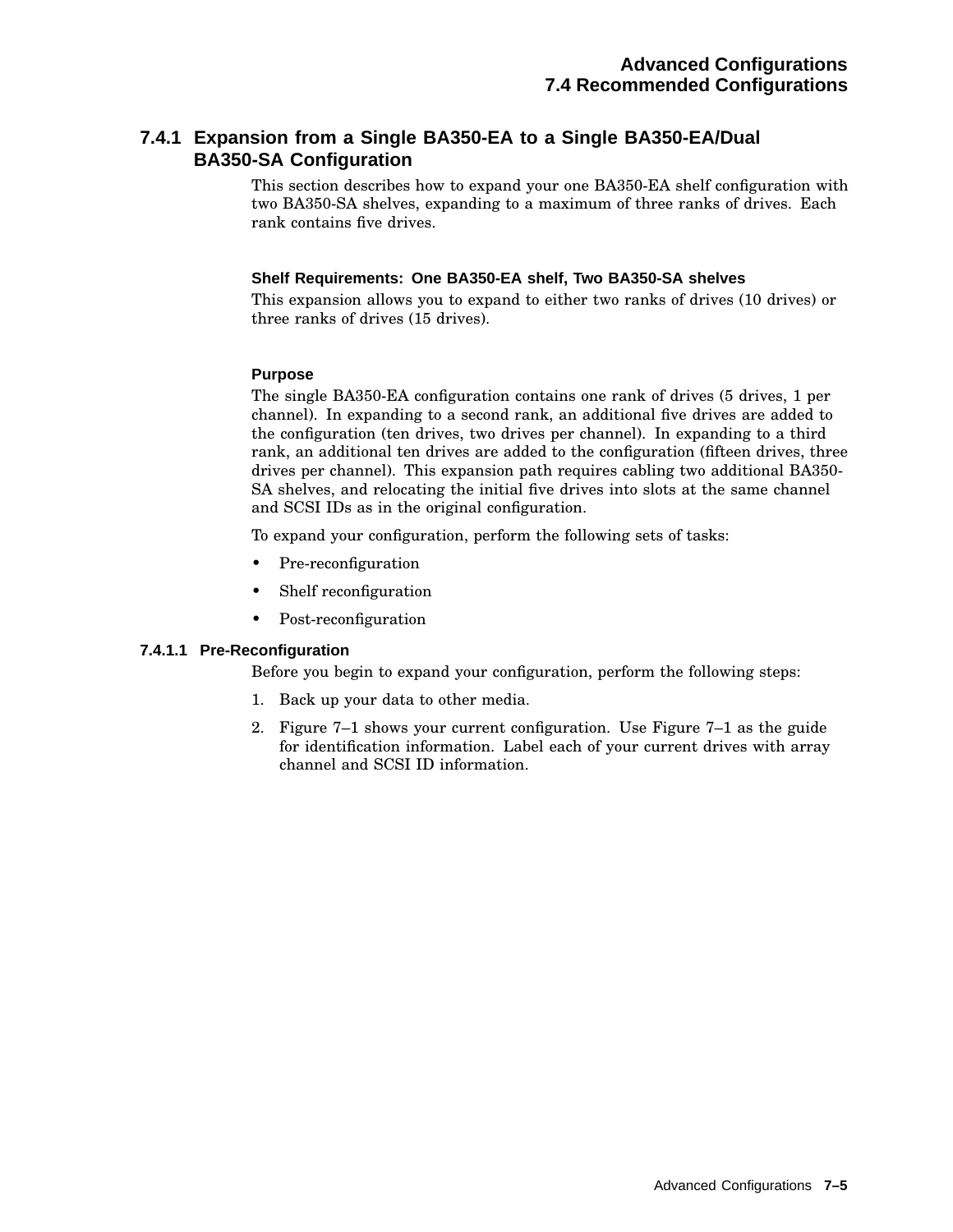## **Figure 7–1 Single BA350-EA Shelf**



| LEGEND      |                             |
|-------------|-----------------------------|
|             | <b>BACKPLANE CONNECTION</b> |
| STITU T     | <b>TERMINATOR</b>           |
| STITU J     | <b>JUMPER</b>               |
|             | <b>SCSI CABLE</b>           |
| $(6)$ $(7)$ | <b>SLOT NUMBERS</b>         |
|             | SCSI CHANNEL                |

CXO-3589B-MC

**Note**

You can label the SBB in pencil. You can erase the SBB later and relabel it as needed.

- 3. Figure 7–2 shows the physical layout of the reconfiguration. Figure 7–3 represents the logical view of the reconfiguration. Study Figure 7–2 and Figure 7–3 to be certain that you understand the cabling and relocation of drives. Refer to Chapter 5 to review connection information.
- 4. Power down the DEC RAID Subsystem.

You are ready to begin the shelf reconfiguration described in Section 7.4.1.2.

#### **7.4.1.2 Shelf Reconfiguration**

To expand your configuration, perform the following steps:

1. Reconfigure your BA350-EA shelf and BA350-SA shelves using the diagram shown in Figure 7–2.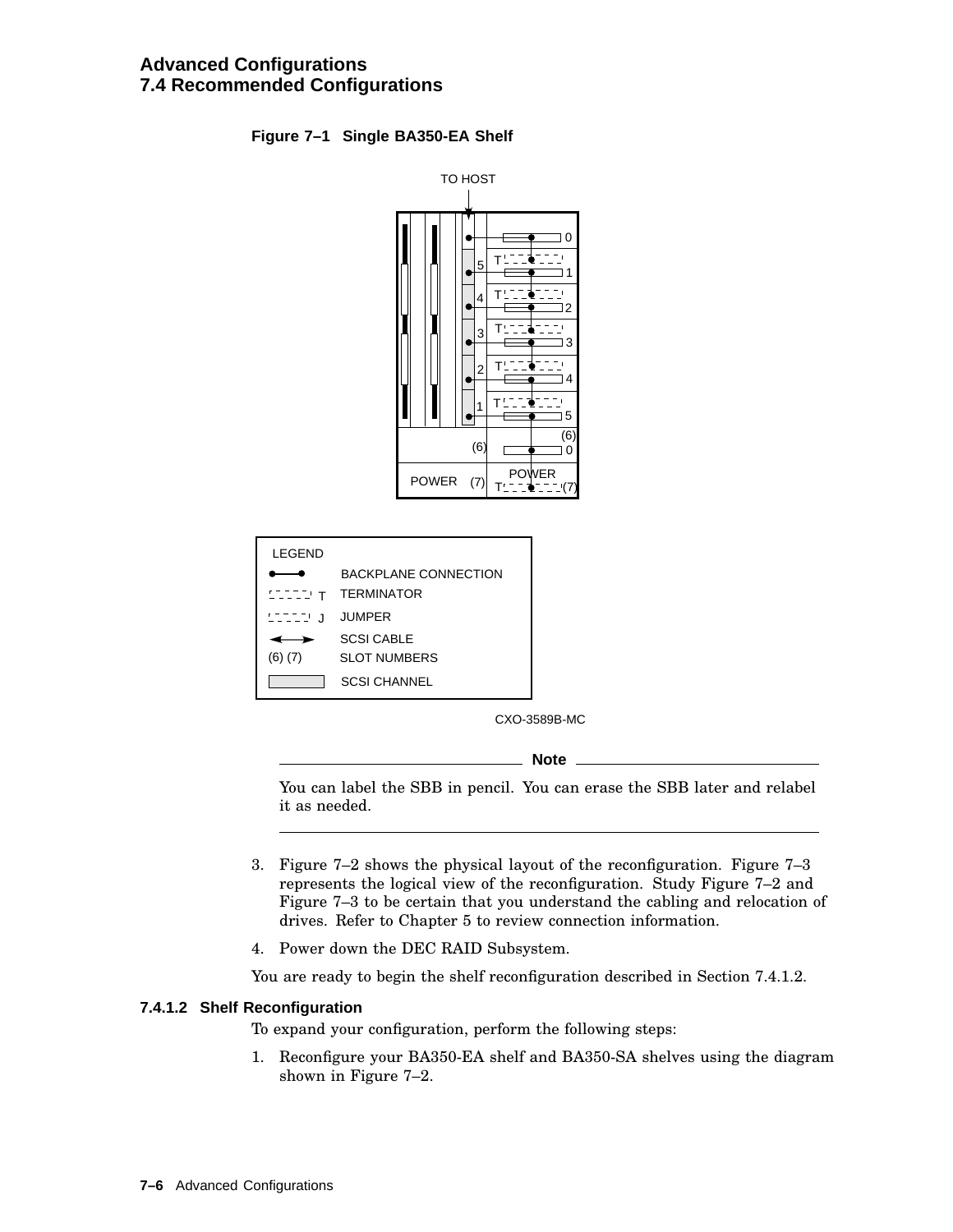

## **Figure 7–2 Single BA350-EA to Single BA350-EA/Dual BA350-SA Shelf Reconfiguration**

CXO-3650B-MC

To begin, the BA350-EA shelf is reconfigured by removing some of the terminators and adding jumpers instead. The jumpers and terminators are located at the back of the unit on the backplane.

- Add the jumpers at SCSI ID slots 2 and 3. This connects those SCSI IDs to channel 5.
- Add the jumper at SCSI ID slot 5. This connects SCSI IDs 4, 5, and 0 to channel 2. Note that SCSI IDs 5 and 0 are connected through the backplane and no jumper is required.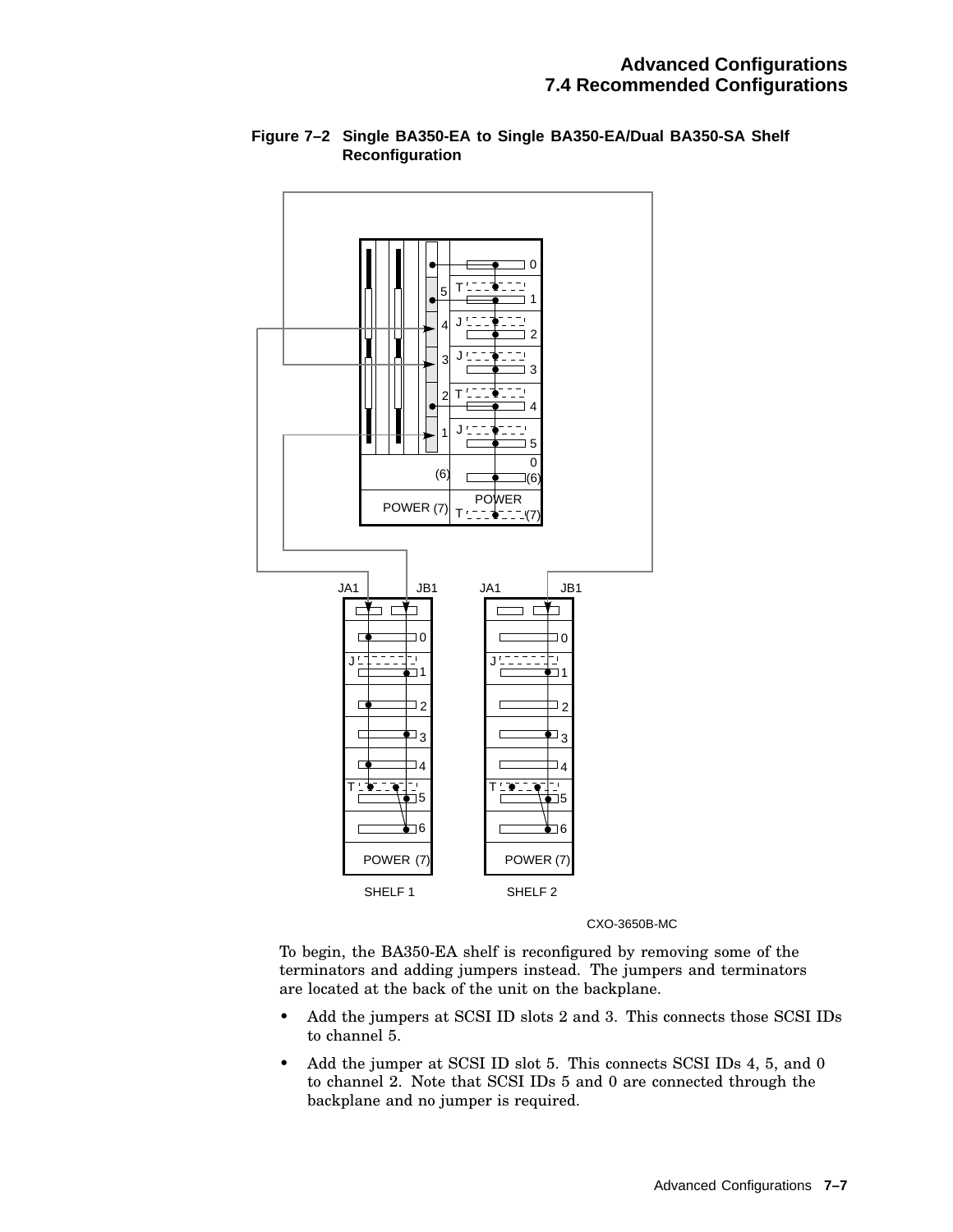Refer to Figure  $7-3$ . The channel and SCSI ID are designated as  $(x,y)$  or (channel, SCSI ID). For example, channel 5, SCSI ID 1 is designated as (5,1).

The BA350-EA shelf now has channel and SCSI IDs (5,1), (5,2), (5,3), (2,4), (2,5), (2,0). The jumpers at SCSI ID slots 2, 3, and 5 have freed up channels 4, 3, and 1 to be routed to the BA350-SA expansion shelves.

The BA350-SA expansion shelves contain eight slots and can hold up to seven drives. Starting at the top of the shelf, the SCSI IDs are 0 to 6. The BA350- SA shelf can be configured as either one SCSI bus with IDs 0 through 6, or as two separate SCSI buses with the following IDs on each bus:

- SCSI IDs 1, 3, 5, and 6
- SCSI IDs 0, 2, and 4

If a terminator is placed in slot 5 (SCSI ID 5), then the SCSI buses will be separate. Otherwise, if you put a jumper in slot 5, then the SCSI IDs are all connected together.

- 1. For purposes of this configuration, put a terminator in slot 5 as shown in Figure 7–2. As you continue with the reconfiguration, be certain to follow the pattern of jumpers and terminators shown in Figure 7–2.
- 2. Using Figure 7–3 as a guide, perform the following steps:

#### **Figure 7–3 Single BA350-EA to Single BA350-EA/Dual BA350-SA Drive Reconfiguration**

| $350-E$    | $350-E$   |           | $350 - S$               |  |
|------------|-----------|-----------|-------------------------|--|
|            |           | ADD 0     |                         |  |
| $i(5,1)$ 1 | $(5,1)$ 1 | ADD 1     | ADD 1                   |  |
| $(4,2)$ 2  | $ ADD_2 $ | $(4,2)$ 2 | $\overline{\mathbf{2}}$ |  |
| $(3,3)$ 3  | iADD 3    | $ADD$ 3   | $(3,3)$ 3               |  |
| $i(2,4)$ 4 | $(2,4)$ 4 | ADD 4     |                         |  |
| $(1,5)$ 5  | ADD 5     | $(1,5)$ 5 | IADD 5                  |  |
| 0          | ! ADD 0   | 6         | 6                       |  |

**Rank 1: (5,1) (4,2) (3,3) (2,4) (1,5) Rank 2: (5,2) (4,4) (3,5) (2,5) (1,3) Rank 3: (5,3) (4,0) (3,1) (2,0) (1,1)**

**(x,y) = (Channel, SCSI Id)**

**SHR−XR3016−GRA**

- a. Connect the BA350-SA shelves to the BA350-EA shelf.
	- The section of the BA350-EA shelf that contains the HSZ10-AA controller contains a column of six 50-pin, high-density connectors on the right-hand side. These connectors are labeled as channels in Figure 7–4. The top connector is used exclusively for connecting to host adapter SSBs (for example, the DWZZA-VA) in slot 0 and that connector is unnumbered in Figure 7–4. The other connectors are labeled as 5, 4, 3, 2, and 1.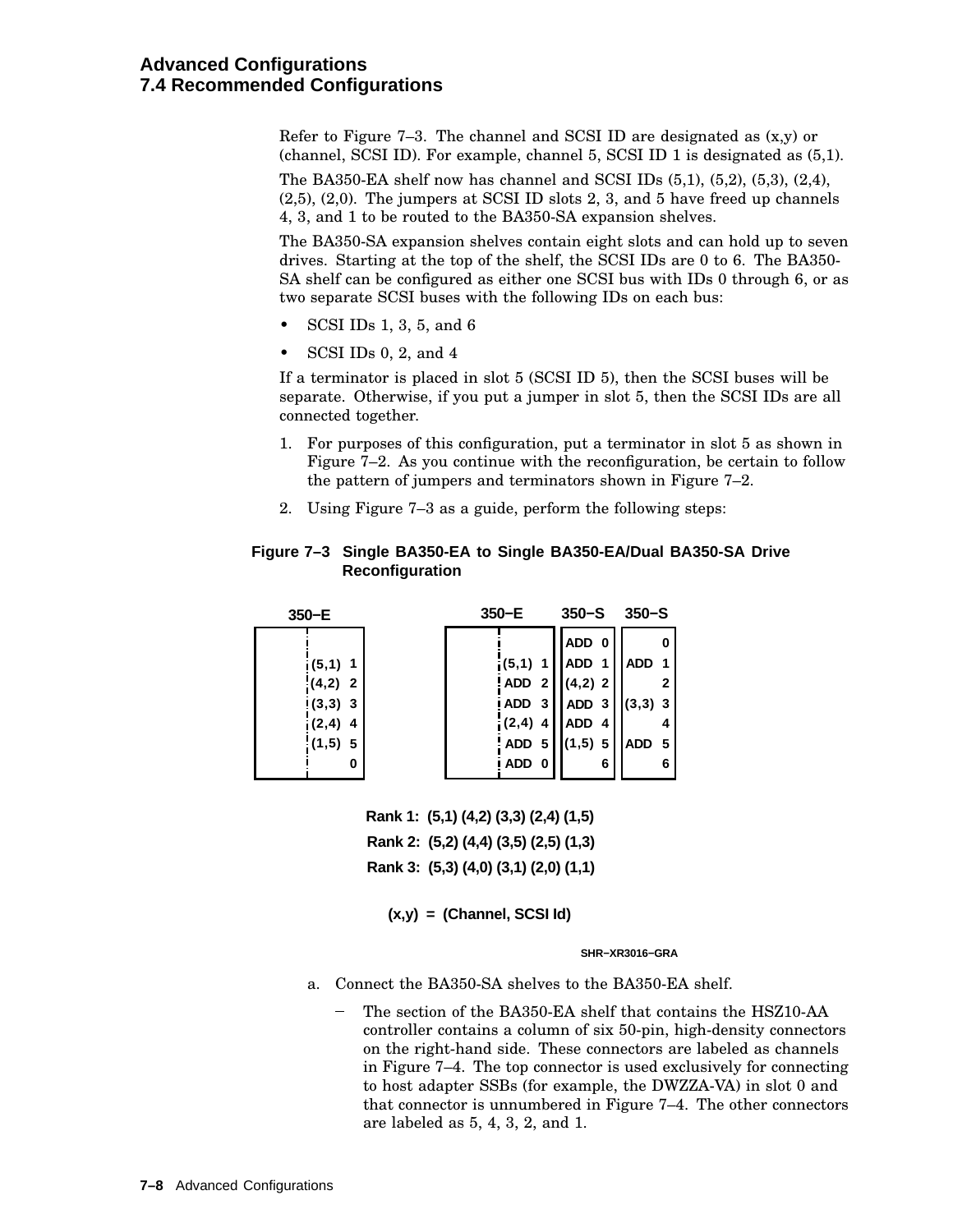The BA350-SA shelf contains two 50-pin, high-density connectors on the backplane at the top of the shelf. If you look at the shelf from the front, the left-hand connector connects SCSI IDs 0, 2, and 4. The right-hand connector connects SCSI IDs 1, 3, and 5. As previously discussed, these SCSI buses are independent of each other unless you put a jumper in slot 5.

- To connect a channel to the BA350-SA shelf, run a cable from the BA350-EA shelf to the BA350-SA shelf. Use a BN21H Series cable, which has two 50-pin, high-density, male, straight connectors.
- b. For this configuration, connect channels 1, 3, and 4 from the BA350- EA shelf to the BA350-SA shelves as follows:
	- Attach a BN21H cable from channel 1 of the BA350-EA shelf to  $\overline{\phantom{0}}$ the right-hand connector in the BA350-SA shelf. This connects channel 1 with the SCSI IDs 1, 3, and 5, as shown in Figure 7–4.

**Figure 7–4 BA350-EA and BA350-SA Combination Storage Array**



#### **SHR−XR3029−GRA**

Attach a cable in channel 4 of the BA350-EA shelf to the left-hand connector in the BA350-SA shelf. This connects channel 4 to SCSI IDs 0, 2, and 4.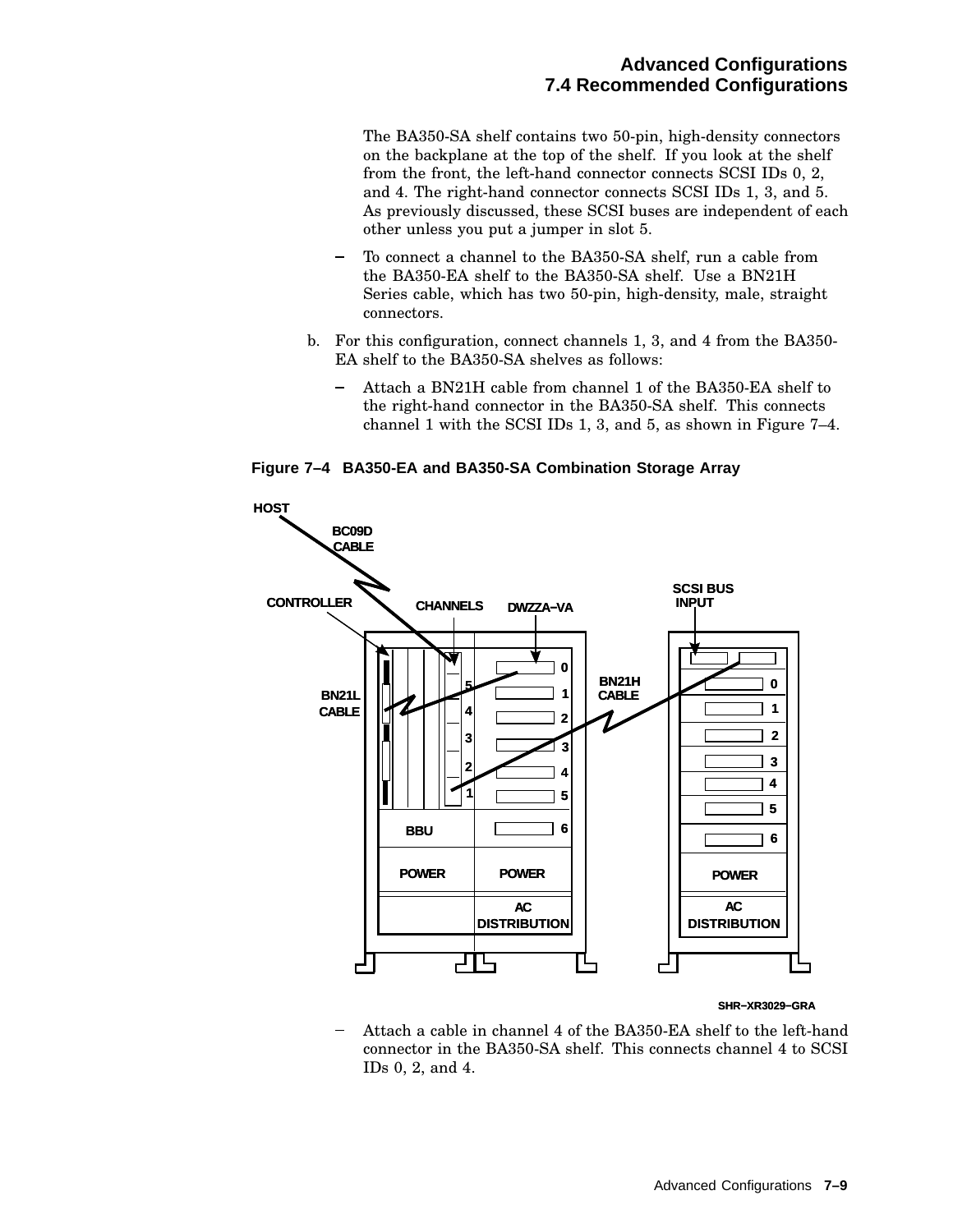## **Advanced Configurations 7.4 Recommended Configurations**

Connect channel 3 to the second BA350-SA shelf by attaching a cable to channel 3 in the BA350-EA shelf to the right-hand connector of the second BA350-SA shelf (SCSI IDs 1, 3, and 5).

Refer to Figure 7–2.

c. At this point, the original five drives from the BA350-EA shelf must be inserted in locations with the same channel and SCSI ID as originally assigned to the drive. This will allow the operating system to recognize the original LUNs immediately. The original channel and SCSI ID assignments were (5,1), (4,2), (3,3), (2,4), and (1,5).

In the new configuration, drives (5,1) and (2,4) are still in the BA350-EA shelf, while drives (4,2), (3,3), and (1,5) must be relocated to the BA350-SA shelves. Refer to Figure 7–3.

3. To expand to two ranks, add an additional five drives in the slot locations designated by the rank-2 list.

These drives must be inserted in the following locations: (5,2) and (2,5) in the BA350-EA shelf, and (4,4), (3,5), and (1,3) in the BA350-SA shelves. Refer to Figure 7–3.

4. To expand to three ranks, add an additional five drives in the slot locations designated by the rank-3 list.

These drives must be inserted in the following locations: (5,3) and (2,0) in the BA350-EA shelf, and (4,0), (3,1), and (1,1) in the BA350-SA shelves. Refer to Figure 7–3.

2. Power on the DEC RAID Subsystem.

You have completed the shelf reconfiguration. Verify that you have correctly reconfigured your BA350-EA with two BA350-SA shelves as described in Section 7.4.1.3.

#### **7.4.1.3 Post-Reconfiguration**

To verify your configuration, use DEC RAID Utilities appropriate for your operating system to perform the following steps:

- 1. Verify that original drives are all set to optimal condition.
- 2. Verify that new drives are displayed as ''spare'' drives in the proper array channel/SCSI ID positions.
- 3. Configure and format desired RAID level configurations.
- 4. Reboot the system.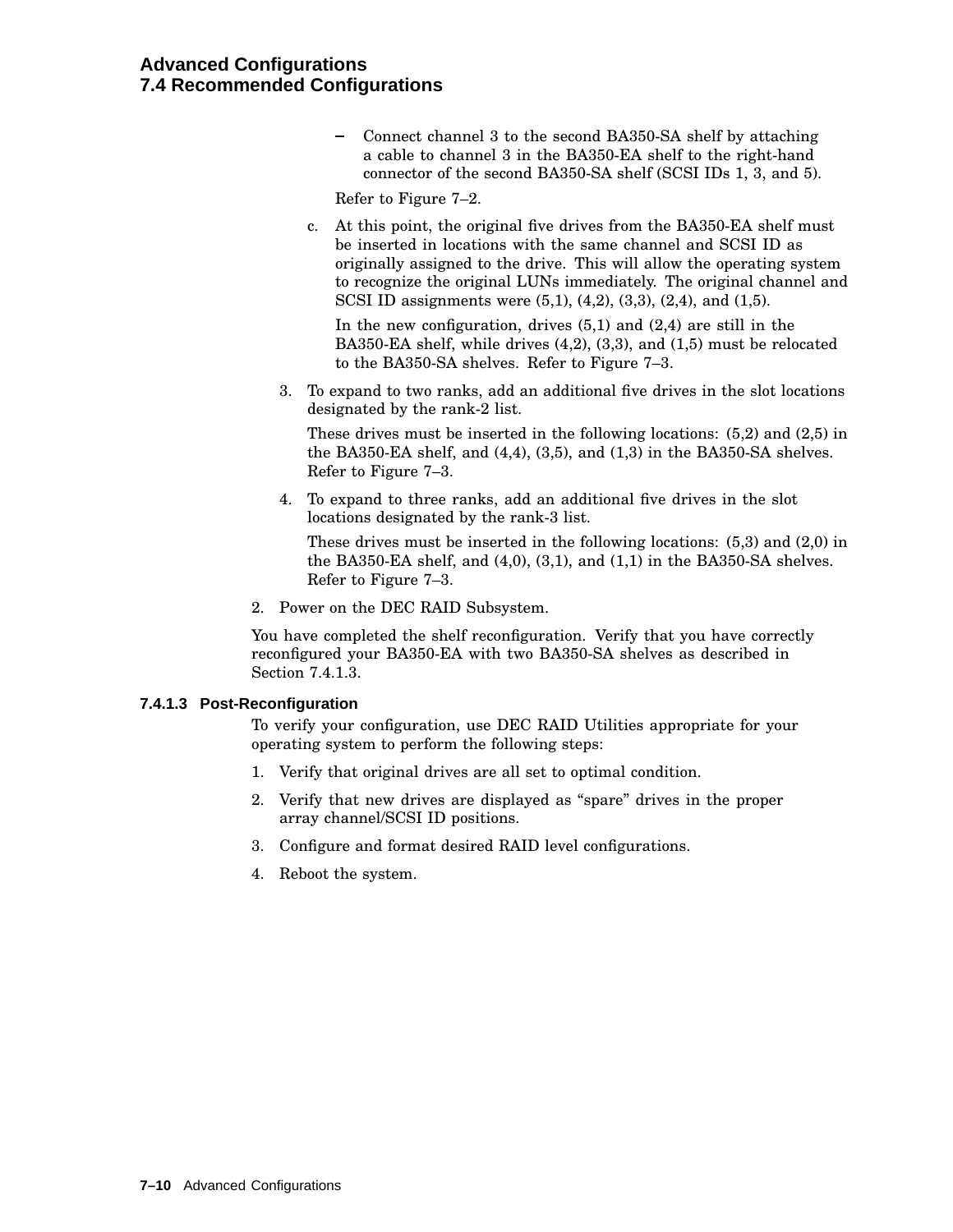## **7.4.2 Expansion from a Single BA350-EA to a Single BA350-EA/Quad BA350-SA Configuration**

This section describes how to expand your one BA350-EA shelf configuration with four BA350-SA shelves, expanding to a maximum of six ranks of drives. Each rank contains five drives.

#### **Shelf Requirements: One BA350-EA shelf, Four BA350-SA shelves**

This expansion allows you to expand from two ranks of drives (10 drives) to up to six ranks of drives (30 drives).

## **Purpose**

The single BA350-EA configuration contains one rank of drives (5 drives, 1 per channel). Expansion involves adding additional ranks of five drives to the configuration. This expansion path requires cabling four additional BA350-SA shelves, and relocating the initial five drives into slots at the same channel and SCSI IDs as in the original configuration.

To expand your configuration, perform the following sets of tasks:

- Pre-reconfiguration
- Shelf reconfiguration
- Post-reconfiguration

## **7.4.2.1 Pre-Reconfiguration**

Before you begin to expand your configuration, perform the following steps:

- 1. Back up your data to other media.
- 2. Figure 7–5 shows your current configuration. Use Figure 7–5 as the guide for identification information. Label each of your current drives with array channel and SCSI ID information.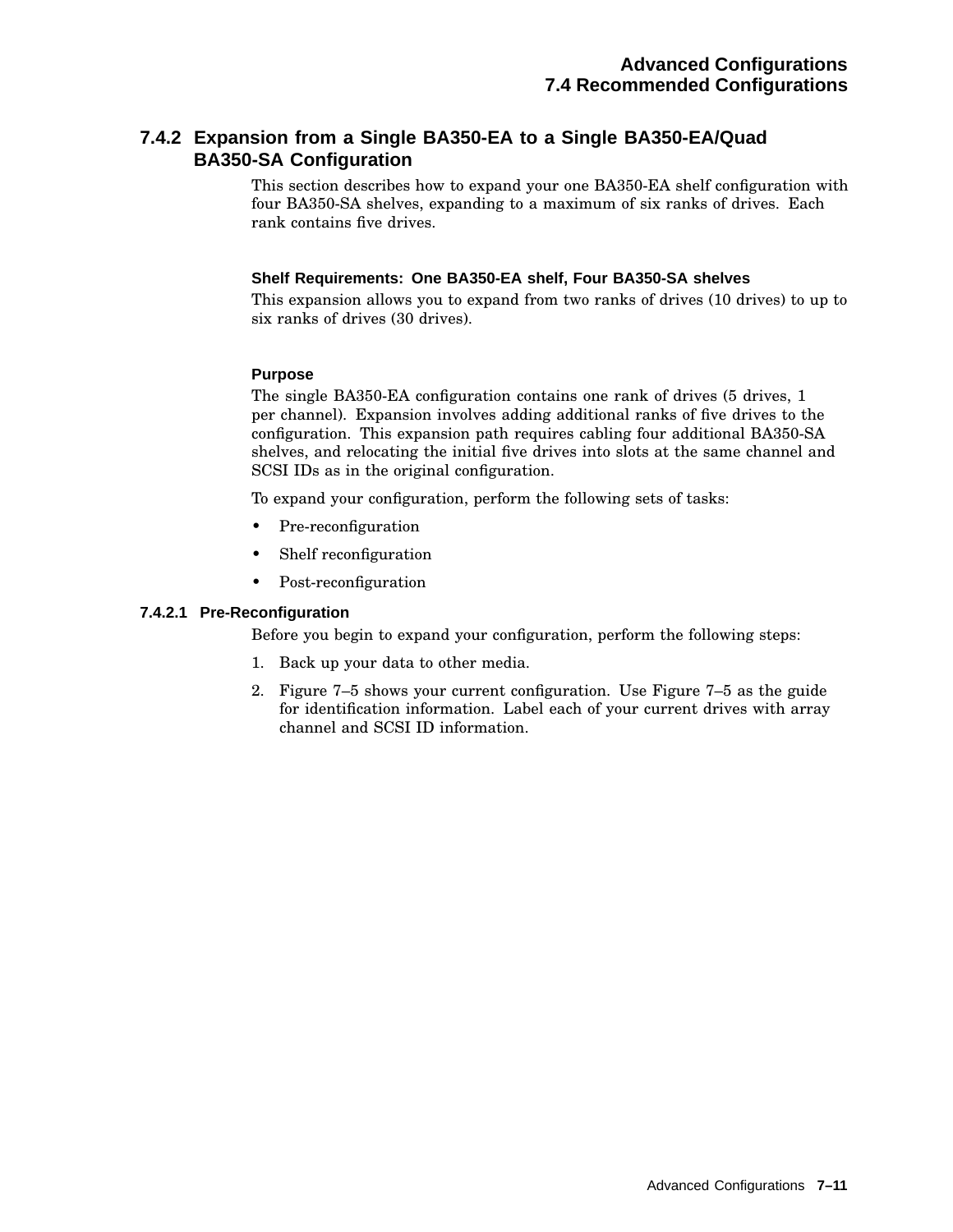## **Figure 7–5 Single BA350-EA Shelf**



| I FGFND     |                         |
|-------------|-------------------------|
|             | BACKPI ANE CONNECTION   |
|             | <b>LILIT TERMINATOR</b> |
| STITU J     | <b>JUMPER</b>           |
|             | SCSI CABLE              |
| $(6)$ $(7)$ | SLOT NUMBERS            |
|             | SCSI CHANNEL            |

CXO-3589B-MC

**Note**

You can label the SBB in pencil. You can erase the SBB later and relabel it as needed.

- 3. Figure 7–6 shows the physical layout of the reconfiguration. Figure 7–7 represents the logical view of the reconfiguration. Study Figure 7–6 and Figure 7–7 to be certain that you understand the cabling and relocation of drives. Refer to Chapter 5 to review connection information.
- 4. Power down the DEC RAID Subsystem.

You are ready to begin the shelf reconfiguration described in Section 7.4.2.2.

#### **7.4.2.2 Shelf Reconfiguration**

To expand your configuration, perform the following steps:

1. Reconfigure your BA350-EA shelf and BA350-SA shelves using the diagram shown in Figure 7–6.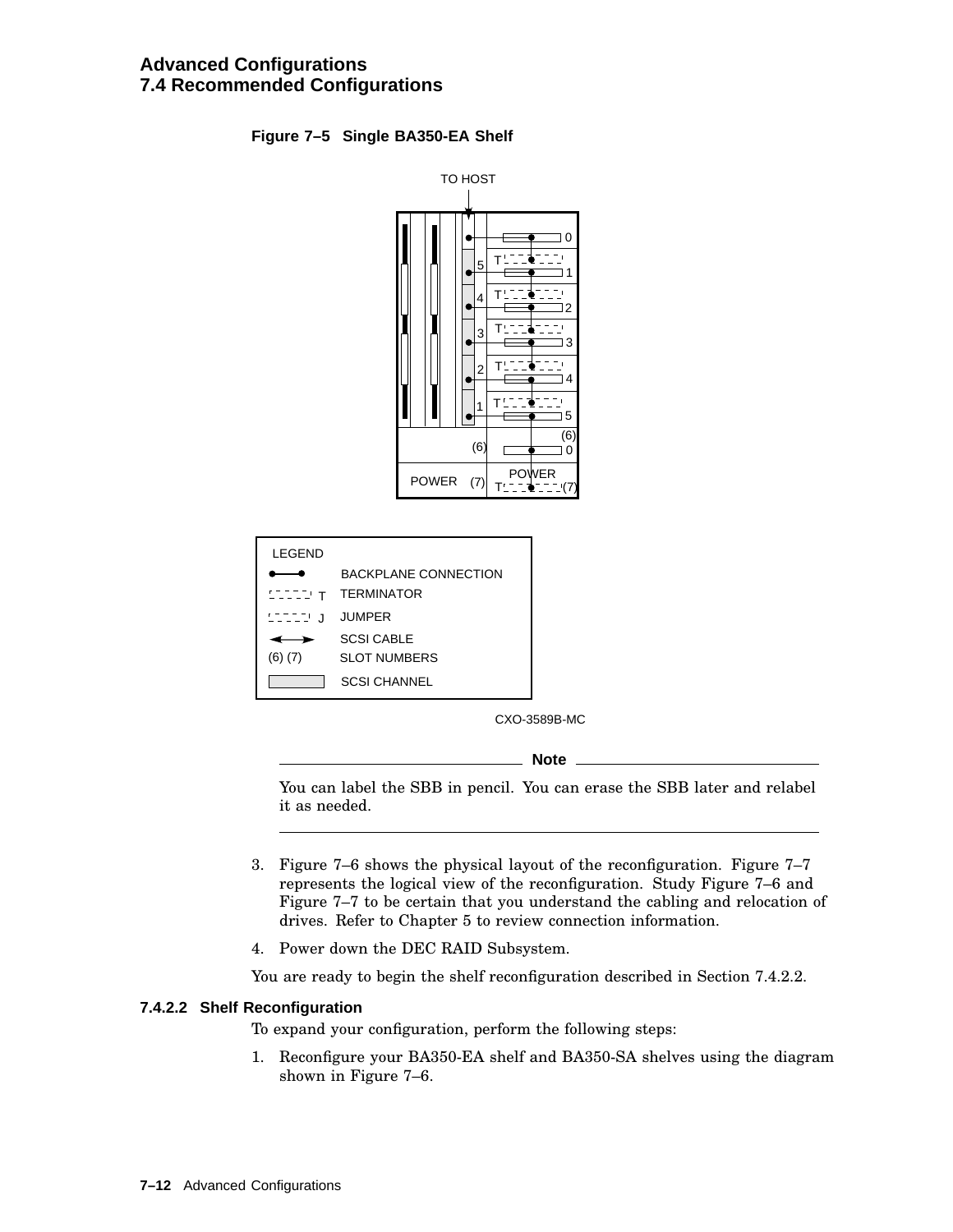

## **Figure 7–6 Single BA350-EA to Single BA350-EA/Quad BA350-SA Shelf Reconfiguration**

To begin, the BA350-EA shelf is reconfigured by removing some of the terminators and adding jumpers instead. The jumpers and terminators are located at the back of the unit on the backplane.

• Add the jumpers at SCSI ID slots 2, 3, 4, and 5. This connects SCSI IDs 1, 2, 3, 4, 5, and 0 to channel 5. Note that SCSI IDs 5 and 0 are connected through the backplane and no jumper is required.

Refer to Figure  $7-7$ . The channel and SCSI ID are designated as  $(x,y)$  or (channel, SCSI ID). For example, channel 5, SCSI ID 1 is designated as (5,1).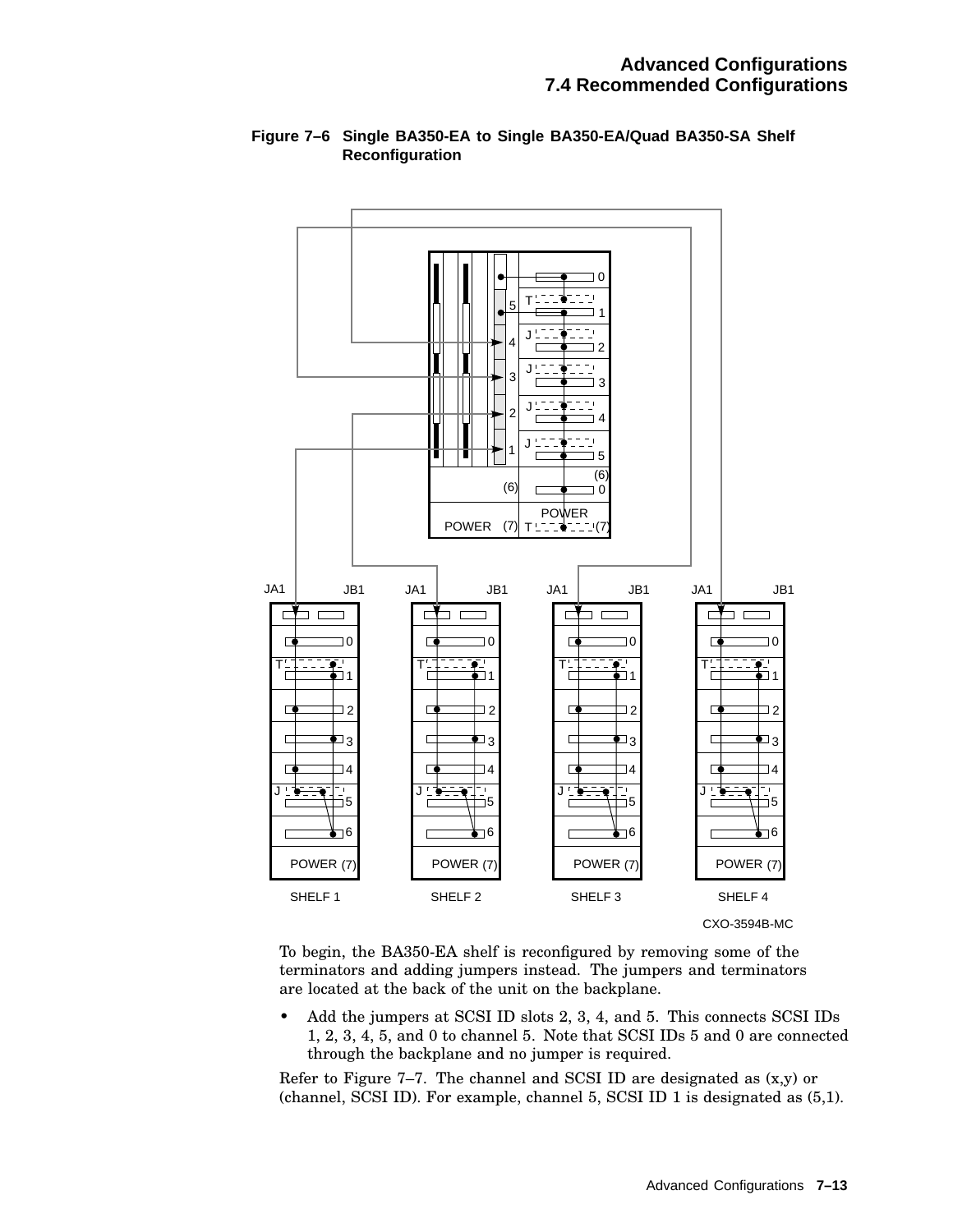The BA350-EA shelf now has channel and SCSI IDs (5,1), (5,2), (5,3), (5,4), (5,5), (5,0). The jumpers at SCSI ID slots 2, 3, 4, and 5 have freed up channels 4, 3, 2, and 1 to be routed to the BA350-SA expansion shelves.

The BA350-SA expansion shelves contain eight slots and can hold up to seven drives. Starting at the top of the shelf, the SCSI IDs are 0 to 6. The BA350- SA shelf can be configured as either one SCSI bus with IDs 0 through 6, or as two separate SCSI buses with the following IDs on each bus:

- SCSI IDs 1, 3, 5, and 6
- SCSI IDs 0, 2, and 4

If a terminator is placed in slot 5 (SCSI ID 5), then the SCSI buses will be separate. Otherwise, if you put a jumper in slot 5, then the SCSI IDs are all connected together.

- 1. For purposes of this configuration, put a terminator in slot 5 as shown in Figure 7–6. As you continue with the reconfiguration, be certain to follow the pattern of jumpers and terminators shown in Figure 7–6.
- 2. Using Figure 7–7 as a guide, perform the following steps:

#### **Figure 7–7 Single BA350-EA to Single BA350-EA/Quad BA350-SA Drive Reconfiguration**

| $350-E$     | $350-E$                    | $350 - S$        | $350 - S$        | $350-S$          | $350 - S$        |
|-------------|----------------------------|------------------|------------------|------------------|------------------|
|             |                            |                  | 0                | 0                |                  |
| $i(5,1)$ 1  | (5,1)                      | ADD <sub>1</sub> | ADD 1            | ADD <sub>1</sub> | ADD <sup>1</sup> |
| $(4,2)$ 2   | $\mathbf{2}$<br><b>ADD</b> | $(4,2)$ 2        | ADD <sub>2</sub> | ADD $2$          | ADD <sub>2</sub> |
| $(3,3)$ 3   | ADD <sub>3</sub>           | ADD <sub>3</sub> | $(3,3)$ 3        | ADD <sub>3</sub> | ADD <sub>3</sub> |
| i(2,4)<br>4 | <b>ADD</b><br>41           | ADD 4            | ADD 4            | $(2,4)$ 4        | ADD 4            |
| (1,5)<br>5  | <b>ADD</b><br>51           | ADD 5            | ADD <sub>5</sub> | ADD <sub>5</sub> | $(1,5)$ 5        |
| 0           | 0                          | 6                | 6                | 6                | -6               |

**Rank 1: (5,1) (4,2) (3,3) (2,4) (1,5) Rank 2: (5,2) (4,1) (3,1) (2,1) (1,2) Rank 3: (5,3) (4,3) (3,2) (2,2) (1,3) Rank 4: (5,4) (4,4) (3,4) (2,3) (1,4) Rank 5: (5,5) (4,5) (3,5) (2,4) (1,1) Rank 6: (5,0) (4,0) (3,0) (2,0) (1,0)**

**(x,y) = (Channel, SCSI Id)**

**SHR−XR3017−GRA**

- a. Connect the BA350-SA shelves to the BA350-EA shelf.
	- The section of the BA350-EA shelf that contains the HSZ10-AA controller contains a column of six 50-pin, high-density connectors on the right-hand side. These connectors are labeled as channels in Figure 7–5. The top connector is used exclusively for connecting to host adapter SSBs (for example, the DWZZA-VA) in slot 0, and that connector is unnumbered in Figure 7–5. The other connectors are labeled as 5, 4, 3, 2, and 1.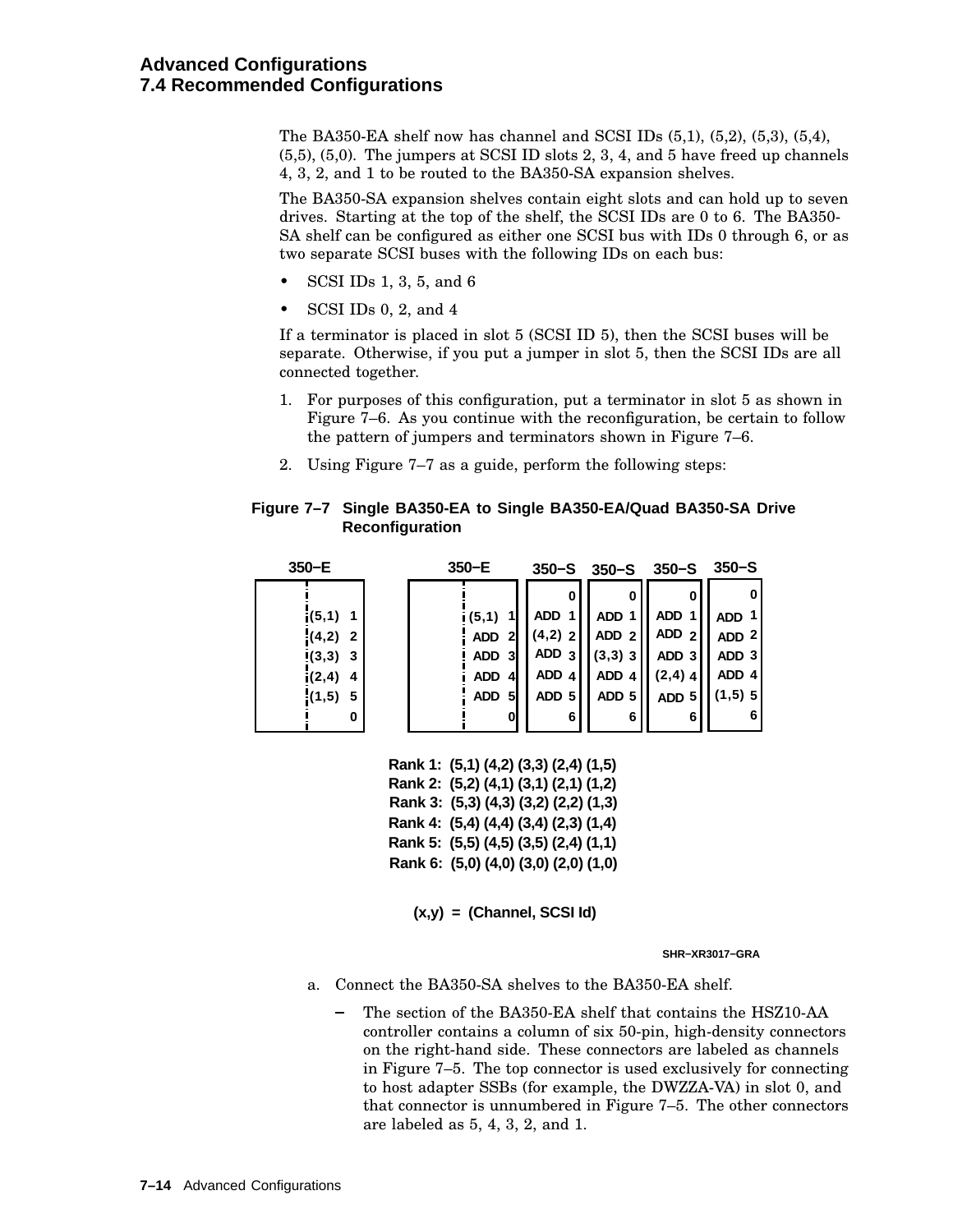The BA350-SA shelf contains two 50-pin, high-density connectors on the backplane at the top of the shelf. If you look at the shelf from the front, the left-hand connector connects SCSI IDs 0, 2, and 4. The right-hand connector connects SCSI IDs 1, 3, and 5. As previously discussed, these SCSI buses are independent of each other unless you put a jumper in slot 5.

- To connect a channel to the BA350-SA shelf, run a cable from the BA350-EA shelf to the BA350-SA shelf. Use a BN21H Series cable, which has two 50-pin, high-density, male, straight connectors.
- b. For this configuration, connect channels 1, 2, 3, and 4 from the BA350-EA shelf to the BA350-SA shelves as follows:
	- Attach a BN21H cable from the channel in the BA350-EA shelf to the right-hand connector in the BA350-SA shelf. This connects that channel with the SCSI IDs 0, 1, 2, 3, 4, and 5. For example, to connect channel 1 in the BA350-EA shelf, attach the BN21H cable from channel 1 to the right-hand connector of the BA350-SA shelf.

Refer to Figure 7–6.

c. At this point, the original five drives from the BA350-EA shelf must be inserted in locations with the same channel and SCSI ID as originally assigned to the drive. This will allow the operating system to recognize the original LUNs immediately. The original channel and SCSI ID assignments were (5,1), (4,2), (3,3), (2,4), and (1,5).

In the new configuration, drive (5,1) is still in the BA350-EA shelf, while drives  $(4,2)$ ,  $(3,3)$ ,  $(2,4)$  and  $(1,5)$  must be relocated each to a BA350-SA shelf. Refer to Figure 7–7.

d. To expand to two ranks, add an additional five drives in the slot locations designated by the rank-2 list.

These drives must be inserted in the following locations: (5,2) in the BA350-EA shelf, and  $(4,1)$ ,  $(3,1)$ ,  $(2,1)$ , and  $(1,2)$  in each of the BA350-SA shelves. Refer to Figure 7–7.

e. To expand to three ranks, add an additional five drives in the slot locations designated by the rank-3 list.

These drives must be inserted in the following locations: (5,3) in the BA350-EA shelf, and (4,3), (3,2), (2,2), and (1,3) in each of the BA350-SA shelves. Refer to Figure 7–7.

f. To expand to four ranks, add an additional five drives in the slot locations designated by the rank-4 list.

These drives must be inserted in the following locations: (5,4) in the BA350-EA shelf, and (4,4), (3,4), (2,3), and (1,1) in each of the BA350-SA shelves. Refer to Figure 7–7.

g. To expand to five ranks, add an additional five drives in the slot locations designated by the rank-5 list.

These drives must be inserted in the following locations: (5,5) in the BA350-EA shelf, and (4,5), (3,5), (2,4), and (1,1) in each of the BA350-SA shelves. Refer to Figure 7–7.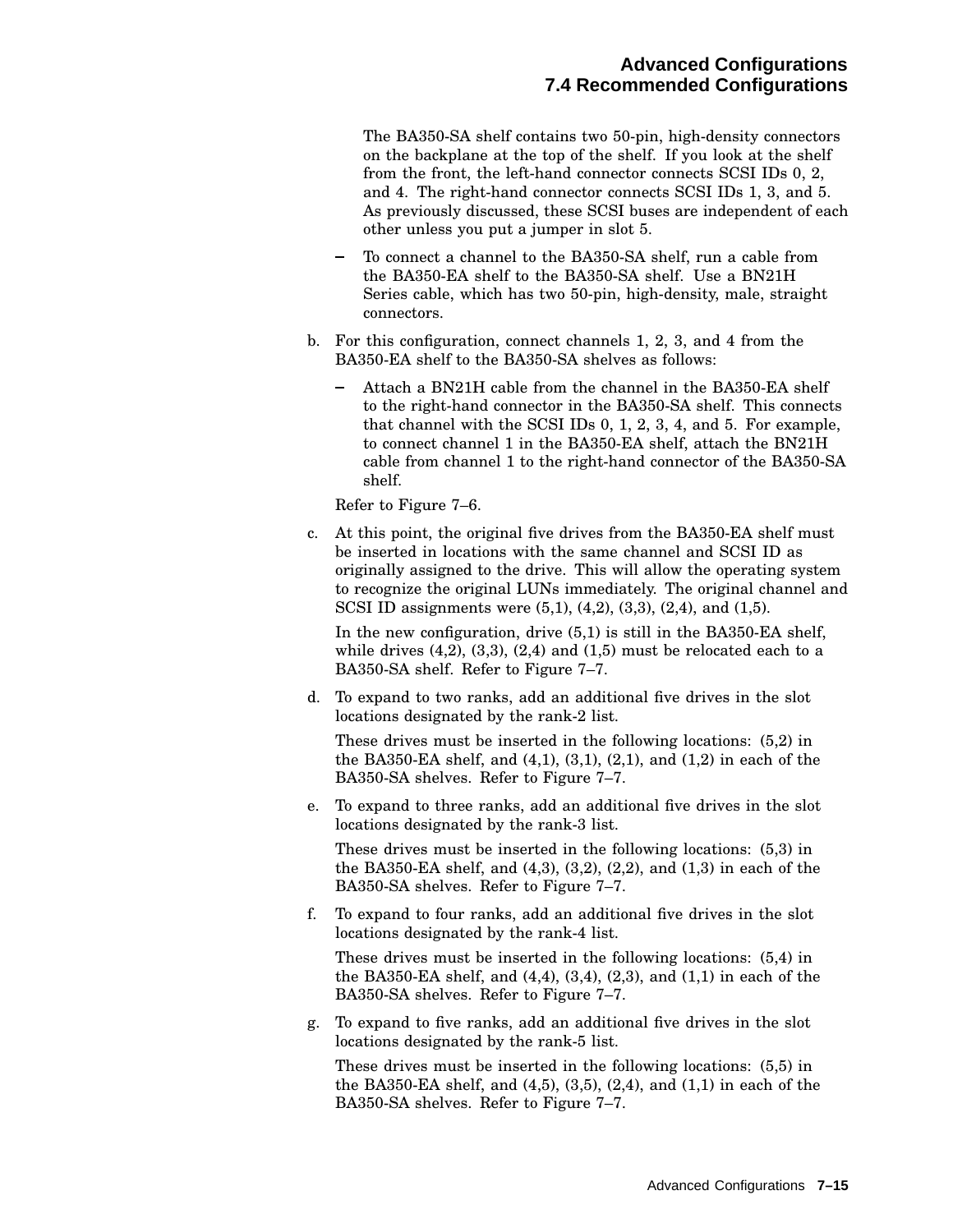h. To expand to six ranks, add an additional five drives in the slot locations designated by the rank-6 list.

These drives must be inserted in the following locations: (5,0) in the BA350-EA shelf, and (4,0), (3,0), (2,0), and (1,0) in each of the BA350-SA shelves. Refer to Figure 7–7.

3. Power on the DEC RAID Subsystem.

You have completed the shelf reconfiguration. Verify that you have correctly reconfigured your BA350-EA with four BA350-SA shelves as described in Section 7.4.2.3.

#### **7.4.2.3 Post-Reconfiguration**

To verify your configuration, use DEC RAID Utilities appropriate for your operating system to perform the following steps:

- 1. Verify that original drives are all set to optimal condition.
- 2. Verify that new drives are displayed as ''spare'' drives in the proper array channel/SCSI ID positions.
- 3. Configure and format desired RAID level configurations.
- 4. Reboot the system.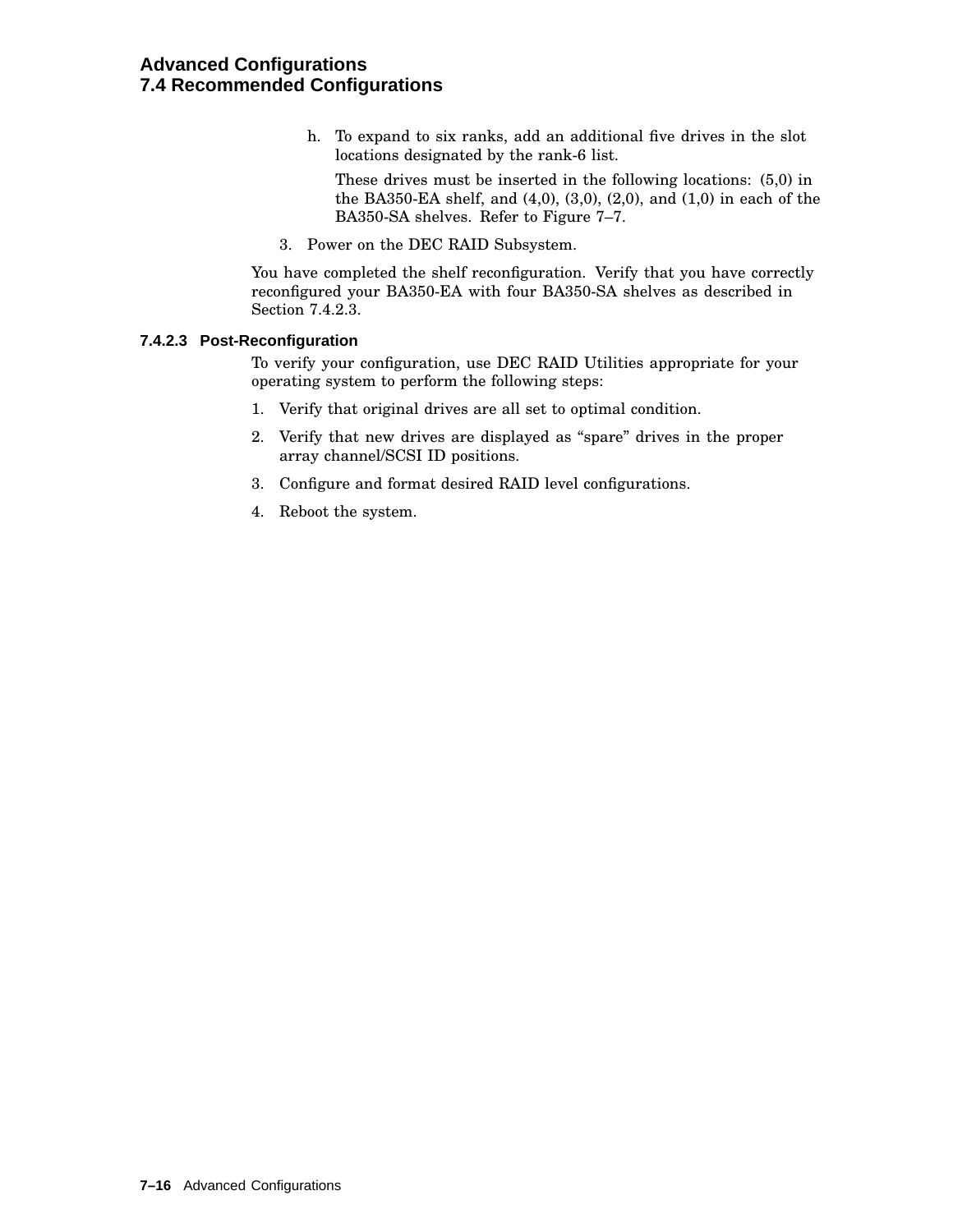## **7.4.3 Expansion from a Single BA350-EA/Dual BA350-SA to a Single BA350-EA/Quad BA350-SA Configuration**

This section describes how to expand your one BA350-EA shelf with two BA350- SA shelves to four BA350-SA shelves, expanding from three ranks to a maximum of six ranks of drives. Each rank contains five drives.

#### **Shelf Requirements: One BA350-EA shelf, Four BA350-SA shelves**

This expansion allows you to expand from three ranks of drives (15 drives) to up to six ranks of drives (30 drives).

#### **Purpose**

The single BA350-EA shelf with two BA350-SA shelves configuration contains three ranks of drives (15 drives). Expansion involves adding additional ranks of five drives each to the configuration. The single BA350-EA/dual BA350-SA configuration can contain up to three ranks of drives (15 drives). This expansion path requires cabling two additional BA350-SA shelves, and relocating the initial five drives into slots at the same channel and SCSI IDs as in the original configuration.

To expand your configuration, perform the following sets of tasks:

- Pre-reconfiguration
- Shelf reconfiguration
- Post-reconfiguration

#### **7.4.3.1 Pre-Reconfiguration**

Before you begin to expand your configuration, perform the following steps:

- 1. Back up your data to other media.
- 2. Figure 7–8 shows your current configuration. Use Figure 7–8 as the guide for identification information. Label each of your current drives with array channel and SCSI ID information.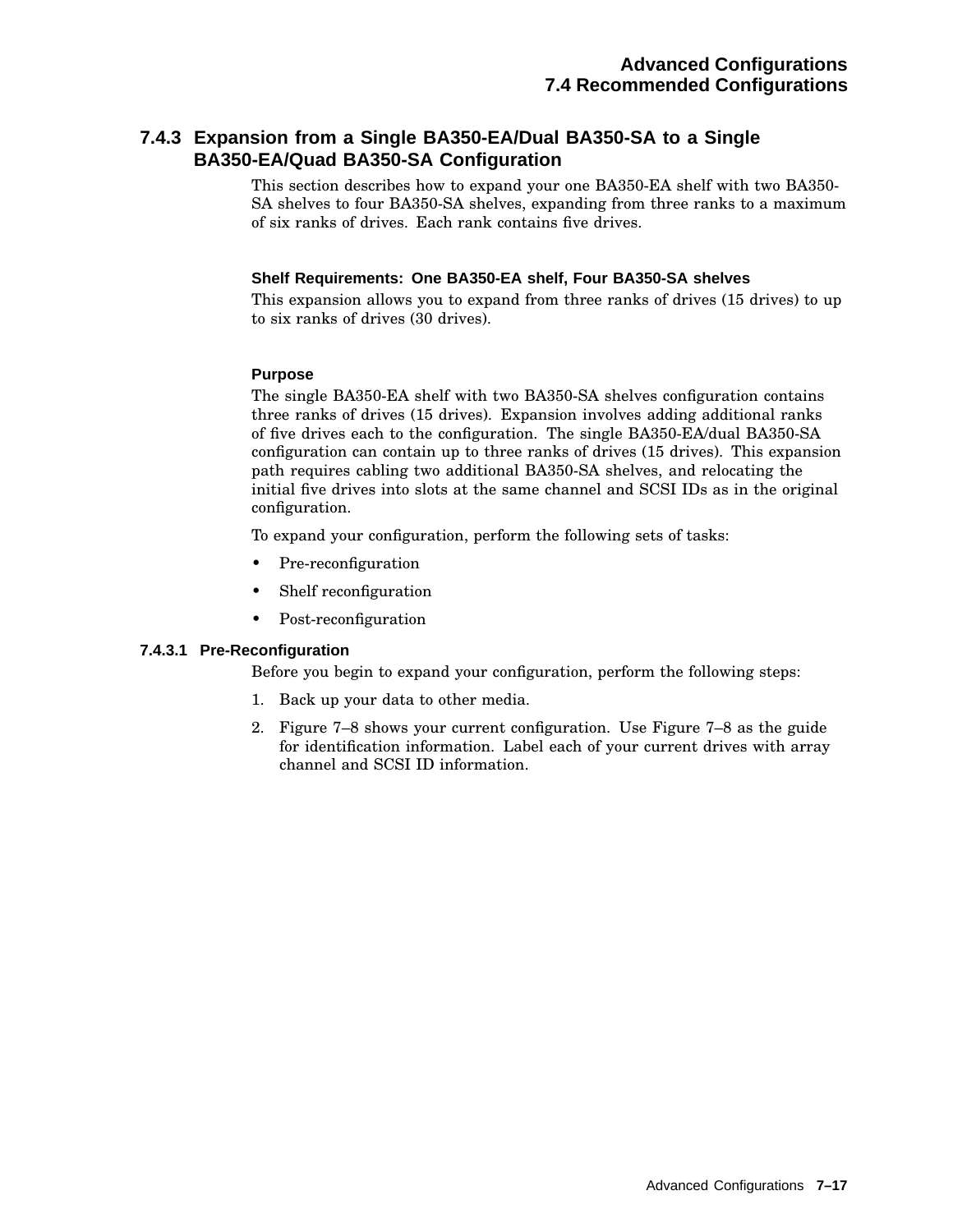#### **Figure 7–8 Single BA350-EA Shelf**



| I FGFND     |                         |
|-------------|-------------------------|
|             | BACKPI ANE CONNECTION   |
|             | <b>LILIT TERMINATOR</b> |
| STITU J     | <b>JUMPER</b>           |
|             | SCSI CABLE              |
| $(6)$ $(7)$ | SLOT NUMBERS            |
|             | SCSI CHANNEL            |

CXO-3589B-MC

**Note**

You can label the SBB in pencil. You can erase the SBB later and relabel it as needed.

- 3. Figure 7–9 shows the physical layout of the reconfiguration. Figure 7–10 represents the logical view of the reconfiguration. Study Figure 7–9 and Figure 7–10 to be certain that you understand the cabling and relocation of drives. Refer to Chapter 5 to review connection information.
- 4. Power down the DEC RAID Subsystem.

You are ready to begin the shelf reconfiguration described in Section 7.4.3.2.

#### **7.4.3.2 Shelf Reconfiguration**

To expand your configuration, perform the following steps:

1. Reconfigure your BA350-EA shelf and BA350-SA shelves using the diagram shown in Figure 7–9.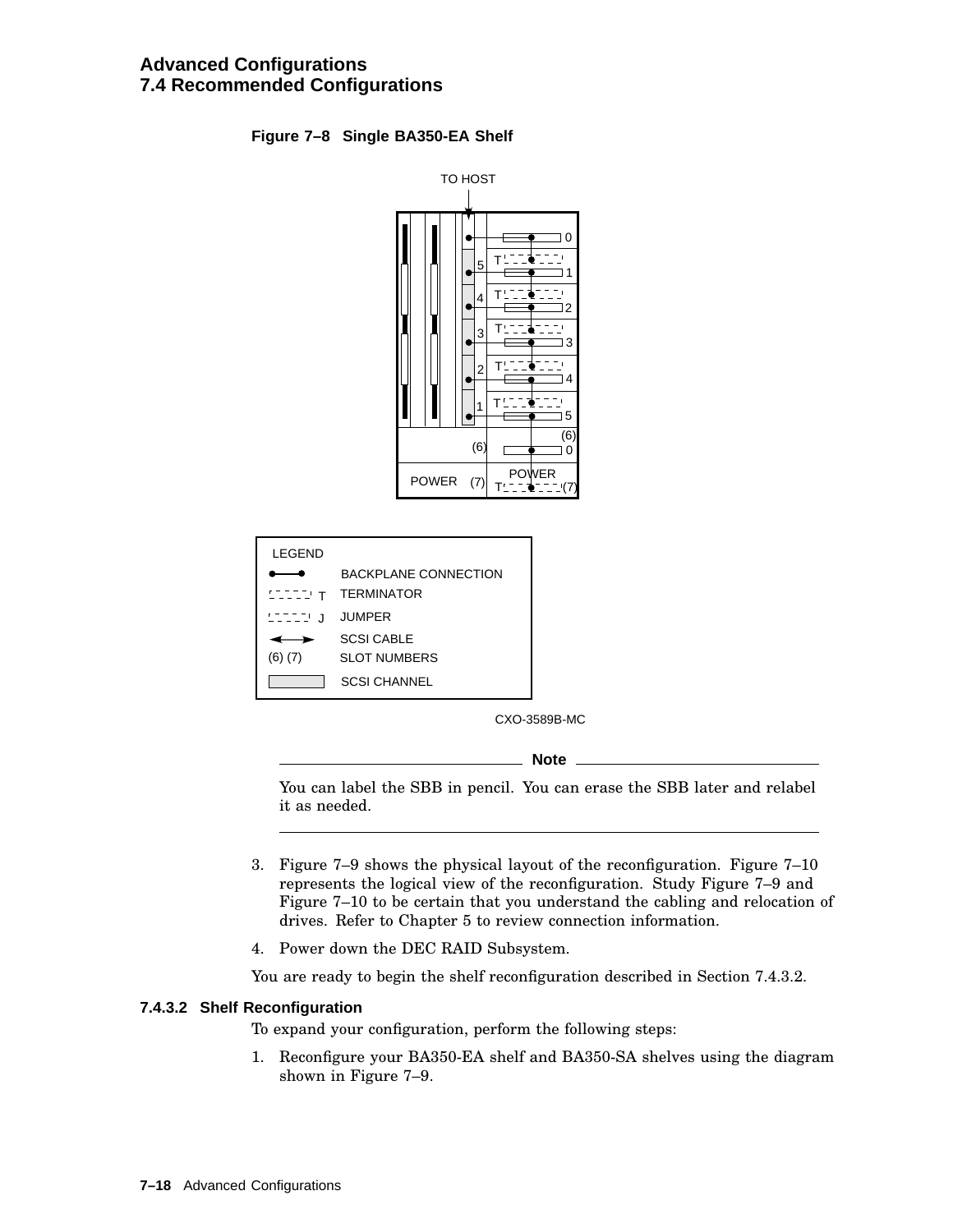

#### **Figure 7–9 Single BA350-EA/Dual BA350-SA Shelf to Single BA350-EA/Quad BA350-SA Shelf Reconfiguration**

To begin, the BA350-EA shelf is reconfigured by removing some of the terminators and adding jumpers instead. The jumpers and terminators are located at the back of the unit on the backplane.

• Add the jumpers at SCSI ID slots 2, 3, 4, and 5. This connects SCSI IDs 1, 2, 3, 4, 5, and 0 to channel 5. Note that SCSI IDs 5 and 0 are connected through the backplane and no jumper is required.

Refer to Figure  $7-10$ . The channel and SCSI ID are designated as  $(x,y)$  or (channel, SCSI ID). For example, channel 5, SCSI ID 1 is designated as (5,1).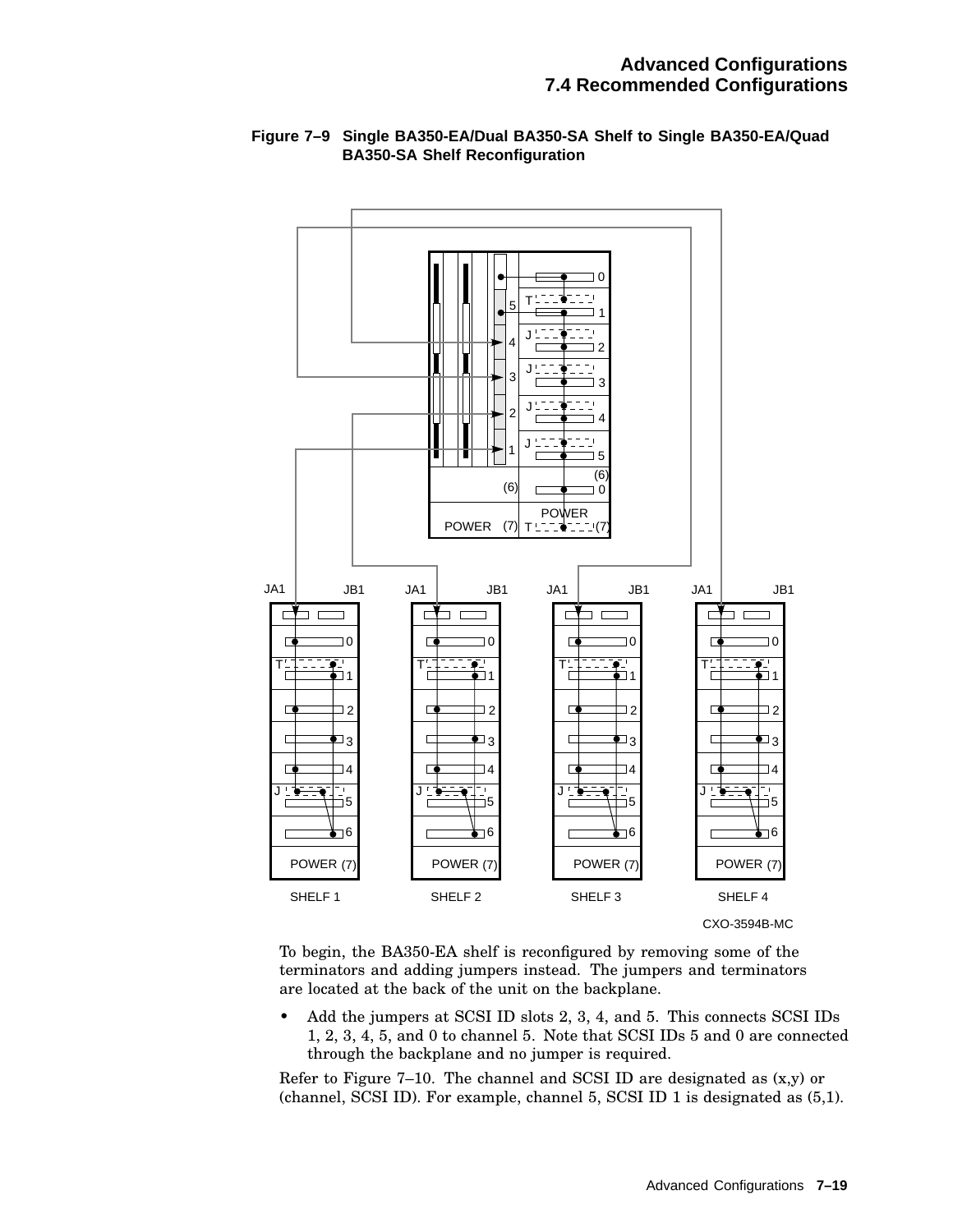The BA350-EA shelf now has channel and SCSI IDs (5,1), (5,2), (5,3), (5,4), (5,5), (5,0). The jumpers at SCSI ID slots 2, 3, 4, and 5 have freed up channels 4, 3, 2, and 1 to be routed to the BA350-SA expansion shelves.

The BA350-SA expansion shelves contain eight slots and can hold up to seven drives. Starting at the top of the shelf, the SCSI IDs are 0 to 6. The BA350- SA shelf can be configured as either one SCSI bus with IDs 0 through 6, or as two separate SCSI buses with the following IDs on each bus:

- SCSI IDs 1, 3, 5, and 6
- SCSI IDs 0, 2, and 4

If a terminator is placed in slot 5 (SCSI ID 5), then the SCSI buses will be separate. Otherwise, if you put a jumper in slot 5, then the SCSI IDs are all connected together.

- 1. For purposes of this configuration, put a terminator in slot 5 as shown in Figure 7–9. As you continue with the reconfiguration, be certain to follow the pattern of jumpers and terminators shown in Figure 7–9.
- 2. Using Figure 7–10 as a guide, perform the following steps:

#### **Figure 7–10 Single BA350-EA/Dual BA350-SA Shelf Configuration to Single BA350-EA/Quad BA350-SA Drive Reconfiguration**

| $350-E$              | $350 - S$  | $350 - S$         | $350-E$           | $350 - S$             | $350 - S$        | $350 - S$        | $350 - S$        |
|----------------------|------------|-------------------|-------------------|-----------------------|------------------|------------------|------------------|
|                      | 0          | $(1,0)$ 0         |                   | (1,0)<br>$\mathbf{0}$ | $(2,0)$ 0        | <b>ADD</b><br>0  | ADD 0            |
| (5,1)                | (3,1)<br>1 | (4,1)             | (5,1)             | <b>ADD</b><br>-1 I    | ADD 1            | (3,1)            | $(4,1)$ 1        |
| $\frac{1}{2}(5,2)$ 2 | 21         | $(1,2)$ 2         | $(5,2)$ 2         | $(1,2)$ 2             | ADD <sub>2</sub> | ADD <sub>2</sub> | ADD <sub>2</sub> |
| $i(5,3)$ 3           | (3,3)<br>3 | (4,3)<br><b>3</b> | $(5,3)$ 3         | ADD <sub>3</sub>      | ADD 31           | $(3,3)$ 3        | $(4,3)$ 3        |
| (2,4)<br>$\vert$     | 41         | (1,4)<br>41       | <b>ADD</b><br>4   | (1,4)<br>41           | $(2,4)$ 4        | <b>ADD</b><br>4  | ADD 41           |
| $(2,5)$ 5            | (3,5)<br>5 | (4,5)<br>51       | 'ADD<br>5         | ADD<br>5 I            | $(2,5)$ 5        | (3,5)<br>51      | $(4,5)$ 5        |
| $(2,0)$ 0            | 61         | 6                 | i ADD<br>$\bf{0}$ | 6                     | 6 I              | 6                |                  |

**Rank 1: (5,1) (4,1) (3,1) (2,4) (1,0) Rank 2: (5,2) (4,3) (3,3) (2,5) (1,2) Rank 3: (5,3) (4,5) (3,5) (2,0) (1,4) Rank 4: (5,4) (4,4) (3,4) (2,3) (1,5) Rank 5: (5,5) (4,2) (3,2) (2,2) (1,3) Rank 6: (5,0) (4,0) (3,0) (2,1) (1,1)**

**(x,y) = (Channel, SCSI Id)**

**SHR−XR3018−GRA**

- a. Connect the BA350-SA shelves to the BA350-EA shelf.
	- The section of the BA350-EA shelf that contains the HSZ10-AA controller contains a column of six 50-pin, high-density connectors on the right-hand side. These connectors are labeled as channels in Figure 7–8. The top connector is used exclusively for connecting to host adapter SSBs (for example, the DWZZA-VA) in slot 0, and that connector is unnumbered in Figure 7–8. The other connectors are labeled as 5, 4, 3, 2, and 1.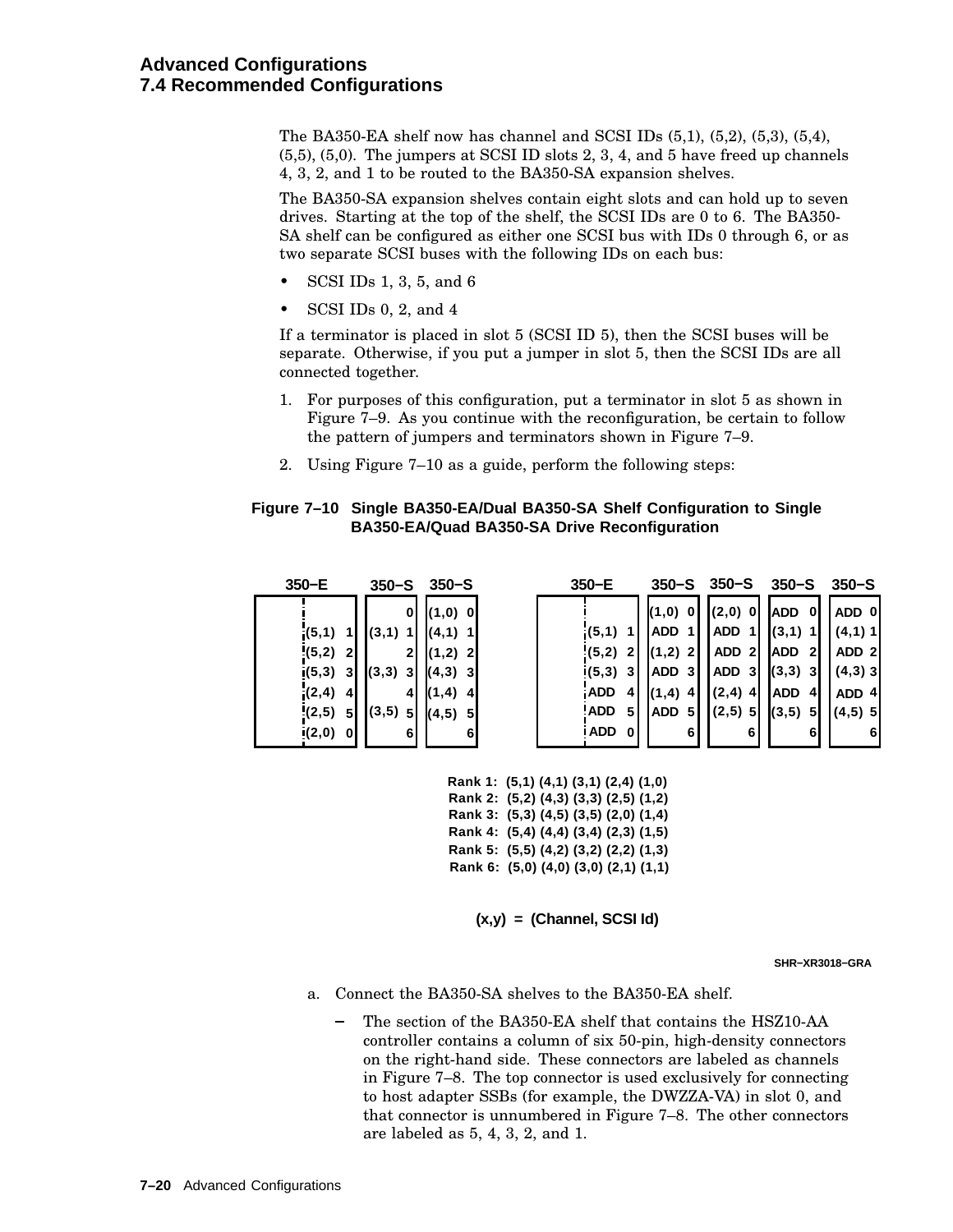The BA350-SA shelf contains two 50-pin high-density connectors on the backplane at the top of the shelf. If you look at the shelf from the front, the left-hand connector connects SCSI IDs 0, 2, and 4. The right-hand connector connects SCSI IDs 1, 3, and 5. As previously discussed, these SCSI buses are independent of each other unless you put a jumper in slot 5.

- To connect a channel to the BA350-SA shelf, run a cable from the BA350-EA shelf to the BA350-SA shelf. Use a BN21H Series cable, which has two 50-pin, high-density, male, straight connectors.
- b. For this configuration, connect channels 1, 2, 3, and 4 from the BA350-EA shelf to the BA350-SA shelves as follows:
	- Attach a BN21H cable from the channel in the BA350-EA shelf to the right-hand connector in the BA350-SA shelf. This connects that channel with the SCSI IDs 0, 1, 2, 3, 4, and 5. For example, to connect channel 1 in the BA350-EA shelf, attach the BN21H cable from channel 1 to the right-hand connector of the BA350-SA shelf.

Refer to Figure 7–9.

- c. At this point, the original drives in the BA350-EA and BA350-SA shelves must be inserted in locations with the same channel and SCSI ID as originally assigned to the drive. This will allow the operating system to immediately recognize the original LUNs. The original channel and SCSI ID assignments were as follows:
	- The BA350-EA shelf contained  $(5,1)$ ,  $(5,2)$ ,  $(5,3)$ ,  $(2,4)$ ,  $(2,5)$ ,  $(2,0)$ .
	- One of the BA350-SA shelves contained  $(3,1)$ ,  $(3,3)$ , and  $(3,5)$ .
	- The other BA350-SA shelf contained  $(1,0)$ ,  $(4,1)$ ,  $(1,2)$ ,  $(4,3)$ ,  $(1,4)$ , and (4,5).

In the new configuration, drives  $(5,1)$ ,  $(5,2)$ , and  $(5,3)$  are still in the BA350-EA shelf, while drives (1,0), (1,2), (1,4) must be relocated to the first BA350-SA shelf, drives (2,0), (2,4), (2,5) to the second BA350-SA shelf, drives (3,1), (3,3), (3,5) to the third BA350-SA shelf, and drives (4,1), (4,3), (4,5) to the fourth BA350-SA shelf.

d. To expand to four ranks, add an additional five drives in the slot locations designated by the rank-4 list.

These drives must be inserted in the following locations: (5,4) in the BA350-EA shelf, and (4,4), (3,4), (2,3), and (1,5) in each of the BA350-SA shelves. Refer to Figure 7–10.

e. To expand to five ranks, add an additional five drives in the slot locations designated by the rank-5 list.

These drives must be inserted in the following locations: (5,5) in the BA350-EA shelf, and (4,2), (3,2), (2,2), and (1,3) in each of the BA350-SA shelves. Refer to Figure 7–10.

f. To expand to six ranks, add an additional five drives in the slot locations designated by the rank-6 list.

These drives must be inserted in the following locations: (5,0) in the BA350-EA shelf, and  $(4,0)$ ,  $(3,0)$ ,  $(2,1)$ , and  $(1,1)$  in each of the BA350-SA shelves. Refer to Figure 7–10.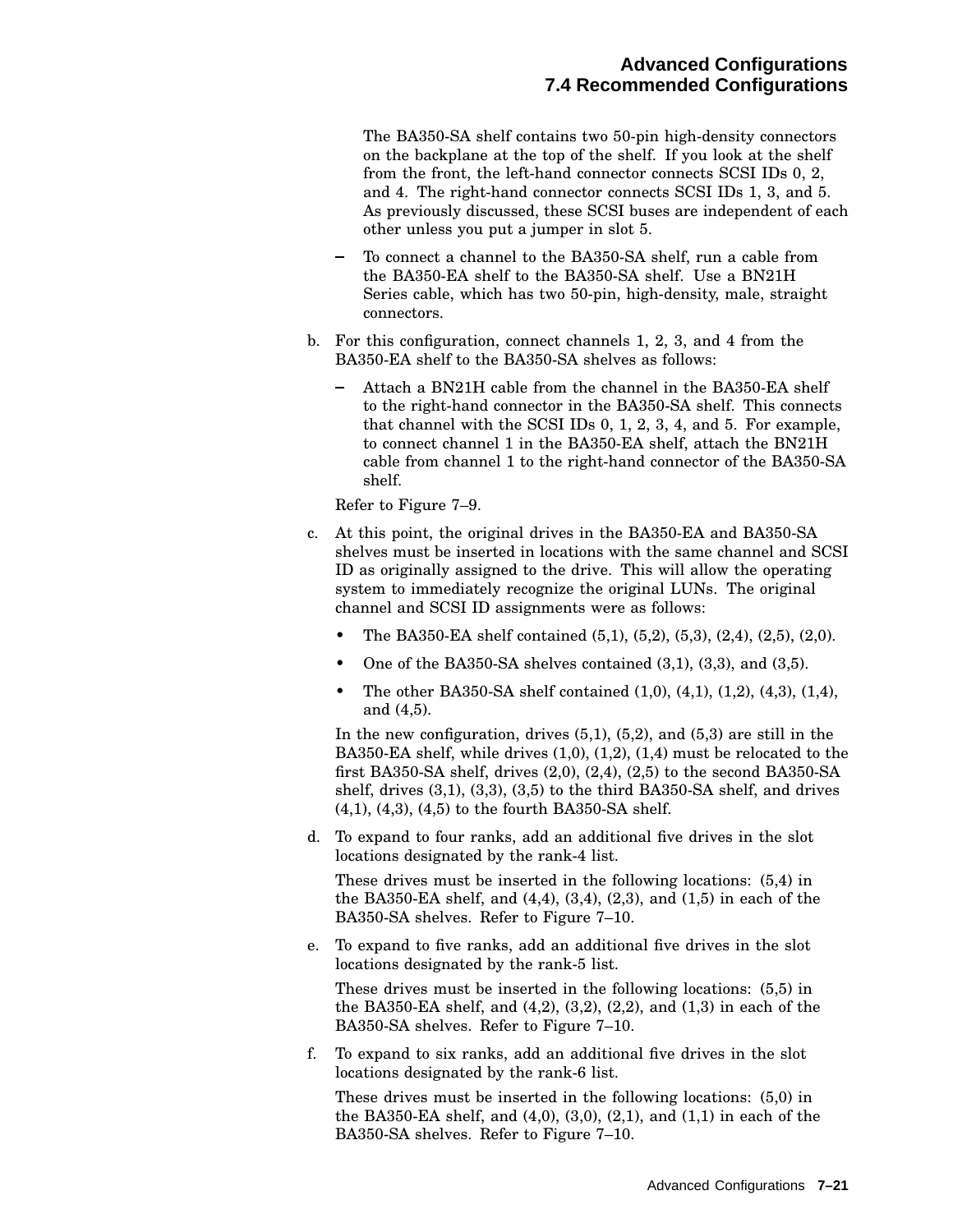3. Power on the DEC RAID Subsystem.

You have completed the shelf reconfiguration. Verify that you have correctly reconfigured your BA350-EA with four BA350-SA shelves as described in Section 7.4.3.3.

#### **7.4.3.3 Post-Reconfiguration**

To verify your configuration, use DEC RAID Utilities appropriate for your operating system to perform the following steps:

- 1. Verify that original drives are all set to optimal condition.
- 2. Verify that new drives are displayed as ''spare'' drives in the proper array channel/SCSI ID positions.
- 3. Configure and format desired RAID level configurations.
- 4. Reboot the system.

# **7.5 Custom Expansions**

This section outlines the steps used for expanding a configuration that requires reconfiguration of the array and the rebuilding of user data. Refer to Table 7–1 for details on which expansion paths this includes.

To perform custom expansions, do the following:

**Note** \_

It is very important that you back up your data to other media, since this procedure will destroy your data.

- 1. Back up your data to other media.
- 2. Using DEC RAID utilities, perform the following steps:
	- a. Delete all configured LUNs. This makes all drives spares.
	- b. Reconfigure drive in array channel 5, SCSI ID 1 to be a 1 drive RAID 0 array.
- 3. Power down your DEC RAID Subsystem.
- 4. Refer to Table 7–1 for the appropriate section for reconfiguring your shelves.
- 5. Power on your DEC RAID Subsystem.
- 6. Using DEC RAID utilities, perform the following steps:
	- a. Delete LUN 0 (LUN 0 contains the 1 drive in Channel 5, SCSI ID 1) configured in Step 2.
	- b. Configure and format desired RAID level configurations. To maintain your data, you must conform to the drive mappings detailed in Sections 7.4.1 through 7.4.3. When you elect to use the customized expansion technique detailed here, your data is *not* maintained. Therefore, you do not need to conform to the drive mappings shown in Sections 7.4.1 through 7.4.3 because you are using this customized expansion technique.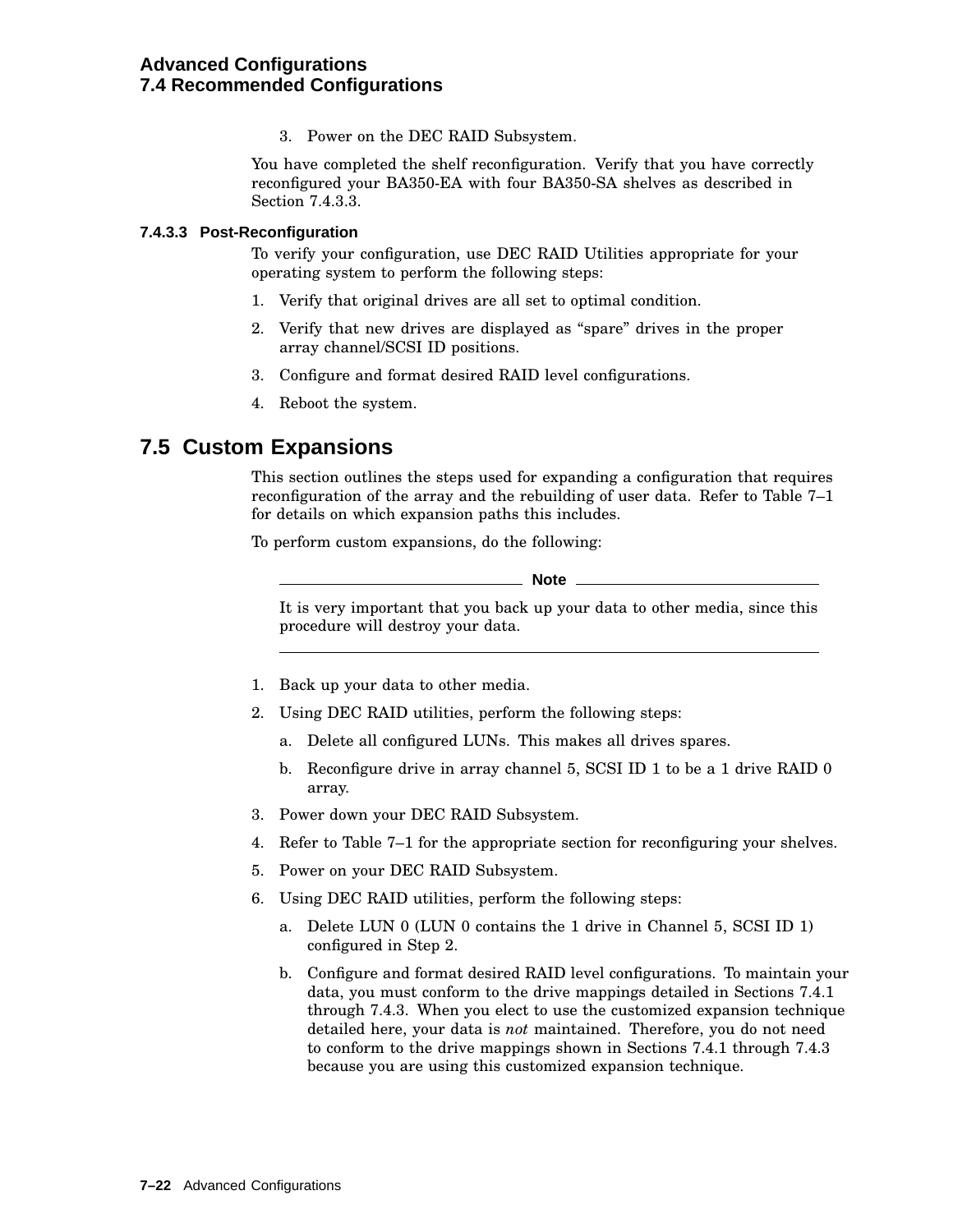# **Error Handling/Troubleshooting**

This chapter contains troubleshooting information to correct problems that may be easy to fix. It also directs you to the appropriate documentation for additional troubleshooting information if needed.

This chapter discusses the following:

- Before you begin troubleshooting
- Using the troubleshooting table
- If you have expanded your DEC RAID Subsystem

### **8.1 Before You Begin Troubleshooting**

To determine where the problem with your DEC RAID Subsystem exists, follow these steps:

- 1. Turn off the DEC RAID Subsystem.
- 2. Turn off the host system.
- 3. Check to see that the cables are correctly connected including the following:
	- 68-pin SCSI ''P'' Cable connected to HSZ10-AA controller
	- Terminator
	- SCSI cable connected to host system
	- 50-pin SCSI cables to BA350-SA shelves (if applicable)
- 4. Turn the DEC RAID Subsystem back on.
- 5. Verify that all the drive SBBs LED indicators flash on initial power on.
- 6. Verify that the two LED indicators on the power supplies are lit.
- 7. Verify that the HSZ10-AA controller LEDs indicators flash and the controller begins its diagnostics.

# **8.2 Using the Troubleshooting Table**

When the DEC RAID Subsystem does not operate correctly, use the information in this section to help diagnose the problem.

The troubleshooting techniques described do not identify all possible problems with the subsystem, nor do the corrective actions suggested remedy all problems.

To use Table 8–1, follow these steps:

- 1. Note the symptoms of the problem with your DEC RAID Subsystem.
- 2. Check the *Symptom* column in Table 8–1 for a match.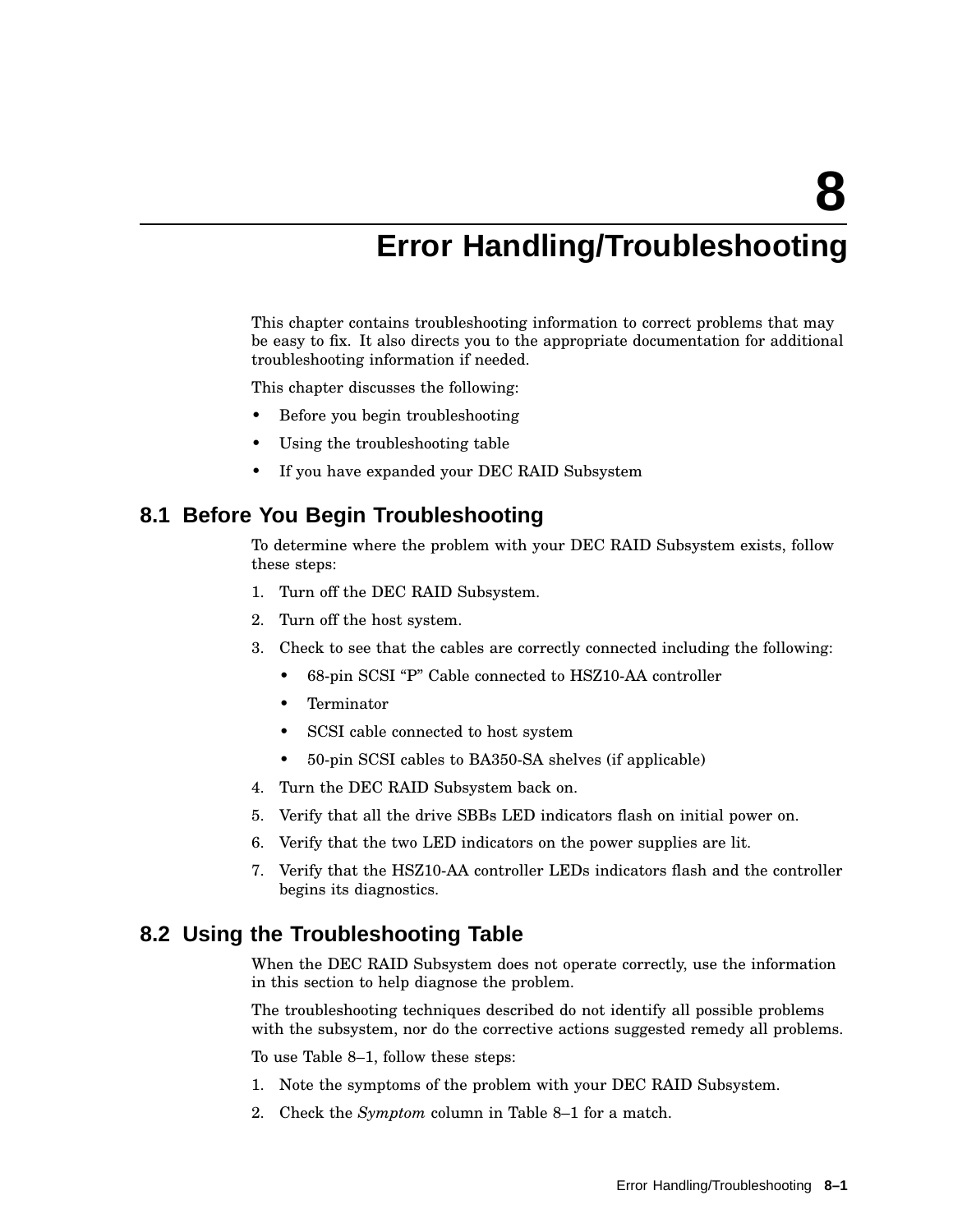# **Error Handling/Troubleshooting 8.2 Using the Troubleshooting Table**

- 3. Check the conditions for that symptom in the *Possible Cause* column. If more than one possible cause is given, check all of the possible causes in the order listed.
- 4. Follow the advice in the *Corrective Action* column.

| Symptom                                        | <b>Possible Cause</b>                          | <b>Corrective Action</b>                                                                                                                       |  |
|------------------------------------------------|------------------------------------------------|------------------------------------------------------------------------------------------------------------------------------------------------|--|
| Drive SBB Fault Light is on.                   | Drive has failed.                              | Replace drive using<br>instructions in<br>Chapter 6, Section 6.3.                                                                              |  |
| Drive SBB Fault and Activity<br>Lights are on. | Drive has failed or is hung.                   | Replace drive using<br>instructions in<br>Chapter 6, Section 6.3.                                                                              |  |
| Drive SBB Fault Light is<br>flashing.          | Drive has been failed and is<br>spinning down. | Replace drive using<br>instructions in<br>Chapter 6, Section 6.3.                                                                              |  |
| Replaced Drive has not spun<br>up.             | Drive not seen by HSZ10-AA<br>controller.      | Remove drive SBB, wait<br>10 seconds, reinsert drive<br>SBB.                                                                                   |  |
| Power Supply SBB shelf<br>status light is off. | Shelf Fault.                                   | Refer to Chapter 6,<br>Section 6.2 and<br>Section 6.4, for<br>description of fault<br>condition and resolution.                                |  |
| Both lights off on Power<br>Supply.            | Input power problem.                           | Check for proper<br>connection of input<br>power.                                                                                              |  |
|                                                | Shelf and Power Supply<br>Fault.               | Refer to Chapter 6,<br>Section 6.2 and<br>Section 6.4, for<br>description of fault<br>condition and resolution.                                |  |
| HSZ10-AA controller LED<br>indicators are off. | Controller is not properly<br>installed.       | Remove and reseat<br>controller using the<br>guidelines in the HSZ10-<br>AA Controller Site<br>Preparation Guide.                              |  |
|                                                | HSZ10-AA controller has<br>failed.             | Replace controller using<br>guidelines in the <i>HSZ10-</i><br>AA Controller Site<br>Preparation Guide.                                        |  |
| DEC RAID Subsystem is not<br>seen by host.     | SCSI cable is not connected.                   | Check the SCSI cable<br>both at the host and DEC<br>RAID Subsystem ends<br>for proper connection                                               |  |
|                                                | Incorrect termination.                         | Check that both ends of<br>SCSI bus are terminated<br>correctly. Verify that<br>proper termination<br>scheme is being used<br>(see Chapter 5). |  |
|                                                |                                                | (continued on next page)                                                                                                                       |  |

| Table 8-1 Troubleshooting Systems Problems |
|--------------------------------------------|
|--------------------------------------------|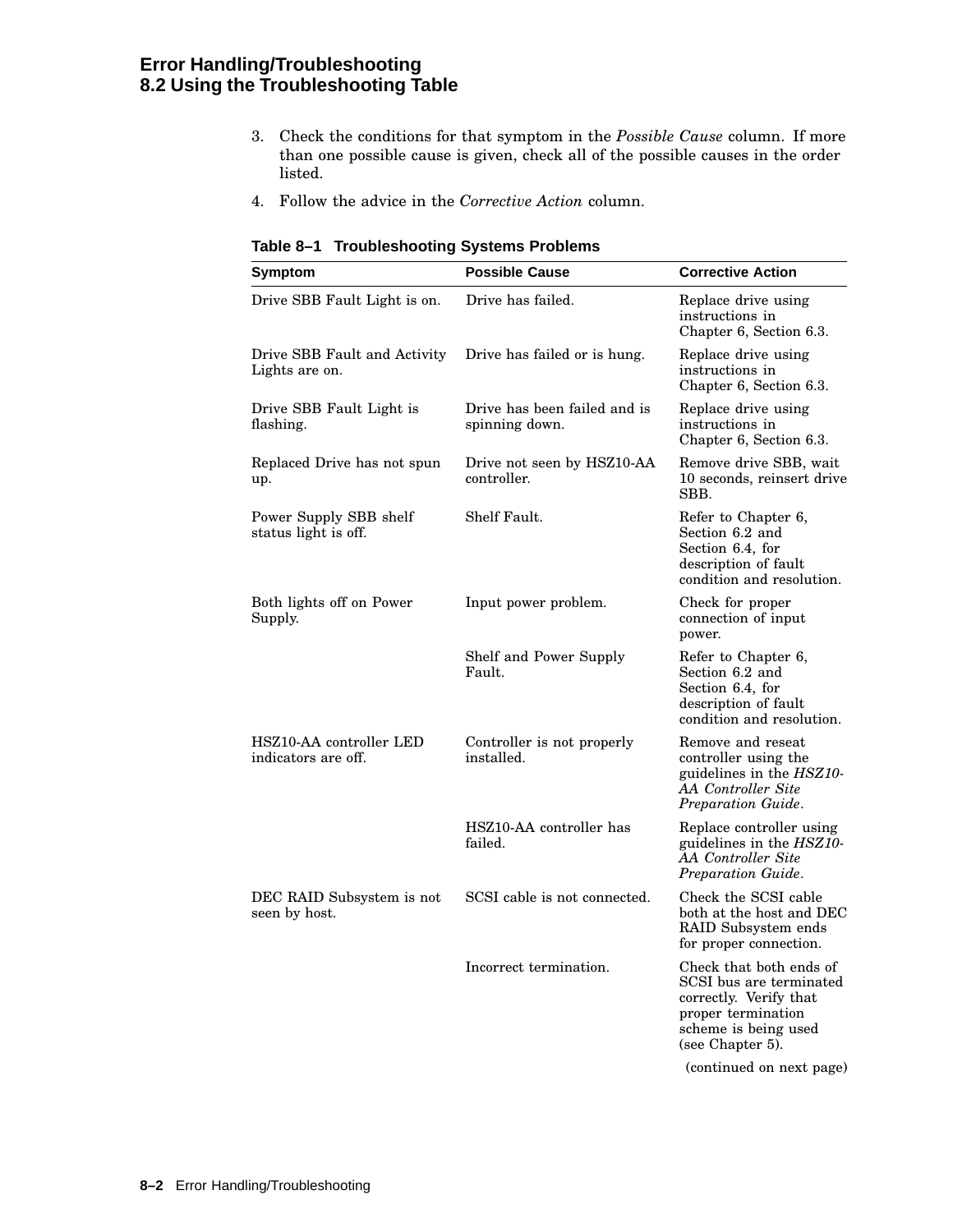#### **Error Handling/Troubleshooting 8.2 Using the Troubleshooting Table**

| <b>Symptom</b>                                         | <b>Possible Cause</b>                                                         | <b>Corrective Action</b>                                                                                                                                                       |
|--------------------------------------------------------|-------------------------------------------------------------------------------|--------------------------------------------------------------------------------------------------------------------------------------------------------------------------------|
|                                                        | Duplicate SCSI IDs on bus.                                                    | Check SCSI ID settings<br>on all devices connected<br>to bus for duplication.<br>Run bus scan console<br>diagnostics if they are<br>available on your host<br>system.          |
|                                                        | Defective HSZ10-AA<br>controller.                                             | Refer to Chapter 6,<br>Section 6.2, for a<br>description of the<br>possible LED status.<br>Determine whether<br>controller has failed.<br>Replace the controller if<br>needed. |
| Software does not boot from<br>the DEC RAID Subsystem. | A problem exists with the<br>DEC RAID Subsystem.                              | Use any available system<br>console diagnostics or the<br><b>DEC RAID utilities</b><br>to test DEC RAID<br>Subsystem.                                                          |
|                                                        | A problem exists with the<br>software installed on the<br>DEC RAID Subsystem. | Refer to the DEC RAID<br>Utilities User's Guide for<br>help.                                                                                                                   |

#### **Table 8–1 (Cont.) Troubleshooting Systems Problems**

# **8.3 If You Have Expanded Your DEC RAID Subsystem**

If you have attempted an expansion of your DEC RAID Subsystem, follow these steps to determine the problem:

- 1. Turn off the DEC RAID Subsystem.
- 2. Turn off the host system.
- 3. Check that the reconfiguration of the shelves has been done correctly according to the shelf reconfiguration diagrams in Chapter 7.
	- Check that jumpers are placed in proper locations.
	- Check that terminators are placed in proper locations.
- 4. Check to see that the cables are correctly connected, including the following:
	- 68-pin SCSI "P" Cable connected to HSZ10-AA controller
	- Terminator
	- SCSI cable connected to host system
	- 50-pin SCSI cables to BA350-SA shelves (if applicable)
- 5. Check that drive movement and drive addition have been done correctly. Refer to Chapter 7.
- 6. Turn the DEC RAID Subsystem back on.
- 7. Verify that all the drive SBBs LED indicator flash on initial power on.
- 8. Verify that the two LED indicators on the power supplies are lit.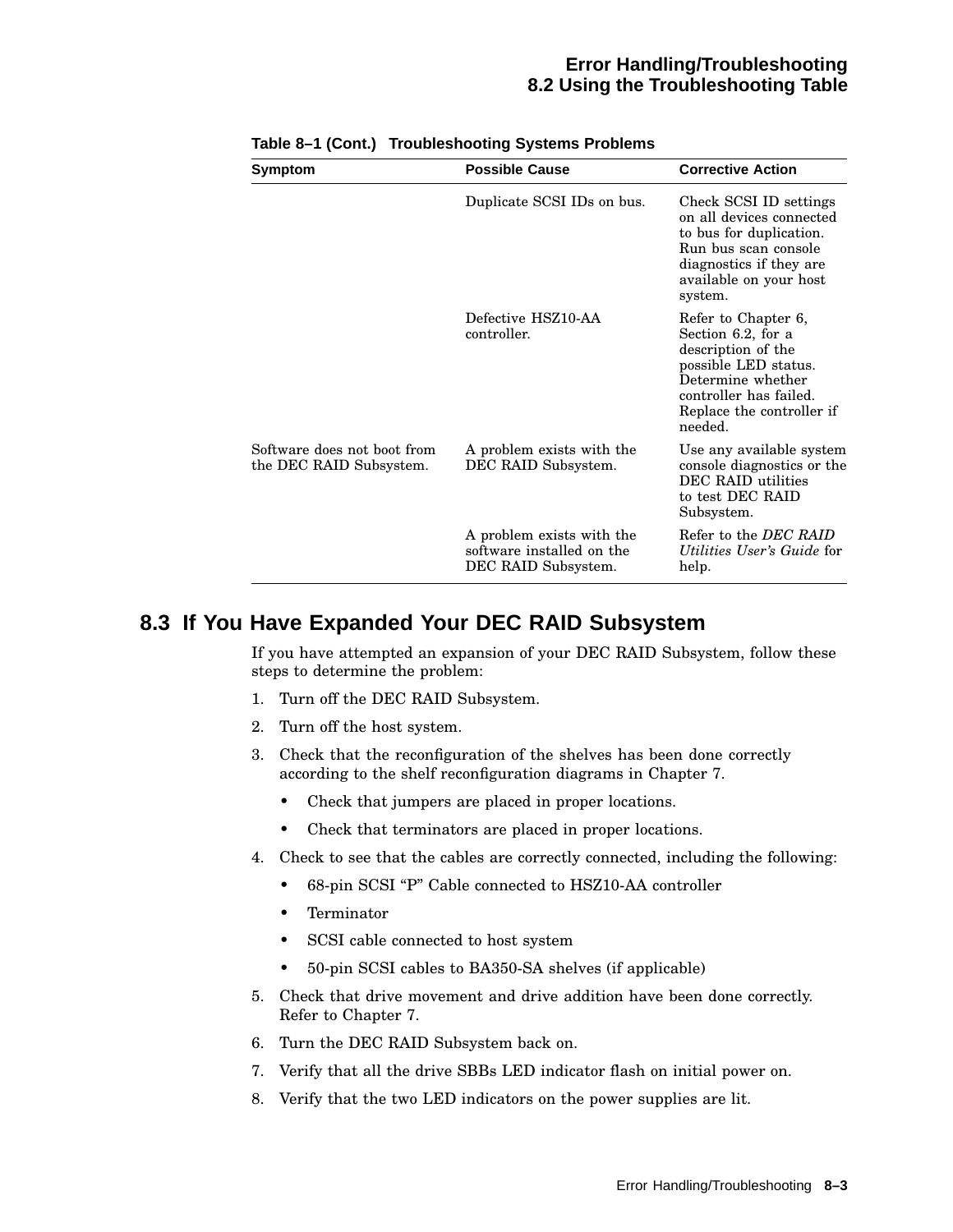## **Error Handling/Troubleshooting 8.3 If You Have Expanded Your DEC RAID Subsystem**

- 9. Verify that the HSZ10-AA controller LEDs indicators flash and the controller begins its diagnostics.
- 10. Use the DEC RAID utilities to determine the status of the LUN and drive.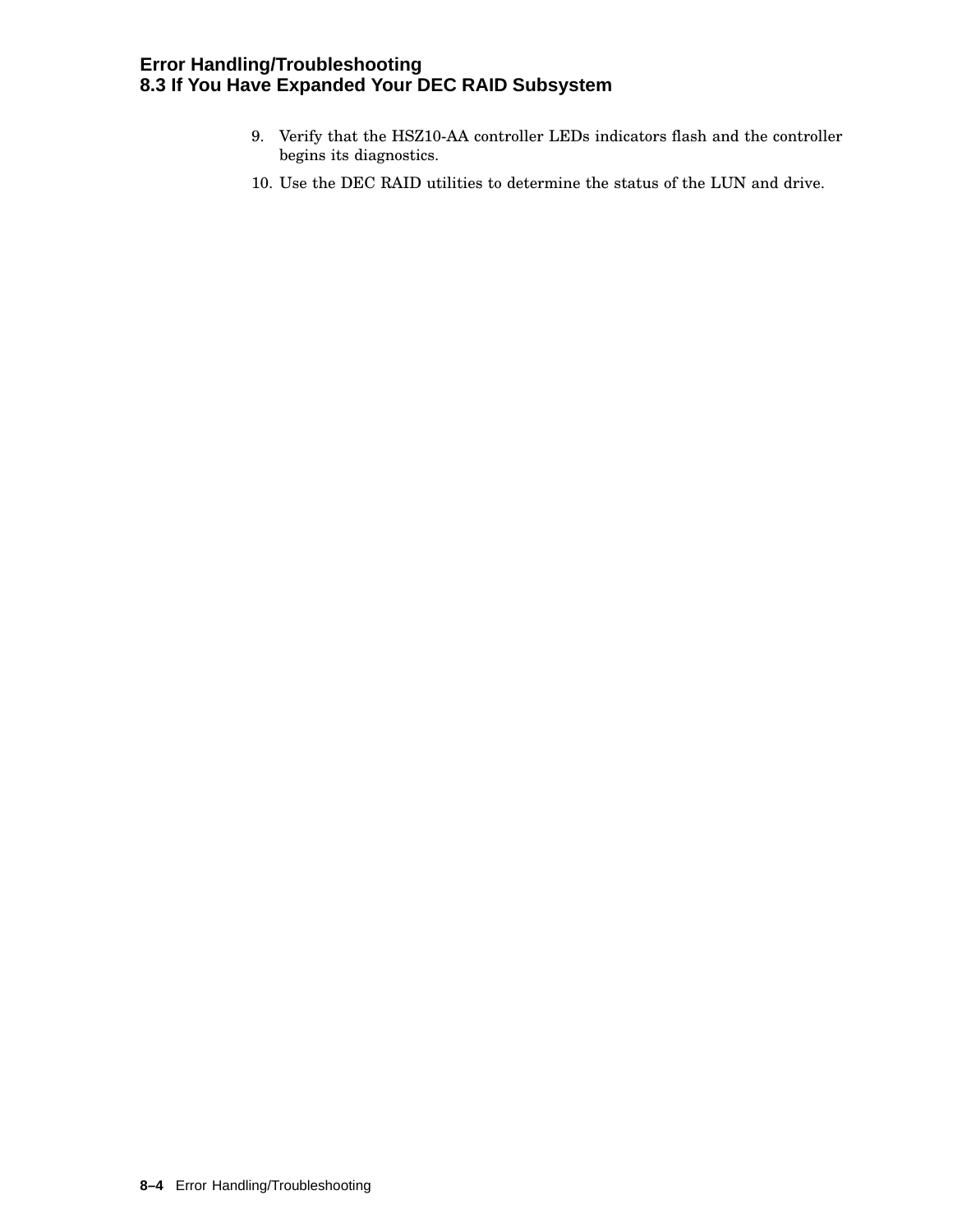# **A Physical Specifications**

This appendix describes the physical, environmental, and performance specifications for the DEC RAID Subsystem product. For additional StorageWorks component specifications, refer to the *StorageWorks Subsystem Shelf Building Block Configuration Guide*.

# **A.1 General Specifications**

| $\mathop{\rm Dimensions}$<br>(height $\times$ width $\times$ depth) | 610 mm $\times$ 508 mm $\times$ 368 mm |
|---------------------------------------------------------------------|----------------------------------------|
|                                                                     | 24 in $\times$ 20 in $\times$ 14.5 in  |
| Power Supply                                                        | Standard - 262 W (2 BA35X-HA)          |
| Operating Temperature                                               | +10 °C to +40 °C (+50 °F to +104 °F)   |

#### **Table A–1 SZ200 General Specifications**

The standard power option for the DEC RAID Subsystem is two power supplies. However, the power supply SBB is rated at 131 watts and sufficient power for a fully loaded shelf.

# **A.2 Power Unit Specifications**

Each StorageWorks shelf requires either a primary ac or dc power unit. The power unit type is determined the by the enclosure ac power distribution unit or dc power controller.

All shelves can have a redundant power unit to ensure that a power unit failure does not disable the shelf. In most cases, battery backup units can be combined with the primary power unit to ensure that in the event of a power unit failure the integrity SBB data is maintained while the devices power down. See Table A–2 and *StorageWorks Shelf Building Block Subsystem User's Guide* for more information about the power units.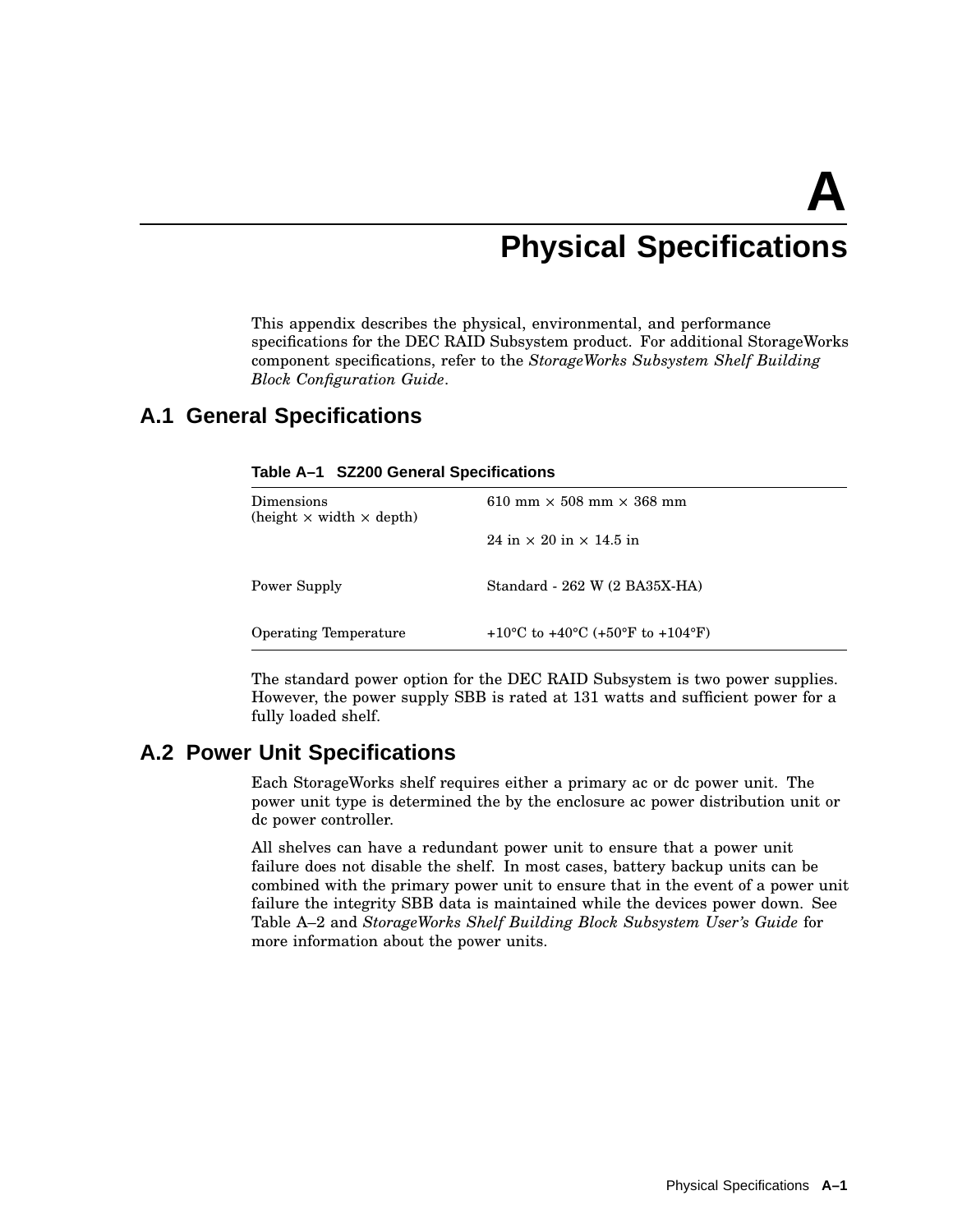### **Physical Specifications A.2 Power Unit Specifications**

| <b>Specifications</b>     | BA35X-HA          | BA35X-HB          | BA35X-HC       |
|---------------------------|-------------------|-------------------|----------------|
| Power unit type           | ac input          | dc input          | Battery Backup |
| Input voltage range       | $90 - 264$ Vac    | 36–72 Vdc         | N/A            |
| Nominal input voltage     | $110$ Vac         | 48 Vdc            | 12 Vdc         |
| Autoranging feature       | Yes               | Yes               | N/A            |
| Output voltages           | $12$ Vdc<br>5 Vdc | $12$ Vdc<br>5 Vdc | N/A            |
| Output power <sup>†</sup> | 131 W             | 131 W             | N/A            |

**Table A–2 StorageWorks Power Units**

# **A.3 Environmental Stabilization**

To ensure proper operation of Digital storage devices, the SBB temperature must be within 18°C to 29°C (65°F to 85°F). Table A–3 specifies the time required to thermally stabilize SBBs based on the ambient shipping temperature.

**CAUTION**

Always stabilize storage devices in the operating environment prior to installation or operation. Otherwise, the media or associated electronics may be damaged when power is applied to the unit.

#### **If condensation** *is visible* **on the outside of the storage device:**

Stabilize the device and the SBB in the operating environment for 6 hours or until the condensation is no longer visible, whichever is longer. *Do not* insert the storage device into the shelf until it is fully stabilized.

#### **If condensation** *is not visible* **on the outside of the storage device:**

Thermally stabilize the device for the amount of time specified in Table A–3.

**Table A–3 Thermal Stabilization Specifications**

| <b>Ambient</b><br><b>Temperature</b><br>Range °C | <b>Ambient</b><br>Temperature<br>Range °F | <b>Minimum</b><br><b>Stabilization</b><br>Time |  |
|--------------------------------------------------|-------------------------------------------|------------------------------------------------|--|
| 66<br>$60$ to                                    | 140 to 151                                | 3 hours                                        |  |
| 50 to<br>-59                                     | 122 to 139                                | 2 hours                                        |  |
| $40$ to<br>49                                    | 104 to 121                                | 1 hour                                         |  |
| -39<br>30 to                                     | 86 to 103                                 | 30 minutes                                     |  |
| 18 to 29                                         | 65 to 85                                  | None                                           |  |
| 10 to 17                                         | $50 \text{ to } 64$                       | 30 minutes                                     |  |
| 0 to<br>9                                        | $32 \text{ to } 49$                       | 1 hour                                         |  |
| $-10$ to $-1$                                    | 14 to 31                                  | 2 hours                                        |  |
| $-20$ to $-11$                                   | $-4$ to 13                                | 3 hours                                        |  |
| $-30$ to $-21$                                   | $-22$ to $-5$                             | 4 hours                                        |  |
| $-40$ to $-31$                                   | $-40$ to $-21$                            | 5 hours                                        |  |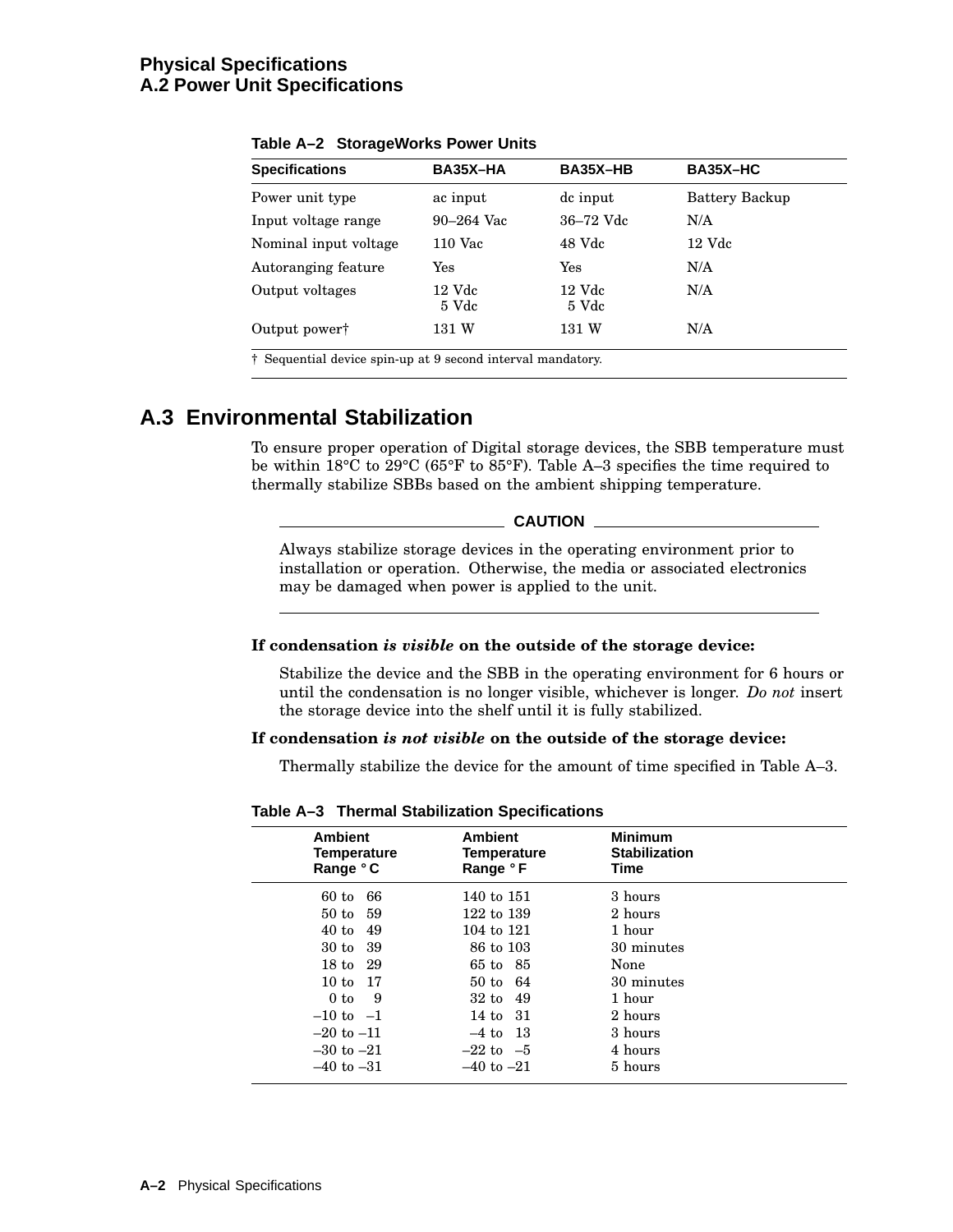# **A.4 Environmental Specifications**

The StorageWorks product line environmental specifications listed in Table A–4 are the same as for other Digital storage devices.

| <b>Condition</b>                             | <b>Specification</b>                                                                                                                                                                                                                                                   |
|----------------------------------------------|------------------------------------------------------------------------------------------------------------------------------------------------------------------------------------------------------------------------------------------------------------------------|
| <b>Optimum Operating Environment</b>         |                                                                                                                                                                                                                                                                        |
| Temperature<br>Rate of change<br>Step change | +18 °C to +24 °C (+65 °F to +75 °F)<br>$3^{\circ}$ C (5.4 $^{\circ}$ F)<br>$3^{\circ}$ C (5.4 $^{\circ}$ F)                                                                                                                                                            |
| Relative humidity                            | 40% to 60% (noncondensing) with a step change of 10% or less<br>(noncondensing)                                                                                                                                                                                        |
| Altitude                                     | From sea level to $2400$ m $(8000$ ft)                                                                                                                                                                                                                                 |
| Air quality                                  | Maximum particle count .5 micron or larger, not to exceed 500,000<br>particles per cubic ft of air                                                                                                                                                                     |
| Inlet air volume                             | .026 cubic m per second (50 cubic ft per minute)                                                                                                                                                                                                                       |
|                                              | <b>Maximum Operating Environment (Range)</b>                                                                                                                                                                                                                           |
| Temperature                                  | +10 <sup>o</sup> C to +35 <sup>o</sup> C (+50 <sup>o</sup> C to +95 <sup>o</sup> F)<br>Derate $1.8^{\circ}$ C for each 1000 m $(1.0^{\circ}$ F for each 1000 ft) of altitude<br>Maximum temperature gradient $11^{\circ}$ C/hr (20°F/hr) $\pm 2^{\circ}$ C/hr (4°F/hr) |
| Relative humidity                            | $10\%$ to 90% (noncondensing)<br>Maximum wet bulb temperature: $28^{\circ}$ C (82 $^{\circ}$ F)<br>Minimum dew point: 2°C (36°F)                                                                                                                                       |
|                                              | <b>Maximum Nonoperating or Storage Environment (Range)</b>                                                                                                                                                                                                             |
| Temperature<br>Nonoperating<br>Storage       | +18 °C to +29 °C (+65 °F to +85 °F)<br>$-40^{\circ}$ C to +66 $^{\circ}$ C (-40 $^{\circ}$ F to +151 $^{\circ}$ F)                                                                                                                                                     |
| Relative humidity<br>Nonoperating<br>Storage | $10\%$ to 90% (noncondensing)<br>8% to 95% in original shipping container (noncondensing);                                                                                                                                                                             |

otherwise, 50% (noncondensing) Altitude From -300 m (-1000 ft) to +3600 m (+12,000 ft) MSL

**Table A–4 Environmental Specifications**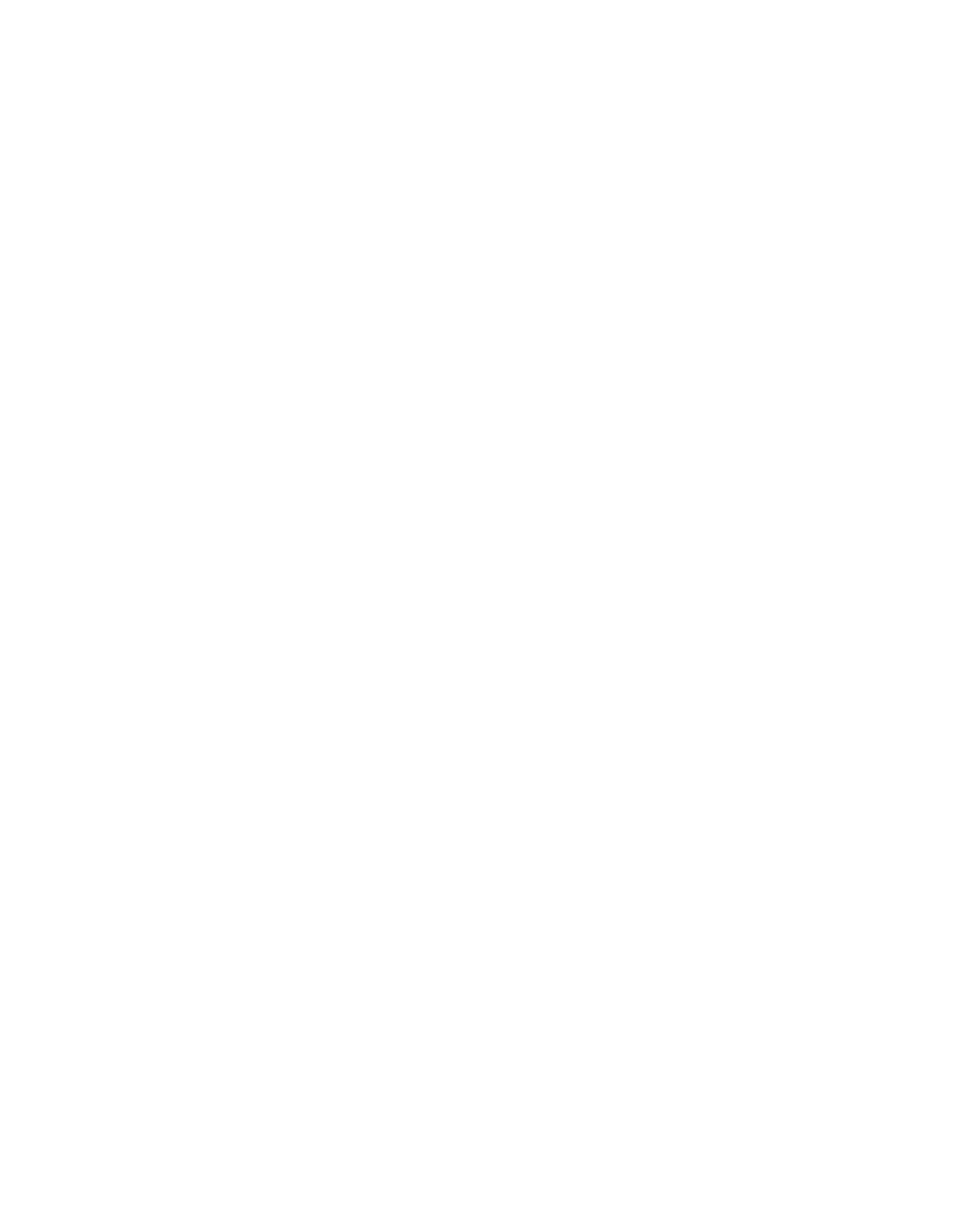# **Supported Options**

This appendix includes information regarding the disk drives and adapters supported by the system. Table B–1 describes the disk drives supported by the system.

**Table B–1 Disk Drives Supported**

| Component | <b>Description</b>         |
|-----------|----------------------------|
| RZ25      | 426 Mbyte SCSI Disk Drive  |
| RZ26      | 1.05 Gbyte SCSI Disk Drive |

Table B–2 describes the adapters supported by the system.

**Table B–2 Adapters Supported**

| <b>Component</b> | <b>Description</b>                             |
|------------------|------------------------------------------------|
| KZESA            | EISA/SCSI Differential Host Adapter            |
| <b>DWZZA-VA</b>  | Single-ended to Differential/Wide SCSI Adapter |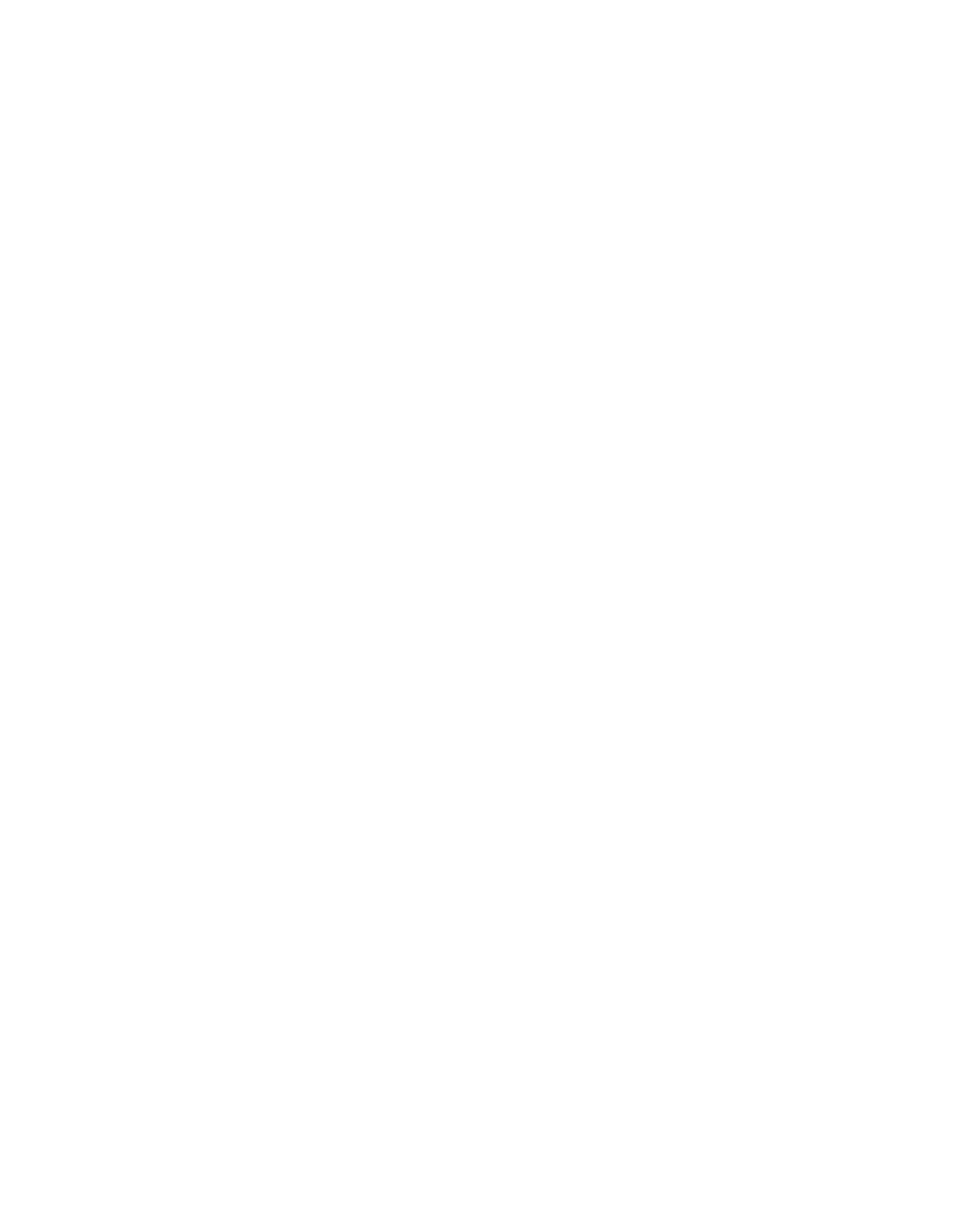# **C Operating System Support**

This appendix contains information regarding the operating systems supported by the DEC RAID Subsystem and part numbers associated with the DEC RAID Subsystem.

Table C–1 lists the operating systems.

| O/S Version with DEC RAID Subsystem Support<br><b>Operating System</b> |          |
|------------------------------------------------------------------------|----------|
| <b>NOVELL</b>                                                          | 3.11     |
| <b>SCO UNIX</b>                                                        | 3.2.4    |
| MS-DOS                                                                 | 3.3, 5.0 |
| OpenVMS VAX                                                            | $V5.5-2$ |
|                                                                        |          |

**Table C–1 Operating Systems Supported**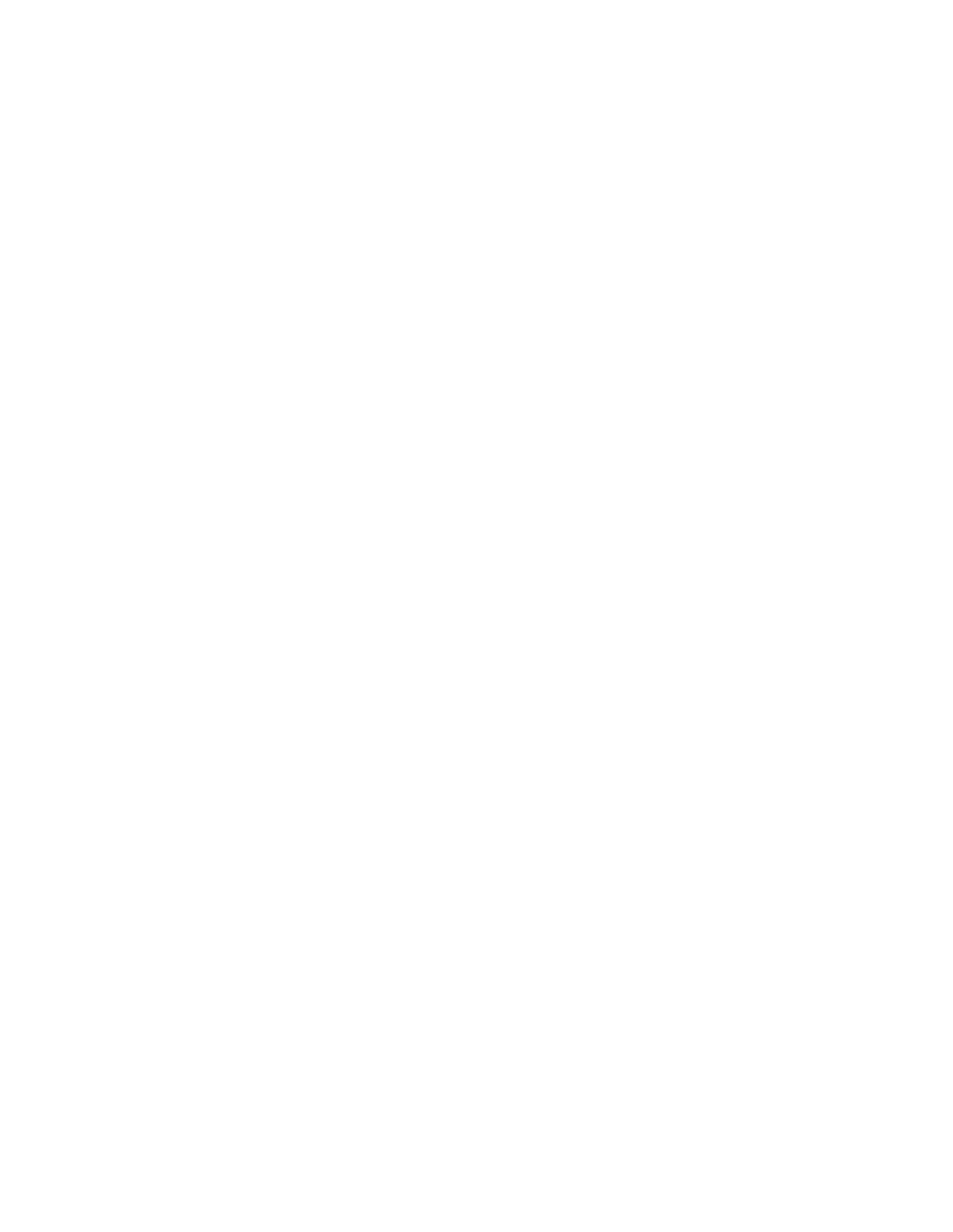# **D System Connections**

Table D–1 describes the type of connectivity for various system adapters to help you determine cabling requirements for systems. Refer to the appropriate sections in this manual based on the type of connectivity described in Table D–1.

Table D–1 is provided for informational purposes only. You should not assume that this is a complete listing of systems. Nor should you assume that the all systems listed here are fully qualified or supported. Please contact your local sales representative to verify support on a particular system or operating system platform.

| <b>System</b>   | <b>SCSI Adapter</b> | Refer to:                |
|-----------------|---------------------|--------------------------|
| MicroVAX 3100   |                     |                          |
| Model 30        | Embedded SCSI       | Section 5.1.4            |
| Model 40        | Embedded SCSI       | Section 5.1.4            |
| Model 80        | Embedded SCSI       | Section 5.1.4            |
| Model 90        | Embedded SCSI       | Section 5.1.4            |
| VAXstation 4000 |                     |                          |
| Model VLC       | Embedded SCSI       | Section 5.1.4            |
| Model 60        | Embedded SCSI       | Section 5.1.4            |
| Model 60        | <b>PMAZ</b>         | Section 5.1.4            |
| Model 90        | Embedded SCSI       | Section 5.1.4            |
| Model 90        | <b>PMAZ</b>         | Section 5.1.4            |
| VAX System 4000 |                     |                          |
| Model 100       | Embedded SCSI       | Section 5.1.4            |
| applicationDEC  |                     |                          |
| 433MP           | <b>KZESA</b>        | Section 5.1.3            |
| 400XP           | <b>KZESA</b>        | Section 5.1.3            |
| <b>DECpc</b>    |                     |                          |
| 425ST           | <b>KZESA</b>        | Section 5.1.3            |
|                 |                     | (continued on next page) |

**Table D–1 System Connectivity**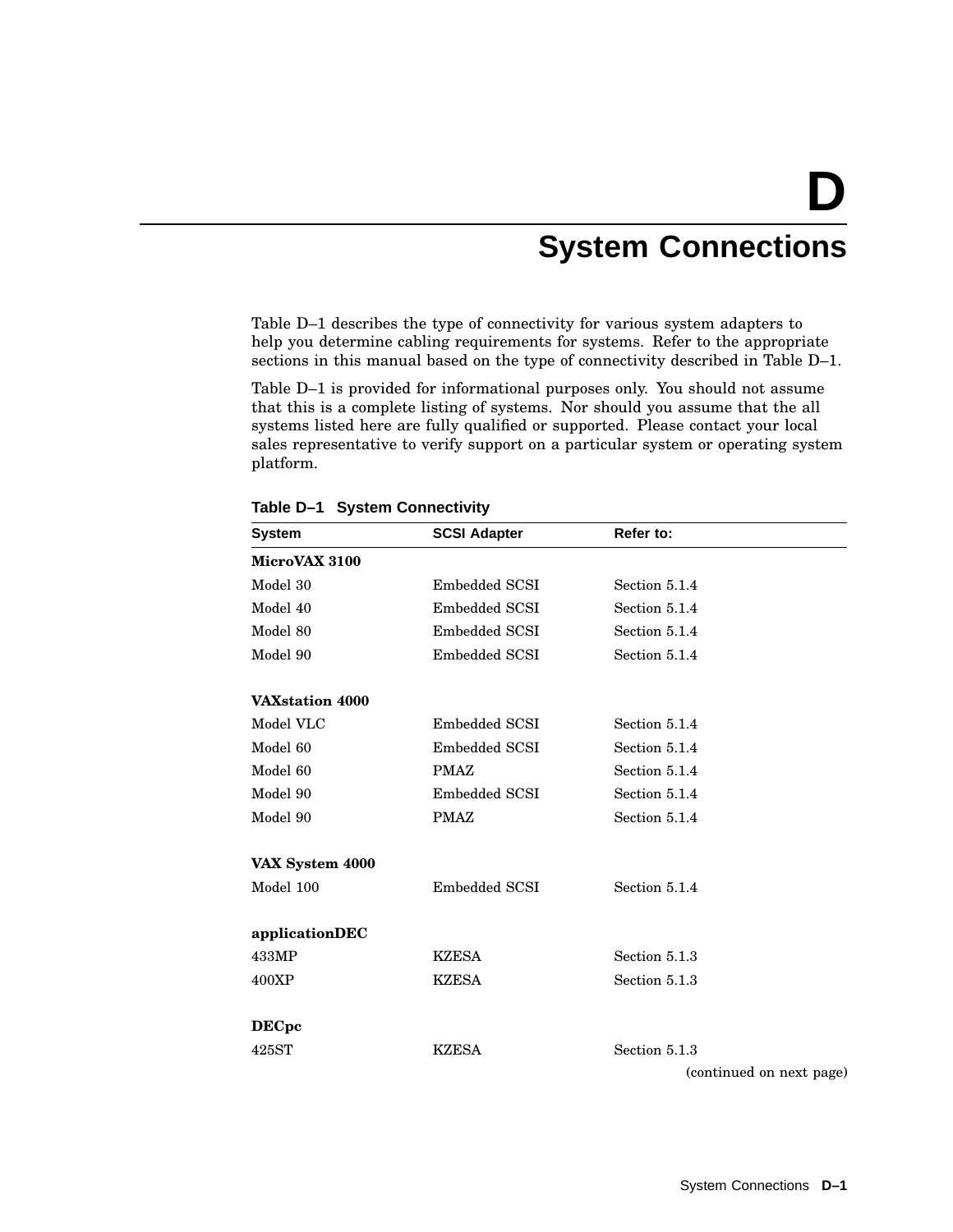# **System Connections**

| $10000$ $\mu$ $100100$ $\sigma$ $10000$ |                     |               |  |
|-----------------------------------------|---------------------|---------------|--|
| System                                  | <b>SCSI Adapter</b> | Refer to:     |  |
| $433\mathrm{ST}$                        | <b>KZESA</b>        | Section 5.1.3 |  |
| $450\mathrm{ST}$                        | KZESA               | Section 5.1.3 |  |

**Table D–1 (Cont.) System Connectivity**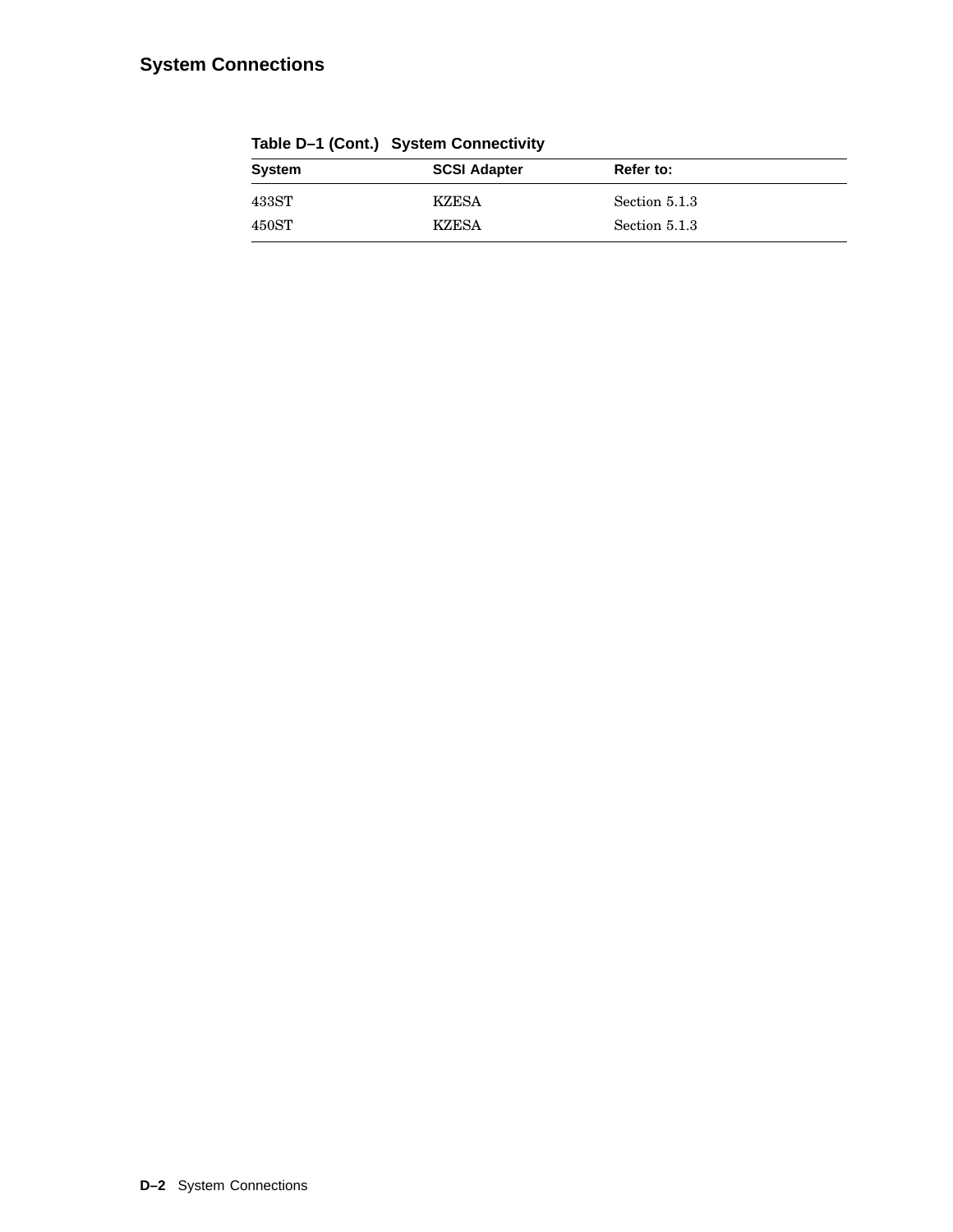# **Glossary**

#### **ac distribution**

The method of controlling ac power in a cabinet.

#### **adapter**

(1.) A connecting device that permits the attachment of accessories or provides the capability to mount or link units.

(2.) The device that connects an 8-bit differential SCSI bus to an 8-bit single-ended SCSI bus.

#### **array**

A set of multiple disk drives and a specialized controller, an *array controller,* which keeps track of how the data is distributed across the drives.

#### **array channels**

The SCSI-2 compliant buses on which the disk drives are located. Each array channel is an independent SCSI bus.

#### **array controller**

A device that exercises control over the SCSI bus (for example, an HSZ10–AA disk array controller).

#### **BA35X–VA**

A collective reference to all versions of the vertical mounting kits—single and double.

#### **Battery Backup Unit (BBU)**

StorageWorks power unit option that provides sufficient power to prevent storage devices from losing data in the event of a shelf power unit failure.

**Note** 

The BBU does not provide power for the operation of a storage device. The BBU provides power only for protecting data.

#### **CI**

A Digital trademark for the Digital Computer Interconnect bus.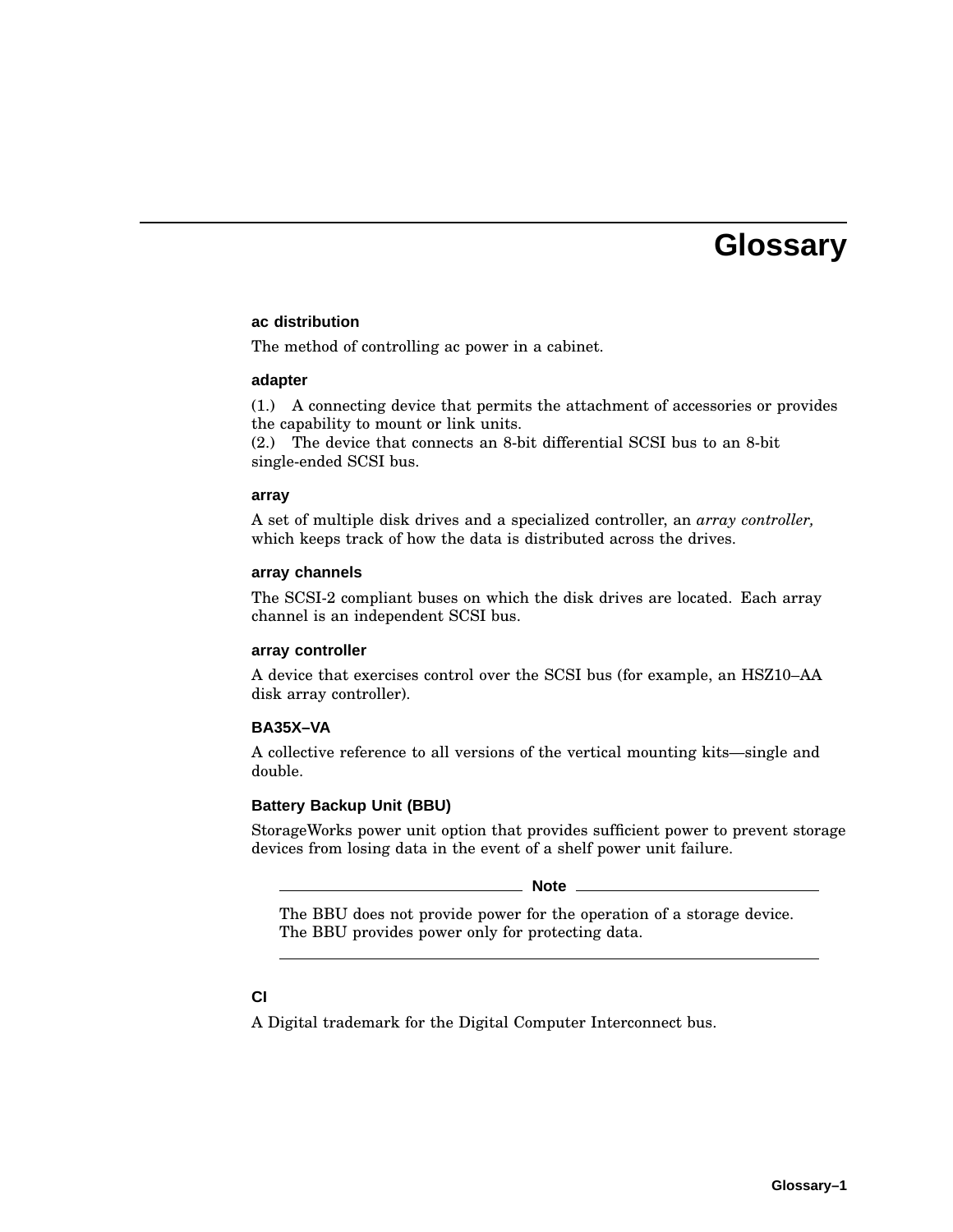#### **cold-swapping**

A method of device replacement that requires that the power be removed from *all* shelves in a cabinet. This method is used when conditions preclude the use of a warm-swapping or hot-swapping method.

*See also* warm-swapping and hot-swapping.

#### **controller**

A hardware line device that manages communications over a line. Controllers can be point-to-point, multipoint, or multiple line.

#### **dc power system**

The method for providing dc power in a cabinet.

#### **double stand**

A BA35X–VA vertical mounting kit composed of two single stands clipped together. This configuration can support one BA350–EA shelf.

*See also* single stand.

#### **drive group**

A set of 1 to 10 drives that have been configured into one or more logical units. A logical unit can be contained in only one drive group, and all the logical units in a drive group must have the same RAID level and be of the same drive type.

#### **drive rank**

*Drive ranks* represent a numbering scheme that provides information on the maximum number of drives on every array channel. A one-rank system indicates that there is a maximum of one drive per disk channel. A two-rank array indicates that there is a maximum of two drives per disk array channel. However, any channel can have zero for its maximum number.

#### **DSSI**

Digital Storage System Interconnect.

#### **FD SCSI**

The fast, differential SCSI bus with an 8-bit data transfer rate of 10 MB/s.

*See also* FWD SCSI and SCSI.

#### **FWD SCSI**

The fast, wide, differential SCSI bus with a 16-bit data transfer rate of 20 MB/s. *See also* FD SCSI and SCSI.

#### **H981X**

A collective reference to the H9810 (short), H9811 (medium), and H9812 (tall) towers.

#### **Heartbeat LED**

The bottommost LED on the HSZ10-AA controller. Beats once per second.

#### **host**

The primary or controlling computer in a multiple computer network.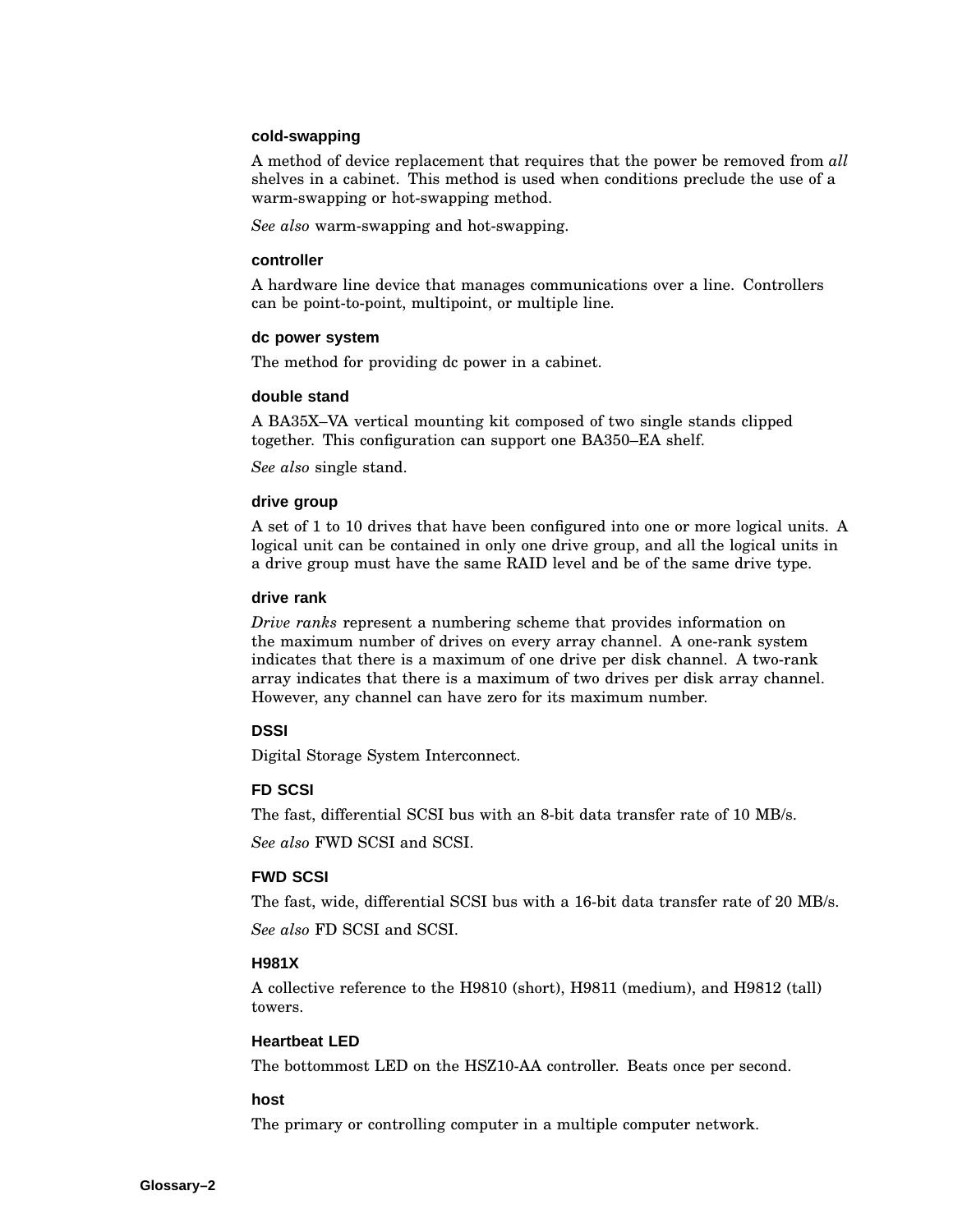#### **hot-swapping**

A method of device replacement whereby the complete system remains online and active during device removal or insertion. The device being removed or inserted is the only device that cannot perform operations during this process.

*See also* cold-swapping and warm-swapping.

#### **LUNs (logical units)**

A *logical unit* is a grouping of drives that has its own device SCSI ID and number. Each logical unit has its own array parameters (RAID level, segment size, and so on). For most purposes, a logical unit is equivalent to an array.

#### **mirrored**

A copy of data on a disk or a set of disks. Refer to the description of RAID 1.

#### **parity check/repair**

The process of verifying and repairing parity information so that data can be maintained and reconstructed in the event of a drive failure. Parity Check/Repair functionality is provided by the DEC RAID utilities.

#### **RAID**

A redundant array of inexpensive disks.

#### **rank**

The number of drives per channel. *See also* drive rank.

#### **redundancy**

Also *data redundancy*. Data stored on another physical disk that can be used to recover data if the physical disk containing the data cannot be accessed.

#### **SBB**

System building block. A modular carrier plus the individual mechanical and electromechanical interface required to mount it into a standard shelf. Any device conforming to shelf mechanical and electrical standards is considered an SBB.

#### **SCSI**

Small Computer System Interface. This interface defines the physical and electrical parameters of a parallel I/O bus used to connect computers and a maximum of seven SBBs. The StorageWorks modular storage system implementation uses SCSI–2, which permits the synchronous transfer of 8-bit data at rates of up to 10 MB/s.

#### **segment**

A group of blocks that is continuous data which can be stored on a disk drive.

#### **shelf array**

A modular storage shelf that provides power, cooling, interconnects, and mounting for SBBs. Specific shelves are denoted by the prefix BA350 (that is, BA350–RA, BA350–SA, and so on). Shelves may be mounted in kits, towers, or cabinets.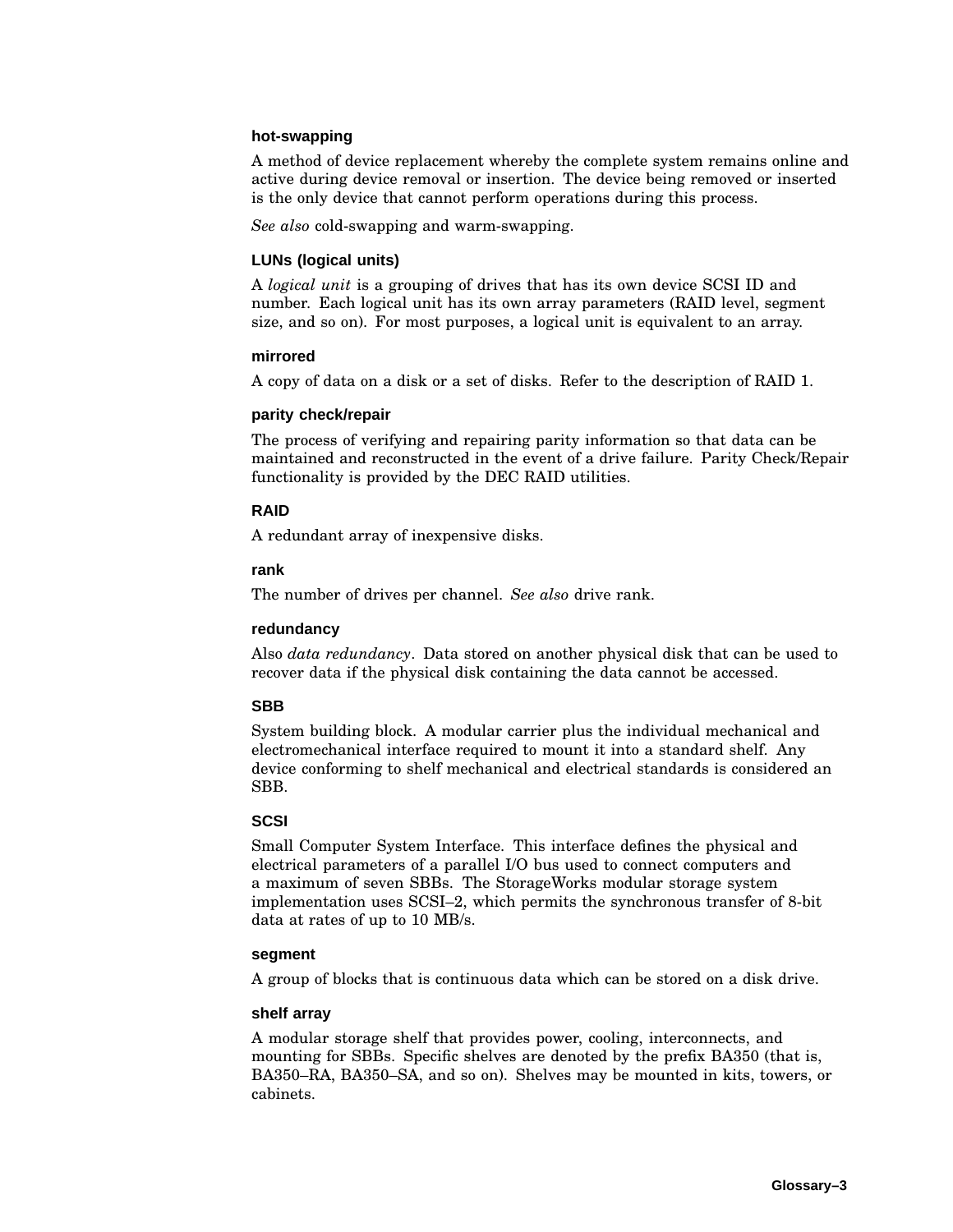#### **single stand**

A reference to the basic BA35X–VA vertical mounting kit with a capacity of one BA350–SA shelf.

*See also* double stand.

#### **Small Computer System Interface**

*See SCSI*.

#### **stands**

A collective reference to all versions of the vertical mounting kits—both single and double.

#### **static storage device (SSD)**

An electronic storage device such as the EZ51R–VA.

#### **StorageWorks**

The mnemonic for the Digital Storage/Modular Enclosure, a modular set of enclosure products that allows customers to design their own storage array. Components include power, packaging, and interconnections in a modular storage shelf into which SBBs (system building blocks) and array controller modules are integrated to form modular storage arrays. System-level enclosures to house the arrays and standard mounting devices for SBBs are also included.

#### **striped**

*See the description of RAID 0 in the DEC RAID Subsystem User's Guide*.

#### **system building block**

*See SBB*.

#### **towers**

A collective reference to the H9810 (short), H9811 (medium), and H9812 (tall) towers.

#### **warm-swapping**

A method of device replacement in which the complete system remains online during device removal or insertion. The system bus may be halted for a brief period of time, during device insertion or removal. No booting or loading of code is permitted except on the device being inserted.

*See also* cold-swapping and hot-swapping.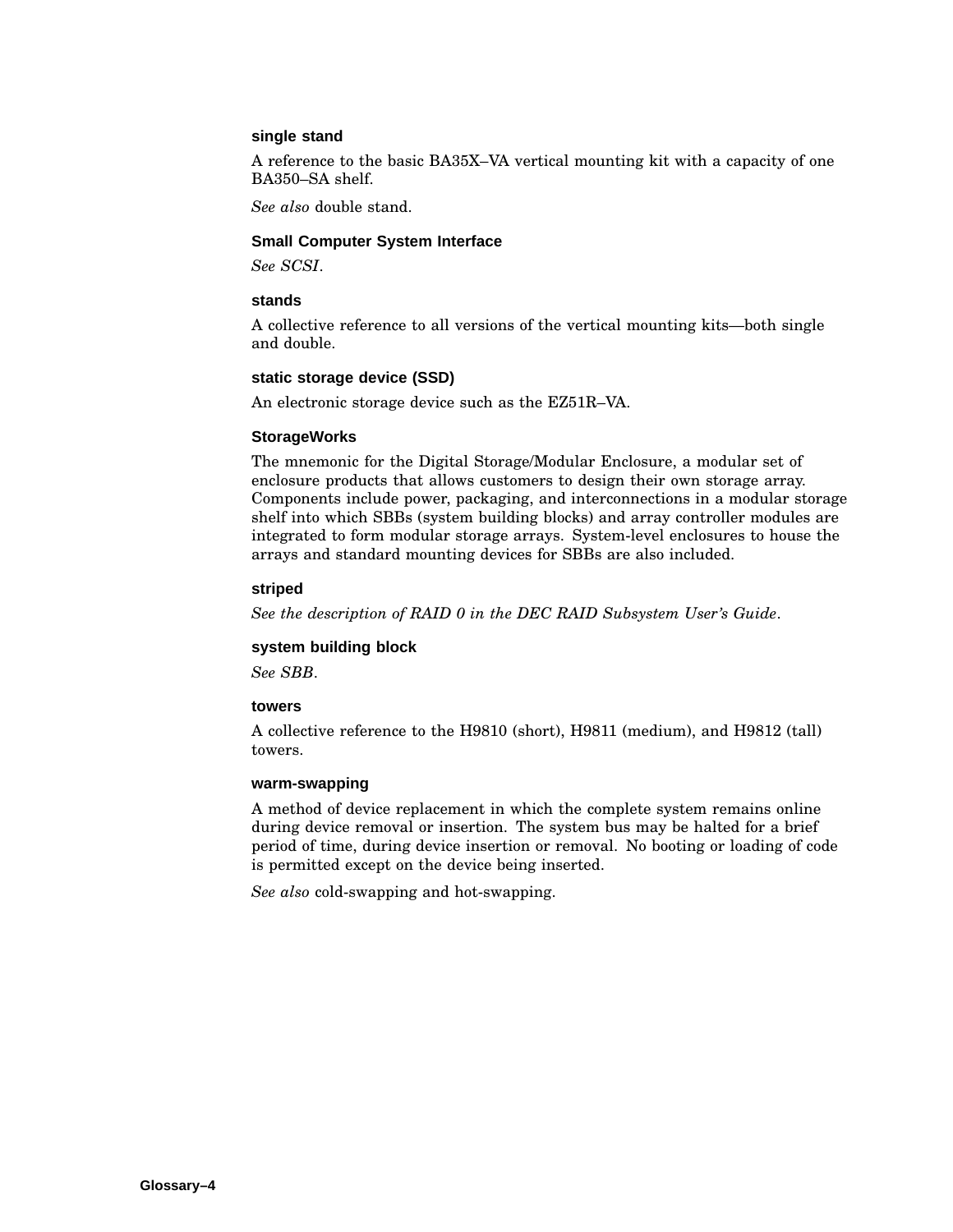# **Index**

# **A**

Adapters description, B–1 Advanced configurations, 7–1 Array channels, 3–6 definition, 3–1 features, 1–3, 2–4 Audience, ix

# **B**

BA350-EA shelf description, 2–2 BA35X-VA description, 2–1 Basic configuration modifying, 7–1 Blower replacement, 6–12 Bus connections end-bus, 5–4 midbus, 5–4 Bus continuity maintaining, 5–4

# **C**

Cable options, 2–5 Cables, verifying, 5–5 Capacity, 1–5 Cold swapping, 6–11 Component descriptions, 2–1 Configurations advanced, 7–1 guidelines, 7–2 multiple rank, 7–2 Connecting to a 16-bit differential host/adapter, 5–2 to a host, 5–1 to an 8-bit differential host/adapter, 5–2 to an 8-bit single-ended host/adapter, 5–3 Connectors, verifying, 5–5 Cost of single-drive failure, 1–5 Custom expansion, 7–22

# **D**

Data availability, 1–4 mirrored, 3–2 reliability, 1–3 segmented, 3–1 DEC RAID Subsystem capacity, 1–5 component descriptions, 2–1 data availability, 1–4 data reliability, 1–3 flexibility, 1–5 logical view, 1–2 monitoring features, 6–1 performance, 1–4 physical specifications, A–1 product attributes, 1–3 product description, 1–1 product highlights, 1–3 product overview, 1–1 redundancy, 1–4 DEC RAID utilities, 2–5 monitoring through, 6–4 Disk array description, 3–1 Disk array subsystems descriptions, B–1 Documentation related, x Drive groups, 3–7 how to replace, 6–10 ranks, 3–7 SBB LED indicators, 6–8 status, 6–3 DWZZA-VA, 4–4 features, 4–4

# **E**

Environmental specifications, A–3 Environmental stabilization, A–2 Error handling, 8–1 Expansion paths custom expansion, 7–22 from 1 BA350-EA/2 BA350-SA to 1 BA350-EA/4 BA350-SA, 7–17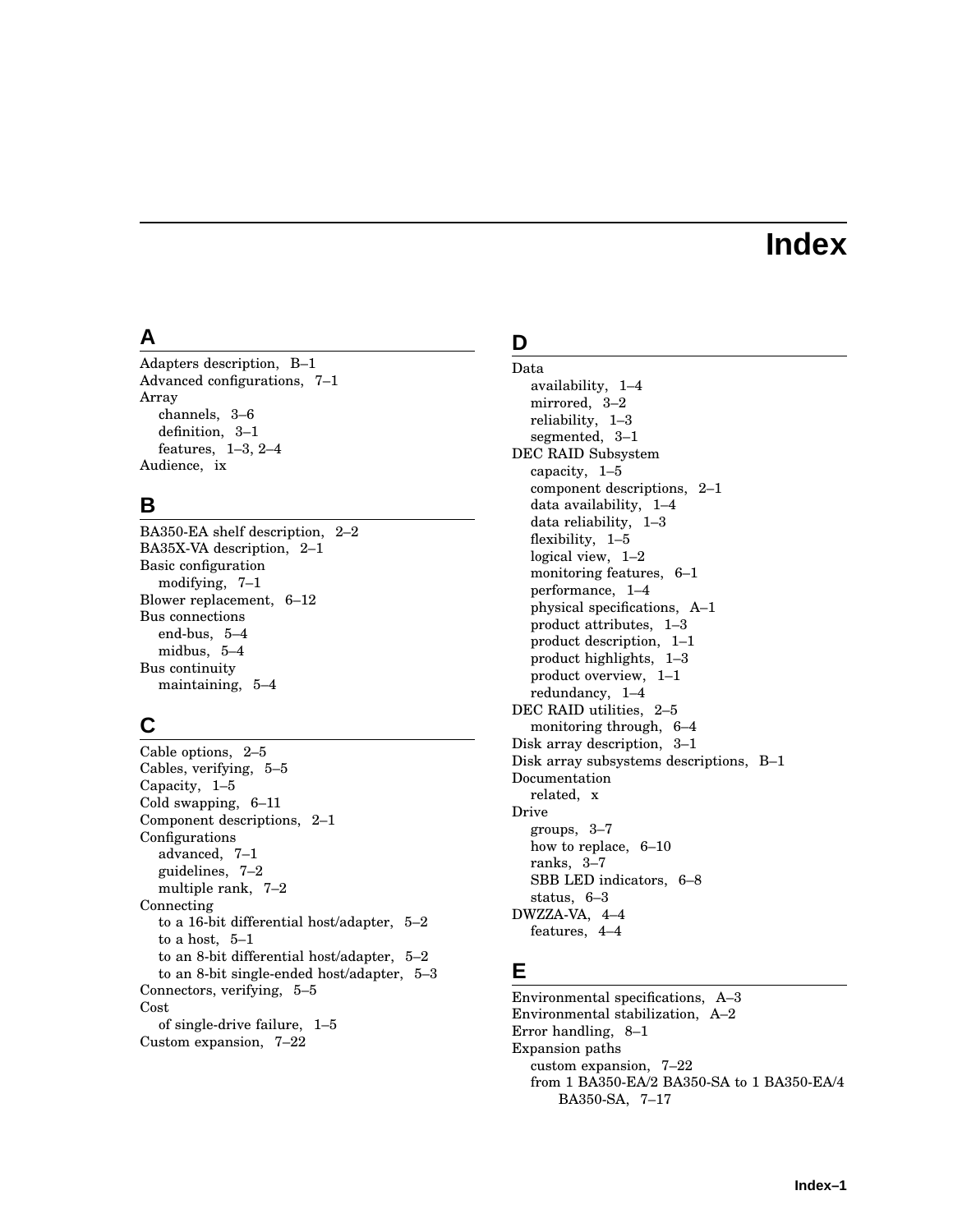Expansion paths (cont'd) from 1 BA350-EA to 1 BA350-EA/2 BA350-SA, 7–5 from 1 BA350-EA to 1 BA350-EA/4 BA350-SA, 7–11 recommended, 7–4 table of, 7–4 types of, 7–3 Expansion unit description, 2–5

# **F**

Features array, 1–3 subsystem, 1–3 Firmware, 2–4 Flexibility, 1–5

# **H**

Hot swapping, 6–11 HSZ10-AA controller description, 2–2 features, 2–3 LED codes, 6–5 LED indicators, 6–5 location and SCSI address, 4–3 monitoring through, 6–1

# **I**

Installation, 5–1

# **L**

LED indicators monitoring through, 6–5 LEDs drive SBB, 6–8 HSZ10-AA controller, 6–5 HSZ10-AA controller codes, 6–5 power supply, 6–7 power supply and shelf, 6–8 shelf and power supply, 6–8 types of, 6–5 Logical drive map, 4–4 Logical units (LUNs) description, 3–6 modes of operation, 3–6 LUNs definition, 3–2 LUN status, 6–1

# **M**

Mirrored data, 3–2 Monitoring operations with LED indicators, 6–5 operations with the DEC RAID utilities, 6–4 through the HSZ10-AA controller, 6–1 through the StorageWorks shelf, 6–4 user monitoring methods, 6–4

# **O**

Operating systems supported, C–1 Operations, 6–1 Overview, 1–1

# **P**

Parity check/repair, 6–14 Partitions, 3–7 Performance, 1–4 Physical drive map, 4–4 Powering on the subsystem, 5–6 Power supply how to replace, 6–11 LED indicators, 6–7 specifications, A–1 Power supply and shelf LED indicators, 6–8 Power unit specifications, A–1 Product attributes, 1–3 description, 1–1 highlights, 1–3 overview, 1–1 Purpose, ix

# **R**

RAID 0 description, 3–2 RAID 1 description, 3–3 RAID 3 description, 3–4 RAID 5 description, 3–5 RAID overview, 3–1 Reconstruction, 3–8, 6–13 Redundancy, 1–4 Regeneration, 3–8 Related documents, x

# **S**

SBBs, 2–4 adapter SBBs, 2–5 disk SBBs, 2–4 power SBBs, 2–4